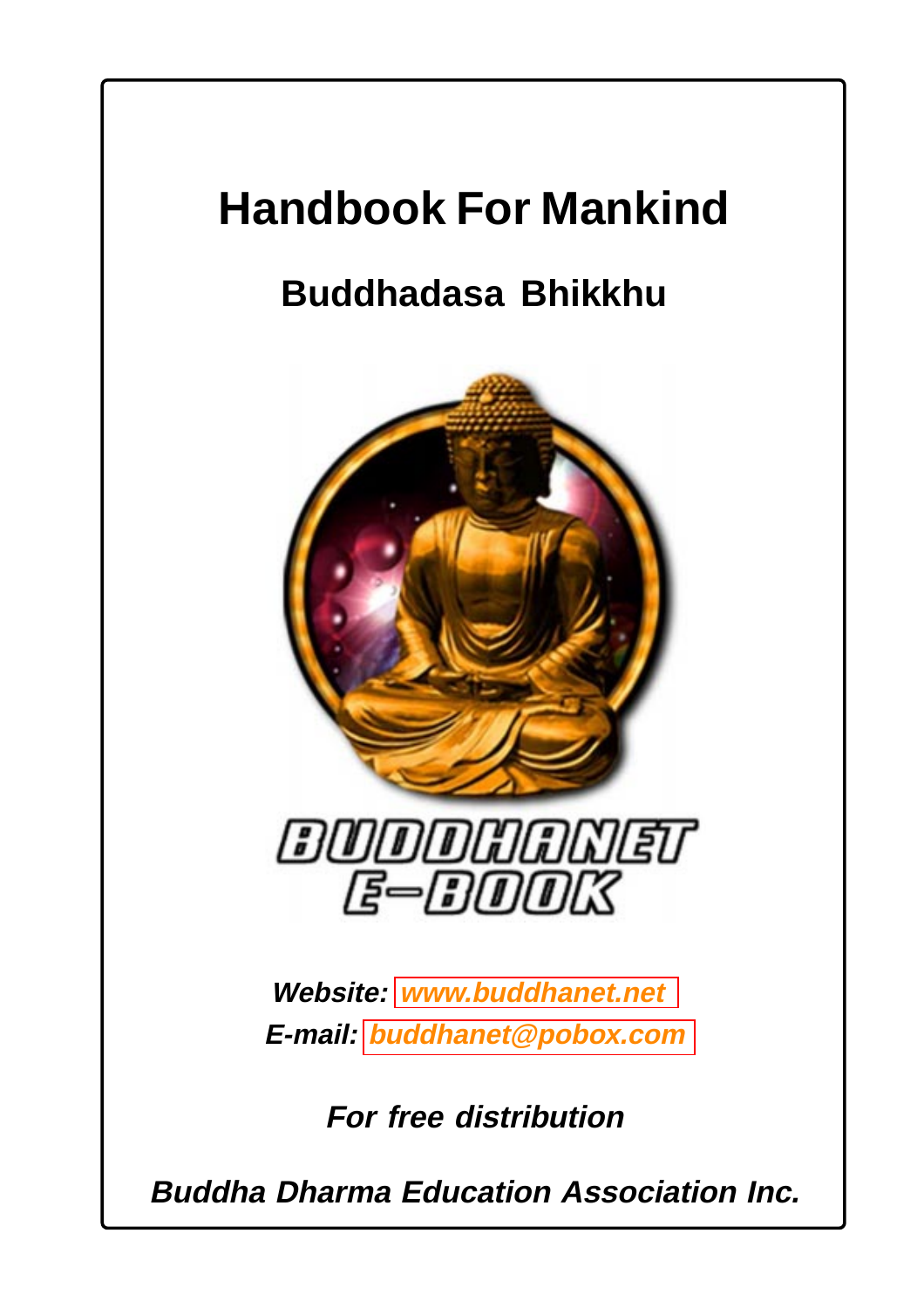#### **The Handbook for Mankind**

#### **Contents:**

|                        | Foreword                        | $\boldsymbol{3}$ |
|------------------------|---------------------------------|------------------|
|                        | About the translator            | 4                |
| I.                     | Looking at Buddhism             | 5                |
| П.                     | The true nature of things       | <b>20</b>        |
| Ш.                     | Three universal characteristics | 32               |
| IV.                    | Grasping and clinging           | 47               |
| $\mathbf{V}_{\bullet}$ | The threefold training          | 57               |
| VI.                    | The things we cling to          | 67               |
| VII.                   | Insight by the nature method    | 80               |
| VIII.                  | Insight by organized training   | 96               |
|                        | The seven purifications, etc.   | 99               |
| IX.                    | Emancipation from the world     | 114              |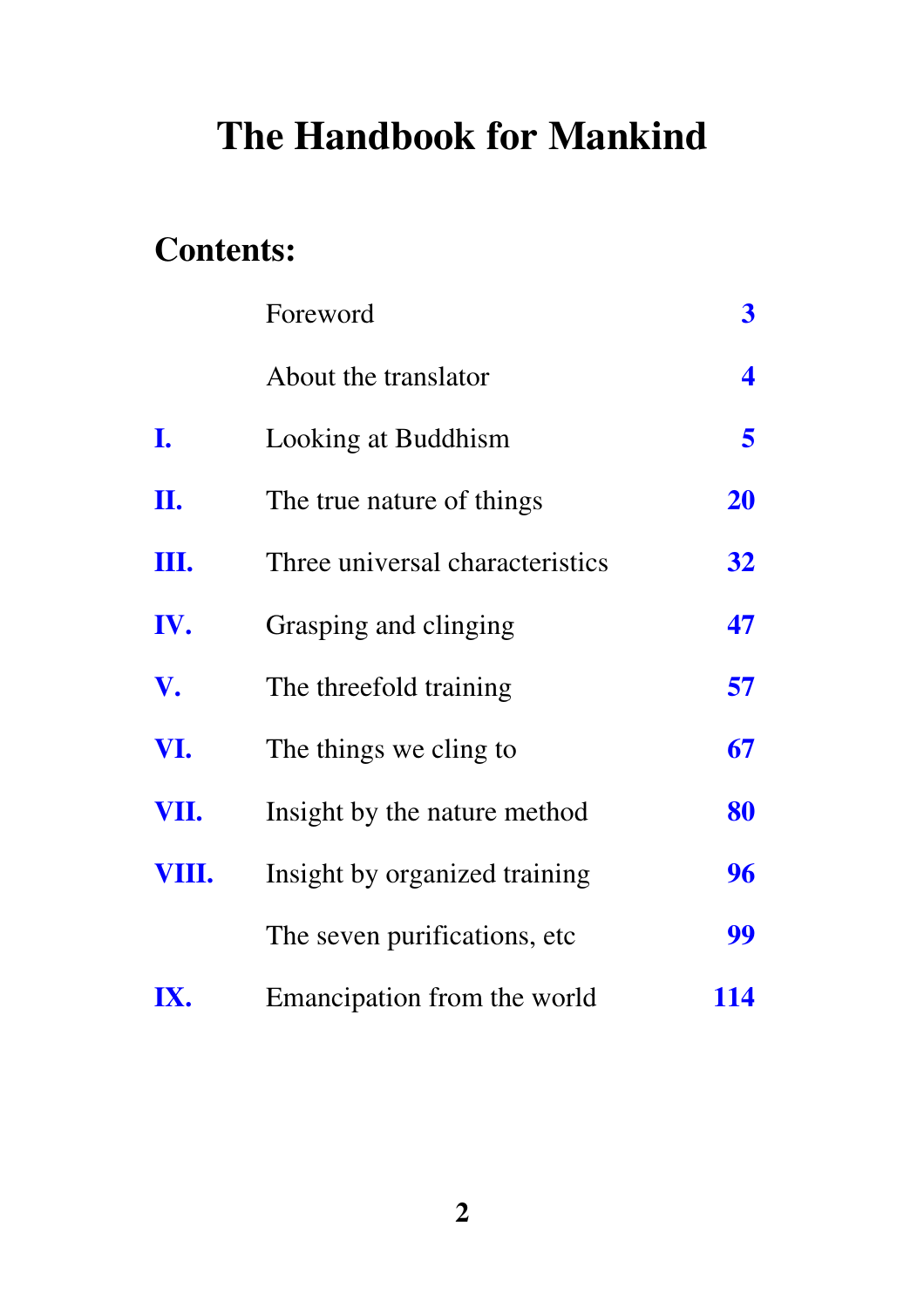#### <span id="page-2-0"></span>**Foreword**

In 1956, the Venerable Buddhadāsa Bhikkhu gave a series of lectures to a group of prospective judges, which were subsequently edited and arranged into what became *The Handbook for Mankind*.

Since then, the success of this small book has been astounding. Well over 100,000 copies have been printed in Thai, and the book still enjoys widespread popularity, more than three decades after the original talks. The reason for *The Handbook*'s endurance is clear: that the Venerable Buddhadāsa offers fresh insights into a timeless Truth (Dhamma), in the direct and simple manner that characterizes all his teaching. The clarity of his insight brings the Dhamma to life, so that today, a new generation of readers, not yet born at the time of these talks, can find meaning in his words.

As a guide for newcomers to the Buddha Dhamma (the Truth which the Buddha awakened to and subsequently taught), this book is an invaluable guide. In it are contained the essential teachings of Buddhism. *The Handbook* is especially useful for those who approach the Buddha's teaching, not as a subject for scholarly study, but as a means to understand and ennoble their lives.

*The Handbook for Mankind* was originally published in English by the Sublime Life Mission, but has long been out of print. With their permission, we have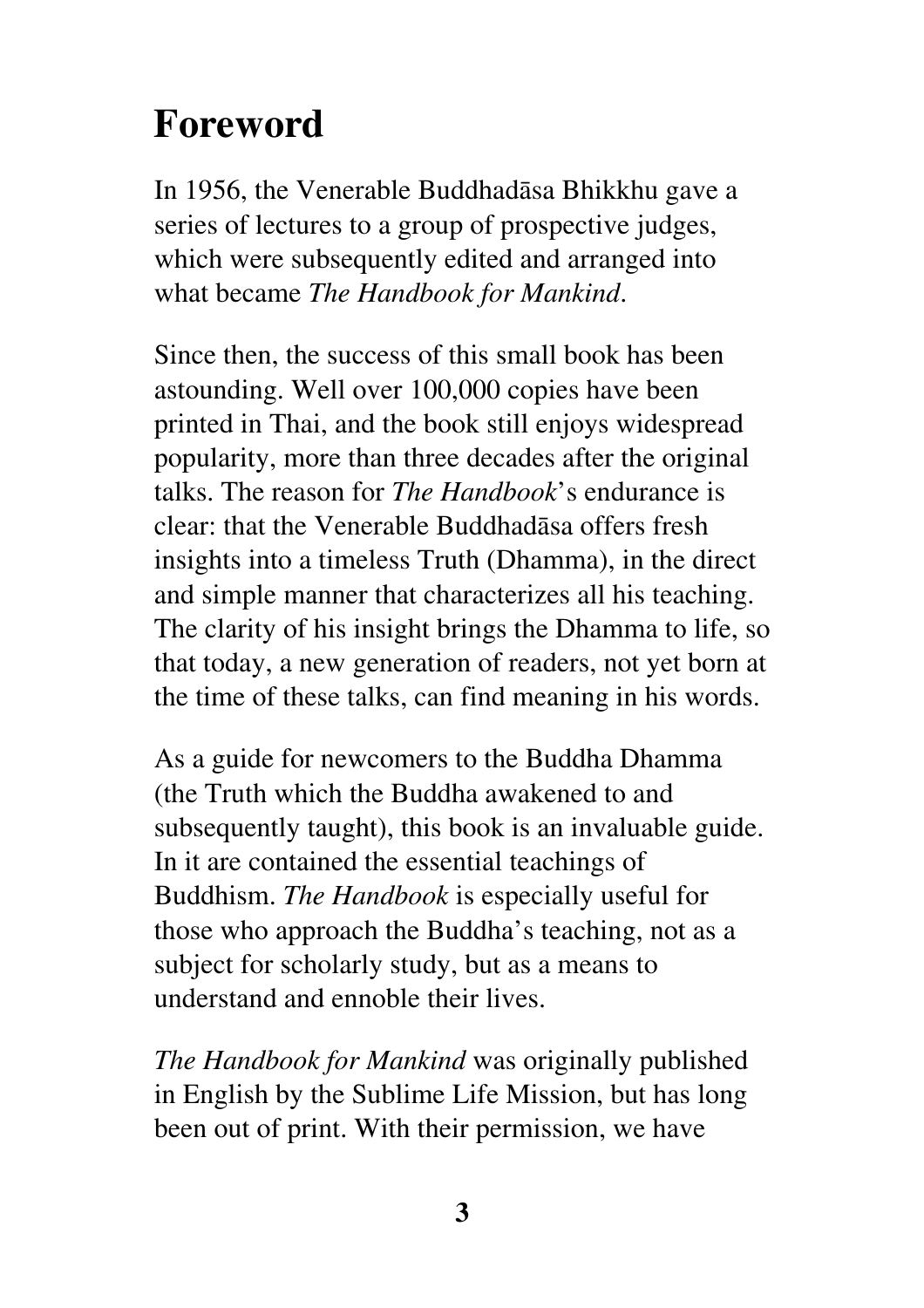<span id="page-3-0"></span>reprinted this book, making some corrections where necessary, but leaving the text otherwise intact. Our thanks are due to Mr. Pun Chongprasoed, who first put this book together in Thai, and to all the people whose effort has made possible the reprinting of this book.

#### **About the Translator**

Rod Bucknell first became seriously interested in Buddhism in the mid-1960's, when, during a visit to Thailand, he was introduced to the techniques of insight meditation. After spending a year in various Thai meditation centers and monasteries, he took ordination as a bhikkhu (monk) under the guidance of Ajahn Pannananda of Wat Cholapratan Rangsarit. He soon became interested also in the teachings of Ajahn Buddhadāsa, and, recognizing their potential value to westerners, began translating some of the Ajahn's more important works into English. During the four years he spent in the Sangha, he translated altogether six works of varying length, usually in close consultation with the Ajahn in order to ensure accuracy in the rendering of key concepts. Despite his return to lay life, he maintains a close interest – both scholarly and practical – in Ajahn Buddhadāsa's teachings, and has published several related articles in religious studies journals. He is currently a lecturer in the Department of Studies in Religion at the University of Queensland, Australia.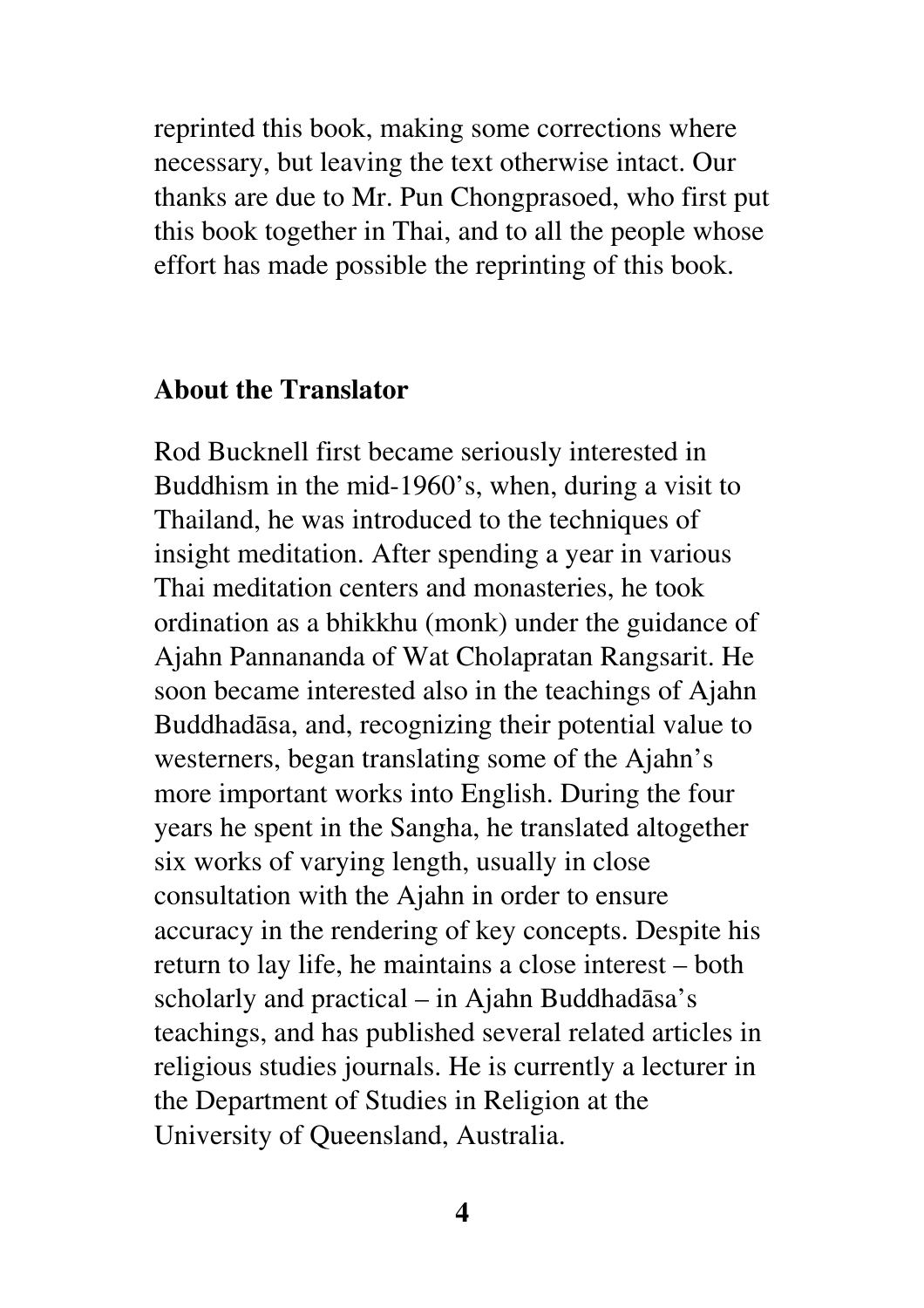#### <span id="page-4-0"></span>**Looking at Buddhism I.**

If we open any recent book on the origins of religion, we find that there is one point on which all authors are in agreement. They all agree in saying that religion arose in the world out of fear. Primitive forestdwelling man feared thunder and lightning, darkness and storms, and various things about him that he was unable to understand or control. His method of avoiding the danger he saw in these phenomena was to demonstrate either humility and submission or homage and reverence, depending on which he felt was most appropriate. Later, as man's knowledge and understanding developed, this fear of the forces of nature changed into a fear of phenomena more difficult to apprehend. Religions based on deference to objects of fear such as natural phenomena, spirits and celestial beings, came to be looked down upon as unreasonable and ridiculous. And then man's fear became still more refined into a fear of suffering, suffering of the sort that cannot be alleviated by any material means. He came to fear the suffering inherent in birth, ageing, pain and death, the disappointment and hopelessness which arise out of desire, anger and stupidity, which no amount of power or wealth can relieve. Long ago in India, a country well provided with thinkers and investigators, intelligent people dispensed with all paying of homage to supernatural beings and started seeking instead the means of conquering birth, ageing, pain and death, the means of eliminating greed, hatred and delusion. Out of this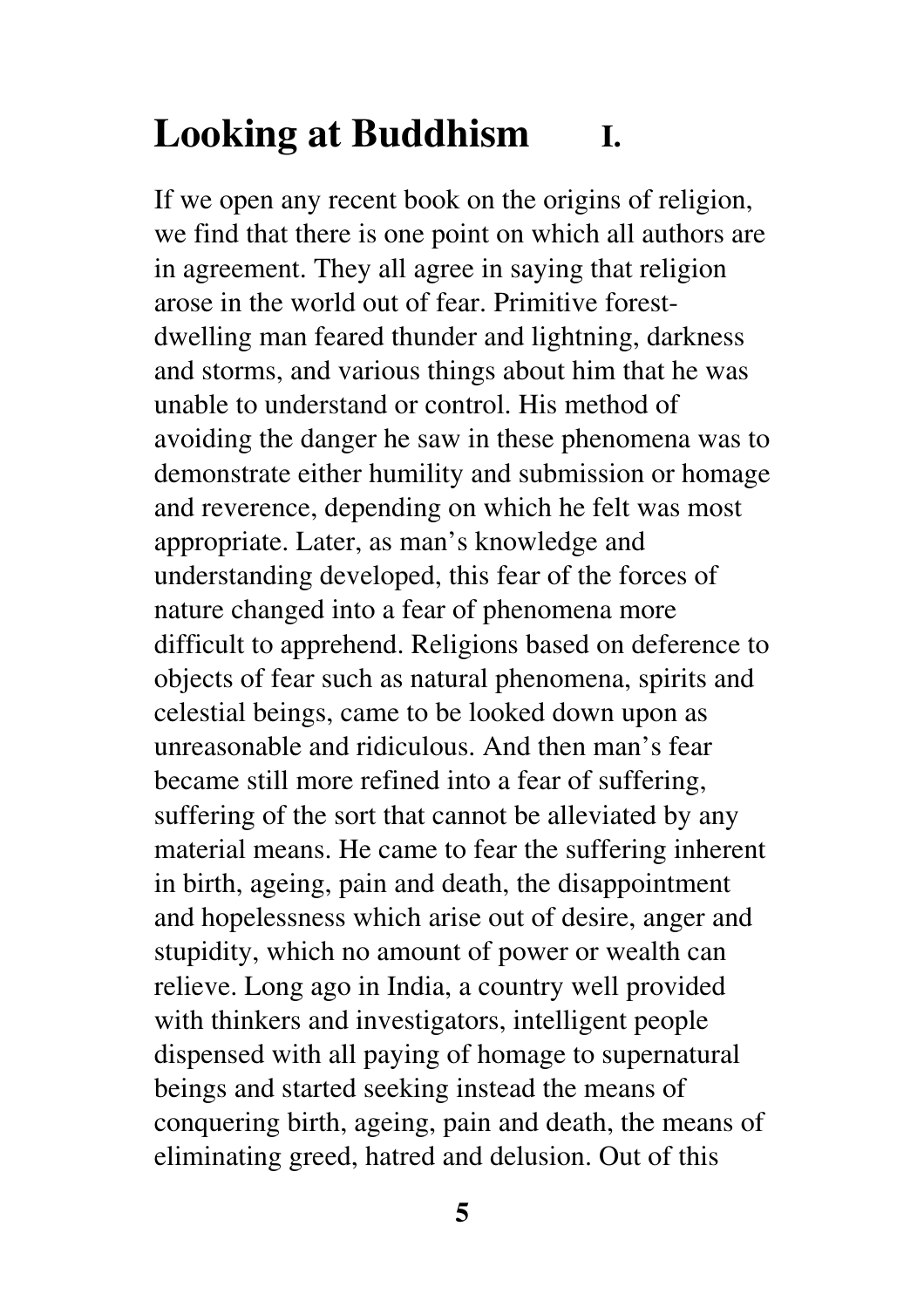search arose Buddhism, a higher religion based on insight, a means of conquering birth, ageing, pain and death, a method for destroying the mental defilements. Buddhism has its origins in fear of this last kind, just as do all religions based on intelligence. The Buddha discovered how to conquer absolutely what man fears: he discovered a practical method, now called Buddhism, for eliminating suffering.

"Buddhism" means "the Teaching of the Enlightened One". A Buddha is an enlightened individual, one who knows the truth about all things, one who knows just what is what, and so is capable of behaving appropriately with respect to all things. Buddhism is a religion based on intelligence, science and knowledge, whose purpose is the destruction of suffering and the source of suffering. All paying of homage to sacred objects by means of performing rites and rituals, making offerings or praying is not Buddhism. The Buddha rejected all of this as foolish, ridiculous and unsound. He also rejected the celestial beings, then considered by certain groups to be the creators of things, and the deities supposed to dwell, one in each star in the sky. Thus we find that the Buddha made such statements as these:

"Knowledge, skill and ability are conducive to success and benefit and are auspicious omens, good in their own right regardless of the movements of the heavenly bodies. With the benefits gained from these qualities, one will completely outstrip those foolish people who just sit making their astrological calculations." And: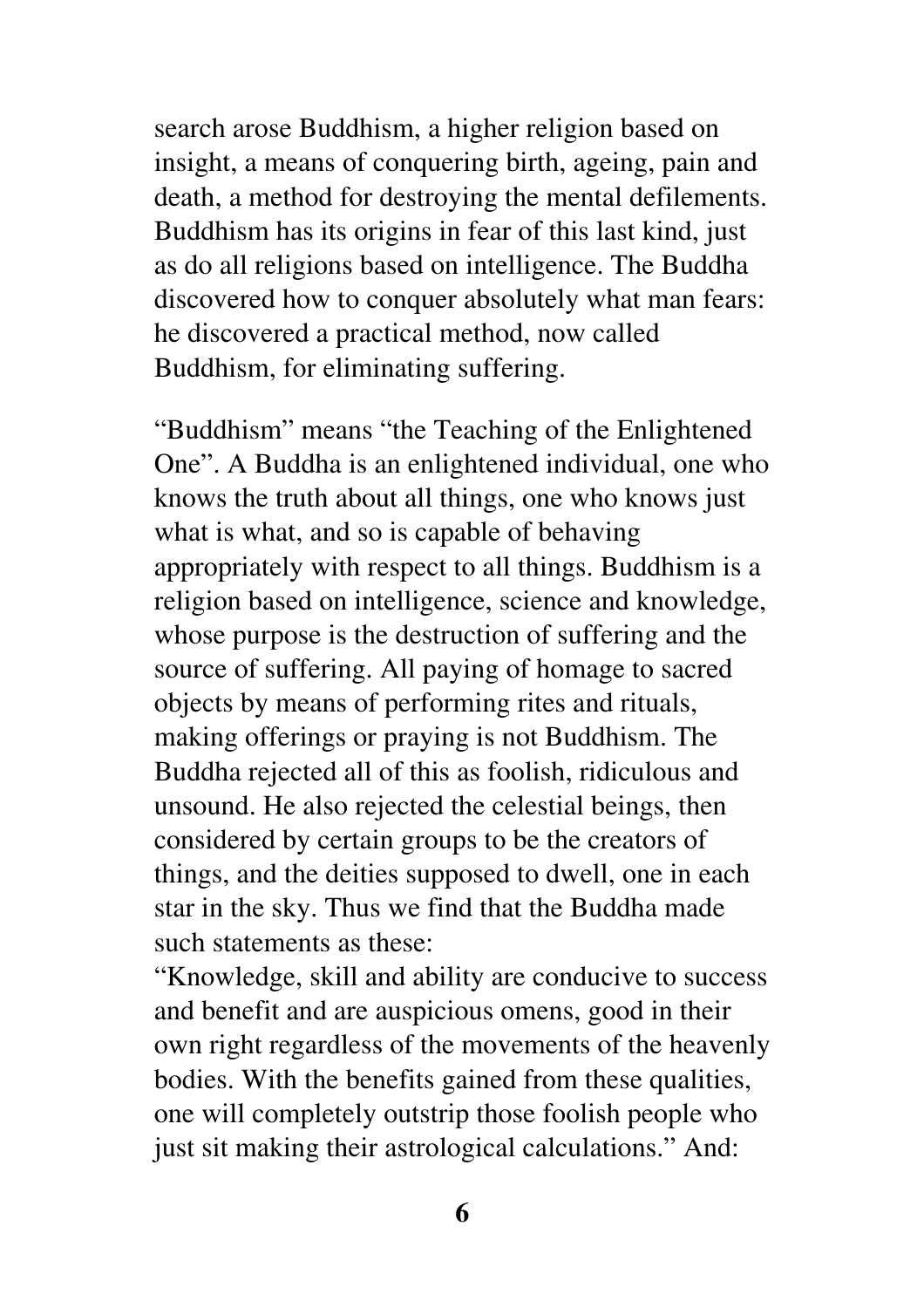"If the water in rivers (such as the Ganges) could really wash away sins and suffering, then the turtles, crabs, fish and shellfish living in those sacred rivers ought by now to be freed of their sins and sufferings too." And: "If a man could eliminate suffering by making offerings, paying homage and praying, there would be no one subject to suffering left in the world, because anyone at all can pay homage and pray. But since people are still subject to suffering while in the very act of making obeisances, paying homage and performing rites, this is clearly not the way to gain liberation"

To attain liberation, we first have to examine things closely in order to come to know and understand their true nature. Then we have to behave in a way appropriate to that true nature. This is the Buddhist teaching; this we must know and bear in mind. Buddhism has nothing to do with prostrating oneself and deferring to awesome things. It sets no store by rites and ceremonies such as making libations of holy water, or any externals whatsoever, spirits and celestial beings included. On the contrary, it depends on reason and insight. Buddhism does not demand conjecture or supposition; it demands that we act in accordance with what our own insight reveals and not take anyone else's word for anything. If someone comes and tells us something, we must not believe him without question. We must listen to his statement and examine it. Then if we find it reasonable, we may accept it provisionally and set about trying to verify it for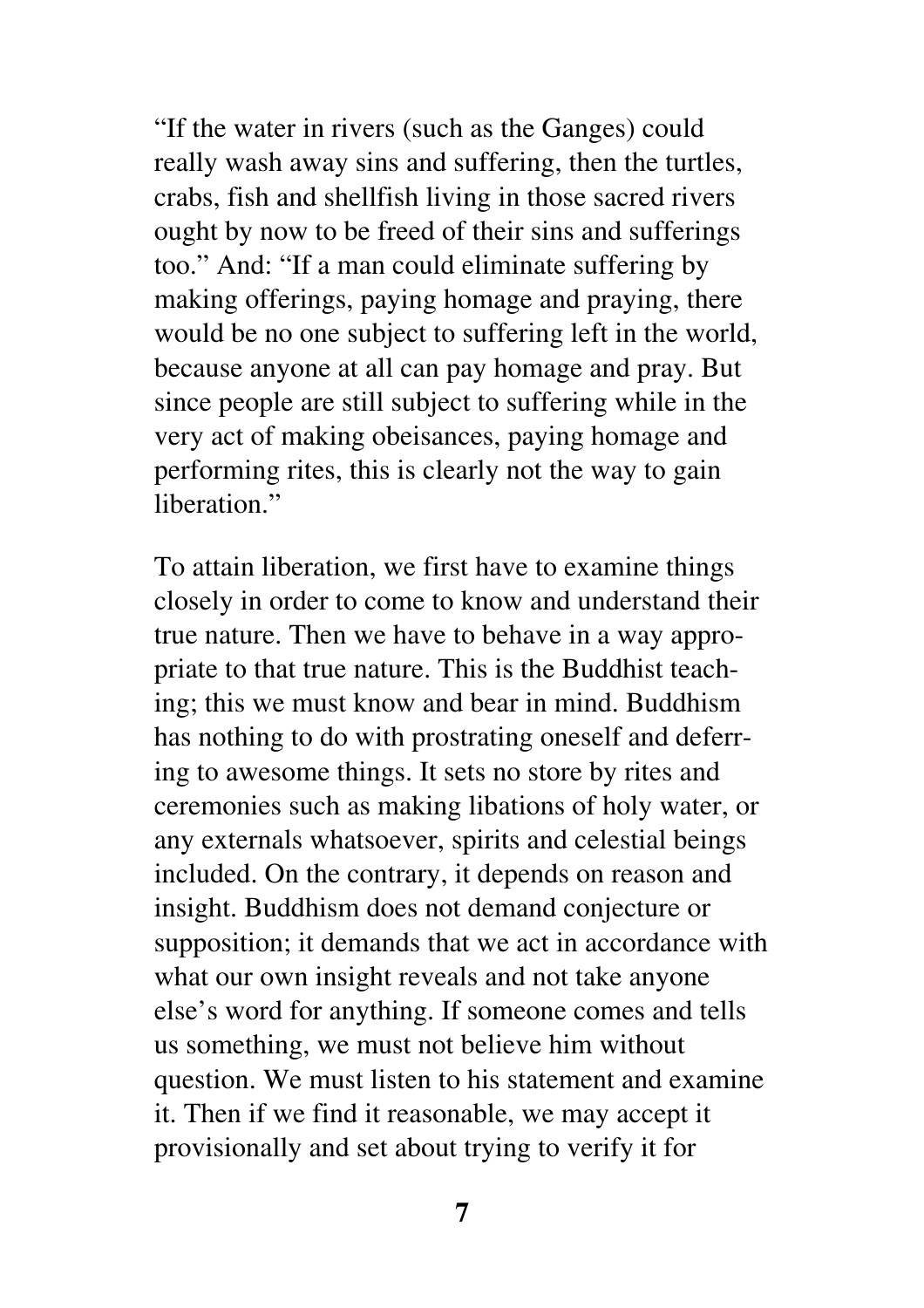ourselves. This is a key feature of Buddhism, which distinguishes it sharply from other world religions.

Now a religion is a many-sided thing. Seen from one angle it has a certain appearance; seen from another angle, it has another. Many people look at religion from the wrong angle, and Buddhism is no exception. Different individuals looking at Buddhism with different mental attitudes are bound to get different views of it. Because each of us naturally has confidence in his own opinions, the truth for each of us coincides with our own particular understanding and point of view.

Consequently, "the Truth" is not quite the same thing for different people. They all penetrate questions to varying depths by varying methods, and with varying degrees of intelligence. A person does not recognize as true, according to his own ideas of the Truth, anything that lies beyond his own intelligence, knowledge and understanding. And even though he may outwardly go along with other people's ideas as to what is the truth, he knows in himself that it is not the truth as he himself sees it. Each person's conception of the truth may change and develop with the day-by-day increase in his degree of intelligence, knowledge and understanding, until such time as he arrives at the ultimate truth; and each of us has different ways of examining and testing before believing.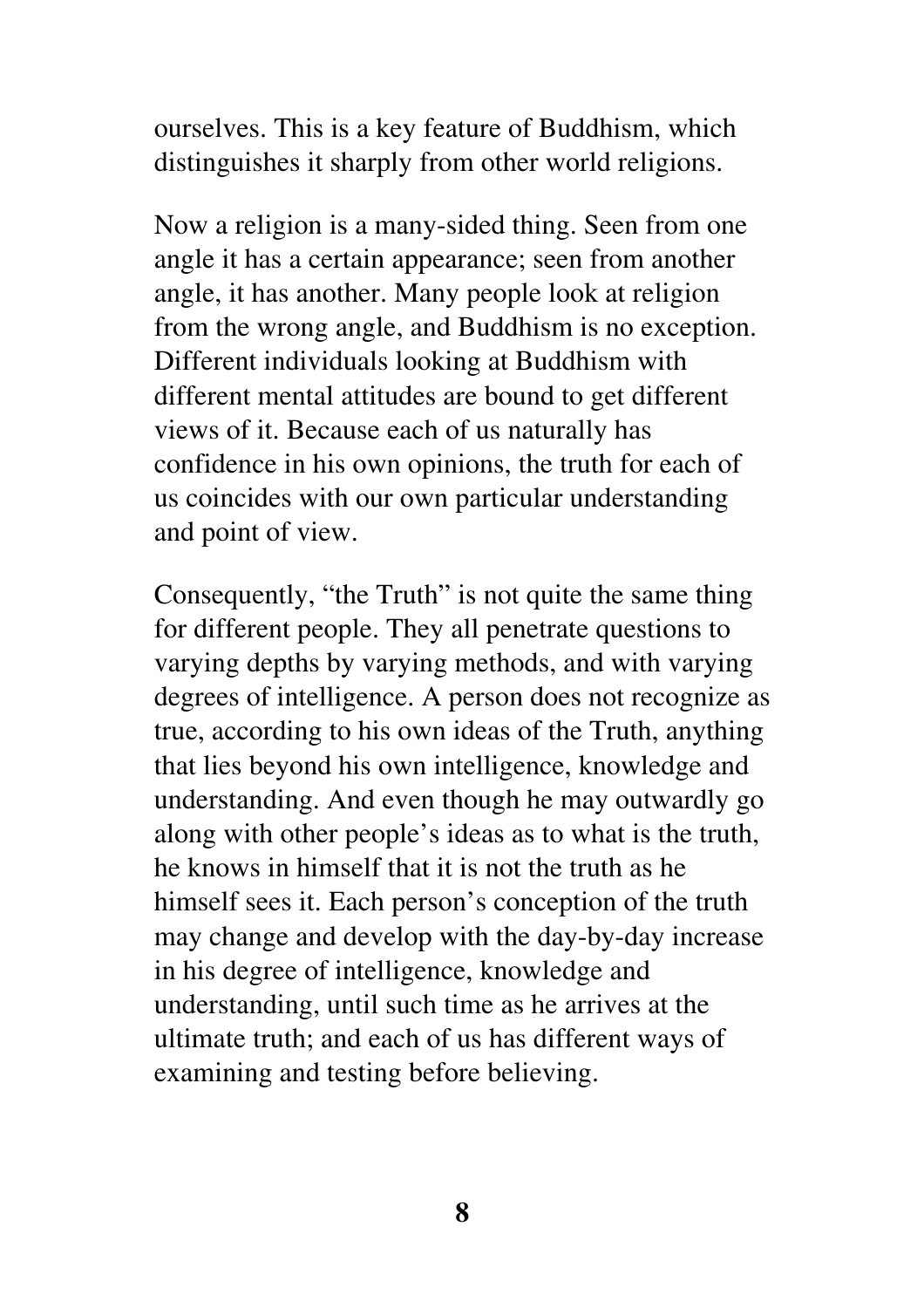So if Buddhism is viewed with differing degrees of intelligence, differing pictures of it will be seen, simply because it can be viewed from any aspect. As we have said, Buddhism is a practical method for liberating oneself from suffering by means of coming to realize as did the Buddha himself, the true nature of things. Now any religious text is bound to contain material which later people have found occasion to add to, and our Tipitaka is no exception. People in later ages have added sections based on then current ideas, either in order to boost people's confidence or out of excessive religious zeal. Regrettably even the rites and rituals which have developed and become mixed in with the religion are now accepted and recognized as Buddhism proper. Ceremonies, such as setting up trays of sweets and fruit as offerings to the "soul" of the Buddha in the same way as alms food is offered to a monk just do not fit in with Buddhist principles. Yet some groups consider this to be genuine Buddhist practice, teaching it as such and keeping to it very strictly.

Rites and ceremonies of this kind have become so numerous that they now completely obscure the real Buddhism and its original purpose. Take for example the procedure of becoming ordained a monk. There has come into existence the ceremony of making gifts to the newly ordained bhikkhu. Guests are invited to bring food and to watch proceedings, and as a result, there is much drunkenness and noise. Ceremonies are performed both at the temple and in the home. The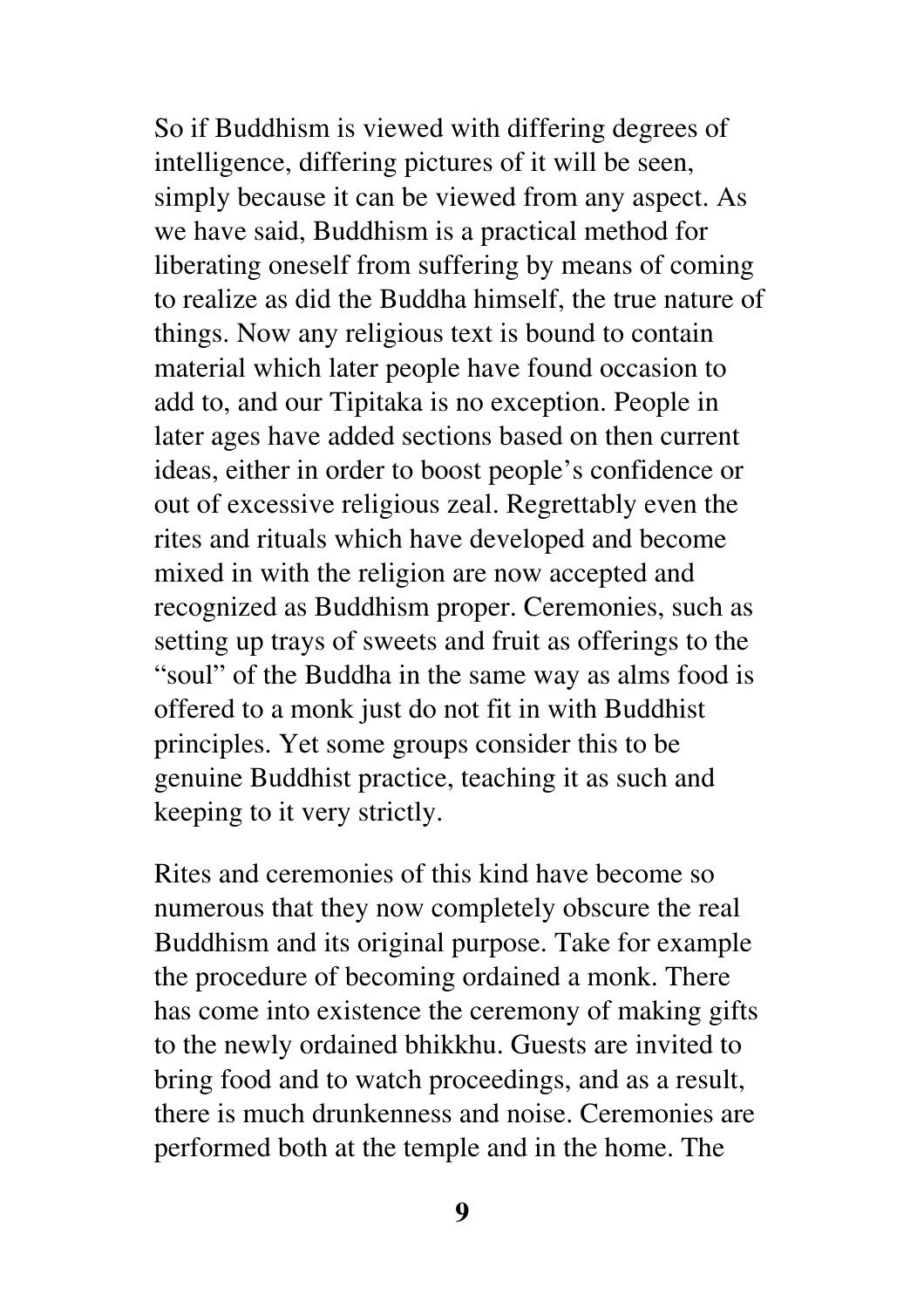new bhikkhu later leaves the Order again only a few days after having been ordained, and may become an even stronger temple-hater than he was before. It must be borne in mind that there was none of this at the time of the Buddha. It is a later development. Ordination at the time of the Buddha meant simply, that some individual, who had obtained his parent's consent, renounced home and family. He was a person who was able to close accounts at home and go off to join the Buddha and the Order of bhikkhus. On some convenient occasion he would go and be ordained, and perhaps not see his parents or family again for the rest of his life. Though some bhikkhus might go back to visit their parents again on suitable occasions, this was rare. There does exist a rule permitting a bhikkhu to go home when there is a good reason for doing so, but at the time of the Buddha this was not the done thing. Bhikkhus did not receive ordination with their parents in attendance nor did they celebrate the event as a great occasion, only to leave the Sangha again after just a few days, no better off than at first, as commonly happens in the present day.

All this presenting of gifts to newly ordained bhikkhus, this performing of ceremonies, including all sorts of celebration – this we are foolish enough to call Buddhism! Furthermore we choose to make much of it, thinking nothing of spending all our own money, or other people's on account of it. This "Neo-Buddhism" is so widespread as to be almost universal. The Dhamma, the genuine teaching that once was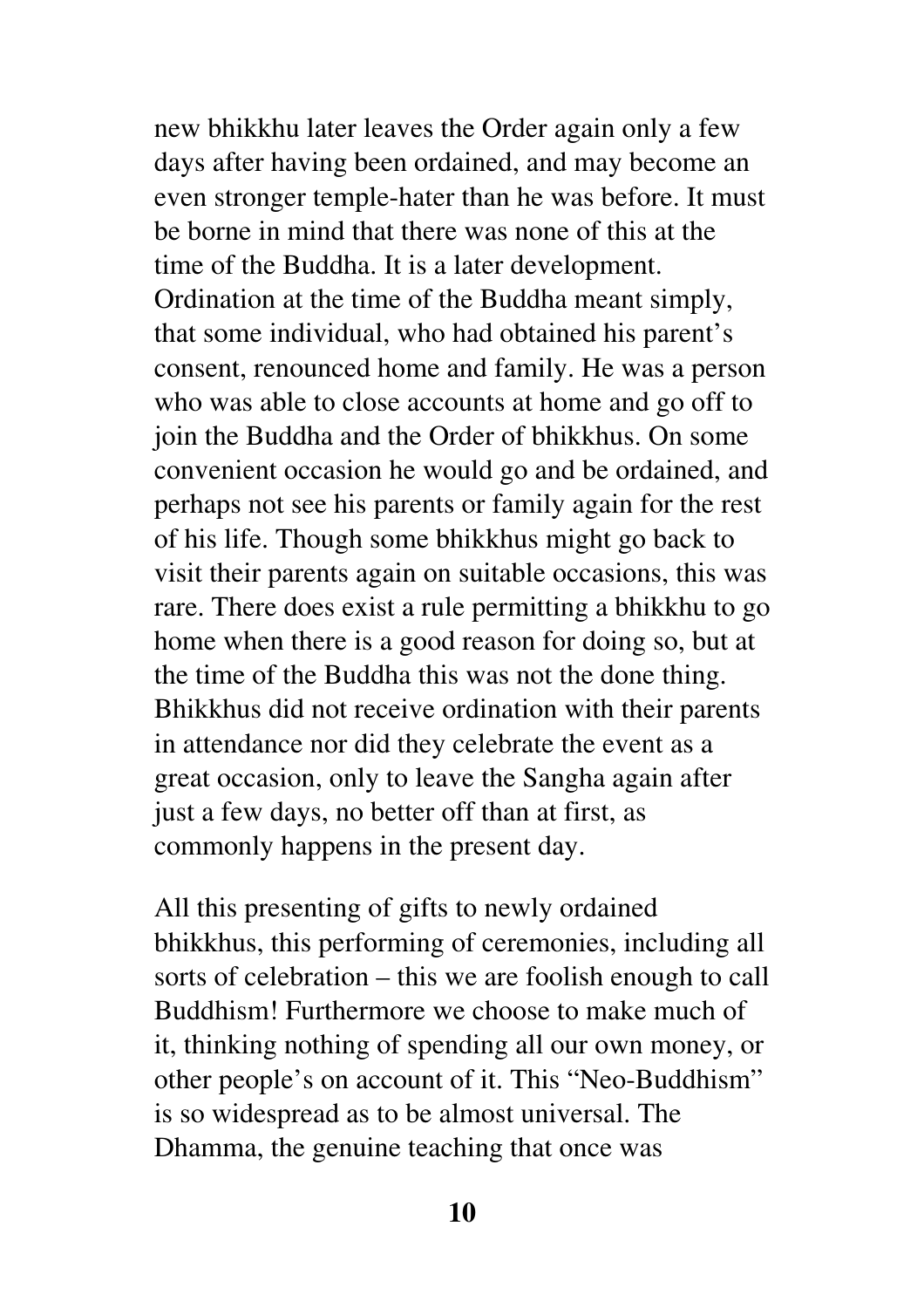paramount has become so overlaid by ceremonial that the whole objective of Buddhism has been obscured, falsified and changed. Ordination, for instance, has become a face-saving gambit for young men whom people have been pointing at for never having been ordained, or a prerequisite to finding a wife (as having been a monk is considered a sign of maturity), or is done with some other kind of ulterior motive. In some places an ordination is regarded as an opportunity for collecting money, for which job there are always people on hand to help. It is one way of getting rich. Even this they call Buddhism! And anyone who goes and criticizes this is considered to be ignorant of Buddhism or opposed to it.

Another example is the presentation of kathina cloth. The Buddha's original intention was to have cloth for robes given to all the bhikkhus simultaneously so that they could sew it together themselves with a minimum loss of time. If there was only one robe, it was allocated to some bhikkhu, not necessarily the most senior one, whom the group considered worthy of using that robe or in need of it, and was presented to him in the name of the entire order. The Buddha's intention was to avoid any bhikkhu's having a high opinion of himself. On that day everyone, regardless of rank, had to humble himself and be one of the crowd. Everyone had to lend a hand cutting and sewing the cloth, boiling tree pith to make the dye, and whatever else was involved in getting the robes ready and finished the same day. Making the cloth into robes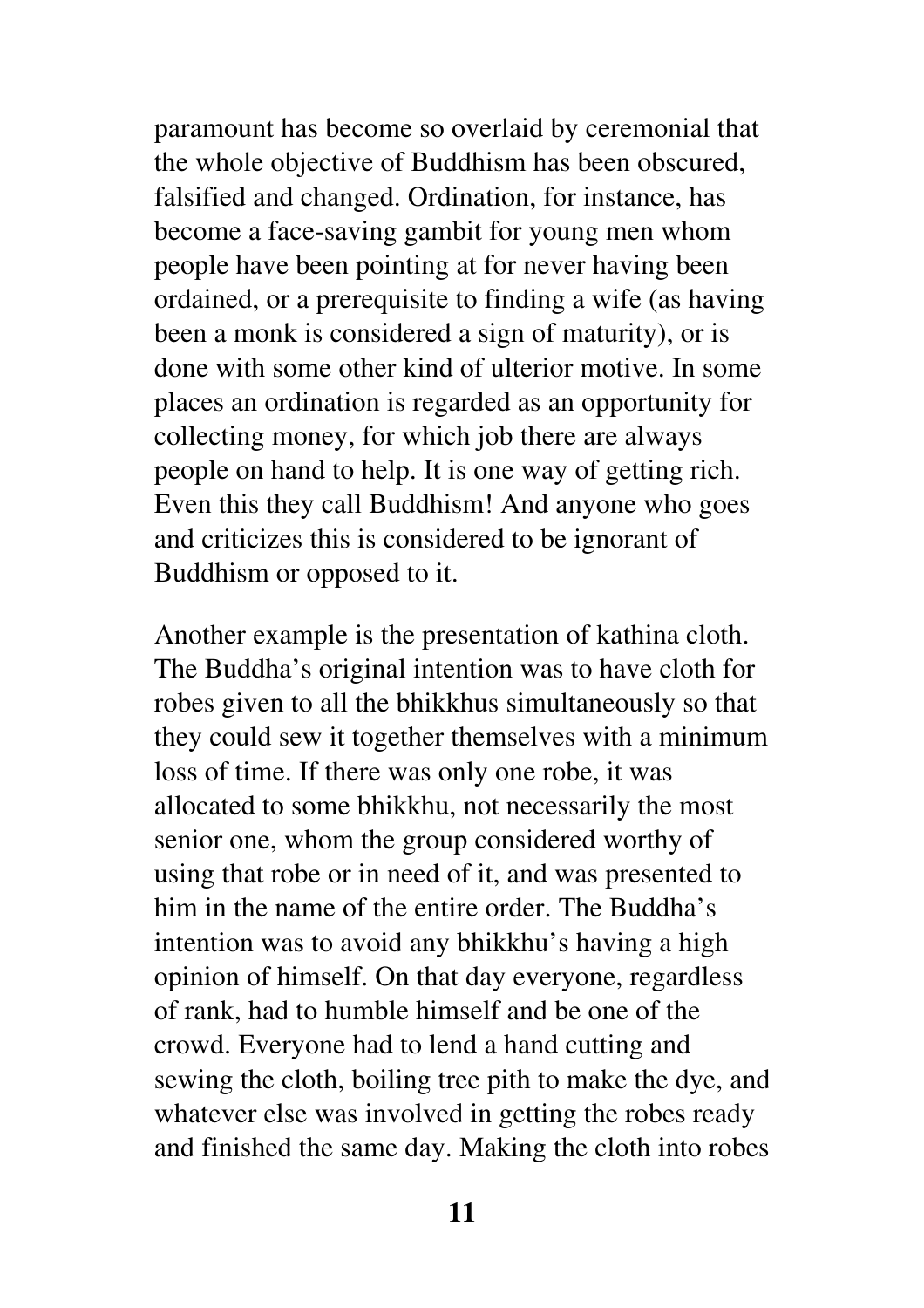was a co-operative effort. That is how the Buddha intended it to be, an event not necessarily involving lay people at all. But nowadays it has become an affair involving ceremony, fun and games, loud laughter and money seeking. It is just a picnic and is devoid of all the desirable results originally intended.

This sort of thing is a tumour which has developed in Buddhism and thrived. The tumour takes hundreds of different forms too numerous to name. It is a dangerous, malignant growth which by degrees has completely overlaid and obscured the good material, the real pith of Buddhism, and quite disfigured it. One result of this has been the arising of many sects, some large, some insignificant, as off-shoots from the original religion. Some sects have even become involved in sensuality. It is essential that we always discriminate in order to recognize what is the real, original Buddhism. We must not foolishly grasp at the outer shell, or become so attached to the various rituals and ceremonies that the real objective becomes quite lost to view. The real practice of Buddhism is based on purification of conduct by way of body and speech, followed by purification of the mind, which in its turn leads to insight and right understanding. Don't go thinking that such and such is Buddhism just because everyone says it is. The tumour has been spreading constantly since the day the Buddha died, expanding in all directions right up to the present day, so that it is now quite sizeable. The tumour in Buddhism must not be misidentified as Buddhism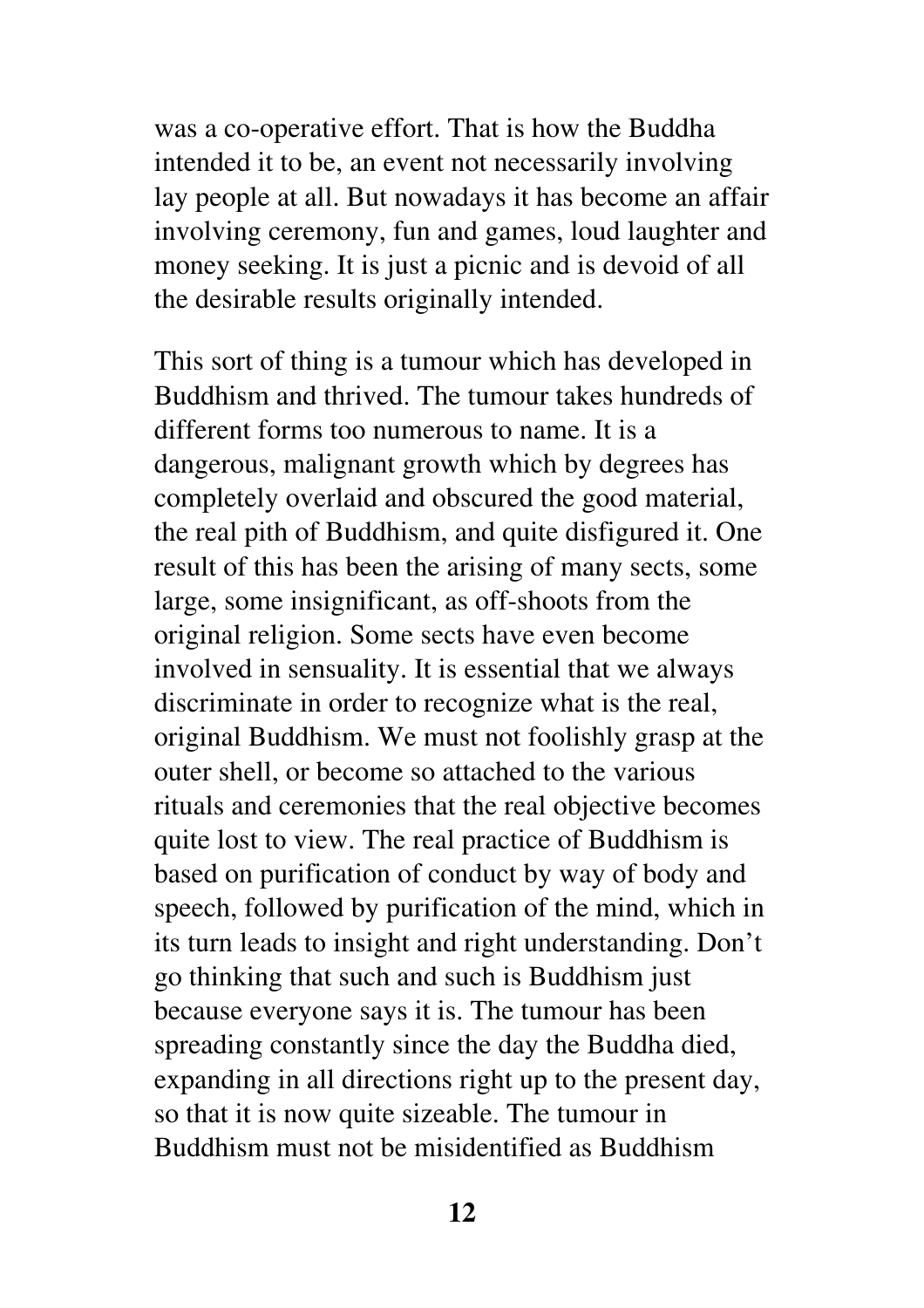itself. It is also wrong for people of other religions to come and point at these shameful and disgraceful growths as being Buddhism. It is unjust, because these things are not Buddhism at all; they are excrescences. Those of us interested in furthering Buddhism, whether as a foothold for all people, or for our own private well-being, must know how to get hold of the true essence of Buddhism and not just grab at some worthless outgrowth. Now even the genuine Buddhism is many-sided, a fact which may lead to a false grasp of true meaning. For instance, if looked at from the point of view of a moral philosopher, Buddhism is seen to be a religion of morality. There is talk of merit and demerit, good and evil, honesty, gratitude, harmony, open-heartedness and much more besides. The Tipitaka is full of moral teachings. Many newcomers to Buddhism approach it from this angle and are attracted to it on this account.

A more profound aspect is Buddhism as Truth, as the deep hidden truth lying below the surface and invisible to the ordinary man. To see this truth is to know intellectual emptiness of all things; the transience, unsatisfactoriness and non-selfhood of all things; to know intellectually the nature of suffering, of the complete elimination of suffering and of the way to attain the complete elimination of suffering; to perceive these in terms of absolute truth, the kind that changes and which everyone ought to know. This is Buddhism as Truth.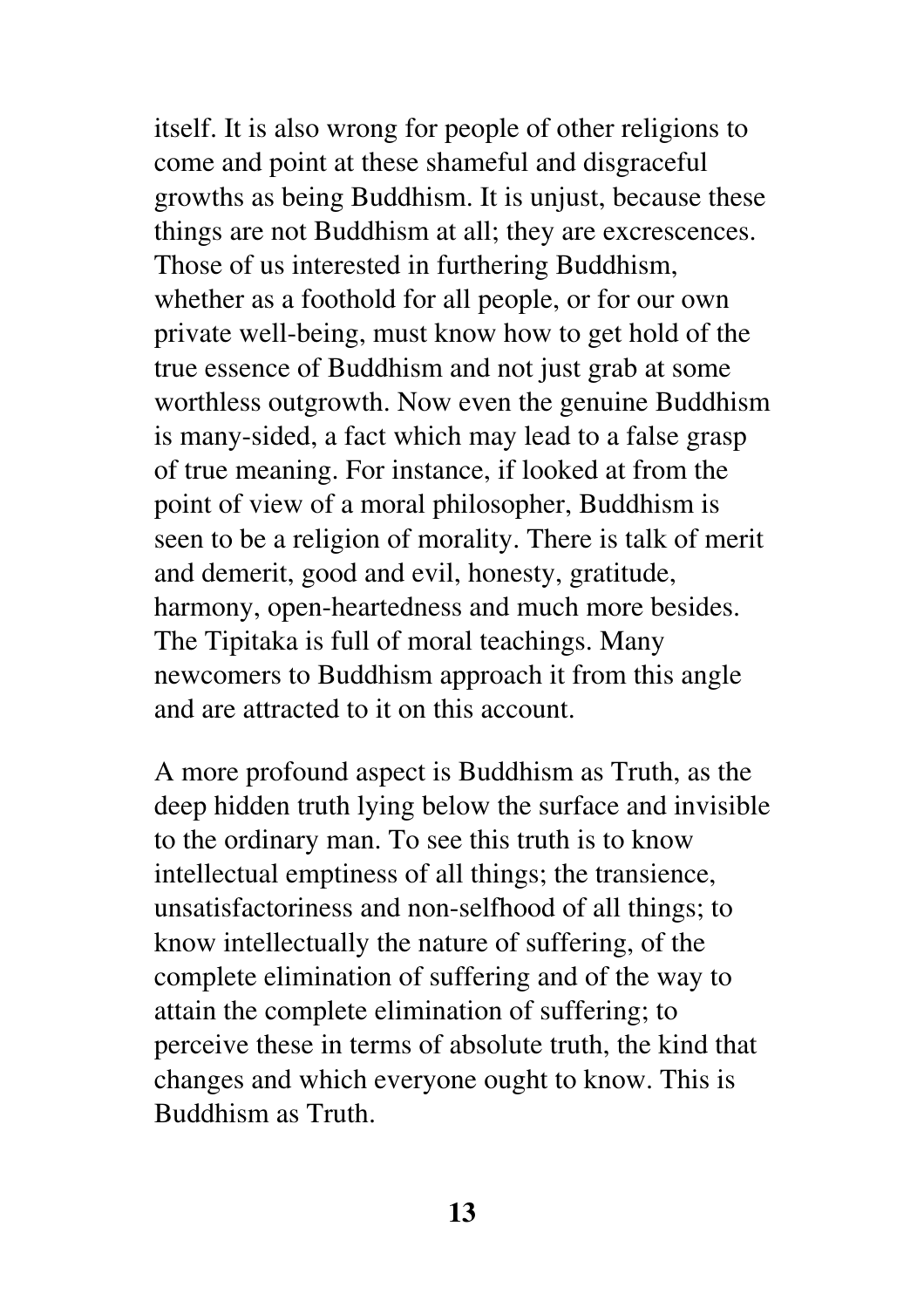Buddhism as Religion is Buddhism as a system of practice based on morality, concentration and insight, and culminating in liberating insight; a system which when practised to completion enables one to break free from suffering. This is Buddhism as Religion.

Then there is Buddhism as Psychology, as it is presented to us in the third section of the Tipitaka, where the nature of the mind is described in remarkable detail. Buddhist psychology is a source of interest and astonishment to students of the mind even in the present day. It is far more detailed and profound than present day psychological knowledge.

Another aspect is Buddhism as Philosophy. Philosophical knowledge can be clearly seen by means of reasoned logical proofs but cannot be demonstrated experimentally. It contrasts with science, which is knowledge resulting from seeing something clearly, with our eyes, or through physical experimentation and proof, or even with the "inner eye" of intuition. Profound knowledge such as that of emptiness is just philosophy for a person who has not yet penetrated to the truth, and science for another who has done so, such as a fully enlightened individual, or arahant, who has seen it clearly, intuitively. Many aspects of Buddhism, in particular the Four Noble Truths, are scientific in so far as they can be verified by clear experimental proof using introspection. For anyone equipped with awareness and interested in studying and carrying out research, the cause-effect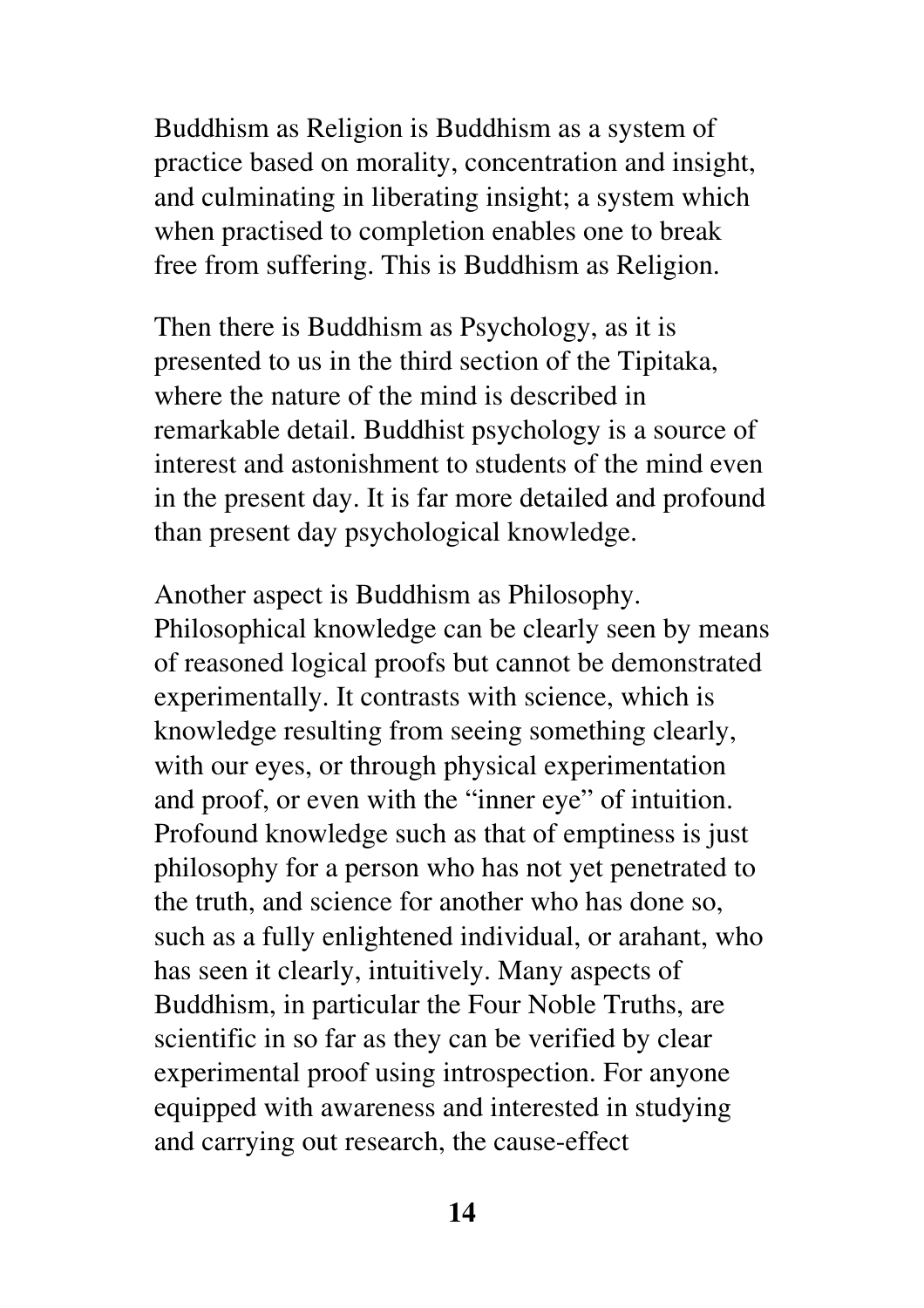relationships are there just as in science. Buddhism is not just something obscure and vague, not just philosophy, as are man-made subjects.

Some look on Buddhism as Culture. Anyone with a high regard for culture finds many aspects of Buddhist practice which are common to all cultures and also many that are characteristically Buddhist and far better and higher than anything in other cultures.

Of all these various aspects, the one a real Buddhist ought to take most interest in is Buddhism as Religion. We ought to look on Buddhism as a direct practical method for gaining knowledge of the true nature of things, knowledge which makes it possible to give up every form of grasping and clinging, of stupidity and infatuation, and become completely independent of things. To do this is to penetrate to the essence of Buddhism. Buddhism considered in this aspect is far more useful than Buddhism considered as mere morality, or as truth which is simply profound knowledge and not really practical; and more useful than Buddhism considered as philosophy, as something to be enjoyed as an object of speculation and argument of no value in the giving up of the mental defilements; and certainly more useful than Buddhism considered simply as culture, as attractive behaviour, noteworthy from the sociological viewpoint.

At the very least, everyone ought to consider Buddhism as Art, as the Art of Living – in other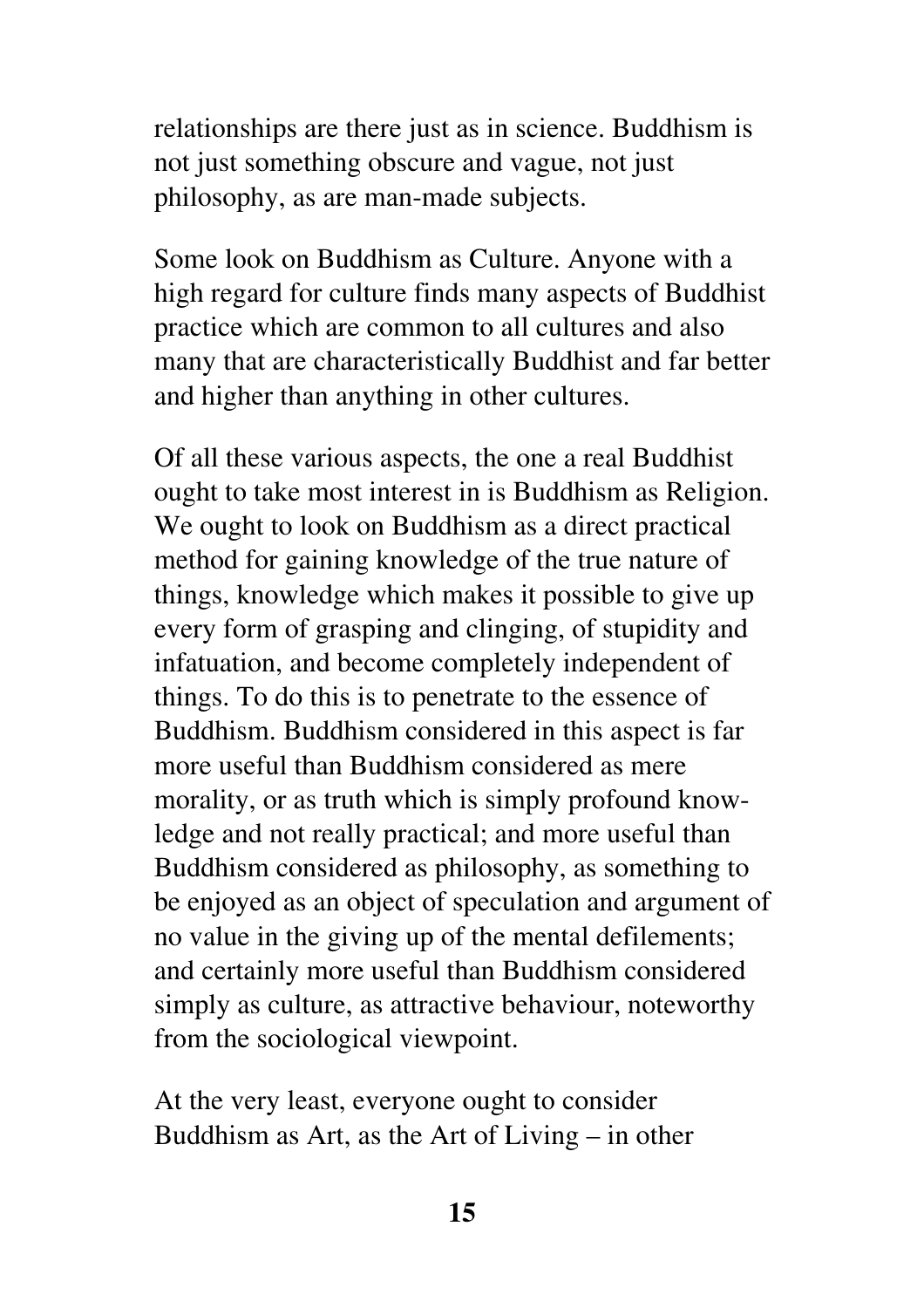words, as skill and competence in being a human being, living in a way that is exemplary and praiseworthy, which so impresses others that they automatically wish to emulate it. What we have to do is to cultivate the "Three Lustres", firstly developing moral purity, training the mind to be tranquil and steady and fit to do its job, and finally developing such an abundance of wisdom and clear insight into the nature of all things that those things are no longer able to give rise to suffering. When anyone's life has these Three Lustres, he can be considered to have mastered the art of living. Westerners are extremely interested in Buddhism as the Art of Living, and discuss this aspect more than any other. Penetrating so far into the real essence of Buddhism that we are able to take it as our guide to living induces spiritual good cheer and joy, dispersing depression and disillusionment. It also dispels fears, such as the fear that the complete giving up of spiritual defilements would make life dry and dreary and utterly devoid of flavour, or the fear that complete freedom from craving would make all thought and action impossible, whereas in reality a person who organizes his life in accordance with the Buddhist Art of Living is victor over all the things about him. Regardless of whether these things be animals, people, possessions, or anything else, and regardless of whether they enter that person's consciousness by way of the eye, ear, nose, tongue, body, or mind, they will enter as losers, unable to becloud, defile, or perturb him. The winning of victory over all things is genuine bliss.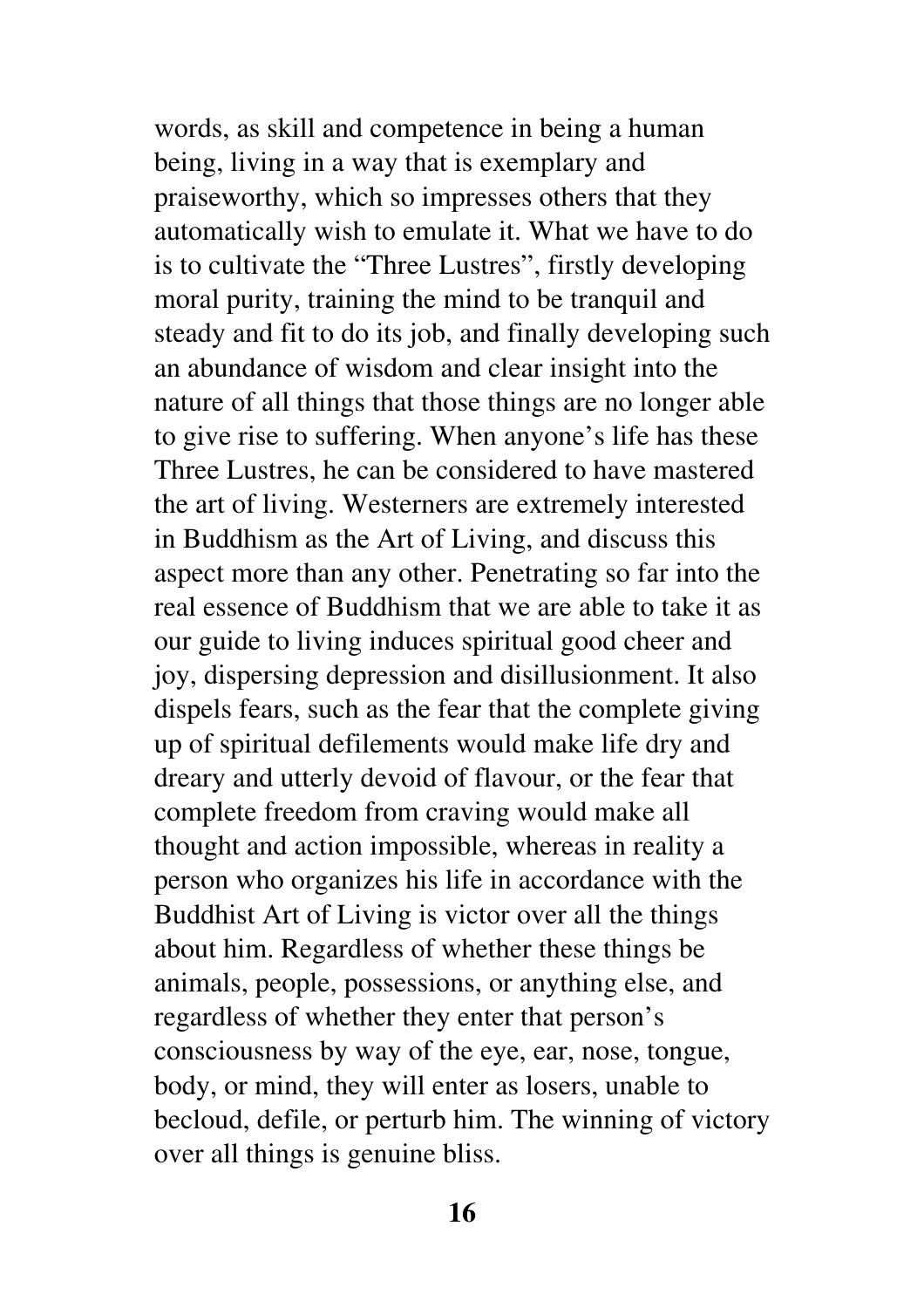Buddha Dhamma will enrapture a mind that has developed a taste for it. It can be considered an indispensable form of nourishment too. True, a person still controlled by the defilements continues to desire nourishment by way of the eye, ear, nose, tongue and body and goes in search of it as suits his nature. But there is another part of him, something deeper, that does not demand that sort of nourishment. It is the free or pure element in his mind. It wishes the joy and delight of spiritual nourishment, starting with the delight that results from moral purity. It is the source of contentment for fully enlightened individuals, who possess such tranquillity of mind that defilements cannot disturb them, who possess clear insight into the true nature of all things and have no ambitions with regard to any of them. They are, so to speak, able to sit down without being obliged to run hither and yon like those people to whom the Buddha applied the simile "smoke by night, fire by day".

"Smoke by night" refers to sleeplessness, restlessness. A sufferer from this complaint lies all night with hand on brow, planning on going after this and that, working out how to get money, how to get rich quickly and get the various things he desires. His mind is full of "smoke". All he can do is lie there until morning, when he can get up and go running off in obedience to the wishes of the "smoke" he has been holding back all night. This fervent activity is what the Buddha referred to as "fire by day". These are the symptoms of a mind that has not achieved tranquillity,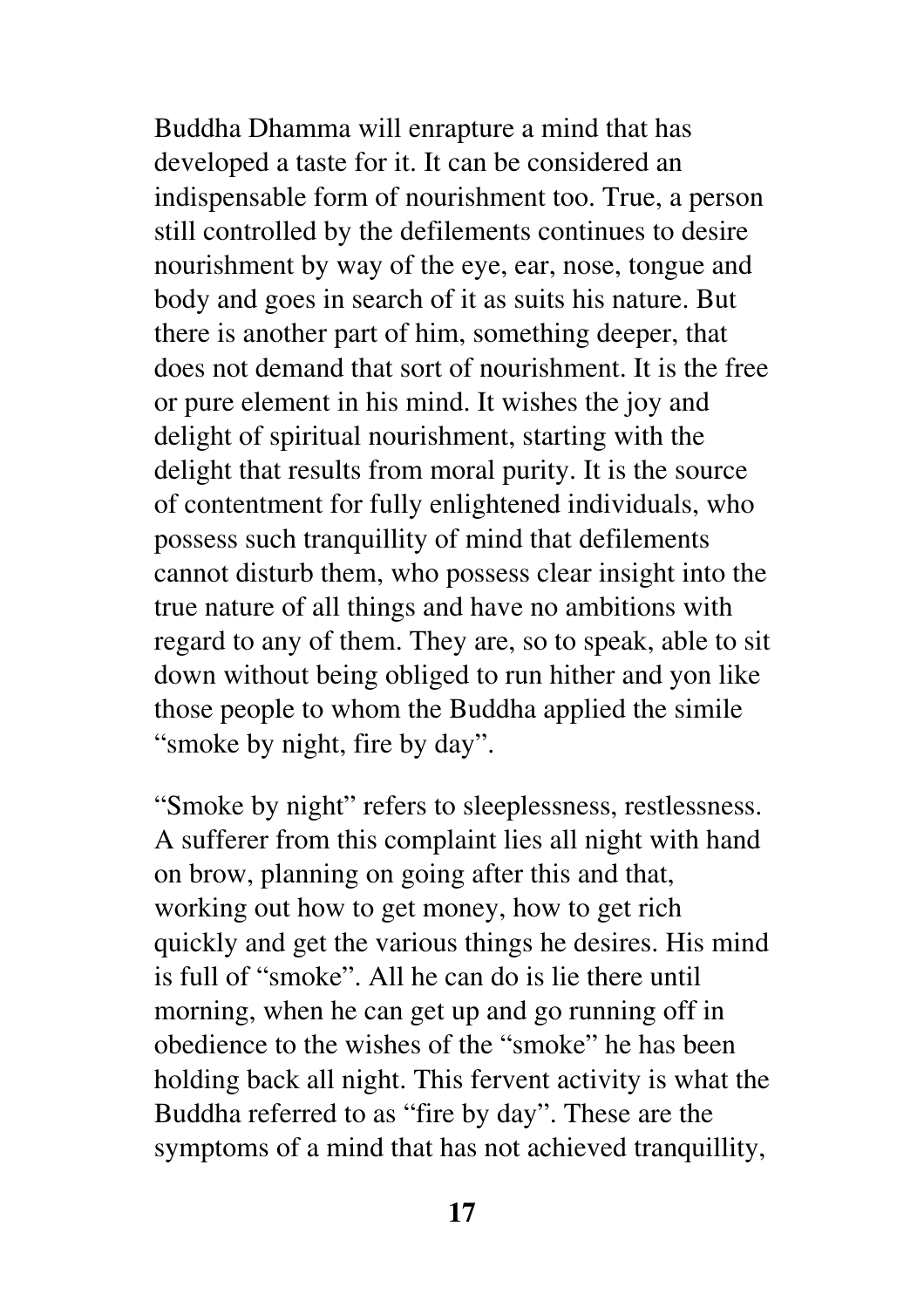a mind that has been deprived of spiritual nourishment. It is a pathological hunger and thirst induced by the defilement called craving. All night long the victim represses the smoke and heat, which in the morning becomes fire, and then blazes hot inside him all day. If a person is obliged, throughout his entire life, to suppress the "smoke by night", which then becomes "fire by day", how can he ever find peace and coolness? Just visualize his condition. He endures suffering and torment all his life, from birth up until he enters the coffin, simply for lack of the insight that could completely extinguish that fire and smoke. To treat such a complaint one has to make use of the knowledge provided by the Buddha. The smoke and fire diminish in proportion to one's degree of understanding of the true nature of things.

As we have said, Buddhism has a number of different aspects or sides. Just as the same mountain when viewed from a different direction presents a different appearance, so different benefits are derived from Buddhism according to how one looks at it. Even Buddhism has its origins in fear – not the foolish fear of an ignorant person who kneels and makes obeisance to idols or strange phenomena, but a higher kind of fear, the fear of perhaps never attaining liberation from the oppression of birth, ageing, pain and death, from the various forms of suffering we experience. The real Buddhism is not books, not manuals, not word-forword repetition from the Tipitaka, nor is it rites and rituals. These are not the real Buddhism. The real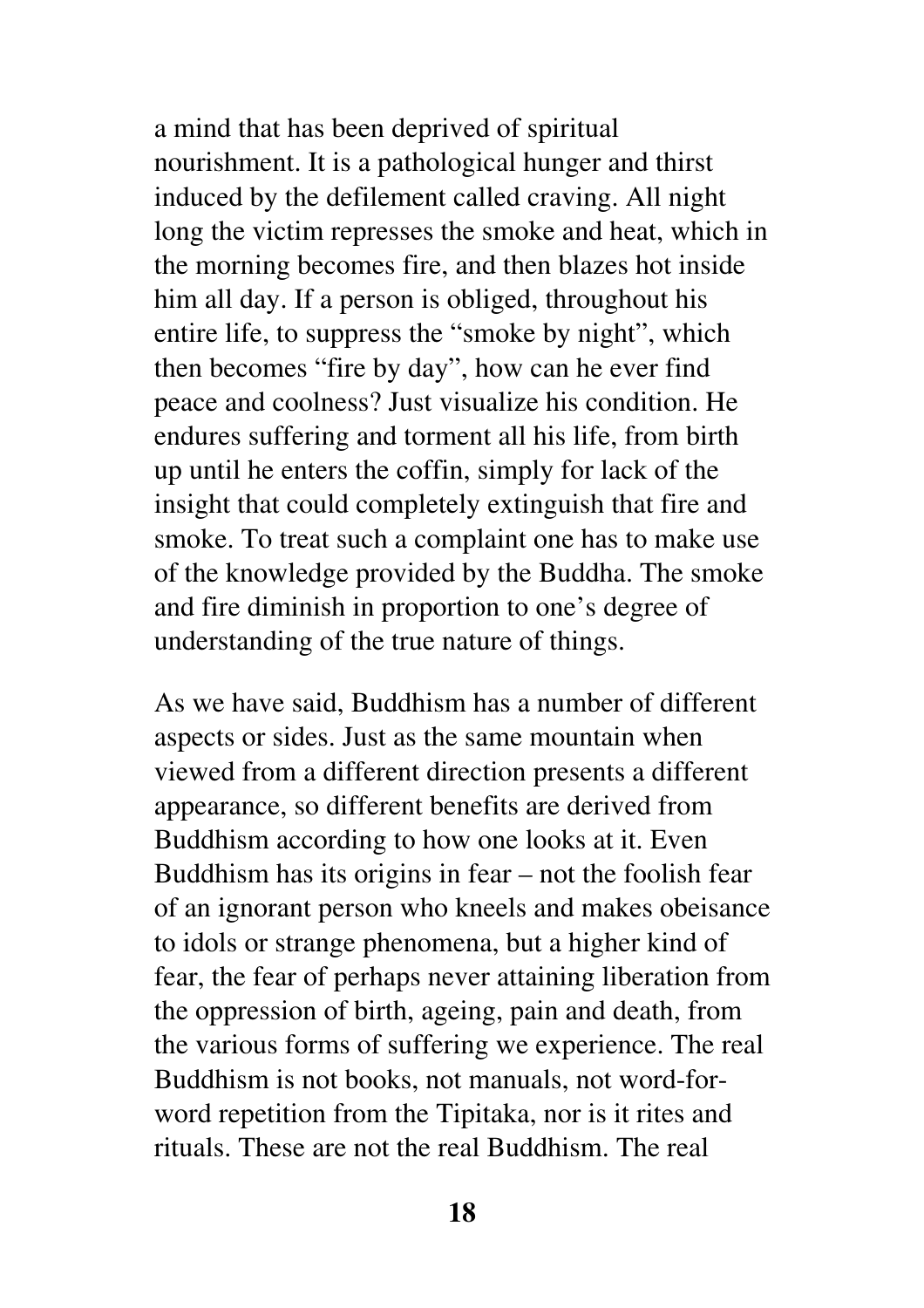Buddhism is the practice, by way of body, speech and mind that will destroy the defilements, in part or completely. One need not have anything to do with books or manuals. One ought not to rely on rites and rituals, or anything else external, including spirits and celestial beings. Rather one must be directly concerned with bodily action, speech and thought. That is, one must persevere in one's efforts to control and eliminate the defilements so that clear insight can arise. One will then be automatically capable of acting appropriately, and will be free of suffering from that moment right up to the end.

This is the real Buddhism. This is what we have to understand. Let us not go foolishly grasping at the tumour that is obscuring Buddhism, taking it for the real thing.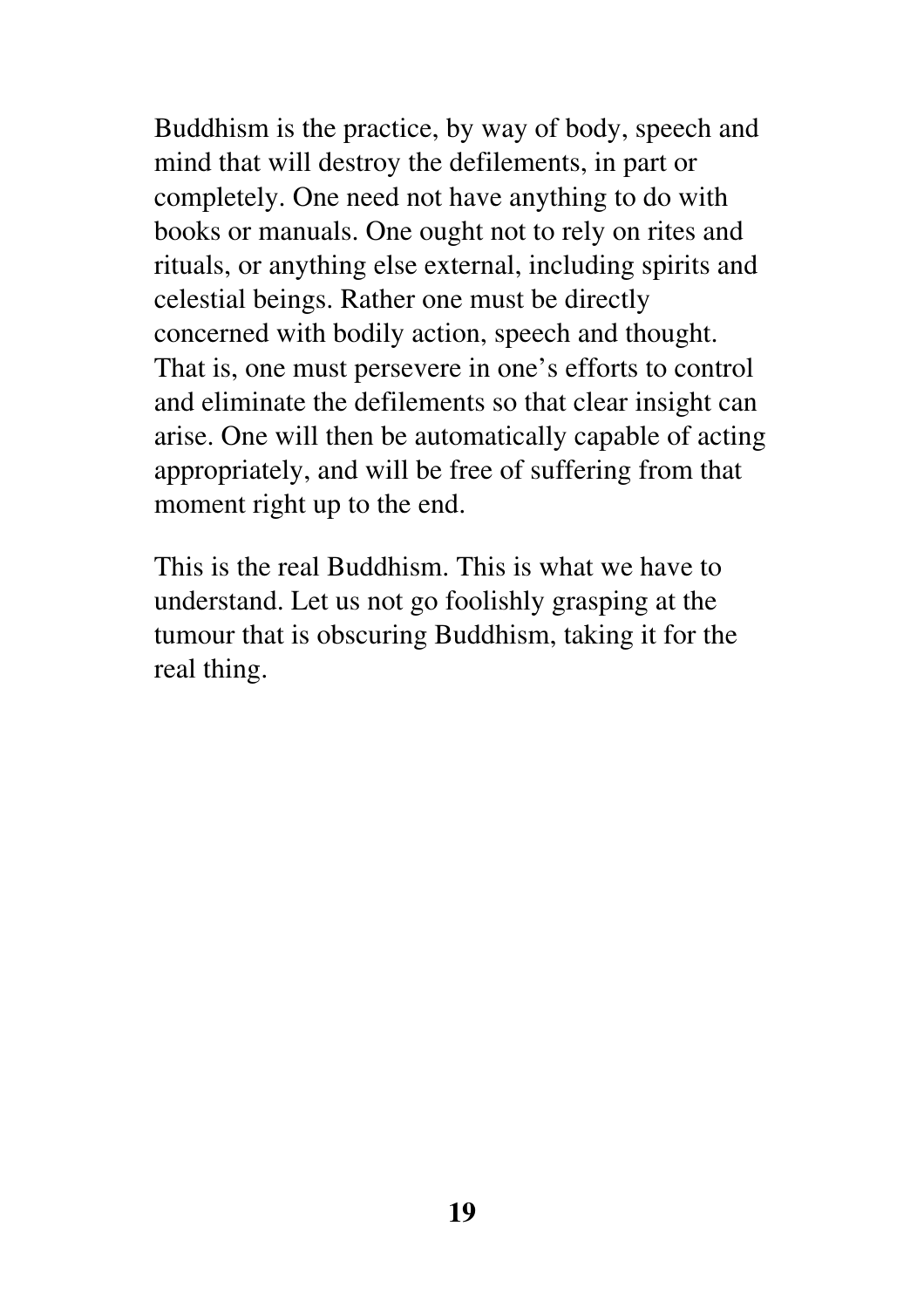## <span id="page-19-0"></span>**The True Nature of Things II.**

The word "religion" has a broader meaning than the word "morality". Morality has to do with behavior and happiness, and is basically the same the world over. A religion is a system of practice of a high order. The ways of practice advocated by the various religions differ greatly.

Morality made us good people, behaving in accordance with the general principles of community life and in such a way as to cause no distress to ourselves or others. But though a person may be thoroughly moral, he may still be far from free of the suffering attendant on birth, ageing, pain and death, still not free from oppression by the mental defilements. Morality stops well short of the elimination of craving, aversion and delusion, so cannot do away with suffering. Religion, particularly Buddhism, goes much further than this. It aims directly at the complete elimination of the defilements, that is, it aims at extinguishing the various kinds of suffering attendant on birth, ageing, pain and death. This indicates how religion differs from mere morality, and how much further Buddhism goes than the moral systems of the world in general. Having understood this, we can now turn our attention to Buddhism itself.

Buddhism is a system designed to bring a technical knowledge inseparable from its technique of practice, an organized practical understanding of the true nature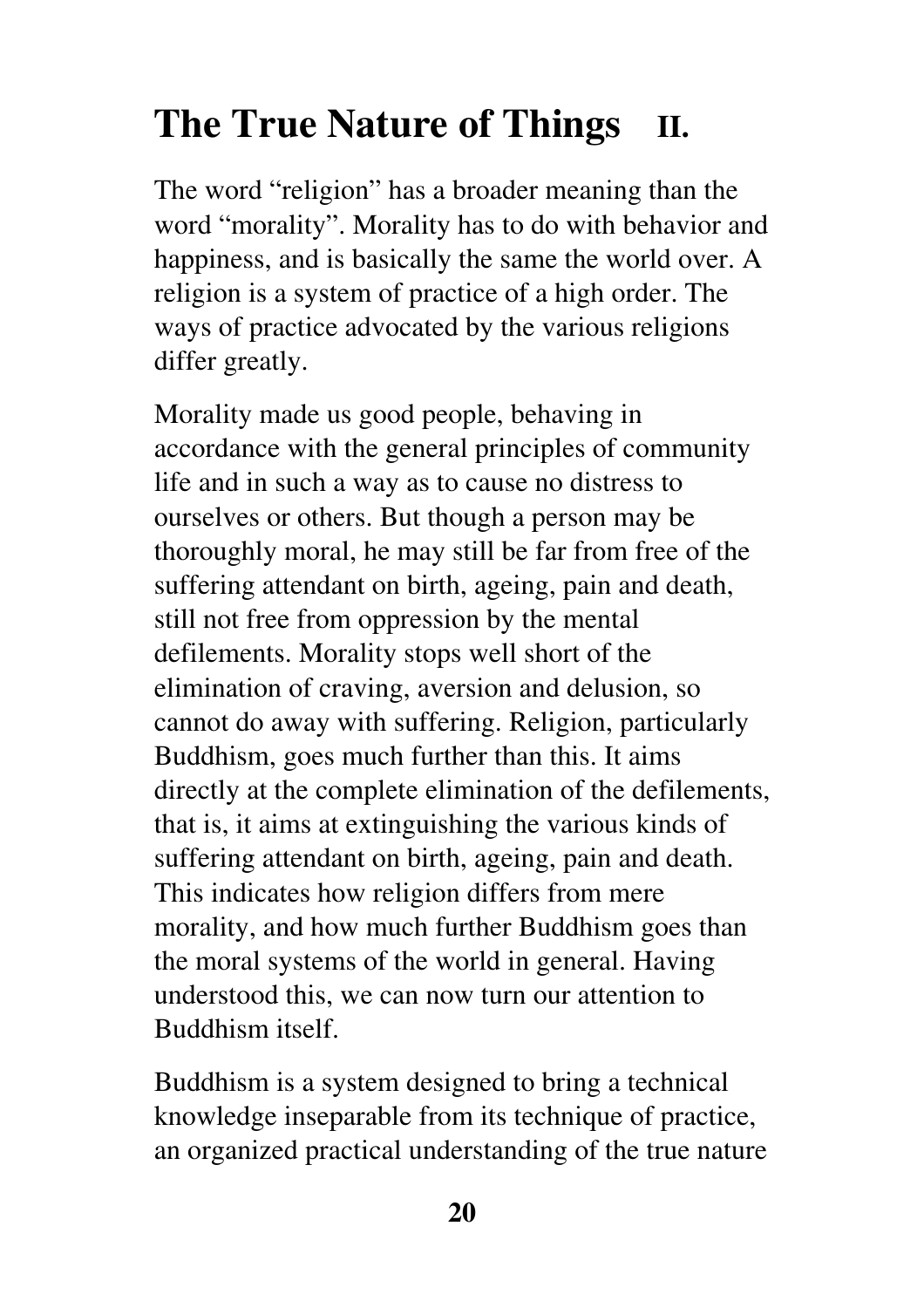of things or what is what. If you keep this definition in mind, you should have no difficulty understanding Buddhism.

Examine yourself and see whether or not you know what is what. Even if you know what you are yourself, what life is, what work, duty, livelihood, money, possessions, honour and fame are, would you dare to claim that you know everything? If we really knew what is what, we would never act inappropriately; and if we always acted appropriately, it is a certainty that we would never be subject to suffering. As it is, we are ignorant of the true nature of things, so we behave more or less inappropriately, and suffering results accordingly. Buddhist practice is designed to teach us how things really are. To know this in all clarity is to attain the Fruit of the Path, perhaps even the final Fruit, Nirvāna, because this very knowledge is what destroys the defilements. When we come to know what is what, or the true nature of things, disenchantment with things takes the place of fascination, and deliverance from suffering comes about automatically. At the moment, we are practising at a stage where we still do not know what things are really like, in particular, at the stage of not yet realizing that all things are impermanent and not selves. We don't as yet realize that life, all the things that we become infatuated with, like, desire and rejoice over, is impermanent, unsatisfactory and not self. It is for this reason that we become infatuated with those things, liking them, desiring them, rejoicing over them,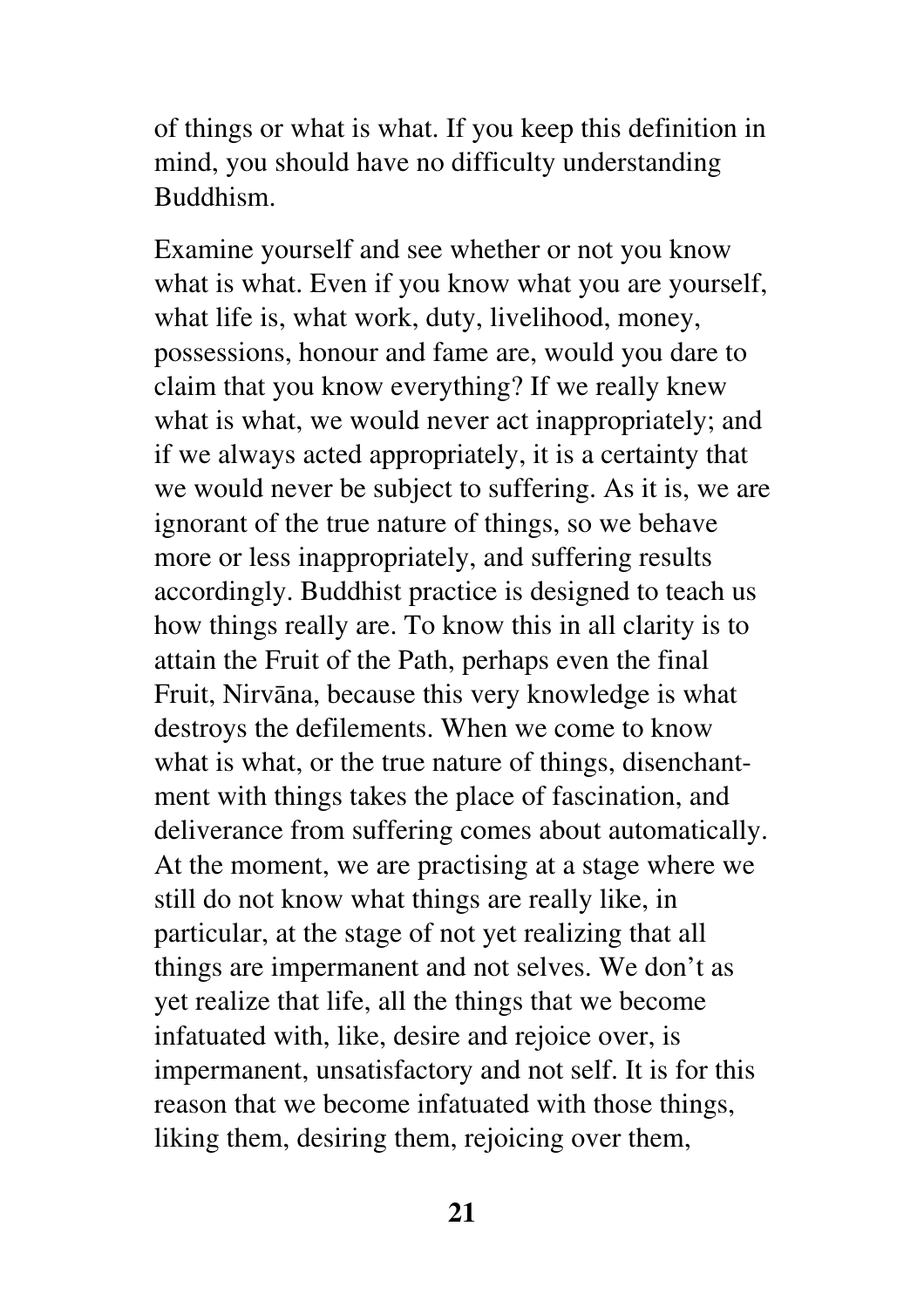grasping at them and clinging to them. When, by following the Buddhist method, we come to know things aright, to see clearly that they are all impermanent, unsatisfactory and not selves, that there is really nothing about things that might make it worth attaching our selves to them, then there will immediately come about a slipping free from the controlling power of those things.

Essentially the Buddha's teaching as we have it in the Tipitaka is nothing but the knowledge of what is what or the true nature of things – just that. Do keep to this definition. It is an adequate one and it is well to bear it in mind while one is in the course of practising. We shall now demonstrate the validity of this definition by considering as an example the Four Noble Truths. The First Noble Truth, which points out that all things are suffering, tells us precisely what things are like. But we fail to realize that all things are a source of suffering and so we desire those things. If we recognized them as a source of suffering, not worth desiring, not worth grasping at and clinging to, not worth attaching ourselves to, we would be sure not to desire them. The Second Noble Truth points out that desire is the cause of suffering. People still don't know, don't see, don't understand, that desires are the cause of suffering. They all desire this, that and the other, simply because they don't understand the nature of desire. The Third Noble Truth points out that deliverance, freedom from suffering, Nirvāna, consists in the complete extinguishing of desire. People don't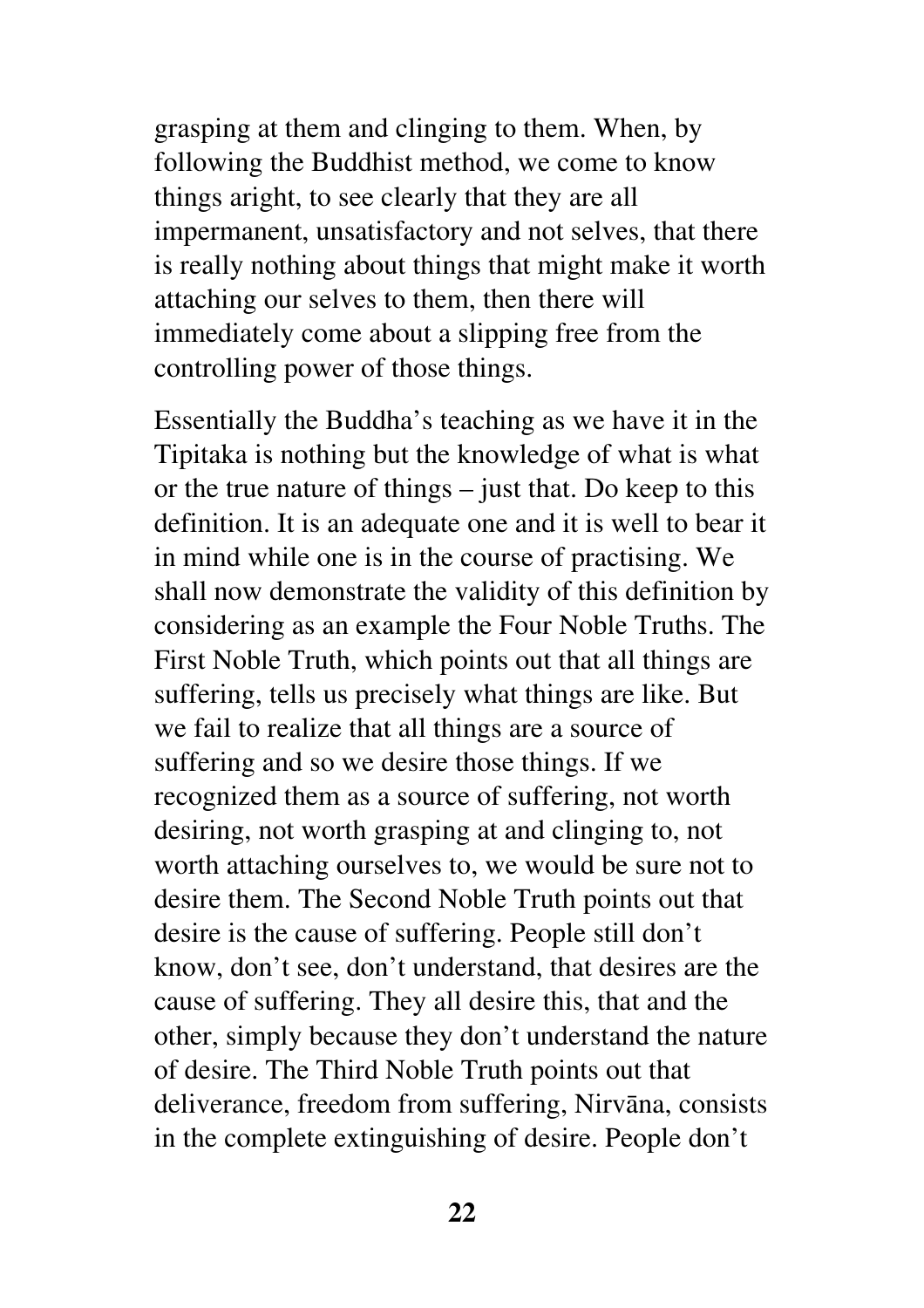realize at all that nirvāna is something that may be attained at any time or place, that it can be arrived at just as soon as desire has been completely extinguished. So, not knowing the facts of life, people are not interested in extinguishing desire. They are not interested in nirvāna because they don't know what it is.

The Fourth Noble Truth is called the Path and constitutes the method for extinguishing desire. No one understands it as a method for extinguishing desire. No one is interested in the desire extinguishing Noble Eightfold Path. People don't recognize it as their very point of support, their foothold, something which they ought to be most actively reinforcing. They are not interested in the Buddha's Noble Path, which happens to be the most excellent and precious things in the entire mass of human knowledge, in this world or any other. This is a most horrifying piece of ignorance. We can see, then, that the Four Noble Truths are information telling us clearly just what is what. We are told that if we play with desire, it will give rise to suffering, and yet we insist on playing with it until we are brim full of suffering. This is foolishness. Not really knowing what is what or the true nature of things, we act in every way inappropriately. Our actions are appropriate all too rarely. They are usually "appropriate" only in terms of the values of people subject to craving, who would say that if one gets what one wants, the action must have been justified. But spiritually speaking, that action is unjustifiable. Now we shall have a look at a stanza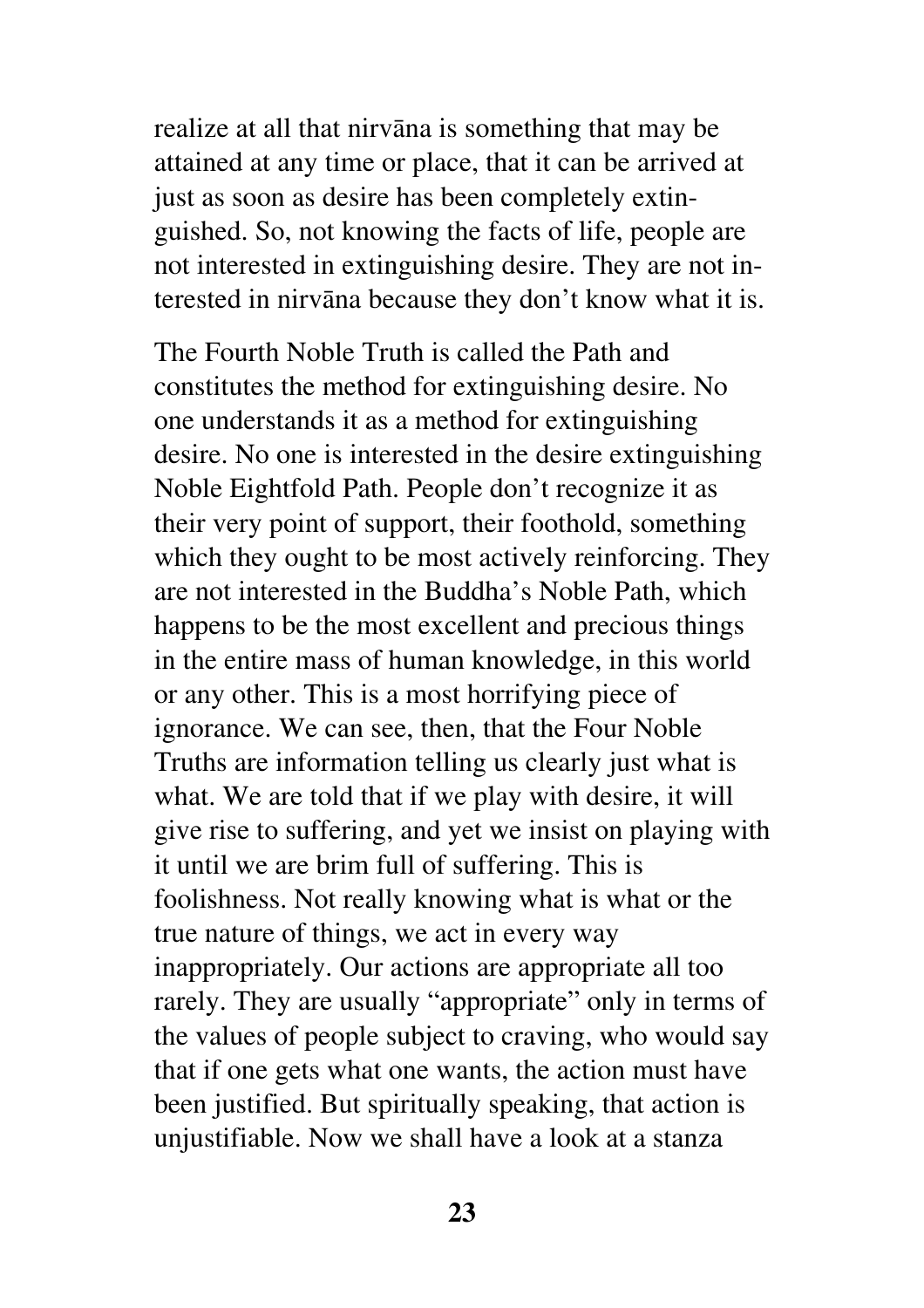from the texts which sums up the essence of Buddhism, namely the words spoken by the bhikkhu Assaji when he met Sariputta before the latter's ordination. Sariputta asked to be told the essence of Buddhism in as few words as possible. Assaji answered: "All phenomena that arise do so as a result of causes. The Perfected One has shown what the causes are, and also how all phenomena may be brought to an end by eliminating those causes. This is what the Great Master teaches." He said in effect: Every thing has causes that combine to produce it. It cannot be eliminated unless those causes have been eliminated first. This is a word of guidance warning us not to regard anything as a permanent self. There is nothing permanent. There are only effects arising out of causes, developing by virtue of causes, and due to cease with the cessation of those causes. All phenomena are merely products of causes. The world is just a perpetual flux of natural forces incessantly interacting and changing. Buddhism points out to us that all things are devoid of any self entity. They are just a perpetual flux of change, which is inherently unsatisfactory because of the lack of freedom, the subjection to causality. This unsatisfactoriness will be brought to an end as soon as the process stops; and the process will stop as soon as the causes are eliminated so that there is no more interacting. This is a most profound account of "what is what" or the nature of things, such as only an enlightened individual could give. It is the heart of Buddhism. It tells us that all things are just appearances and that we should not be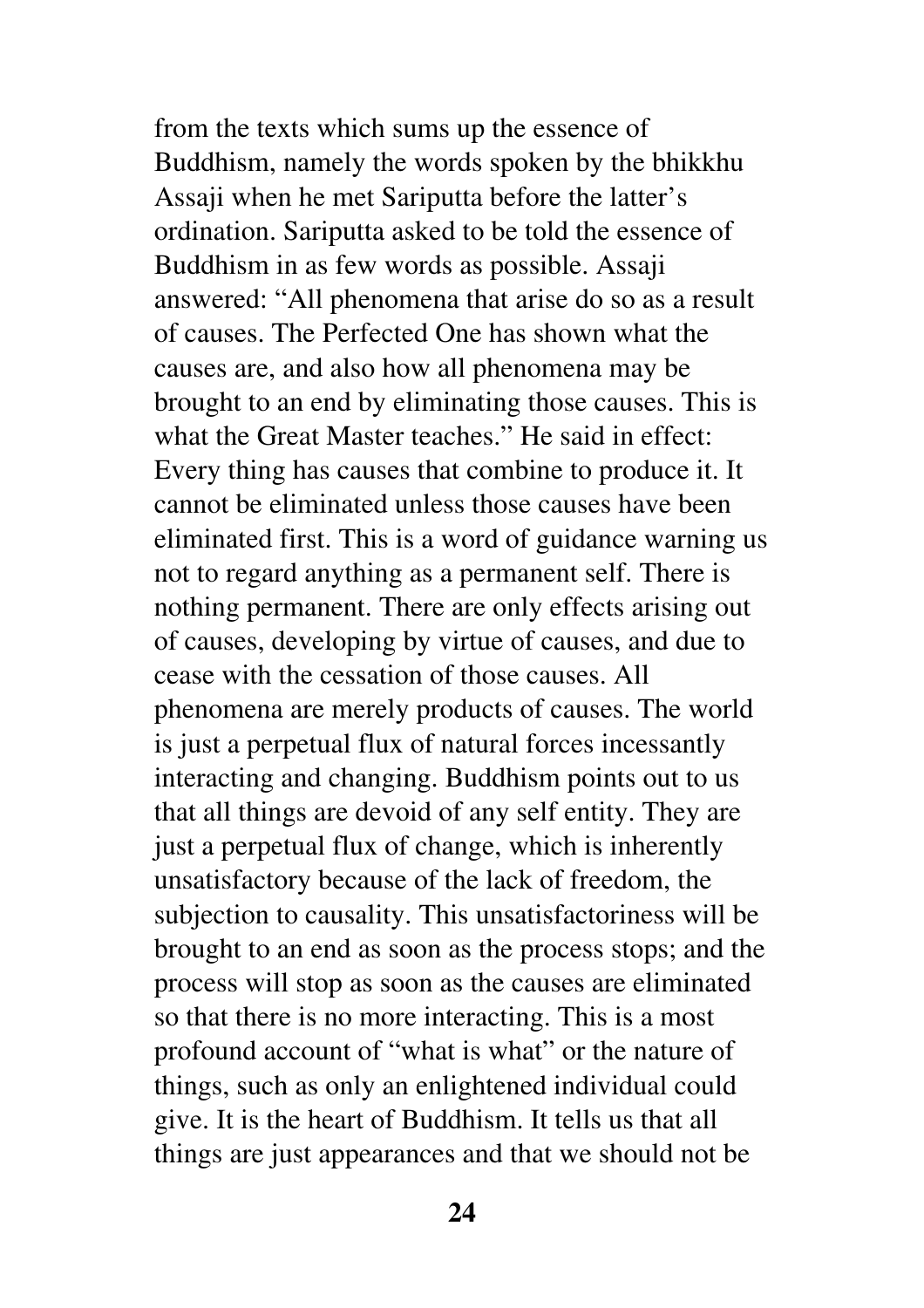fooled into liking or disliking them. Rendering the mind truly free involves escaping completely from the causal chain by utterly eliminating the causes. In this way, the unsatisfactory condition which results from liking and disliking will be brought to an end. Let us now examine the Buddha's intention in becoming an ascetic. What motivated him to become a bhikkhu? This is clearly indicated in one of his discourses, in which he says that he left home and became a bhikkhu in order to answer the question: "What is the Good?" The word "good"(Kusala), as used here by the Buddha, refers to skilfulness, to absolutely right knowledge. He wanted to know in particular what is suffering, what is the cause of suffering, what is freedom from suffering, and what is the method that will lead to freedom from suffering. To attain perfect and right knowledge is the ultimate in skill. The aim of Buddhism is nothing other than this perfection of knowledge of what is what or the true nature of things. Another important Buddhist teaching is that of the Three Characteristics, namely impermanence (aniccā), unsatisfactoriness or suffering (dukkha) and non – selfhood (anattā). Not to know this teaching is not to know Buddhism. It points out to us that all things are impermanent (aniccā), all things are unsatisfactory (dukkha), and all things are not selves (anattā). In saying that all things are impermanent we mean that things change perpetually, there being no entity or self that remains unchanged for even an instant. That all things are unsatisfactory means that all things have inherent in them the property of conducing to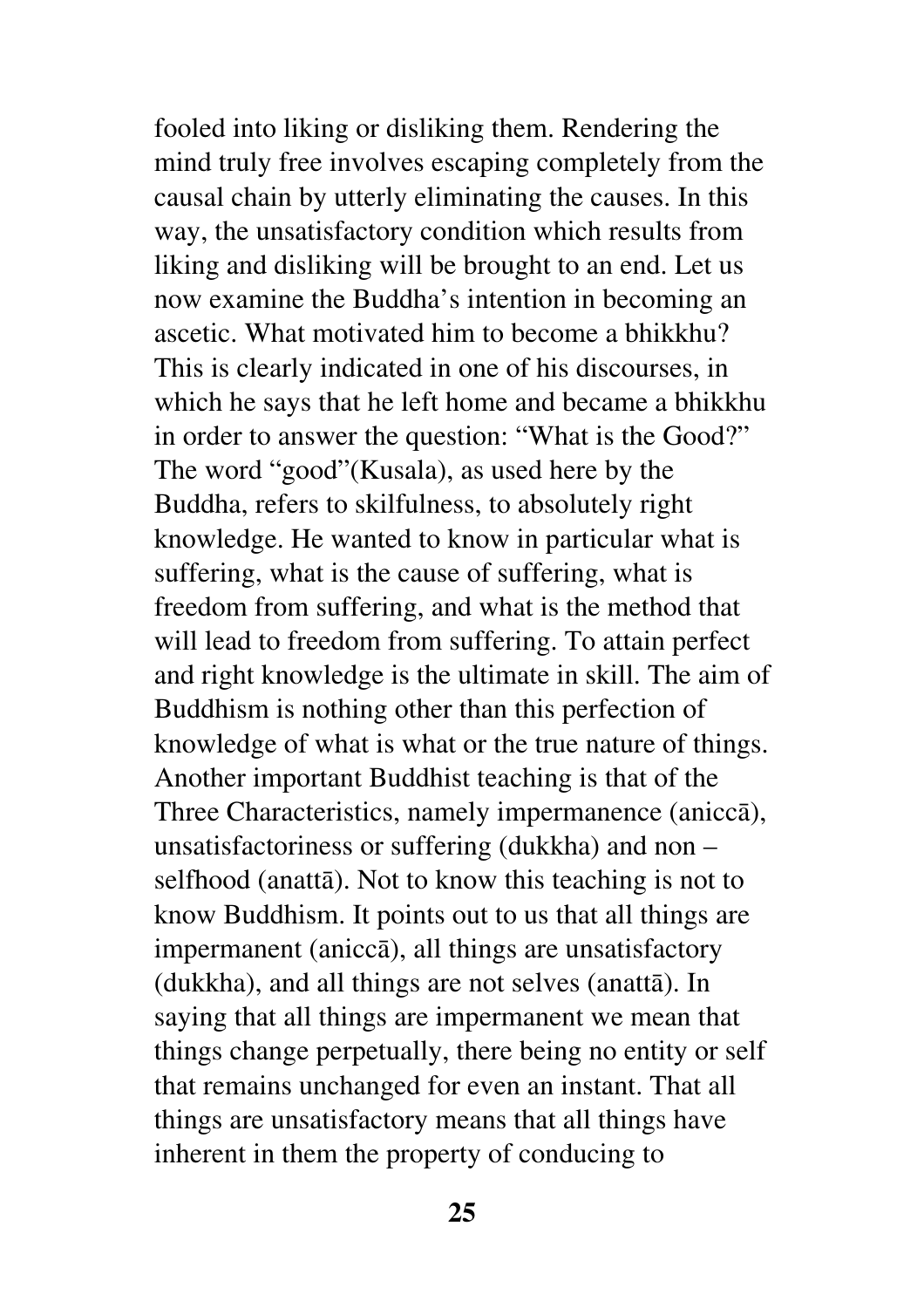suffering and torment. They are inherently unlikable and disenchanting. That they are not selves is to say that in no thing whatsoever is there any entity which we might have a right to regard as its "self" or to call "mine". If we grasp at things and cling to things, the result is bound to be suffering. Things are more dangerous than fire because we can at least see a fire blazing away and so don't go too close to it, whereas all things are a fire we can't see. Consequently we go about voluntarily picking up handfuls of fire which is invariably painful. This teaching tells us what things are like in terms of the Three Characteristics. Clearly Buddhism is simply an organized practical system designed to show what is what.

We have seen that we have to know the nature of things. We also have to know how to practice in order to fit in with the nature of things. There is another teaching in the texts, known as the Chief of all Teachings. It consists of three brief points: "Avoid evil, do good, purify the mind!" This is the principle of the practice. Knowing all things as impermanent, worthless and not our property, and so not worth clinging to, not worth becoming infatuated with, we have to act appropriately and cautiously with respect to them, and that is to avoid evil. It implies not to break with accepted moral standards and to give up excessive craving and attachment. On the other hand, one is to do good, good as has come to be understood by wise people. These two are simply stages in morality. The third, which tells us to make the mind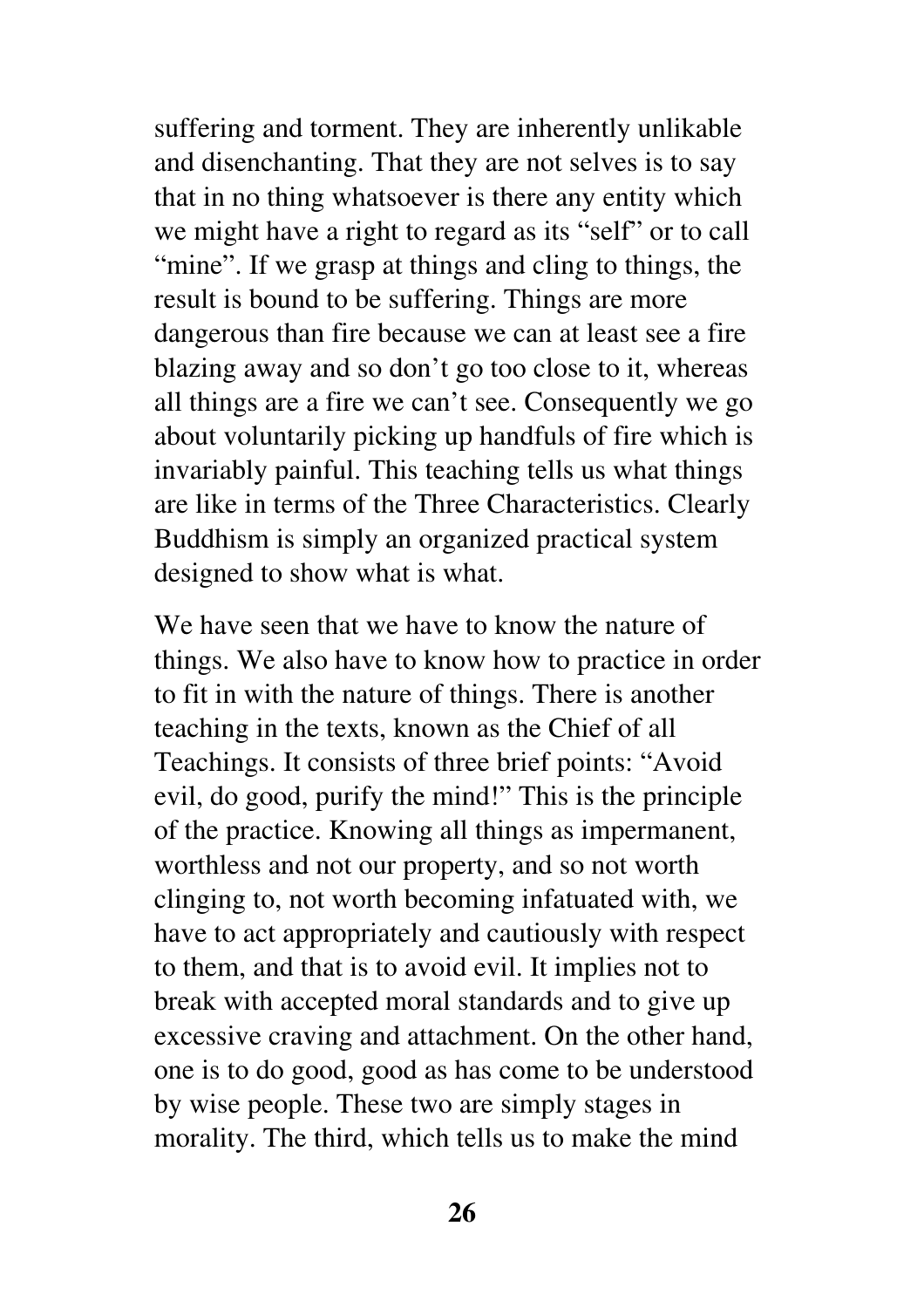completely pure of every kind of contaminating element, is straight Buddhism. It tells us to make the mind free. As long as the mind is not yet free from domination by things, it cannot be a clean, pure mind. Mental freedom must come from the most profound knowledge of the what is what. As long as one lacks this knowledge, one is bound to go on mindlessly liking or disliking things in one way or another. As long as one cannot remain unmoved by things, one can hardly be called free. Basically we human beings are subject to just two kinds of emotional states: liking and disliking (which correspond to pleasant and unpleasant mental feeling). We fall slaves to our moods and have no real freedom simply because we don't know the true nature of moods or what is what. Liking has the characteristic of seizing on things and taking them over; disliking has the characteristic of pushing things away and getting rid of them. As long as these two kinds of emotional states exist, the mind is not yet free. As long as it is still carelessly liking and disliking this, that and the other, there is no way it can be purified and freed from the tyranny of things. For this very reason, this highest teaching of Buddhism condemns grasping and clinging to things attractive and repulsive, ultimately condemning even attachment to good and evil. When the mind has been purified of these two emotional reactions, it will become independent of things.

Other religions would have us simply avoid evil and grasp at goodness. They have us grasp at and become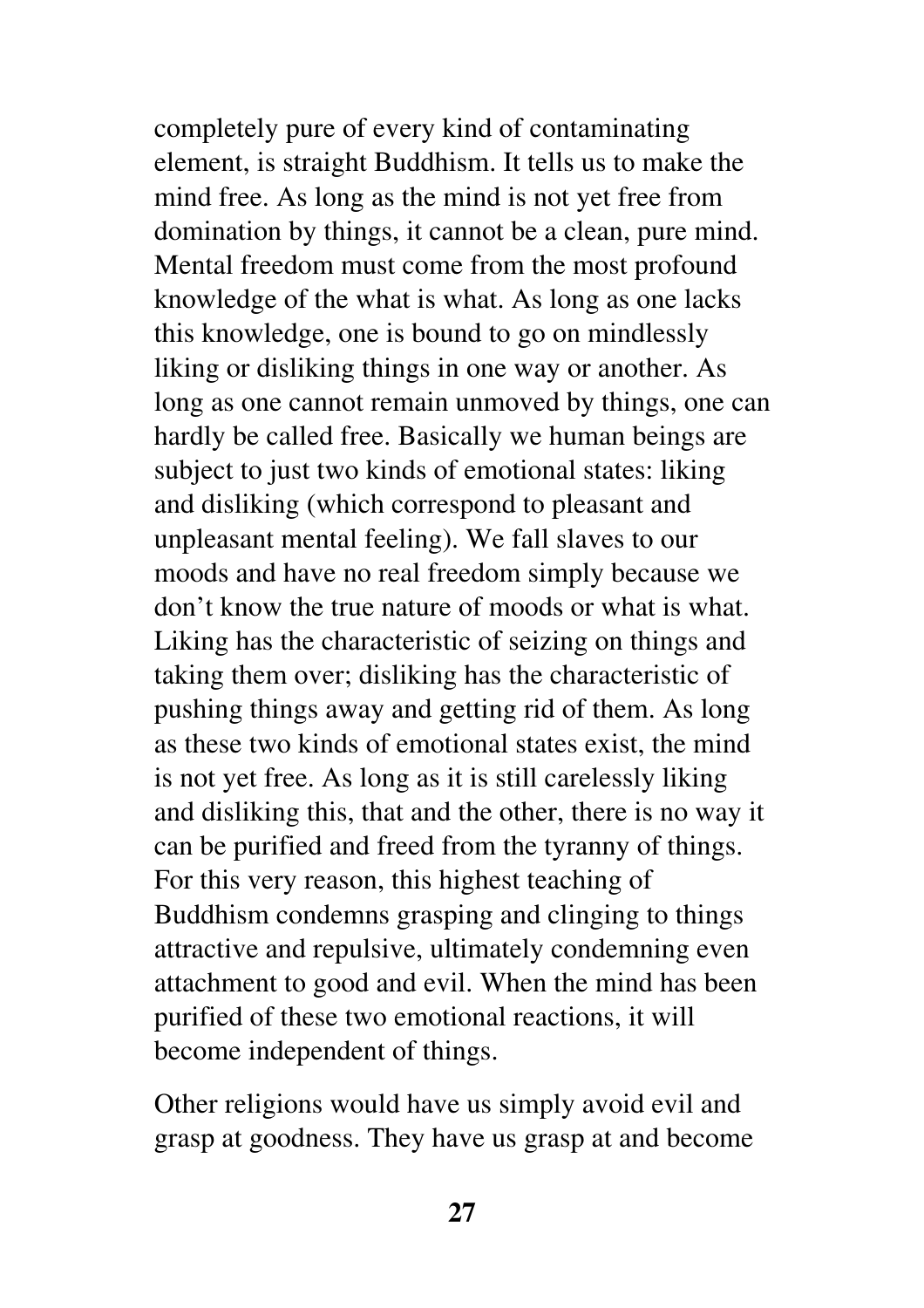attached to goodness, even including the epitome of goodness, namely God. Buddhism goes much further, condemning attachment to anything at all. This attachment to goodness is right practice at the intermediate level, but it just can't take us to the high level no matter what we do. At the lowest level we avoid evil, at the intermediate level we do our utmost to do good, while at the highest level we make the mind float high above the domination of both good and evil. The condition of attachment to the fruits of goodness is not yet complete liberation from suffering, because, while an evil person suffers in a way befitting evil persons, a good person suffers also, in a way befitting good persons. Being good, one experiences the kind of suffering appropriate to good human beings. A good celestial being experiences the suffering appropriate to celestial beings, and even a god or Brahma experiences the suffering appropriate to gods. But complete freedom from all suffering will come only when one has broken free and transcended even that which we call goodness to become an Ariyan, one who has transcended the worldly condition, and ultimately to become a fully perfected individual, an Arahant.

Now as we have seen, Buddhism is the teaching of the Buddha, the Enlightened One, and a Buddhist is one who practices according to the teaching of the Enlightened One. With regard to what was he enlightened? He simply knew the nature of all things. Buddhism, then, is the teaching that tells us the truth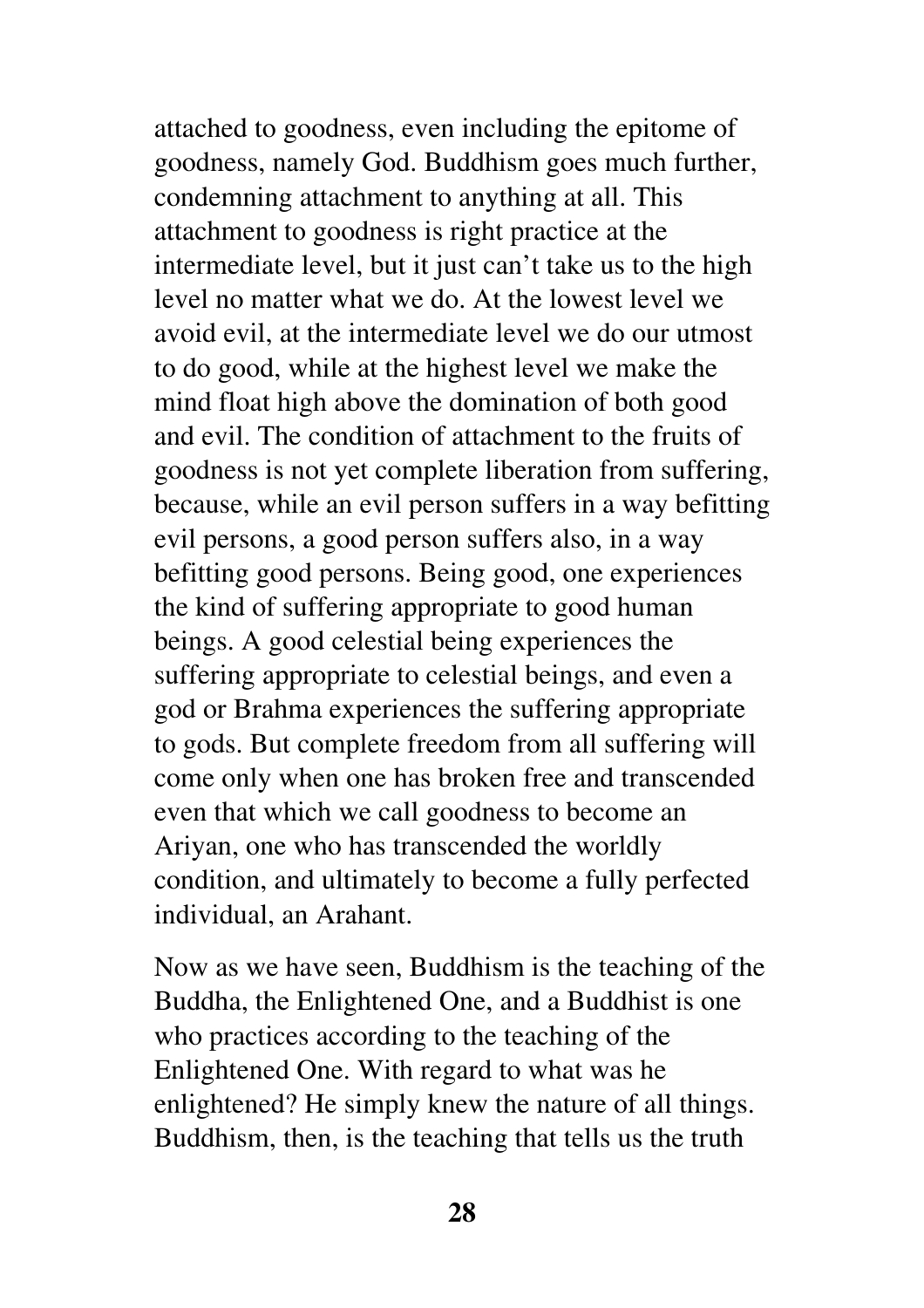about what things are really like or what is what. It is up to us to practice until we have come to know that truth for ourselves. We may be sure that once that perfect knowledge has been attained, craving will be completely destroyed by it, because ignorance will cease to be in the very same moment that knowledge arises. Every aspect of Buddhist practice is designed to bring knowledge. Your whole purpose in setting your mind on the way of practice that will penetrate to Buddha Dhamma is simply to gain knowledge. Only, do let it be right knowledge, knowledge attained through clear insight, not worldly knowledge, partial knowledge, halfway knowledge, which for example clumsily mistakes bad for good, and a source of suffering for a source of happiness. Do try your utmost to look at things in terms of suffering, and so come to know, gradually, step by step. Knowledge so gained will be Buddhist knowledge based on sound Buddhist principles. Studying by this method, even a woodcutter without book learning will be able to penetrate to the essence of Buddhism, while a religious scholar with several degrees, who is completely absorbed in studying the Tipitaka but doesn't look at things from this point of view, may not penetrate the teaching at all. Those of us who have some intelligence should be capable of investigating and examining things and coming to know their true nature. Each thing we come across we must study, in order to understand clearly its true nature. And we must understand the nature and the source of the suffering which produces, and which sets us alight and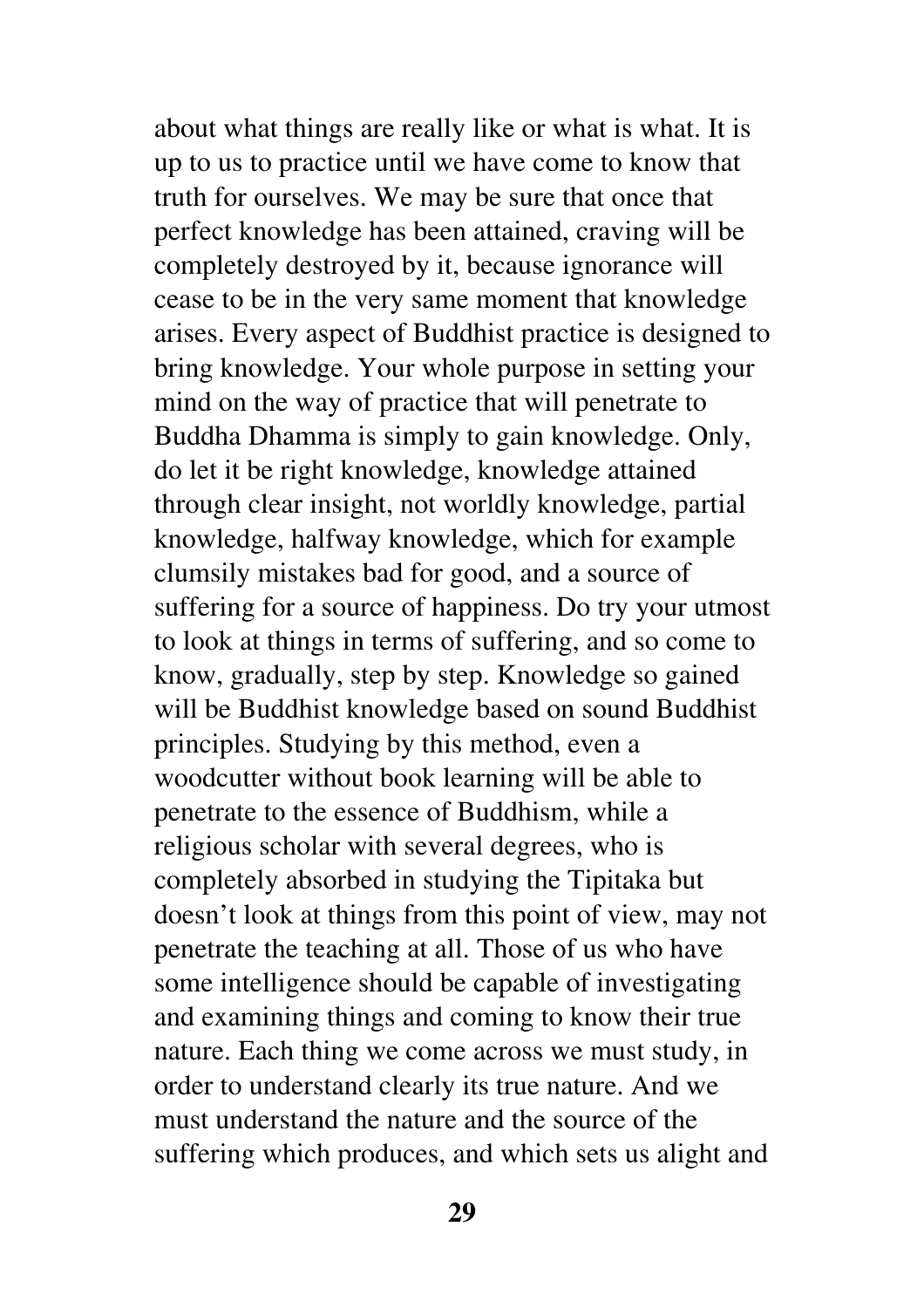scorches us. To establish mindfulness, to watch and wait, to examine in the manner described the suffering that comes to one – this is very best way to penetrate to Buddha Dhamma. It is infinitely better than learning it from the Tipitaka. Busily studying Dhamma in the Tipitaka from the linguistic or literary viewpoint is no way to come to know the true nature of things. Of course the Tipitaka is full of explanations as to the nature of things; but the trouble is that people listen to it in the manner of parrots or talking myna birds, repeating later what they have been able to memorize. They themselves are incapable of penetrating to the true nature of things. If instead they would do some introspection and discover for themselves the facts of mental life, find out firsthand the properties of the mental defilements, of suffering, of nature, in other words of all the things in which they are involved, they would then be able to penetrate to the real Buddha Dhamma. Though a person may never have seen or even heard of the Tipitaka, if he carries out detailed investigation every time suffering arises and scorches his mind he can be said to be studying the Tipitaka directly, and far more correctly than people actually in the process of reading it. These may be just caressing the books of the Tipitaka everyday without having any knowledge of the immortal Dhamma, the teaching contained within them. Likewise, we have ourselves, we make use of ourselves, we train ourselves, and we do things connected with ourselves every day, without knowing anything about ourselves, without being able to handle adequately problems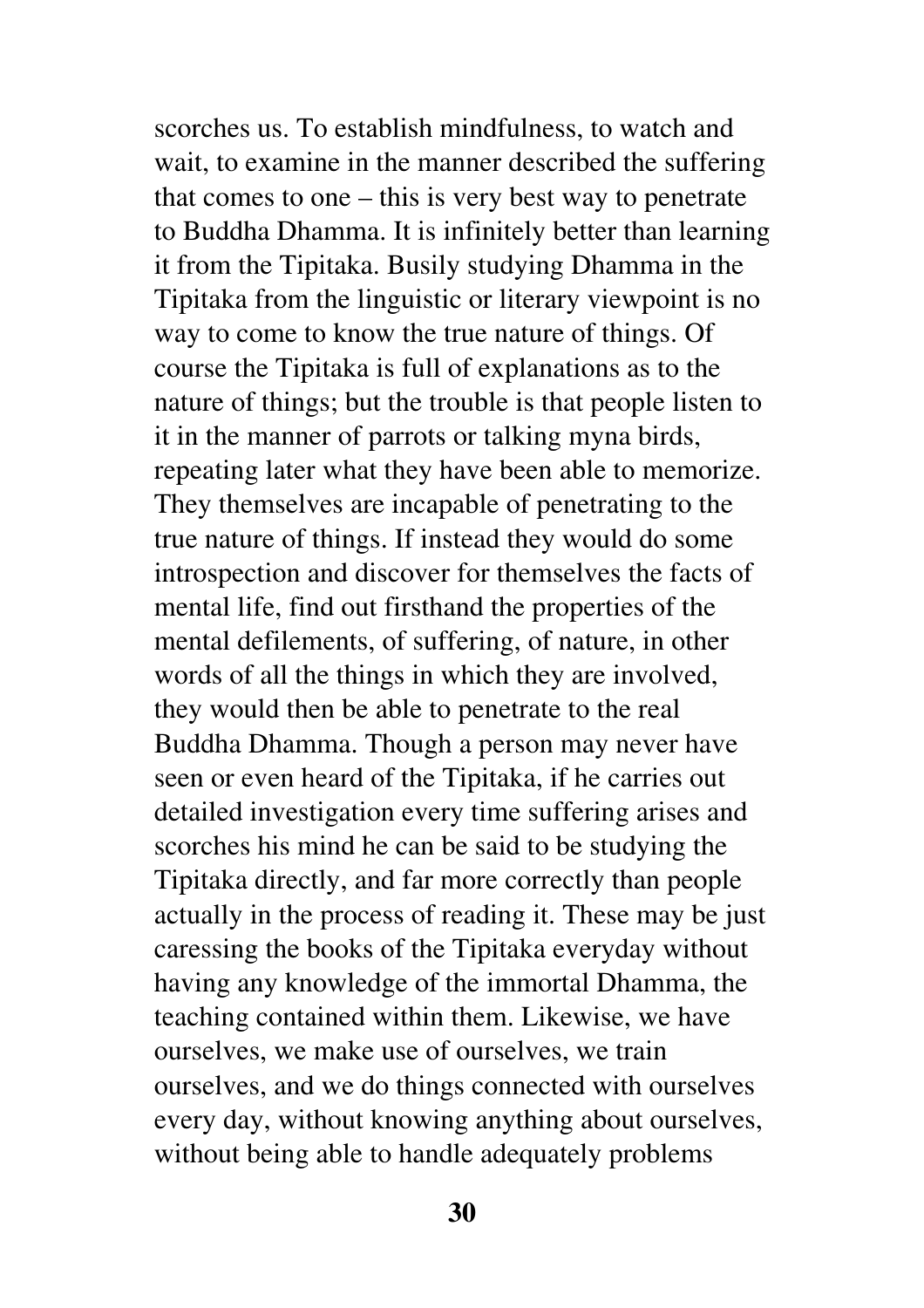concerning ourselves. We are still very definitely subject to suffering, and craving is still present to produce more and more suffering every day as we grow older, all simply because we don't know ourselves. We still don't know the mental life we live. To get to know the Tipitaka and the profound things hidden within it is most difficult. Let us rather set about studying Buddha Dhamma by getting to know our own true nature. Let us get to know all the things which make up this very body and mind. Let us learn from this life: life which is spinning on in the cycle of desiring, acting on the desires, and reaping the results of the action, which then nourish the will to desire again, and so on, over and over incessantly; life which is obliged to go spinning on in the circle of samsara, that sea of suffering, purely and simply because of ignorance as to the true nature of things or what is what.

Summing up, Buddhism is an organized practical system designed to reveal to us the "what is what". Once we have seen things as they really are, we no longer need anyone to teach or guide us. We can carry on practising by ourselves. One progresses along the Ariyan Path just as rapidly as one eliminates the defilements and gives up inappropriate action. Ultimately one will attain to the best thing possible for a human being, what we call the Fruit of the Path, Nirvāna. This one can do by oneself simply by means of coming to know the ultimate sense of the "what is what".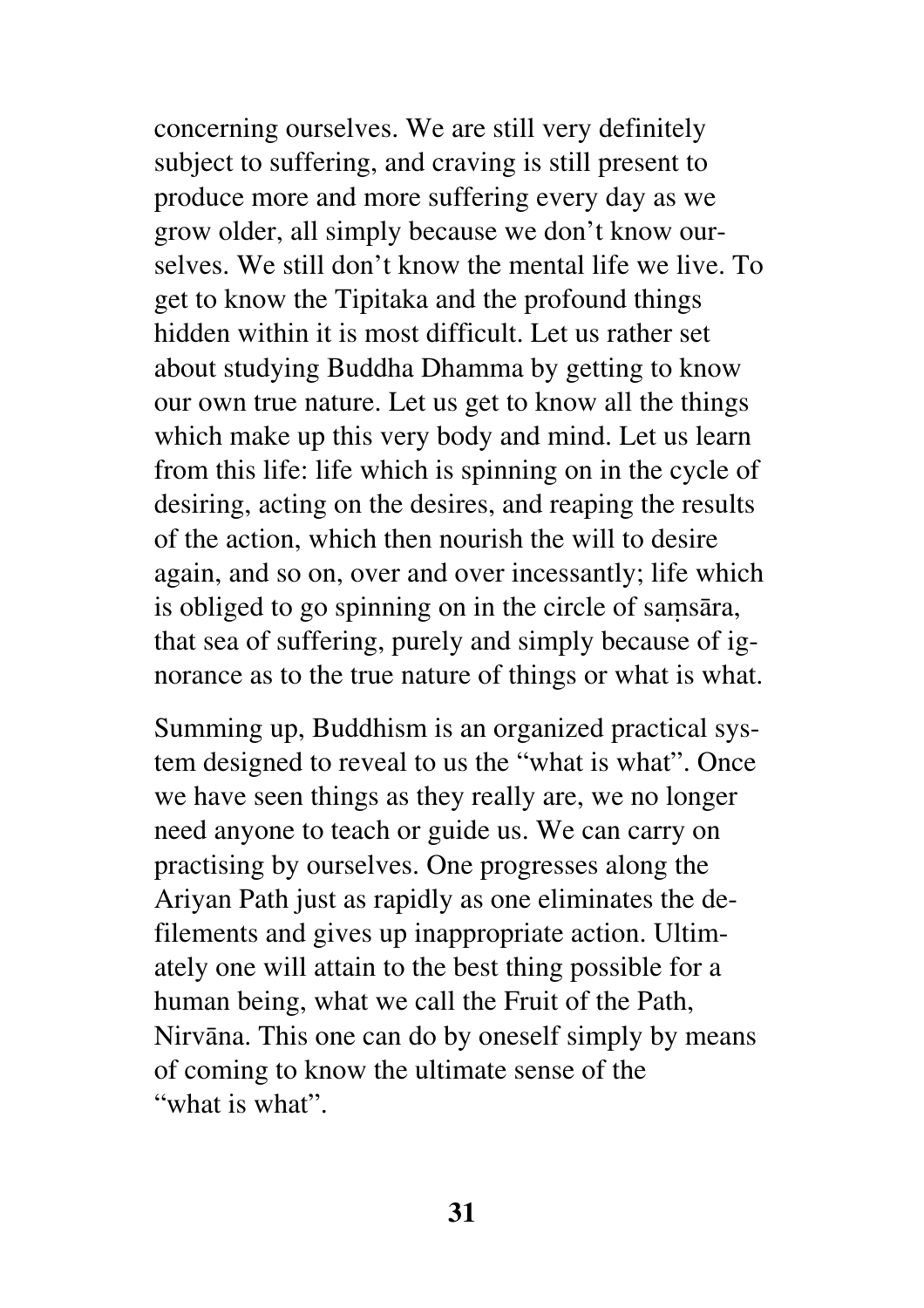## <span id="page-31-0"></span>**Three Universal Characteristics III.**

We shall now discuss in detail the three characteristics common to all things, namely impermanence, unsatisfactoriness (suffering) and non-selfhood.

All things whatsoever have the property of changing incessantly; they are unstable. All things whatsoever have the characteristic of unsatisfactoriness; seeing them evokes disillusionment and disenchantment in anyone having clear insight into their nature. Nothing whatsoever is such that we are justified in regarding it as "mine". To our normally imperfect vision, things appear as selves; but as soon as our vision becomes clear, unobscured and accurate, we realize that there is no self-entity present in any of them.

These three characteristics were the aspect of the teaching which the Buddha stressed more than any other. The entire teaching when summed up amounts simply to insight into impermanence, unsatisfactoriness and non-selfhood. Sometimes they are mentioned explicitly, sometimes they are expressed in other terms, but fundamentally they aim at demonstrating the same single truth. The impermanence of all things had been taught before the time of the Buddha, but it had not been expounded as profoundly as it was by the Buddha.

Unsatisfactoriness, likewise, had been taught but not in its full depth. It had not been treated from the point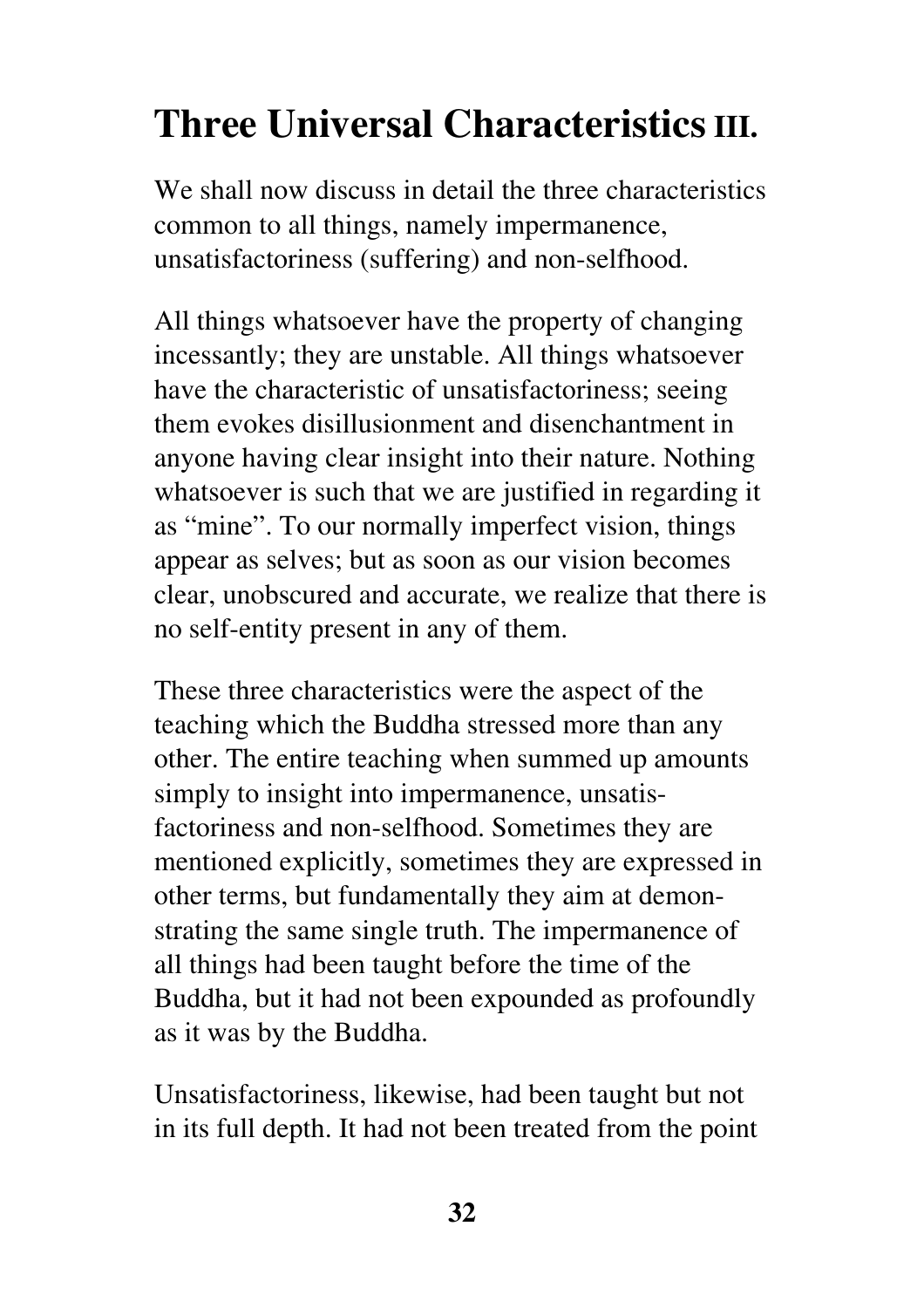of view of causation, and no directions had been given as to how it could be thoroughly and completely done away with. Earlier teachers had not understood its true nature as did the Buddha in his enlightenment. As for non-selfhood in the ultimate sense, this is taught only in Buddhism. This doctrine tells us that a person who has complete understanding of the "what is what" or the nature of things will know that nothing whatsoever is a self or belongs to a self. This was taught only by the Buddha, who truly had a complete and thorough understanding of the "what is what" or the true nature of things. The ways of practice designed to bring about insight in these three characteristics are numerous; but one single noteworthy fact is bound to be revealed once that perfect insight has been attained, namely the fact that nothing is worth grasping at or clinging to. There is nothing that we should want to get, to have, to be. In short: nothing is worth getting; nothing is worth being. Only when one has come to perceive that having anything or being anything is a delusion, a deception, a mirage, and that nothing at all is worth getting or worth being, has one achieved true insight into impermanence, unsatisfactoriness and non-selfhood. A man may have been reciting the formula: "aniccā, dukkha, anattā" morning and evening hundreds and thousands of times and yet not be able to perceive these characteristics. It is just not in their nature to be perceptible through hearing or reciting.

Now intuitive insight, or what we call "seeing Dhamma", is not by any means the same thing as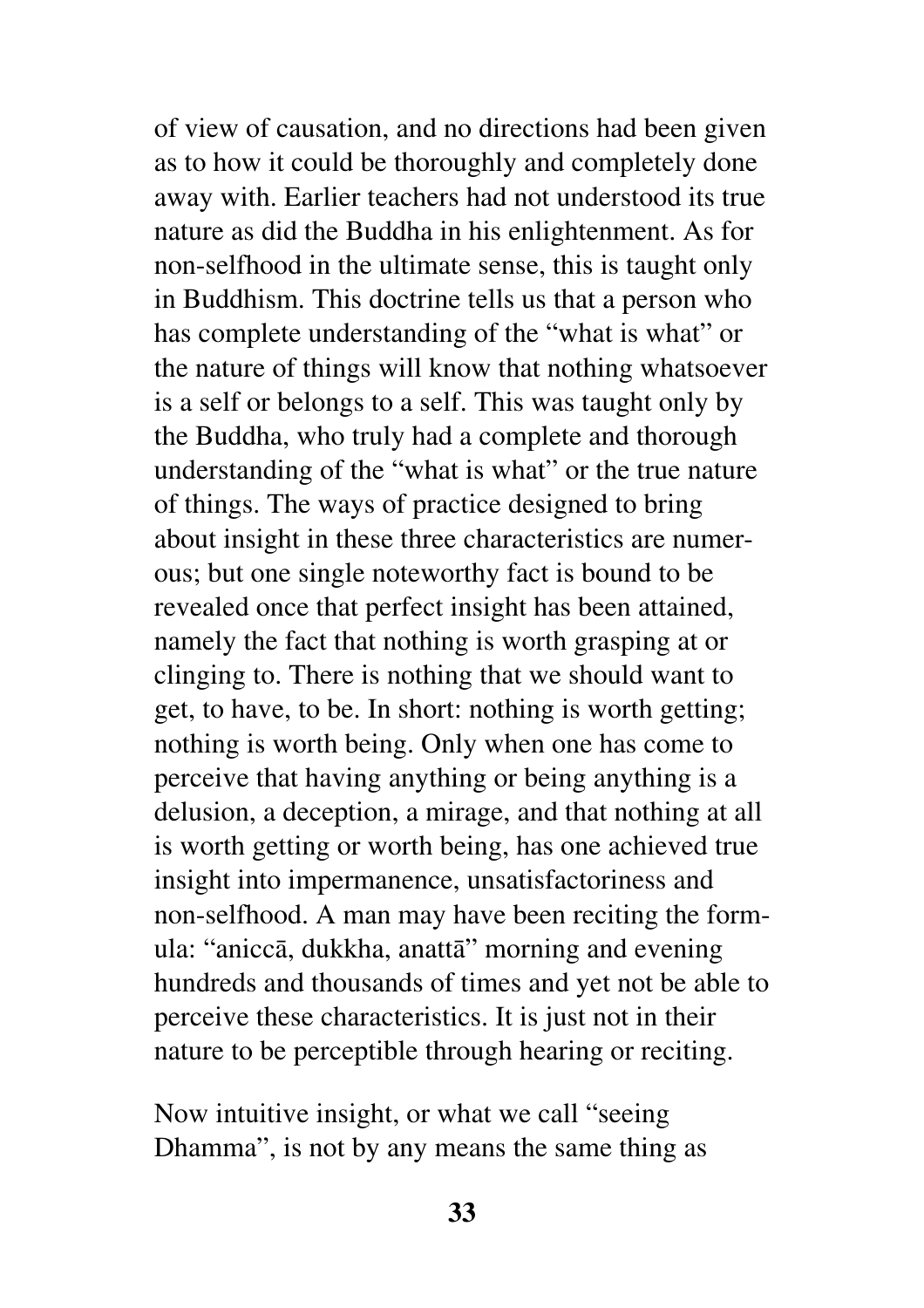rational thinking. One will never come to see Dhamma by means of rational thinking. Intuitive insight can be gained only by means of a true inner realization. For instance, suppose we are examining a situation where we had thoughtlessly become quite wrapped up in something which later caused us suffering. If, on looking closely at the actual course of events, we become genuinely fed up, disillusioned and disenchanted with that thing, we can be said to have seen Dhamma, or to have gained clear insight. This clear insight may develop in time until it is perfected, and has the power to bring liberation from all things. If a person recites aloud: "aniccā, dukkha, anattā" or examines these characteristics day and night without ever becoming disenchanted with things, without ever losing the desire to get things or to be something, or the desire to cling to things, that person has not yet attained to insight. In short, then, insight into impermanence, unsatisfactoriness and non-selfhood amounts to realizing that nothing is worth getting or worth being.

There is a word in Buddhism that covers this completely, the word suññatā, or emptiness, emptiness of selfhood, emptiness of any essence that we might have a right to cling to with all our might as being "mine". Observation, which leads to the insight that all things are devoid of any essence that is worth clinging to is the real core of the religion. It is the key to Buddhist practice. When we have come to know clearly that everything of every kind is devoid of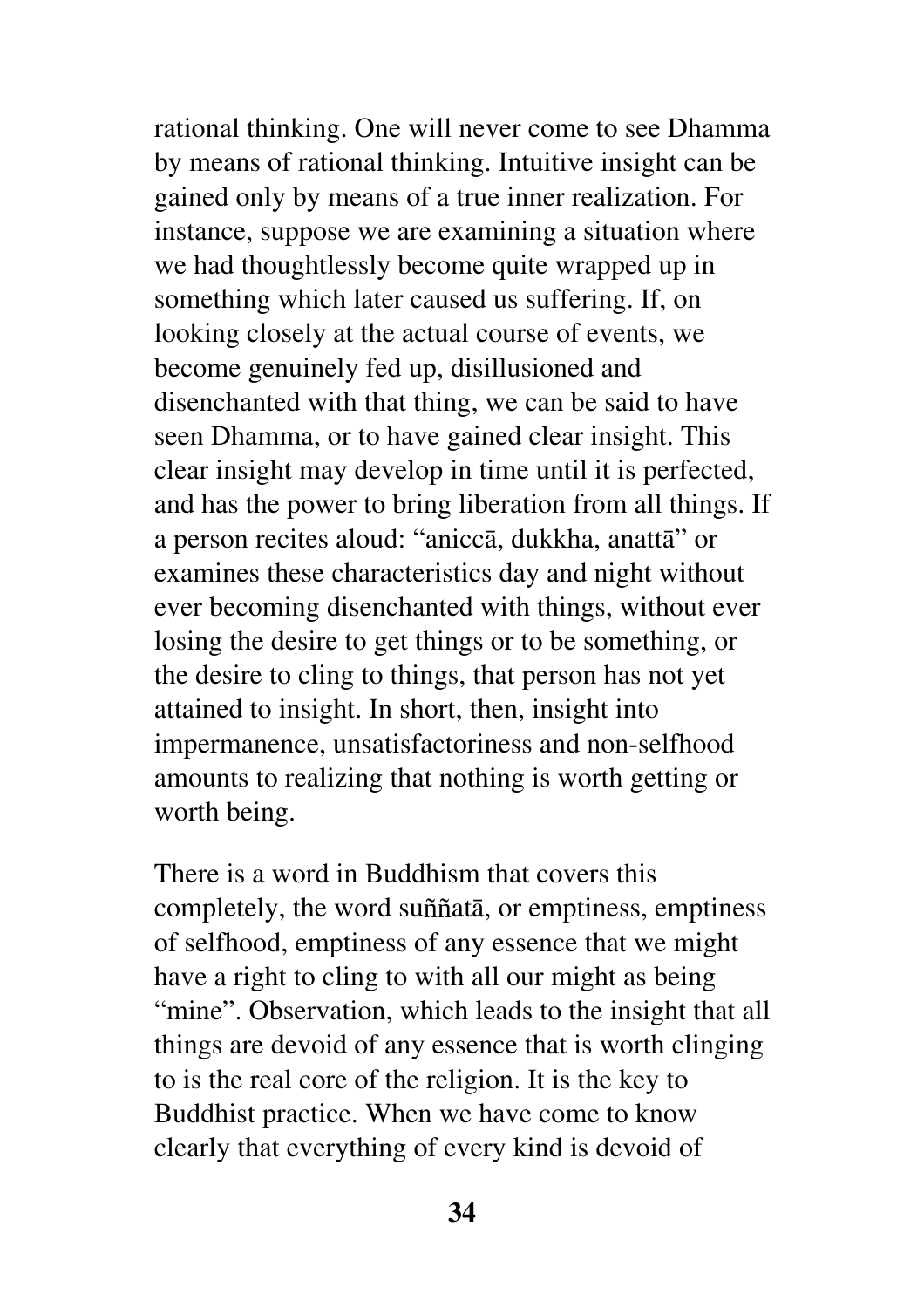selfhood we can be said to know Buddha Dhamma in its entirety. The single phrase "empty of self" sums up the words "impermanent (aniccā), unsatisfactory (dukkha) and not self (anattā)". When something is perpetually changing, devoid of any permanent unchanging element, it can also be said to be empty. When it is seen to be overflowing with the property of inducing disillusionment, it can be described as empty of any entity that we might have a right to cling to. And when we discover on examination that it possesses no stable component whatever that could be "self", that it is simply nature, changing and fluctuating in accordance with the laws of nature, which we have no right to call a self, then it can be described as empty of self. As soon as any individual has come to perceive the emptiness of things, there arises in him the realization that it is not worth getting or being any of those things. This feeling of not desiring to get or to be has the power to protect one from falling slave, to the defilements or to any kind of emotional involvement. Once an individual has attained this condition, he is thenceforth incapable of any unwholesome state of mind. He does not become carried away by or involved in anything. He does not become in any way attracted or seduced by anything. His mind knows permanent liberty and independence, and is free from suffering.

The statement "Nothing is worth getting or being" is to be understood in a rather special sense. The words "get" and "be" refer here to getting and being with a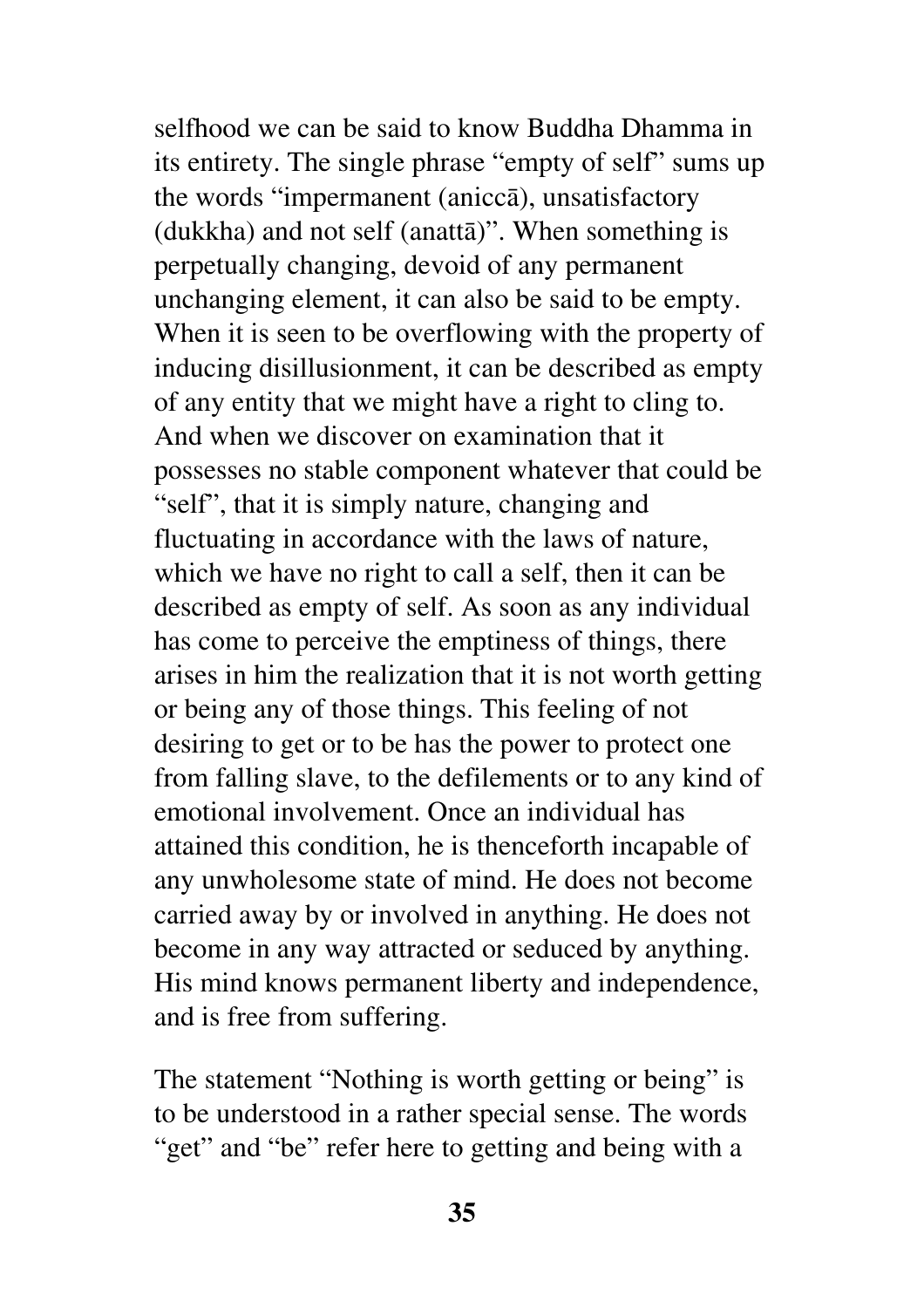deluded mind, with a mind that grasps and clings wholly and entirely. It is not suggested that one could live without having or being any thing at all. Normally there are certain things one can't do without. One needs property, children, wife, garden, field and so on. One is to be good, one can't help being a winner or a loser, or having some status or other. One can't help being something or other. Why then are we taught to regard things as not worth getting or being? The answer is this: the concepts of getting and being are purely relative; they are worldly ideas based on ignorance. Speaking in terms of pure reality, or absolute truth, we cannot get or be anything at all. And why? Simply because both the person who is to do the getting and the thing that is to be got are impermanent, unsatisfactory (suffering) and nobody's property. But an individual who doesn't perceive this will naturally think "I am getting..., I have..., I am...". We automatically think in these terms, and it is this very concept of getting and being that is the source of distress and misery.

Getting and being represent a form of desire, namely the desire not to let the thing that one is in the process of getting or being disappear or slip away. Suffering arises from desire to have and desire to be, in short, from desire; and desire arises from failure to realize that all things are inherently undesirable. The false idea that things are desirable is present as an instinct right from babyhood and is the cause of desire. Consequent on the desire there come about results of one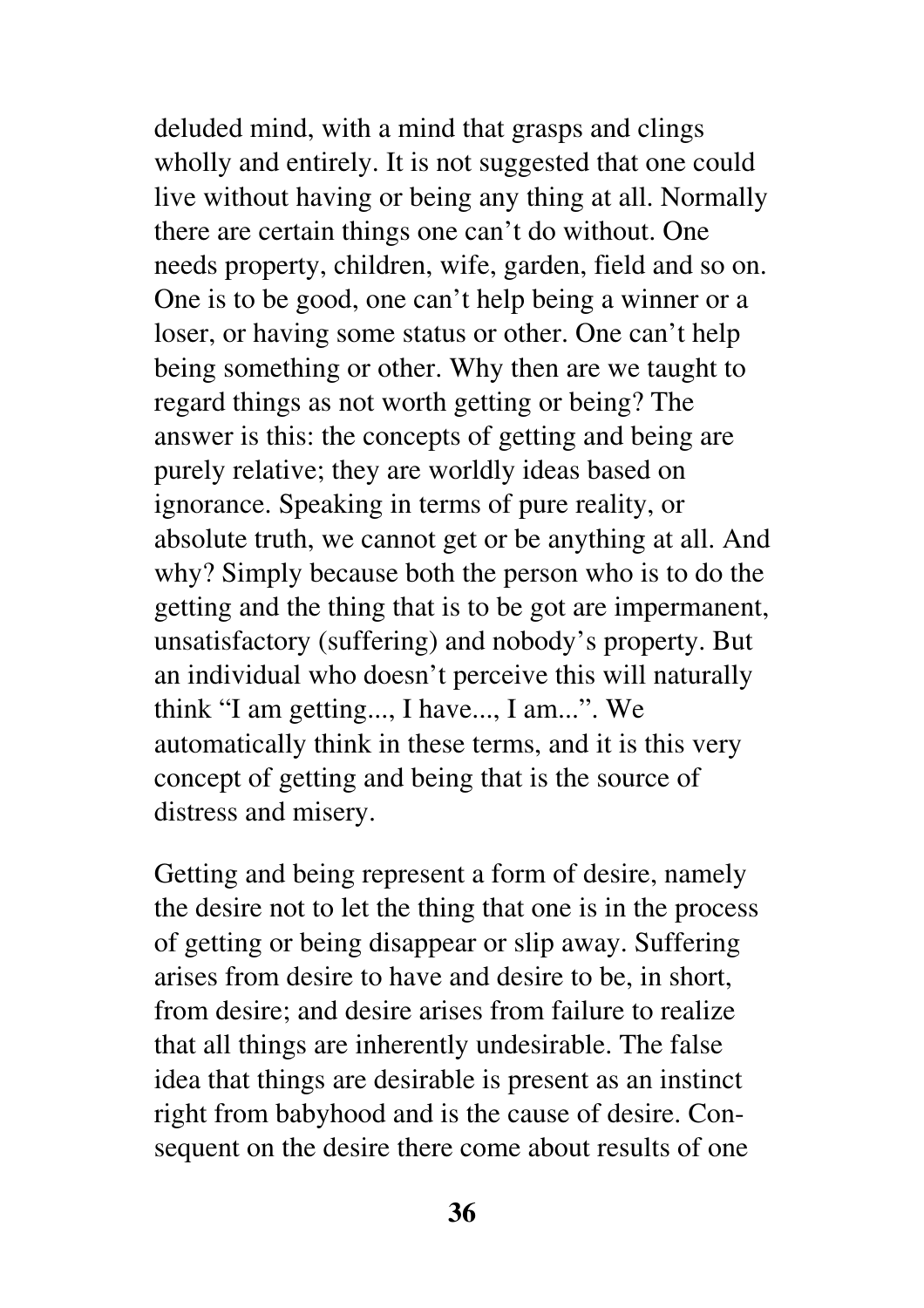sort or another, which may or may not accord with the desire. If the desired result is obtained, there will arise a still greater desire. If the desired result is not obtained, there is bound to follow a struggling and striving until one way or another it is obtained. Keeping this up results in the vicious circle: action (karma) result action result which is known as the Wheel of Samsāra. Now this word samsāra is not to be taken as referring to an endless cycle of one physical existence after another. In point of fact it refers to a vicious circle of three events: desire action in keeping with the desire effect resulting from that action inability to stop desiring having to desire once more action; once again another effect further augmenting of desire ... and so on endlessly. Buddha called this the "Wheel" of samsara because it is an endless cycling on, a rolling on. It is because of this very circle that we are obliged to endure suffering and torment. To succeed in breaking loose from this vicious circle is to attain freedom from all forms of suffering, in other words Nirvāna. Regardless of whether a person is a pauper or a millionaire, a king or an emperor, a celestial being or a god, or anything at all, as long as he is caught up in this vicious circle, he is obliged to experience suffering and torment of one kind or another, in keeping with his desire. We can say then that this wheel of samsara is well and truly overloaded with suffering. For the rectifying of this situation morality is quite inadequate. To resolve the problem we have to depend on the highest principles of Dhamma.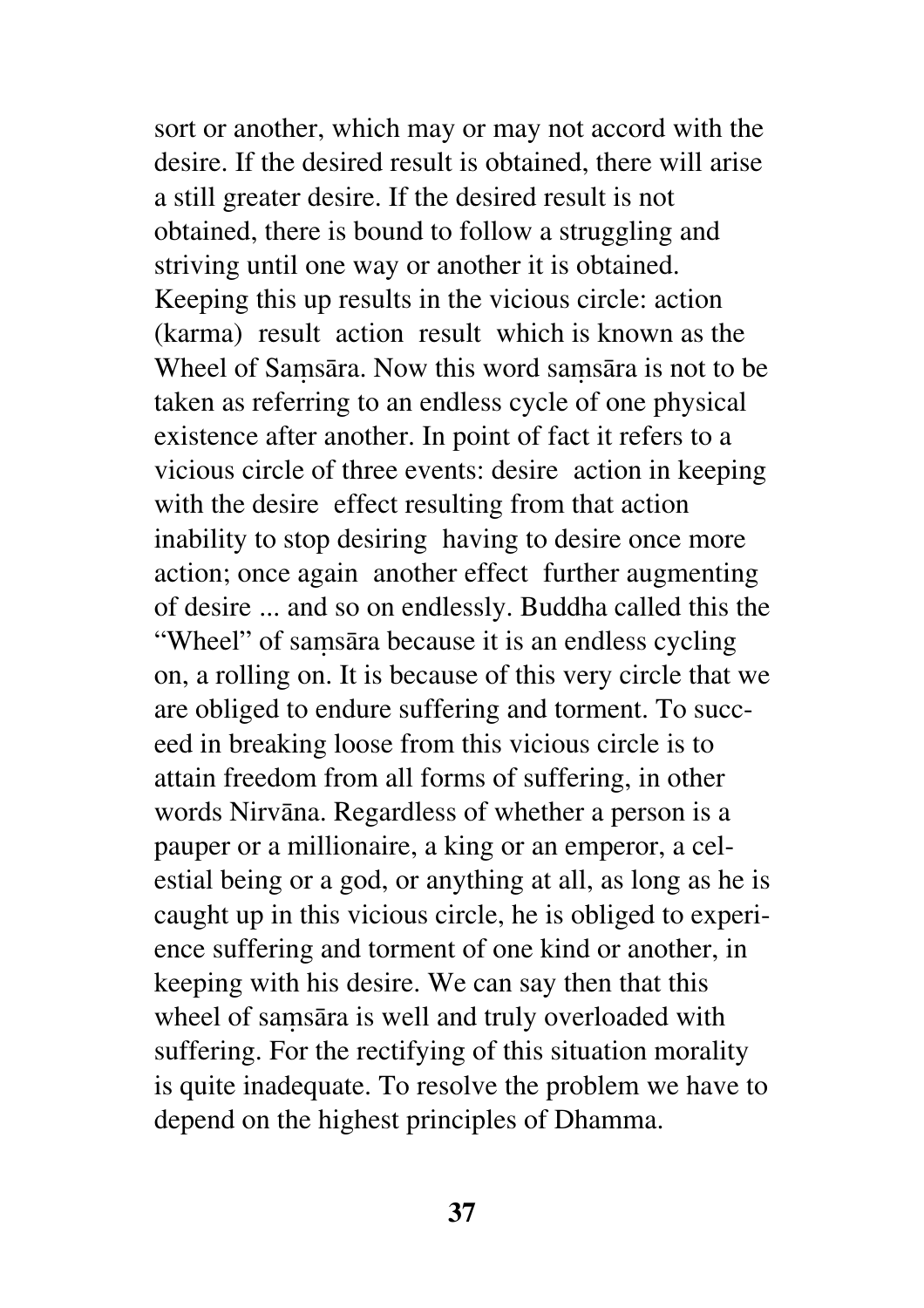We have seen that suffering has its origins in desire, which is just what the Buddha set out in the Second Noble Truth. Now there are three kinds of desire. The first kind is sensual desire, desiring and finding pleasure in things: in shapes and colors, sounds, scents, tastes, or tactile objects. The second kind is desire for becoming, desire to be this or that according to what one wants. The third kind is desire not to become, desire not to be this or that. That there are just these three kinds of desire is an absolute rule. Anyone is defied to challenge this rule and demonstrate the existence of a kind of desire other than these three.

Anyone can observe that wherever there is desire, there distress is too; and when we are forced to act on a desire, we are bound to suffer again in accordance with the action. Having got the result, we are unable to put an end to our desire, so we carry right on desiring. The reason we are obliged to continue experiencing distress is that we are not yet free from desire, but are still slaves to it. Thus it can be said that an evil man does evil because he desires to do evil, and experiences the kind of suffering appropriate to the nature of an evil man; and that a good man desires to do good, and so is bound to experience another kind of suffering, a kind appropriate to the nature of a good man. But don't understand this as teaching us to give up doing good. It is simply teaching us to realize that there exist degrees of suffering so fine that the average man cannot detect them. We have to act on the Buddha's advice: if we are to break free from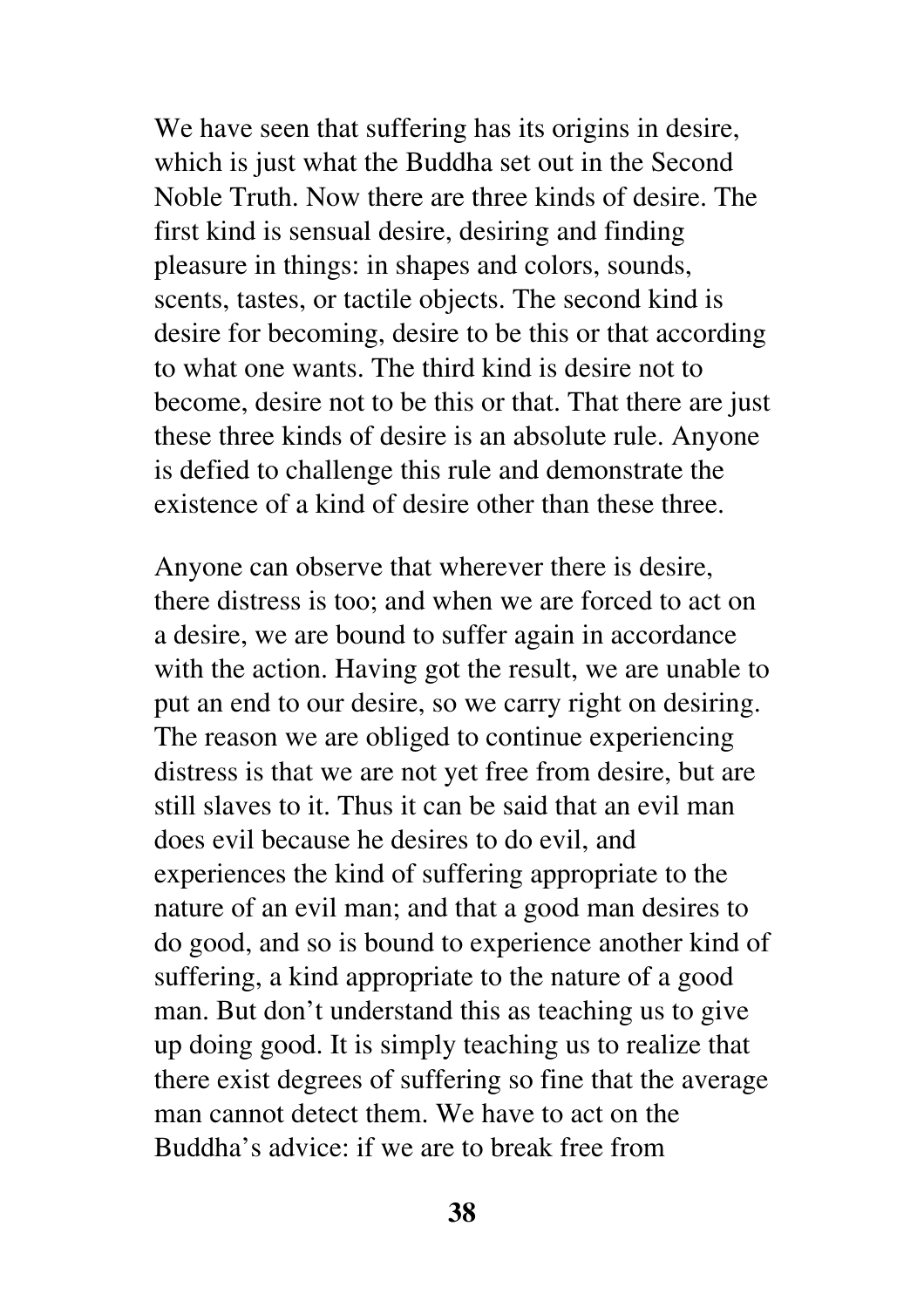suffering completely, simply doing good is not sufficient. It is necessary to do things beyond and above the doing of good, things that will serve to free the mind from the condition of serfdom and slavery to desire of any kind. This is the quintessence of the Buddha's teaching. It cannot be bettered or equalled by any other religion in the world, so ought to be carefully remembered. To succeed in overcoming these three forms of desire is to attain complete liberation from suffering.

How can we eliminate desire, extinguish it, cut it out at its roots and put an end to it for good? The answer to this is simply: observe and take note of impermanence, unsatisfactoriness (suffering) and non-selfhood until we come to see that there is nothing worth desiring. What is there worth getting or being? What is there such that when a person has got it or becomes it, it fails to give rise to some kind of suffering? Ask yourself this question: What is there that you can get or be that will not bring distress and anxiety? Think it over. Does having a wife and children lead to lightheartedness and freedom or does it bring all sorts of responsibilities? Is the gaining of high position and title the gaining of peace and calm or the gaining of heavy obligations? Looking at things in this way, we readily see that these things always bring only burden and responsibility. And why? Everything whatsoever is a burden simply by virtue of its characteristics of impermanence, unsatisfactoriness and non selfhood. Having got something, we have to see to it that it stays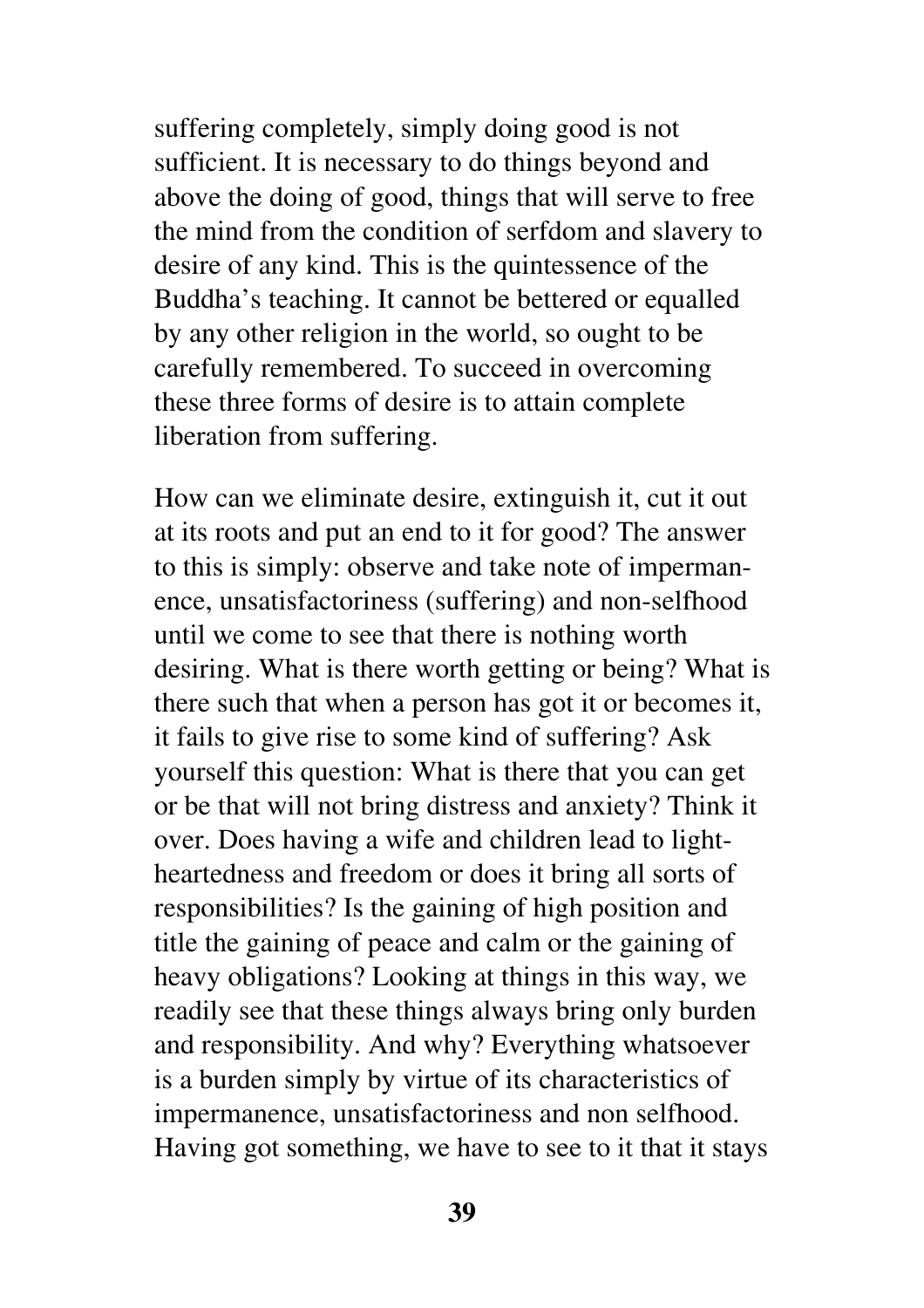with us, is as we wish it to be, or is of benefit to us. But that thing is by nature impermanent unsatisfactory and nobody's property. It cannot conform to the aims and objectives of anyone. It will only change as is its nature. All our efforts, then, are an attempt to oppose and withstand the law of change; and life, as an attempt to make things conform to our wishes, is fraught with difficulty and suffering.

There exists a technique for coming to realize that nothing at all is worth getting or being. It consists in examining things deeply enough to discover that in the presence of craving one has feelings of a certain kind towards getting and being; that when desire has given way completely to insight into the true nature of things, one's attitude towards getting and being is rather different. As an easy example let us consider eating. One man's eating accompanied by craving and desire for delicious tastes must have certain features that distinguish it from another man's eating, which is accompanied not by desire, but by clear comprehension, or insight into the true nature of things. Their eating manners must differ, their feelings while eating must differ, and so must the results arising from their eating.

Now what we have to realize is that one can still eat food even though one lacks all craving for delicious tastes. The Buddha and Arahants, individuals devoid of craving, were still able to do things and be things. They were still able to do work, far more in fact than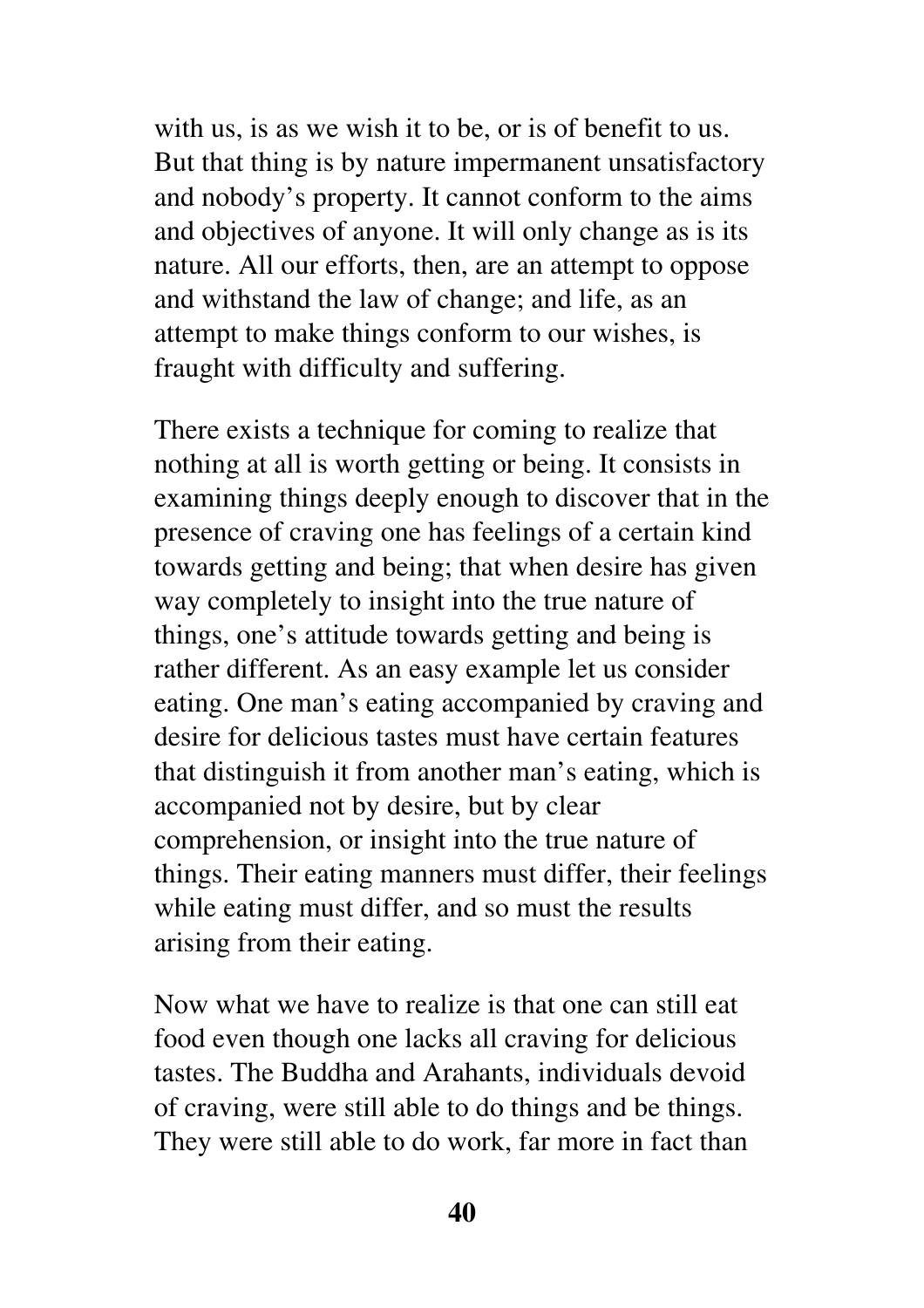any of us can with all our desires. What was the power by virtue of which they did it? What corresponded to the power of craving, of desiring to be this or that, by virtue of which we do things? The answer is that they did it by the power of insight, clear and thorough knowledge of what is what or the true nature of things. We by contrast are motivated by desire, with the result that we are, unlike them, continually subject to suffering. They did not desire to get or possess anything, and as a result others were benefited thanks to their benevolence. Their wisdom told them to make it known rather than remain indifferent, and so they were able to pass the teaching on to us.

Freedom from craving brings many incidental benefits. A body and mind freed from craving can look for and partake of food motivated by intelligent discrimination and not, as before, by desire. If we wish to break free from suffering, following the footsteps of the Buddha and the arahants, then we must train ourselves to act with discrimination rather than with craving. If you are a student, then learn how to distinguish right from wrong, good from bad, and verify that studying is the very best thing for you to be doing. If you have a job of some kind, then learn how to distinguish right from wrong, good from bad, and satisfy yourself that that job is the best thing for you to be doing, and of benefit to all concerned. Then do it well, and with all the coolness and equanimity your insight provides. If, in doing something, we are motivated by desire, then we worry while doing it and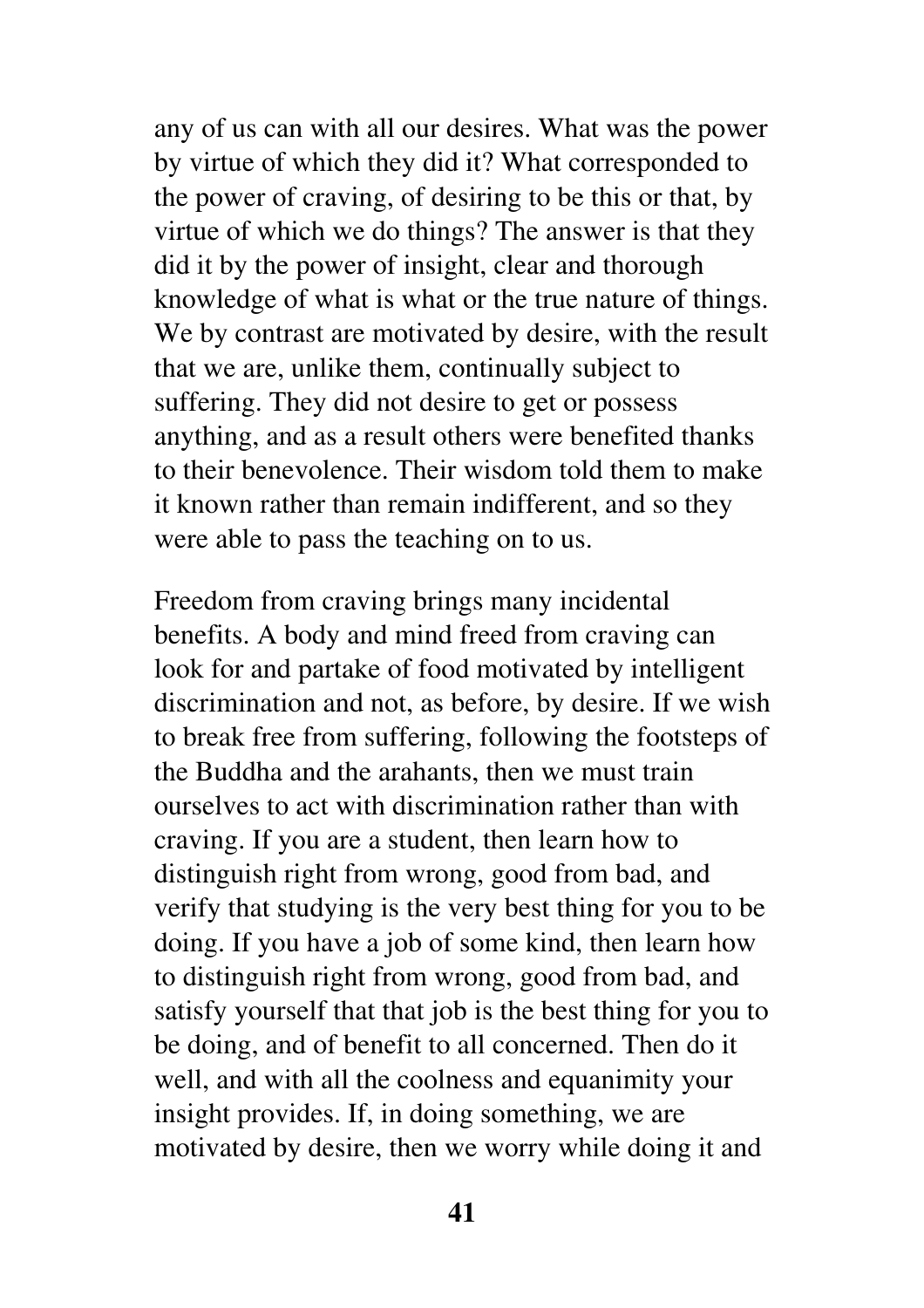we worry when we have finished; but if we do it with the guiding power of discrimination, we shall not be worried at all. This is the difference it makes.

It is essential, then, that we be always aware that in reality all things are impermanent, unsatisfactory and not selves, that is, that they are not worth getting or being. If we are to become involved in them, then let us do so with discrimination and our actions will not be contaminated with desire. If we act wisely, we shall be free of suffering right from beginning to end. The mind will not blindly grasp at and cling to things as worth getting and being. We shall be sure to act with wakefulness, and be able to proceed in accordance with tradition and custom, or in accordance with the law. For example, though we may own land and property, we need not necessarily have any greedy feelings about them. We need not cling to things to the extent that they become a burden, weighing down and tormenting the mind. The law is bound to see to it that our piece of land remains in our possession. We don't need to suffer worry and anxiety about it. It isn't going to slip through our fingers and disappear. Even if someone comes along and snatches it from us, we can surely still resist and protect it intelligently. We can resist without becoming angry, without letting ourselves become heated with the flame of hatred. We can depend on the law and do our resisting without any need to experience suffering. Certainly we ought to watch over our property; but if it should in fact slip out of our grip, then becoming emotional about it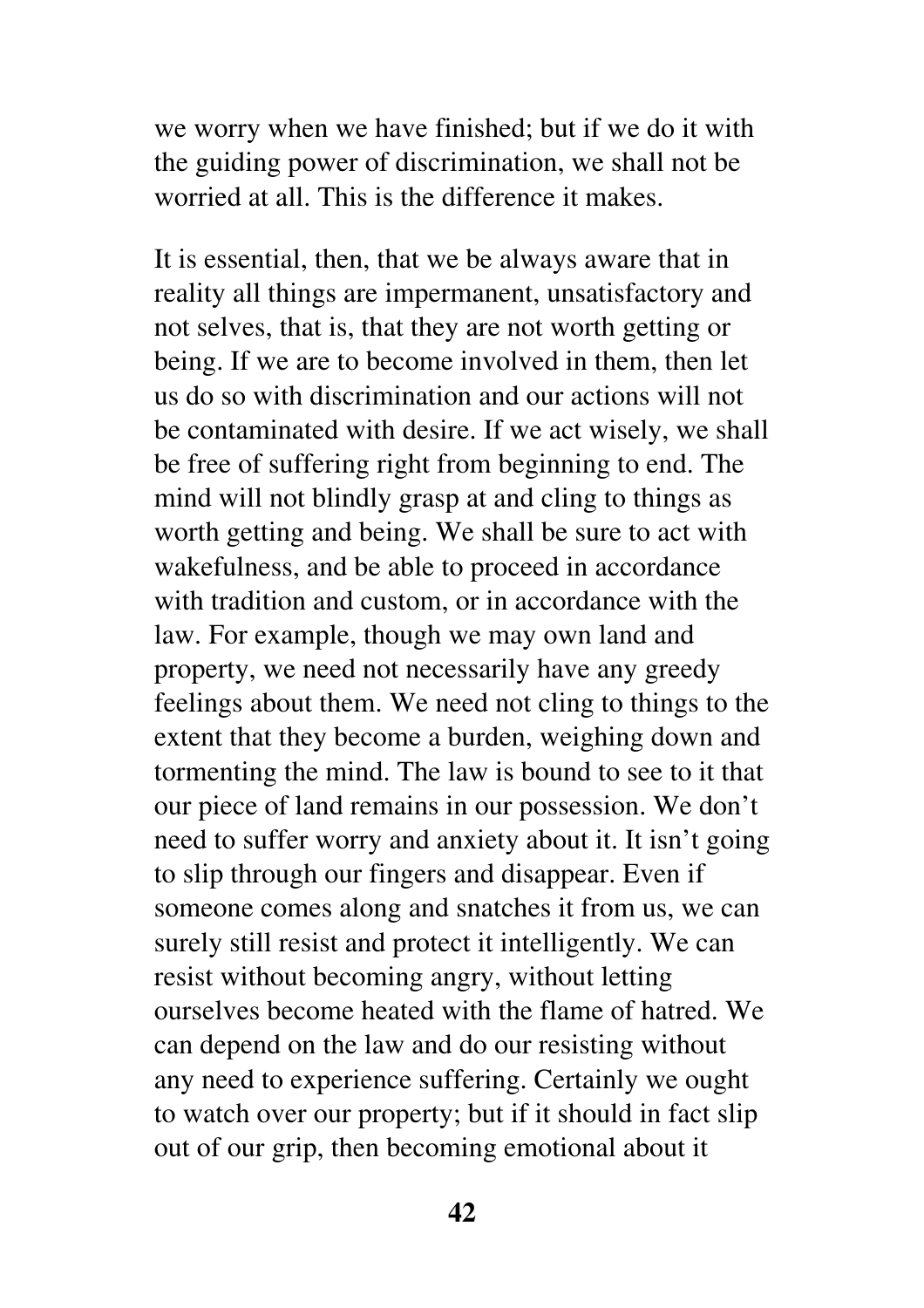won't help matters at all. All things are impermanent, perpetually changing. Realizing this, we need not become upset about anything.

"Being" is the same. There is no need to cling to one's state of being this or that, because in reality there is no satisfactory condition at all. All conditions bring about suffering of one kind or another. There is a very simple technique, which we must have a look at later, known as vipassanā, the direct practice of Dhamma. It consists of close introspection, which reveals that there is nothing worth being, or that there is really no satisfactory state of being at all. Have a look at this question yourself; see if you can discover any satisfactory condition or state of being. Being a son? a parent? husband? wife? master? servant? Is any of these agreeable? Even being the man with the advantage, the one with the upper hand, the winner – is that agreeable? Is the condition of a human being agreeable? Even the condition of a celestial being or a god – would that be agreeable? When you have really come to know the what is what, you find that nothing whatsoever is in any way agreeable. We are making do with mindlessly getting and being. But why should we go risking life and limb by getting and being blindly, always acting on desire? It behoves us to understand things and live wisely, involving ourselves in things in such a way that they cause a minimum of suffering, or ideally, none at all.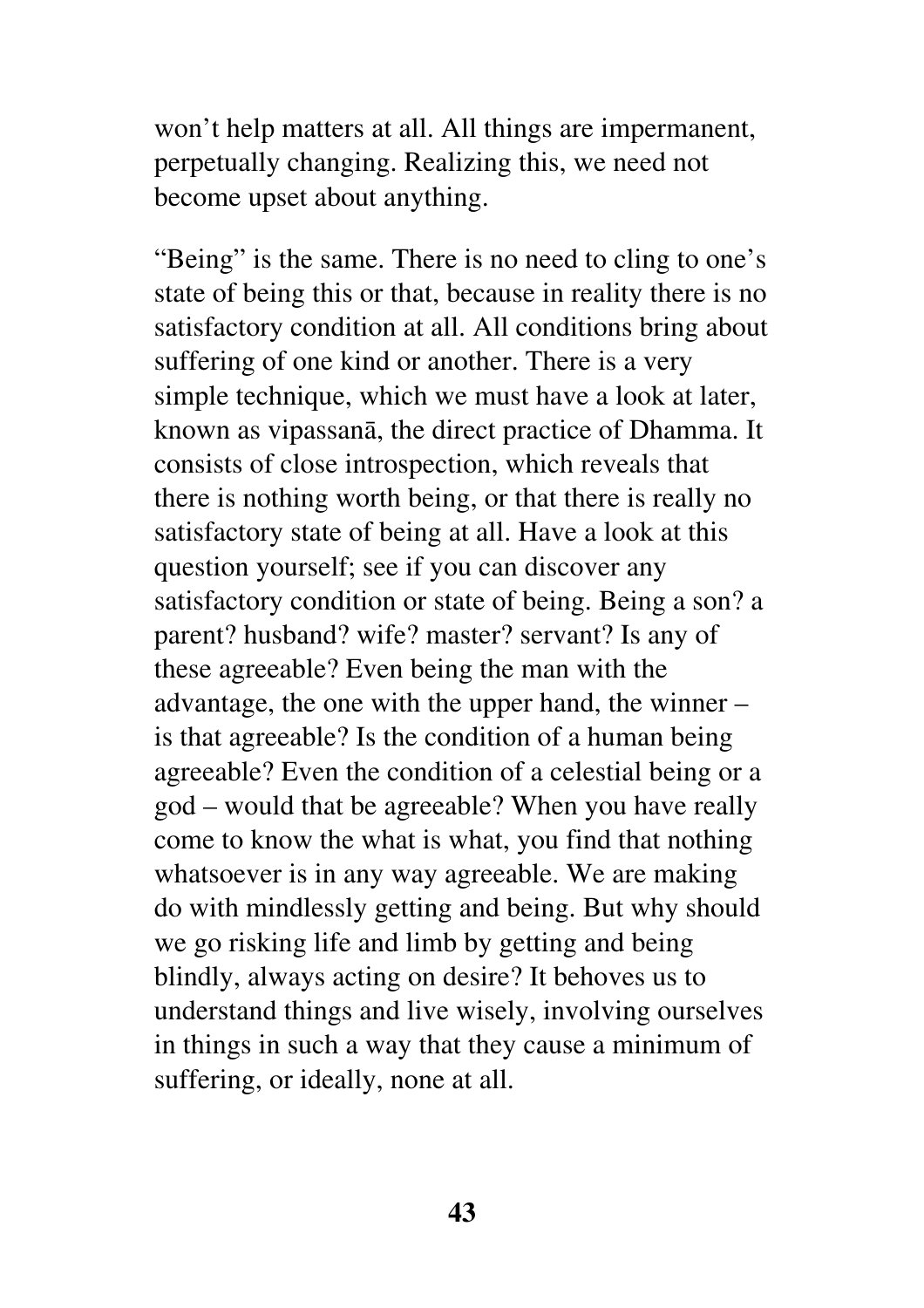Here is another point: we must bring to our fellow men, our friends, and particularly our relatives and those close to us, the understanding that this is how things are, so that they may have the same right view as we have. There will then be no upsets in the family, the town, the country, and ultimately in the whole world. Each individual mind will be immune to desire, neither grasping at nor becoming wrapped up in anything or anyone. Instead everyone's life will be guided by insight, by the ever-present, unobscured vision that there is in reality nothing that we can grasp at and cling to. Everyone will come to realize that all things are impermanent, unsatisfactory and devoid of any self-entity, that none of them are worth becoming infatuated with. It is up to us to have the sense to give them up, to have right views, in keeping with the Buddha's teaching. A person who has done this is fit to be called a true Buddhist. Though he may never have been ordained nor even taken the precepts, he will have truly penetrated to Buddha, Dhamma and Sangha. His mind will be identical with that of Buddha, Dhamma and Sangha. It will be uncontaminated, enlightened and tranquil, simply by virtue of not grasping at anything as worth getting or worth being. So a person can readily become a genuine, fully-fledged Buddhist simply by means of this technique of being observant, perceiving impermanence, unsatisfactoriness, and non-selfhood until he comes to realize that there is nothing worth getting or being.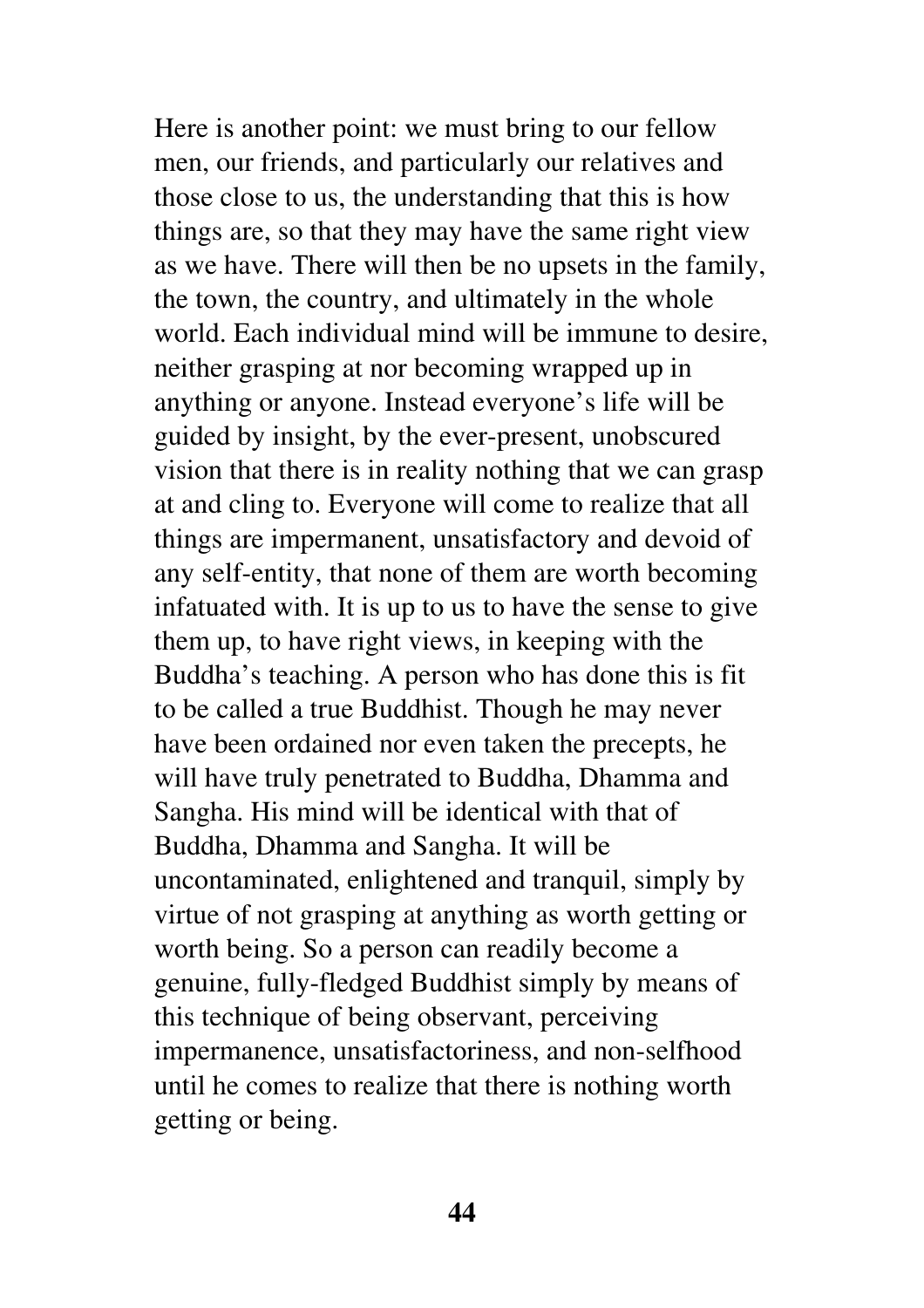The lowest forms of evil originate in and are powered by desire to get and to be; milder forms of evil consist of actions less strongly motivated by desire; and all goodness consists of action based on the finest, most tenuous sort of desire, the desire to get or to be, on a good level. Even in its highest forms, good is based on desire which, however, is so fine and tenuous that people don't consider it in any way a bad thing. The fact is, however, that good action can never bring complete freedom from suffering. A person who has become free from desire, that is to say an Arahant, is one who has ceased acting on desire and has become incapable of doing evil. His actions lie outside the categories of good and evil. His mind is free and has transcended the limitations of good and evil. Thus he is completely free of suffering. This is a fundamental principle of Buddhism. Whether or not we are able to do it or wish to do it, this is the way to liberation from suffering. Today we may not yet want it; some day we are bound to want it. When we have completely given up evil and have done good to our utmost, the mind will still be weighed down with various kinds of attenuated desire, and there is no known way of getting rid of them other than by striving to go beyond the power of desire, to go beyond the desire to get or be anything, bad or good. If there is to be Nirvāna, freedom from suffering of every kind, there has to be absolute and complete absence of desire.

In short, to know what is what in the ultimate sense is to see everything as impermanent, unsatisfactory and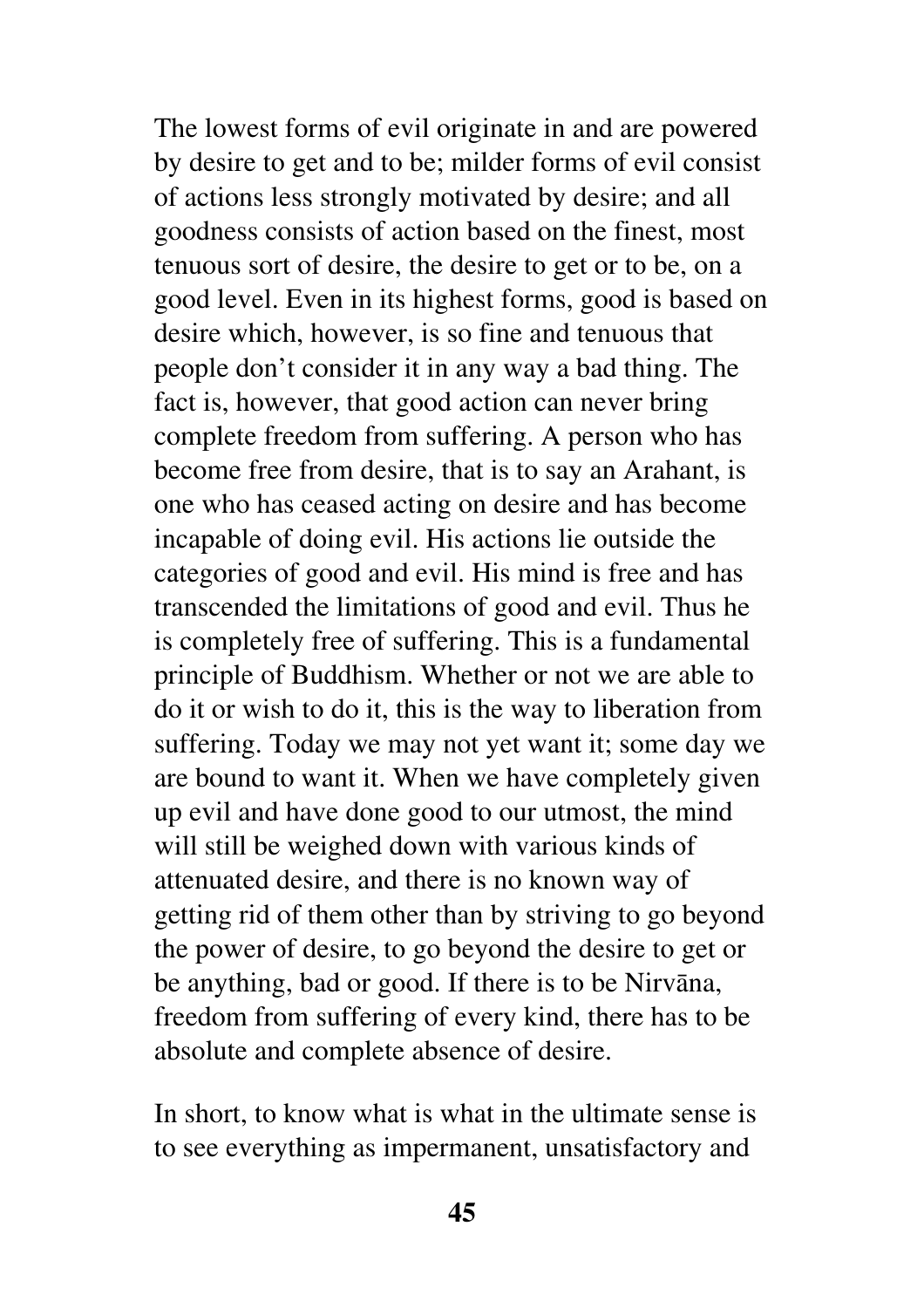devoid of selfhood. When we really know this, the mind comes to see things in such a way that it does not cling to get or to be anything. But if we have to become involved in things in the ways known as "having" and "being", then we become involved intelligently, motivated by insight, and not by desire. Acting thus, we remain free from suffering.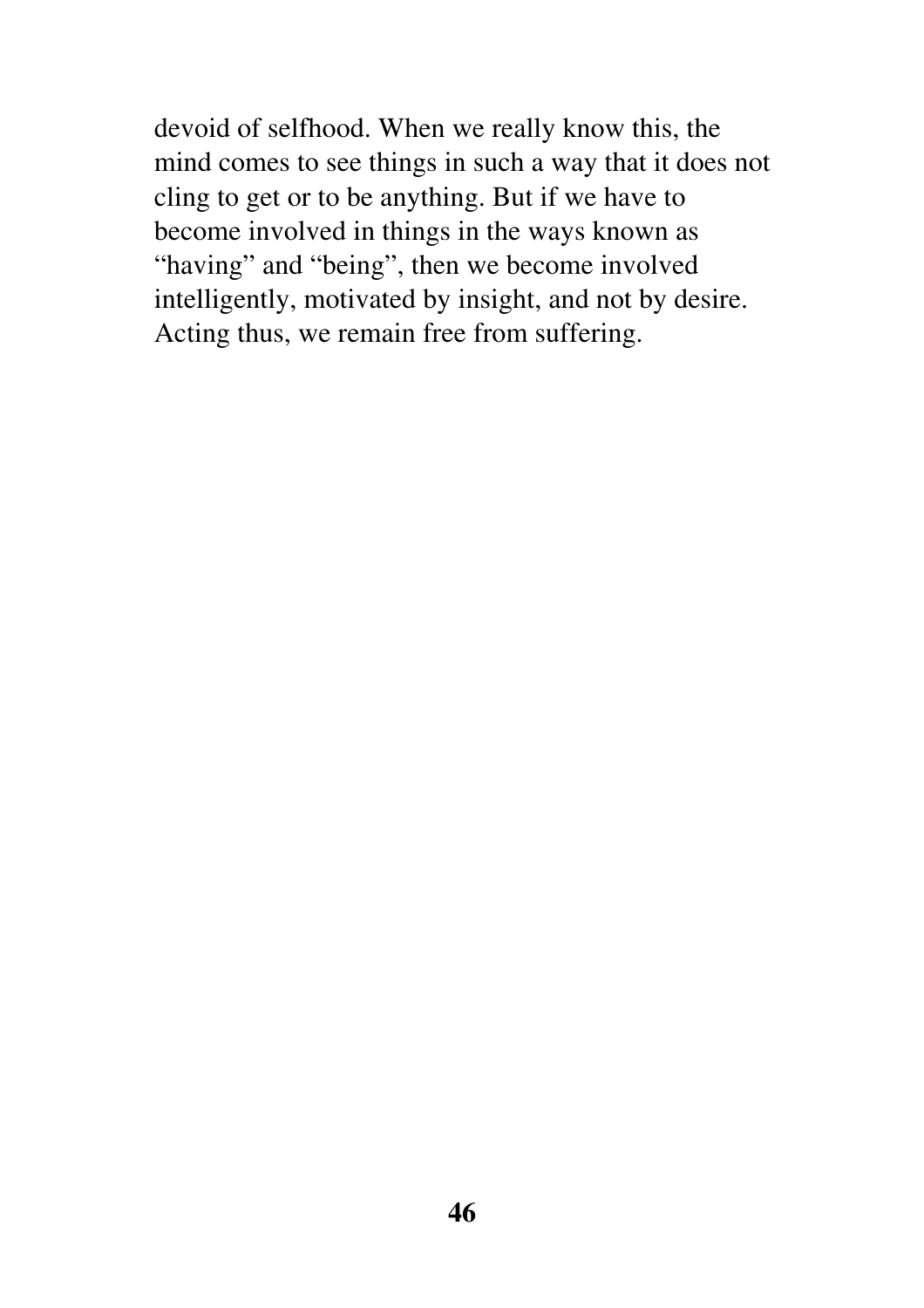## **Grasping And Clinging IV.**

How can we get away from and become completely independent of things, all of which are transient, unsatisfactory and devoid of selfhood? The answer is that we have to find out what is the cause of our desiring those things and clinging to them. Knowing that cause, we shall be in a position to eliminate clinging completely. Buddhists recognize four different kinds of clinging or attachment.

1) Sensual attachment (Kāmupānāna) is clinging to attractive and desirable sense objects. It is the attachment that we naturally develop for things we like and find satisfaction in: colors and shapes, sounds, odours, tastes, tactile objects, or mental images, objects past, present, or future that arise in the mind, and either correspond to material objects in the world outside or within the body, or are just imaginings. We instinctively find pleasure, enchantment, delight in these six kinds of sense objects. They induce delight and enchantment in the mind perceiving them.

As soon as an individual is born, he comes to know the taste of these six sense objects, and clings to them; and as time passes he becomes more and more firmly attached to them. Ordinary people are incapable of withdrawing from them again, so they present a major problem. It is necessary to have a proper knowledge and understanding of these sense objects and to act appropriately with respect to them, otherwise clinging to them may lead to complete and utter dereliction. If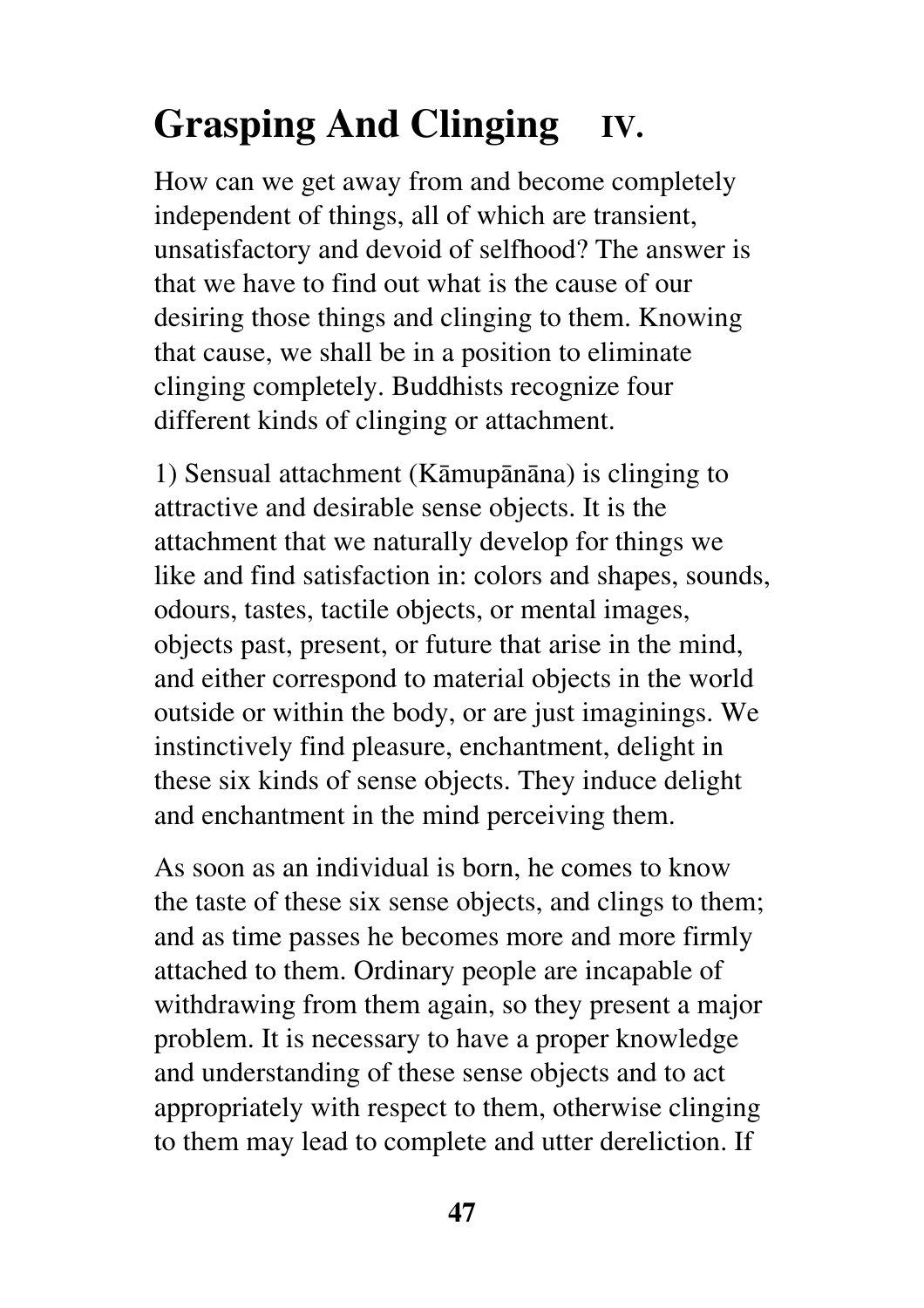we examine the case history of any person who has sunk into dereliction, we always find that it has come about through his clinging fast to some desirable sense object. Actually every single thing a human being does has its origin in sensuality. Whether we love, become angry, hate, feel envious, murder, or commit suicide, the ultimate cause must be some sense object. If we investigate what is it that drives human beings to work energetically, or to do anything at all for that matter, we find it is desire, desire to get things of one kind or another. People strive, study, and earn what money they can, and then go off in search of pleasure – in the form of colors and shapes, sounds, odors, tastes, and tactile objects – which is what keeps them going. Even merit making in order to go to heaven has its origins simply in a wish based on sensuality. Taken together, all the trouble and chaos in the world has its origin in sensuality. The danger of sensuality lies in the power of sensual attachment. For this reason the Buddha reckoned clinging to sensuality as the primary form of attachment. It is a real world problem. Whether the world is to be completely destroyed, or whatever is to happen, is bound to depend on this very sensual clinging. It behoves us to examine ourselves to find out in what ways we are attached to sensuality and how firmly, and whether it is not perhaps within our power to give it up. Speaking in worldly terms, attachment to sensuality is a very good thing. It conduces to family love, to diligence and energy in the search for wealth and fame, and so on. But if looked at from the spiritual point of view, it is seen to be the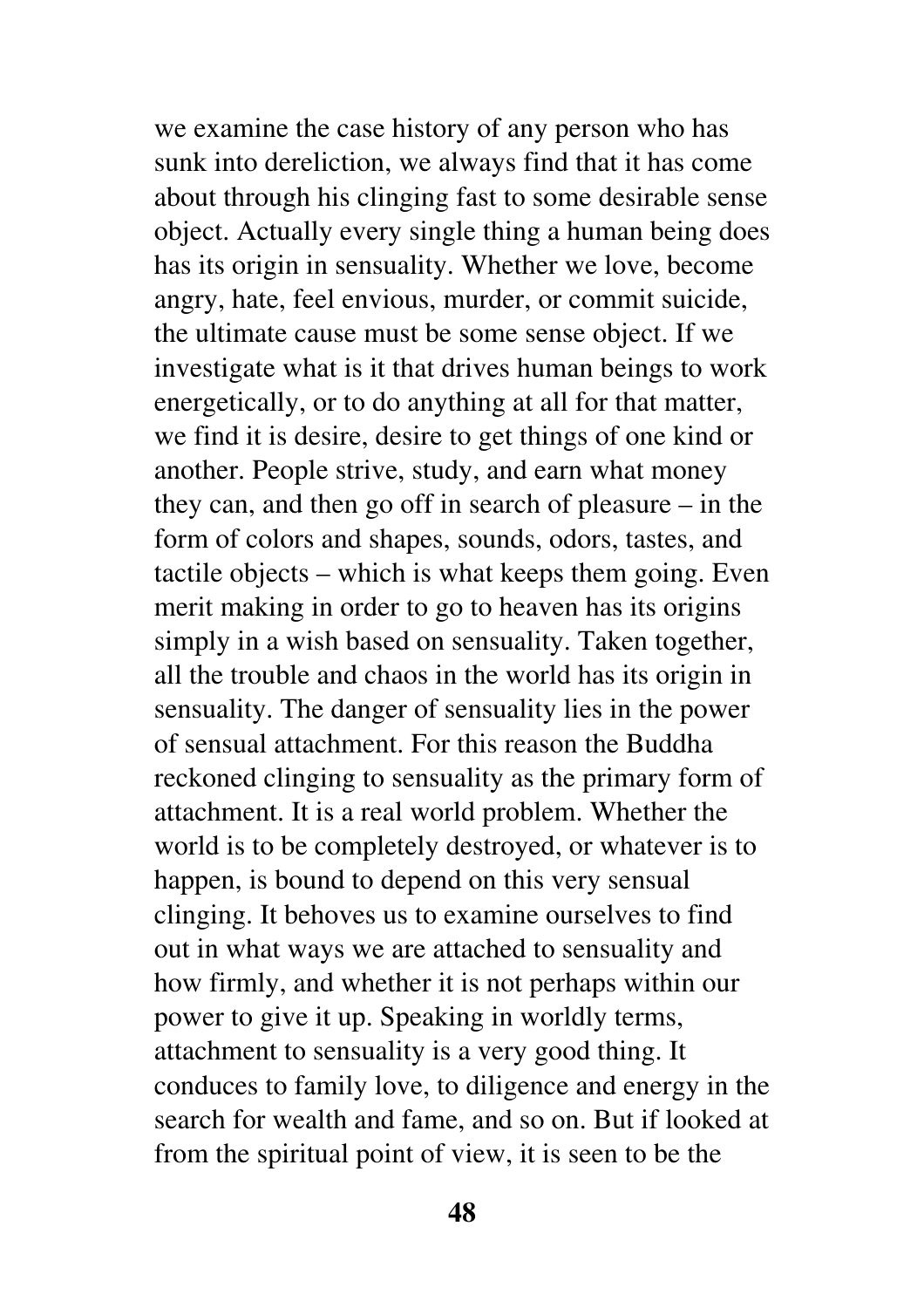secret entrance for suffering and torment. Spiritually speaking, attachment to sensuality is something to be kept under control. And if all suffering is to be eliminated, sensual attachment has to be done away with completely.

2) Attachment to opinions (Ditthupādāna). Clinging to views and opinions is not difficult to detect and identify once we do a little introspection. Ever since we were born into the world, we have been receiving instruction and training, which has given rise to ideas and opinions. In speaking here of opinions, what we have in mind is the kind of ideas one hangs on to and refuses to let go of. To cling to one's own ideas and opinions is quite natural and is not normally condemned or disapproved of. But it is no less grave a danger than attachment to attractive and desirable objects. It can happen that preconceived ideas and opinions to which we had always clung obstinately come to be destroyed. For this reason it is necessary that we continually amend our views, making them progressively more correct, better, higher, changing false views into views that are closer and closer to the truth, and ultimately into the kind of views that incorporate the Four Noble Truths.

Obstinate and stubborn opinions have various origins, but in the main they are bound up with customs, traditions, ceremonies and religious doctrines. Stubborn personal convictions are not a matter of great importance. They are far less numerous than convictions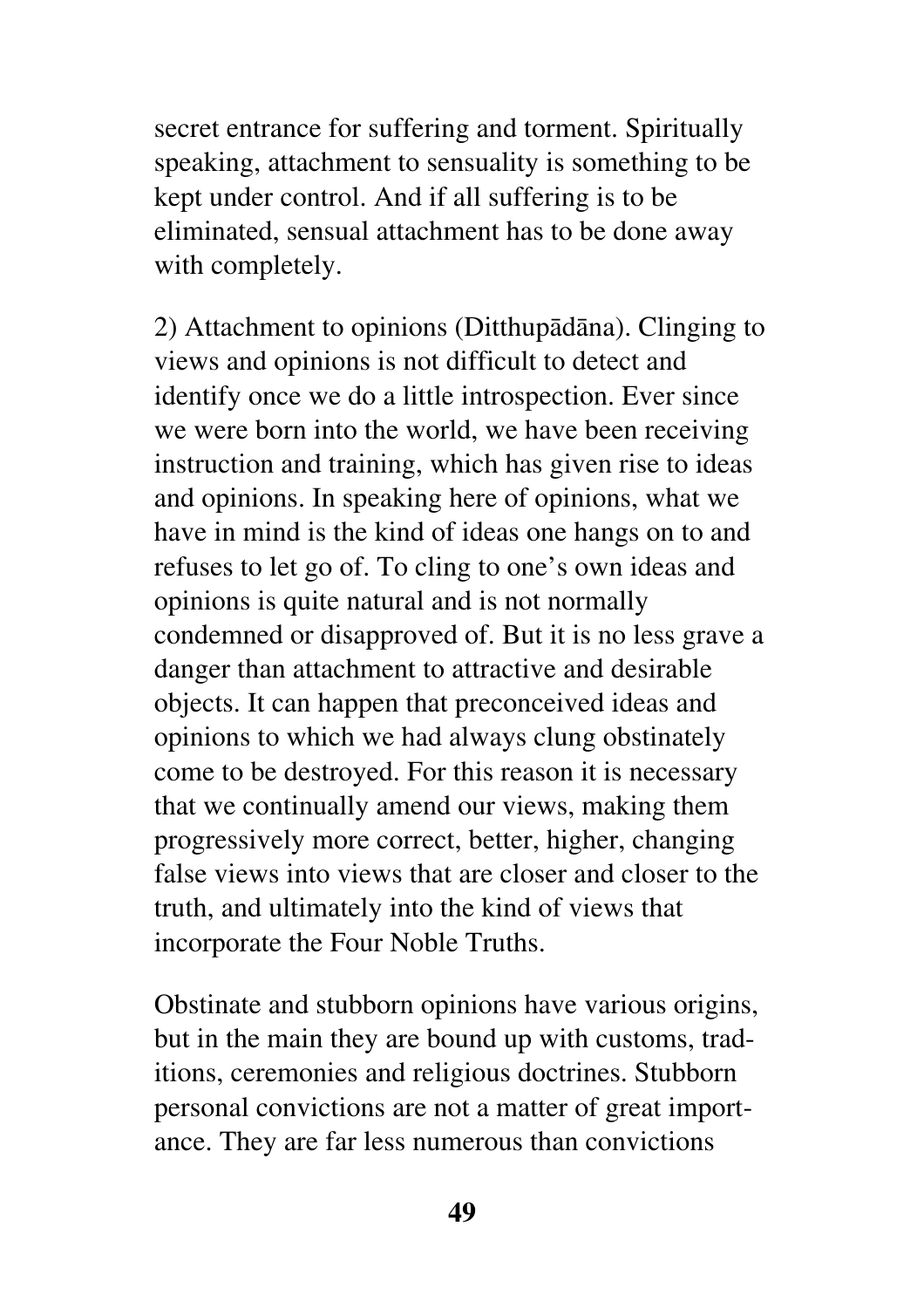stemming from long held popular traditions and ceremonies. Adherence to views is based on ignorance. Lacking knowledge, we develop our own personal views on things, based on our own original stupidity. For instance, we are convinced that things are desirable and worth clinging to, that they really endure, are worthwhile and are selves, instead of perceiving that they are just a delusion and a deception, transient, worthless and devoid of selfhood. Once we have come to have certain ideas about something, we naturally don't like to admit later on that we were mistaken. Even though we may occasionally see that we are wrong, we simply refuse to admit it. Obstinacy of this sort is to be considered a major obstacle to progress, rendering us incapable of changing for the better, incapable of modifying false religious convictions and other longstanding beliefs. This is likely to be a problem for people who hold to naive doctrines. Even though they may later come to see them as naive, they refuse to change on the grounds that their parents, grandparents and ancestors all held those same views. Or if they are not really interested in correcting and improving themselves, they may simply brush away any arguments against their old ideas with the remark that this is what they have always believed. For these very reasons, attachment to opinions is to be considered a dangerous defilement, a major danger, which, if we are to better ourselves at all, we ought to make all efforts to eliminate.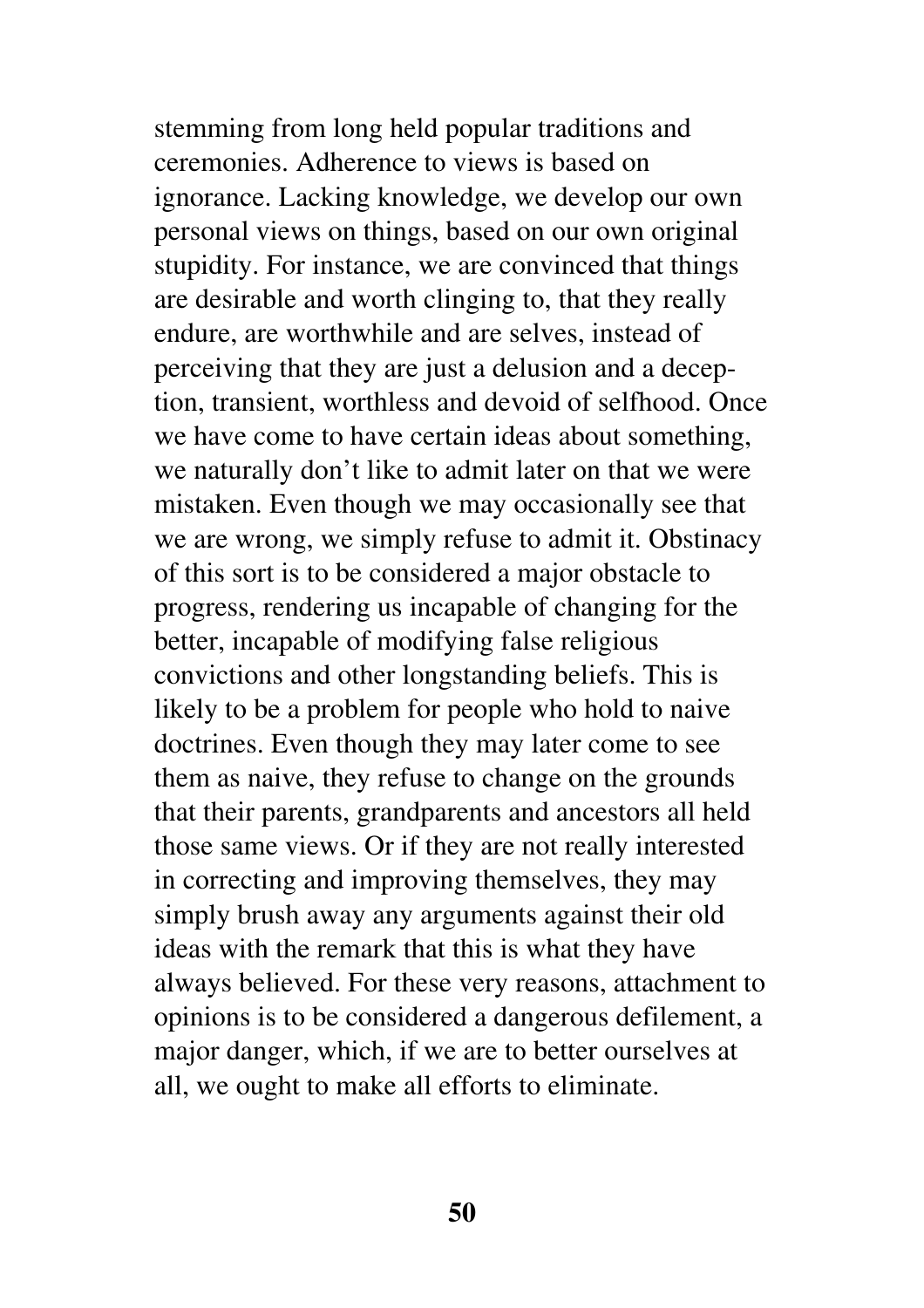3) Attachment to rites and rituals (Sīlabbatupādāna). This refers to clinging to meaningless traditional practices that have been thoughtlessly handed down, practices which people choose to regard as sacred and not to be changed under any circumstances. In Thailand there is no less of this sort of thing than in other places. There are beliefs involving amulets, magical artifacts and all manner of secret procedures. There exist, for instance, the beliefs that on rising from sleep one must pronounce a mystical formula over water and then wash one's face in it, that before relieving nature one must turn and face this and that point of the compass, and that before one partakes of food or goes to sleep there have to be other rituals. There are beliefs in spirits and celestial beings, in sacred trees and all manner of magical objects. This sort of thing is completely irrational. People just don't think rationally; they simply cling to the established pattern. They have always done it that way and they just refuse to change. Many people professing to be Buddhists cling to these beliefs as well and so have it both ways; and this even includes some who call themselves bhikkhus, disciples of the Buddha. Religious doctrines based on belief in God, angels and sacred objects are particularly prone to these kinds of views; there is no reason why we Buddhists should not be completely free of this sort of thing.

The reason we have to be free of such views is that if we practice any aspect of Dhamma unaware of its original purpose, unconscious of the rationale of it, the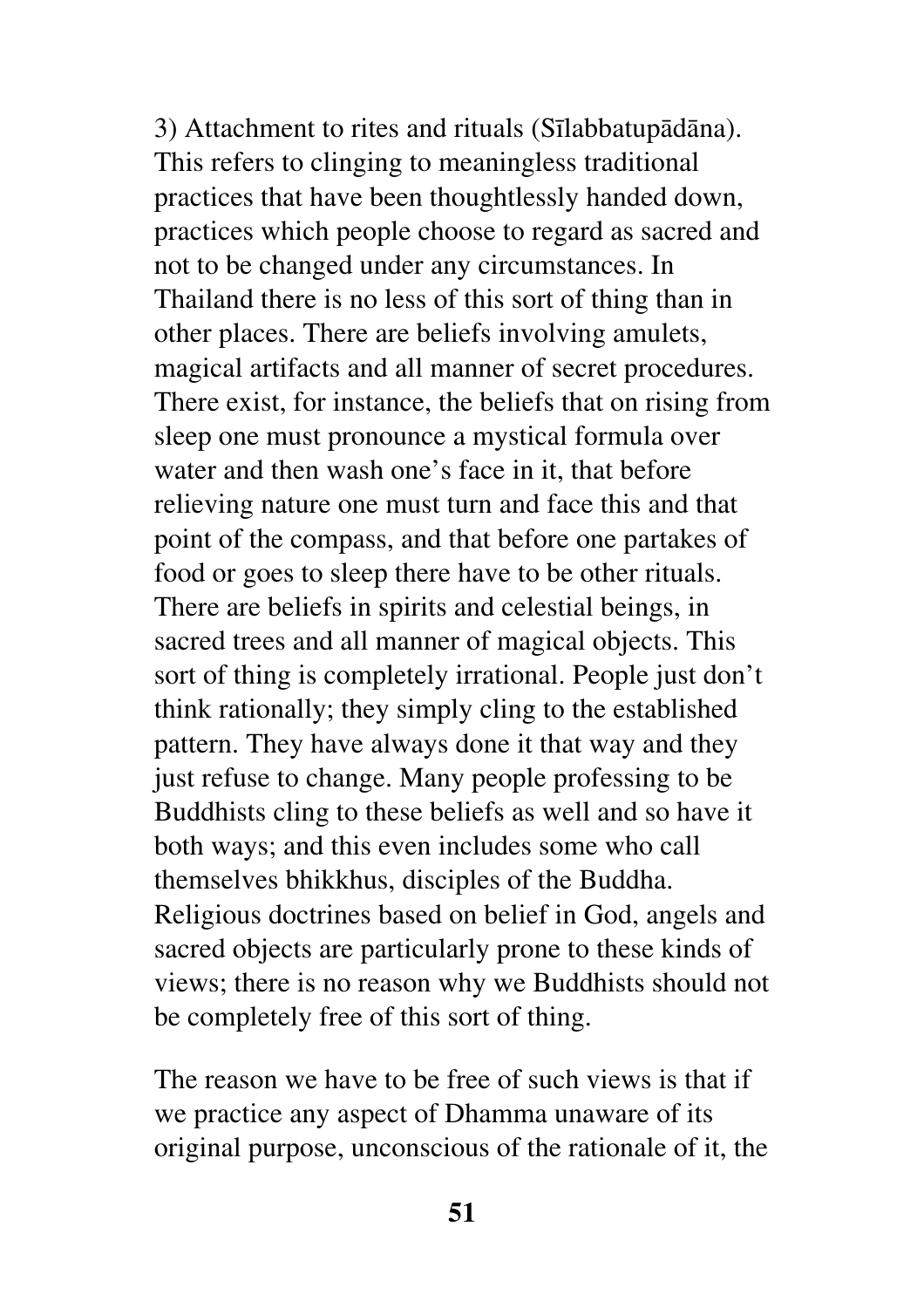result is bound to be the foolish, naive assumption that it is something magical. Thus we find people taking upon themselves the moral precepts or practicing Dhamma, purely and simply to conform with the accepted pattern, the traditional ceremonial, just to follow the example that has been handed down. They know nothing of the rationale of these things, doing them just out of force of habit. Such firmly established clinging is hard to correct. This is what is meant by thoughtless attachment to traditional practices. Insight meditation or tranquillity meditation as practiced nowadays, if carried out without any knowledge of rhyme and reason and the real objectives of it, is bound to be motivated by grasping and clinging, misdirected, and just some kind of foolishness. And even the taking of the Precepts, five, eight, or ten, or however many, if done in the belief that one will thereby become a magical, supernatural, holy individual possessing psychic or other powers, becomes just misdirected routine, motivated simply by attachment to rite and ritual.

It is necessary, then, that we be very cautious. Buddhist practice must have a sound foundation in thought and understanding and desire to destroy the defilements. Otherwise it will be just foolishness; it will be misdirected, irrational a just a waste of time.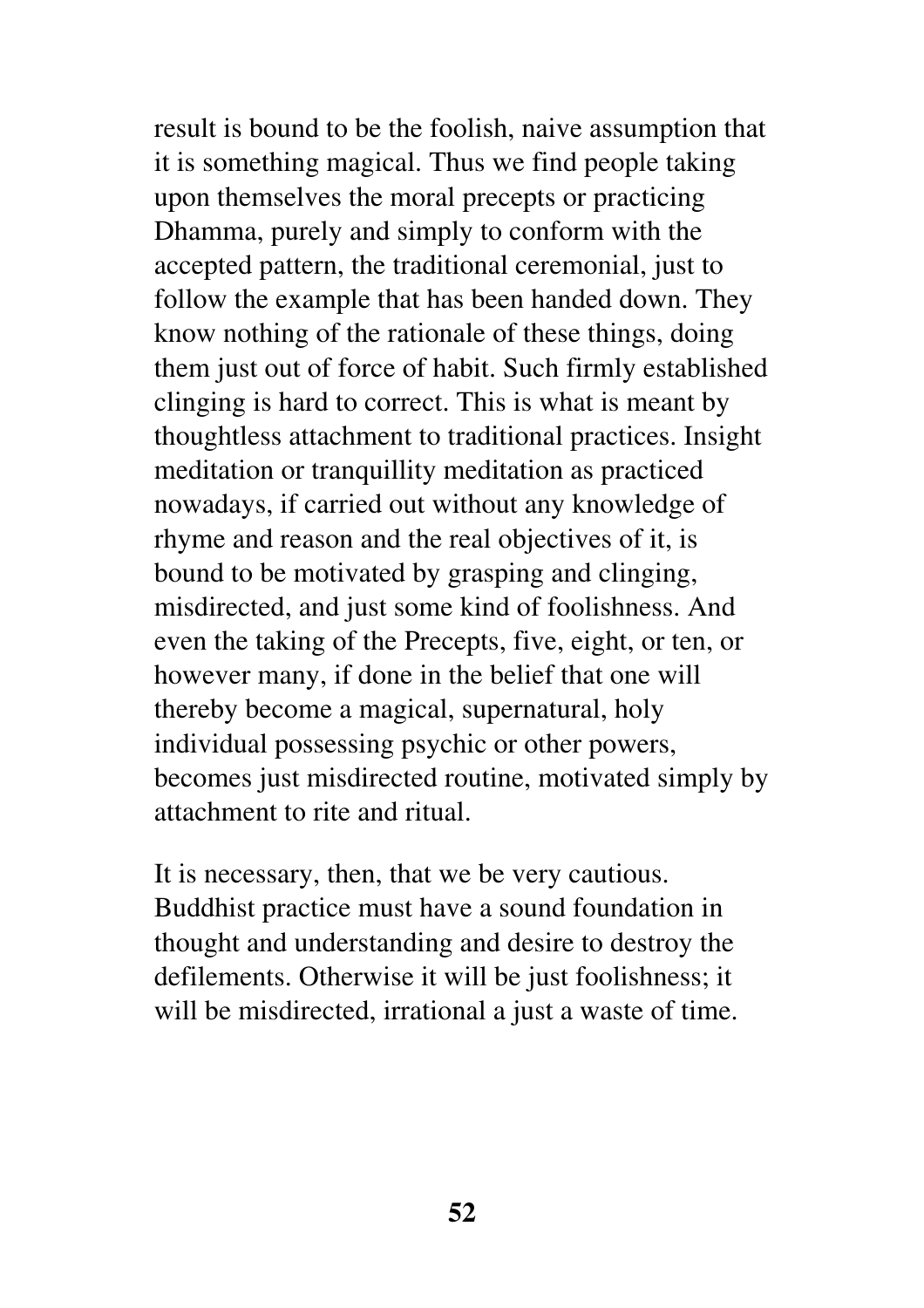4) Attachment to the idea of selfhood (Attavādupādāna).

The belief in selfhood is something important and also something extremely well concealed. Any living creature is always bound to have the wrong idea of "me and mine". This is the primal instinct of living things and is the basis of all other instincts. For example, the instinct to seek food and eat it, the instinct to avoid danger, the instinct to procreate, and many others consist simply in the creature's instinctive awareness of a belief in its own selfhood. Convinced first of all of its own selfhood, it will naturally desire to avoid death, to search for food and nourish its body, to seek safety, and to propagate the species. A belief in selfhood is, then, universally present in all living things. If it were not so, they could not continue to survive. At the same time, however, it is what causes suffering in the search for food and shelter, in the propagation of the species, or in any activity whatsoever. This is one reason why the Buddha taught that attachment to the self-idea is the root cause of all suffering. He summed it up very briefly by saying: "Things, if clung to, are suffering, or are a source of suffering". This attachment is the source and basis of life; at the same time it is the source and basis of suffering in all its forms. It was this very fact that the Buddha was referring to when he said that life is suffering; suffering is life. This means the body and mind (five aggregates) which are clung to are suffering. Knowledge of the source and basis of life and of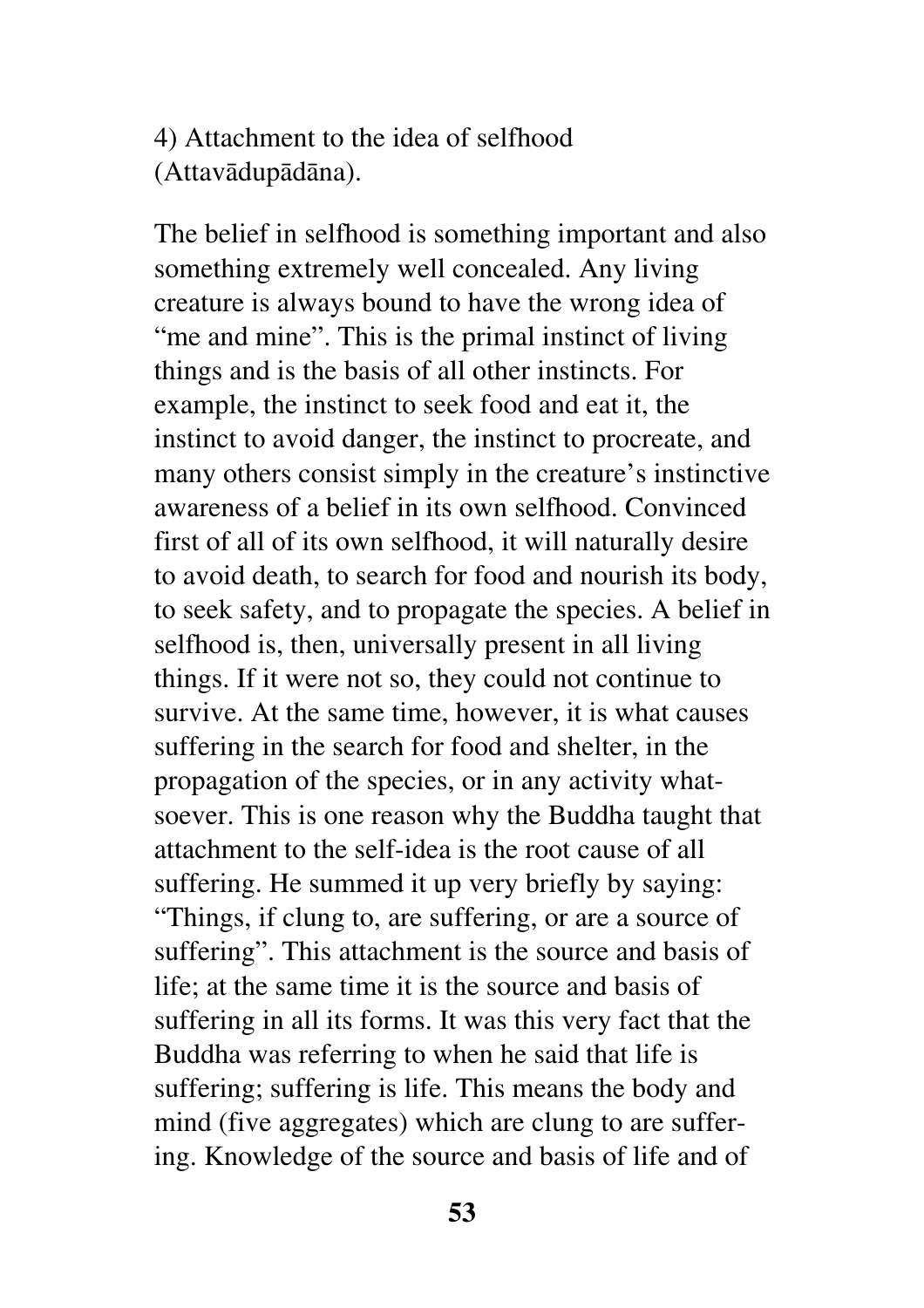suffering is to be considered the most profound and most penetrating knowledge, since it puts us in a position to eliminate suffering completely. This piece of knowledge can be claimed to be unique to Buddhism. It is not to be found in any other religion in the world. The most efficacious way of dealing with attachment is to recognize it whenever it is present. This applies most particularly to attachment to the idea of selfhood, which is the very basis of life. It is something that comes into existence of its own accord, establishing itself in us without our needing to be taught it. It is present as an instinct in children and the small offspring of animals right from birth. Baby animals such as kittens know how to assume a defensive attitude, as we can see when we try to approach them. There is always that something, the "self" present in the mind, and consequently this attachment is bound to manifest. The only thing to do is to rein it in as much as possible until such time as one is well advanced in spiritual knowledge; in other words, to employ Buddhist principles until this instinct has been overcome and completely eliminated. As long as one is still an ordinary person, a worldling, this instinct remains unconquered. Only the highest of the Ariyans, the Arahant, has succeeded in defeating it. We must recognize this as a matter of no small importance; it is a major problem common to all living creatures. If we are to be real Buddhists, if we are to derive the full benefits from the teaching, it is up to us to set about overcoming this misconception. The suffering to which we are subject will diminish accordingly.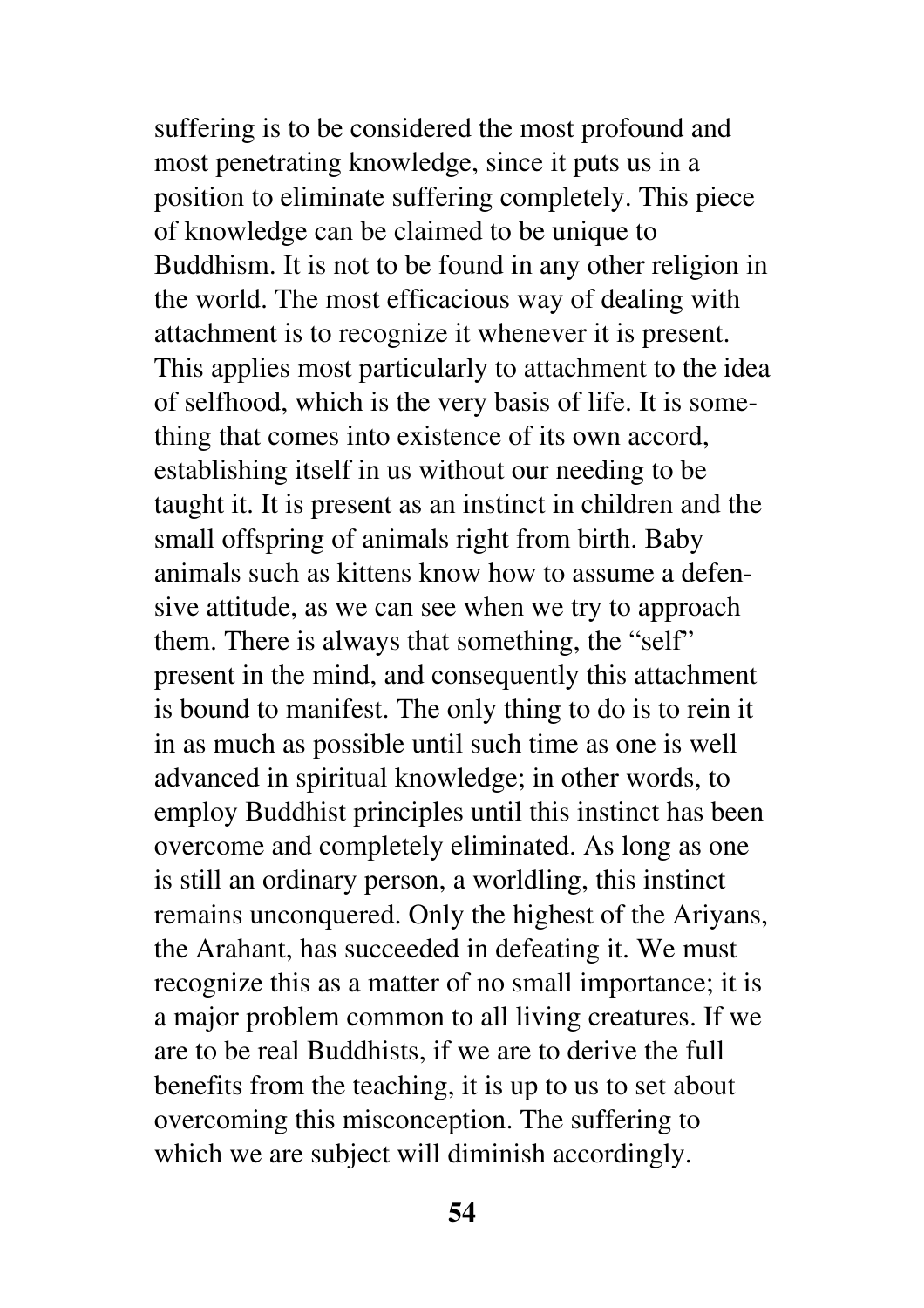To know the truth about these things, which are of everyday concern to us, is to be regarded as one of the greatest boons, one of the greatest skills. Do give some thought to this matter of the four attachments, bearing in mind that nothing whatever is worth clinging to, that by the nature of things, nothing is worth getting or being. That we are completely enslaved by things is simply a result of these four kinds of attachment. It rests with us to examine and become thoroughly familiar with the highly dangerous and toxic nature of things. Their harmful nature is not immediately evident as is the case with a blazing fire, weapons, or poison. They are well disguised as sweet, tasty, fragrant, alluring things, beautiful things, melodious things. Coming in these forms they are bound to be difficult to recognize and deal with. Consequently we have to make use of this knowledge the Buddha has equipped us with. We have to control this unskillful grasping and subdue it by the power of insight. Doing this, we shall be in a position to organize our life in such a way that it becomes free of suffering, free of even the smallest trace of suffering. We shall be capable of working and living peacefully in the world, of being undefiled, enlightened and tranquil.

Let us sum up. These four forms of attachment are the only problem that Buddhists or people who wish to know about Buddhism have to understand. The objective of living a holy life (Brahmacariya) in Buddhism is to enable the mind to give up unskillful grasping. You can find this teaching in every discourse in the texts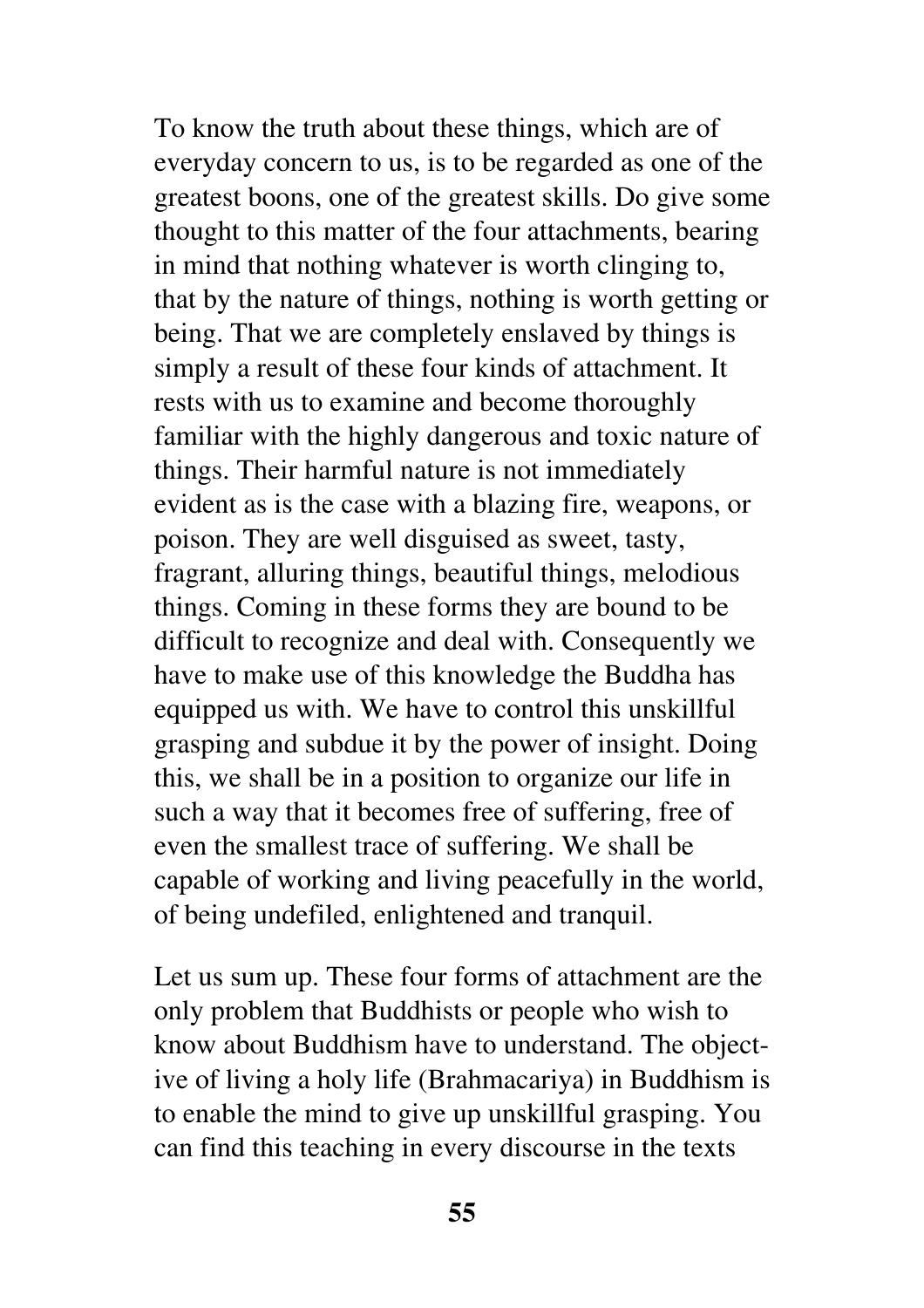which treats of the attainment of arahantship. The expression used is "the mind freed from attachment". That is the ultimate. When the mind is free from attachment, there is nothing to bind it and make it a slave of the world. There is nothing to keep it spinning on in the cycle of birth and death, so the whole process comes to a stop, or rather, becomes world transcending, free from the world. The giving up of unskillful clinging is, then, the key to Buddhist practice.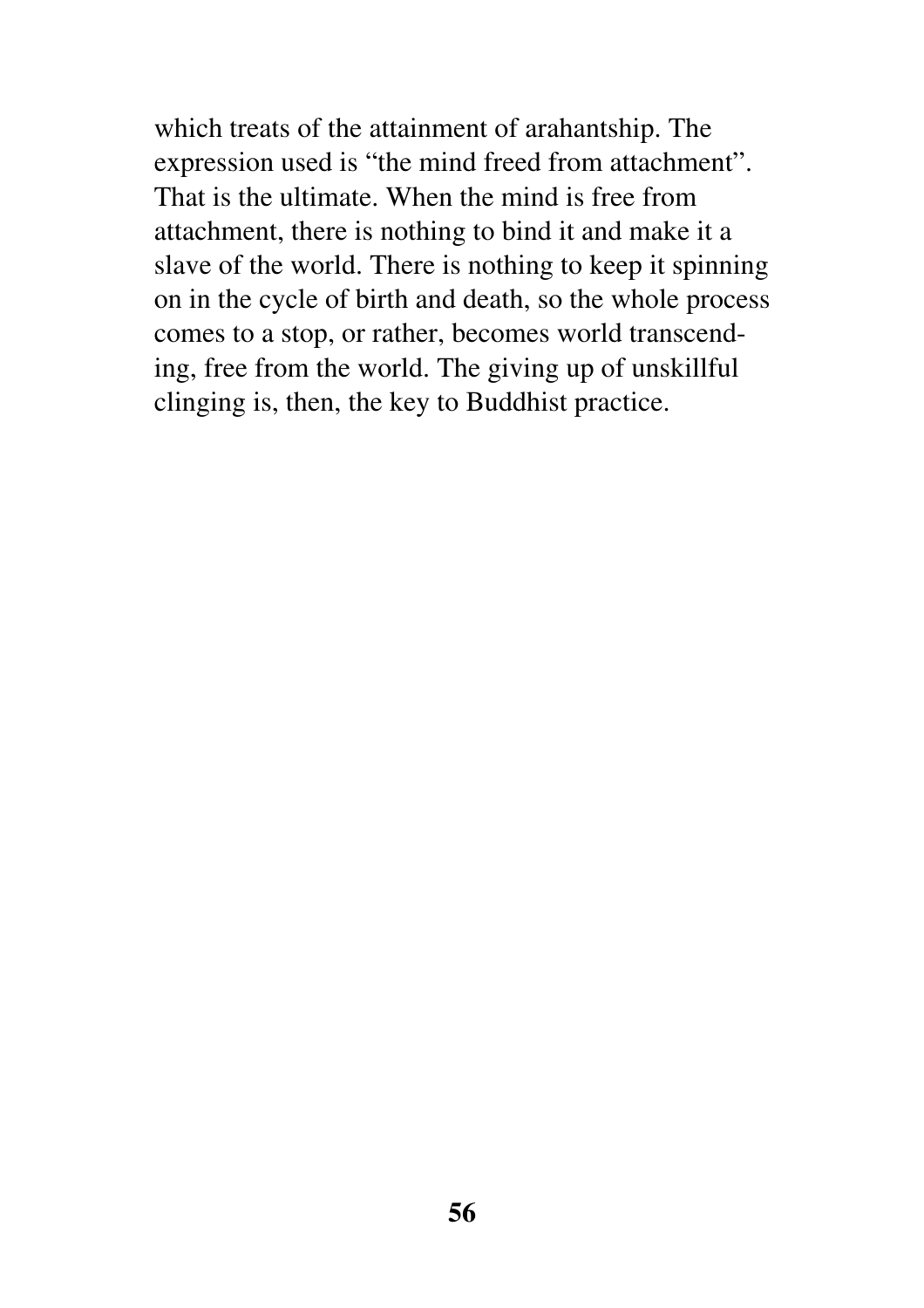## **The Threefold Training V.**

In this chapter we shall examine the method to be used for eliminating clinging. The method is based on three practical steps, namely Morality, Concentration, and Insight, known collectively as the Threefold Training.

The first step is morality (Sīla). Morality is simply suitable behavior, behavior that conforms with the generally accepted standards and causes no distress to other people or to oneself. It is coded in the form of five moral precepts, or eight, or ten, or 227, or in other ways. It is conducted by way of body and speech aimed at peace, convenience and freedom from undesirable effects at the most basic level. It has to do with the members of a social group and the various pieces of property essential to living.

The second aspect of the threefold training is concentration (Samādhi). This consists in constraining the mind to remain in the condition most conducive to success in whatever he wishes to achieve. Just what is concentration? No doubt most of you have always understood concentration as implying a completely tranquil mind, as steady and unmoving as a log of wood. But merely these two characteristics of being tranquil and steady are not the real meaning of Concentration. The basis for this statement is an utterance of the Buddha. He described the concentrated mind as fit for work (kammaniya), in a suitable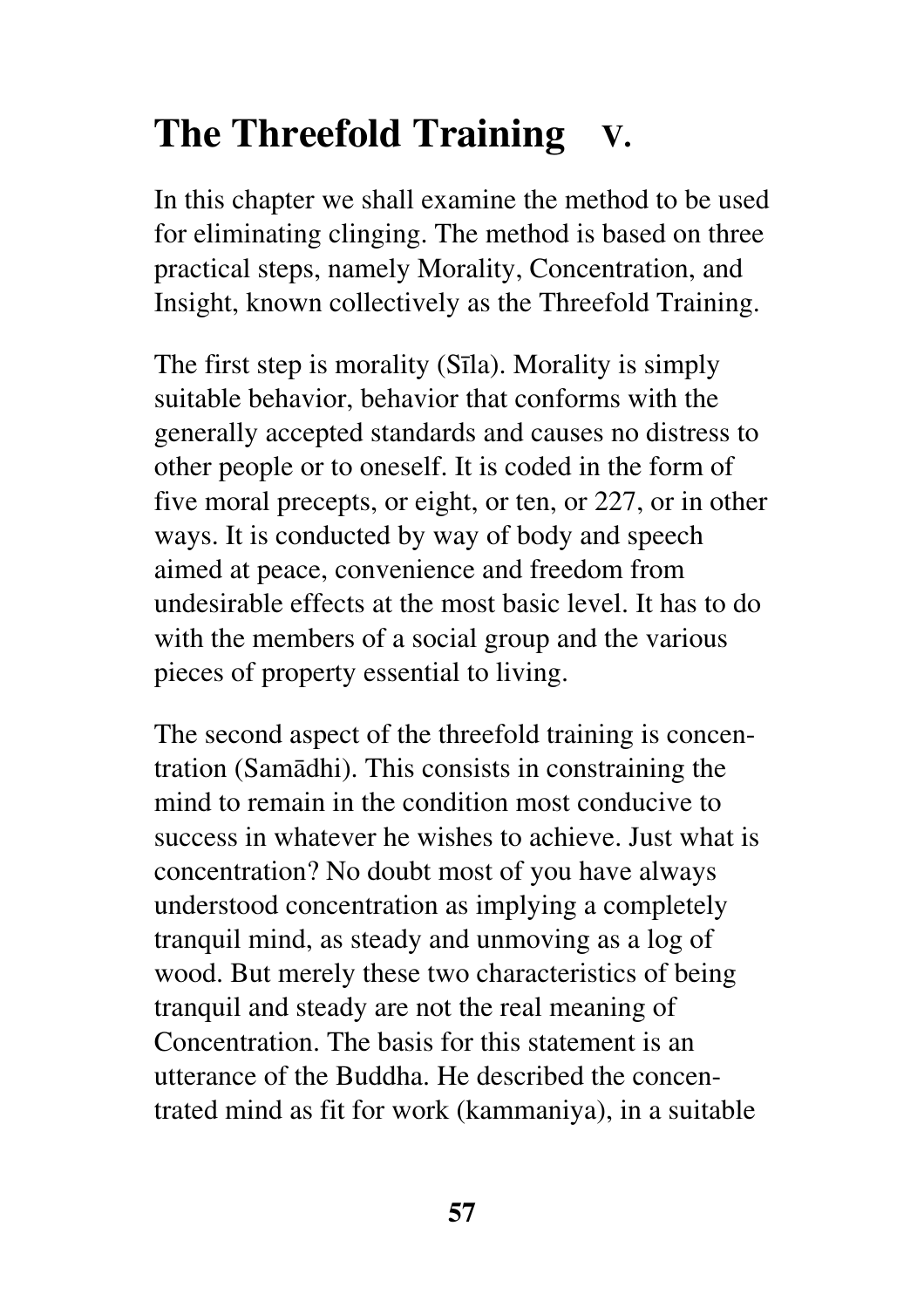condition for doing its job. Fit for work is the very best way to describe the properly concentrated mind.

The third aspect is the training in insight (Panna), the practice and drill that gives rise to the full measure of right knowledge and understanding of the true nature of all things. Normally we are incapable of knowing anything at all in its true nature. Mostly we either stick to our own ideas or go along with popular opinion, so that what we see is not the truth at all. It is for this reason that Buddhist practice includes this training in insight, the last aspect of the threefold training, designed to give rise to full understanding of and insight into the true nature of things.

In the religious context, understanding and insight are not by any means the same. Understanding depends to some extent on the use of reasoning, on rational intellection. Insight goes further than that. An object known by insight has been absorbed; it has been penetrated to and confronted face to face; the mind has become thoroughly absorbed in it through examination and investigation so sustained that there has arisen a non-rational but genuine and heartfelt disenchantment with that thing and a complete lack of emotional involvement in it. Consequently the Buddhist training in insight does not refer to intellectual understanding of the kind used in present day academic and scholarly circles, where each individual can have his own particular kind of truth. Buddhist insight must be intuitive insight clear and immediate, the result of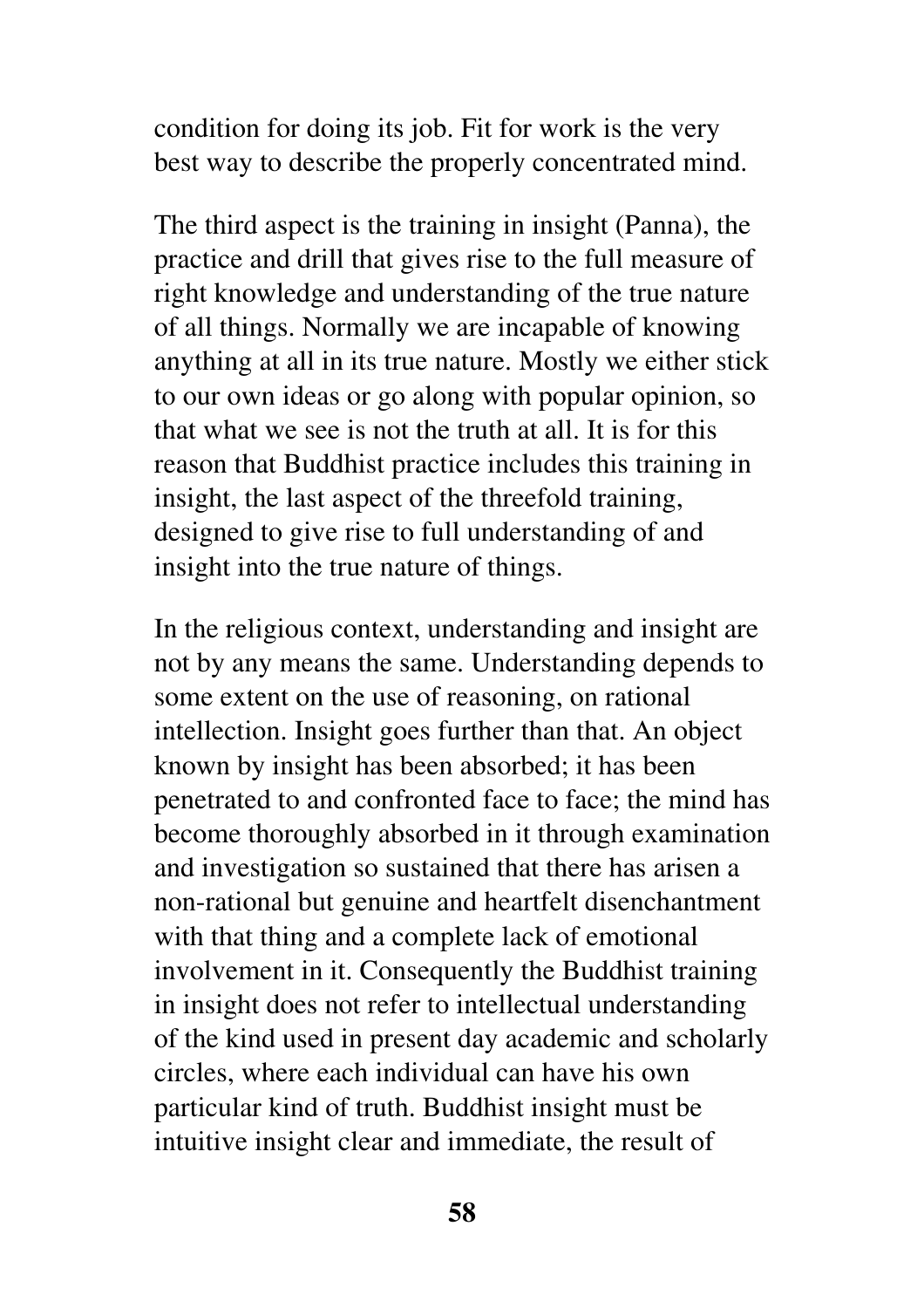having penetrated to the object by one means or another, until it has made a definite and indelible impression on the mind. For this reason the objects of scrutiny in insight training must be things that one comes into contact with in the course of everyday living; or at least they must be things of sufficient importance to render the mind genuinely fed up and disenchanted with them as transient, unsatisfactory and not selves. However much we think rationally, evaluating the characteristics of transience, unsatisfactoriness and non-selfhood, nothing results but intellectual understanding. There is no way it can give rise to disillusionment and disenchantment with worldly things. It must be understood that the condition of disenchantment replaces that of desiring the formerly infatuatingly attractive object, and that this in itself constitutes the insight. It is a fact of nature that the presence of genuine, clear insight implies the presence of genuine disenchantment. It is impossible that the process should stop short at the point of clear insight. Disenchantment displaces desire for the object, and is bound to arise immediately.

Training in morality is simply elementary preparatory practice, which enables us to live happily and helps stabilize the mind. Morality yields various benefits, the most important being the preparing of the way for concentration. Other advantages, such as conducing to happiness or to rebirth as a celestial being, were not considered by the Buddha to be the direct aims of morality. He regarded morality as primarily a means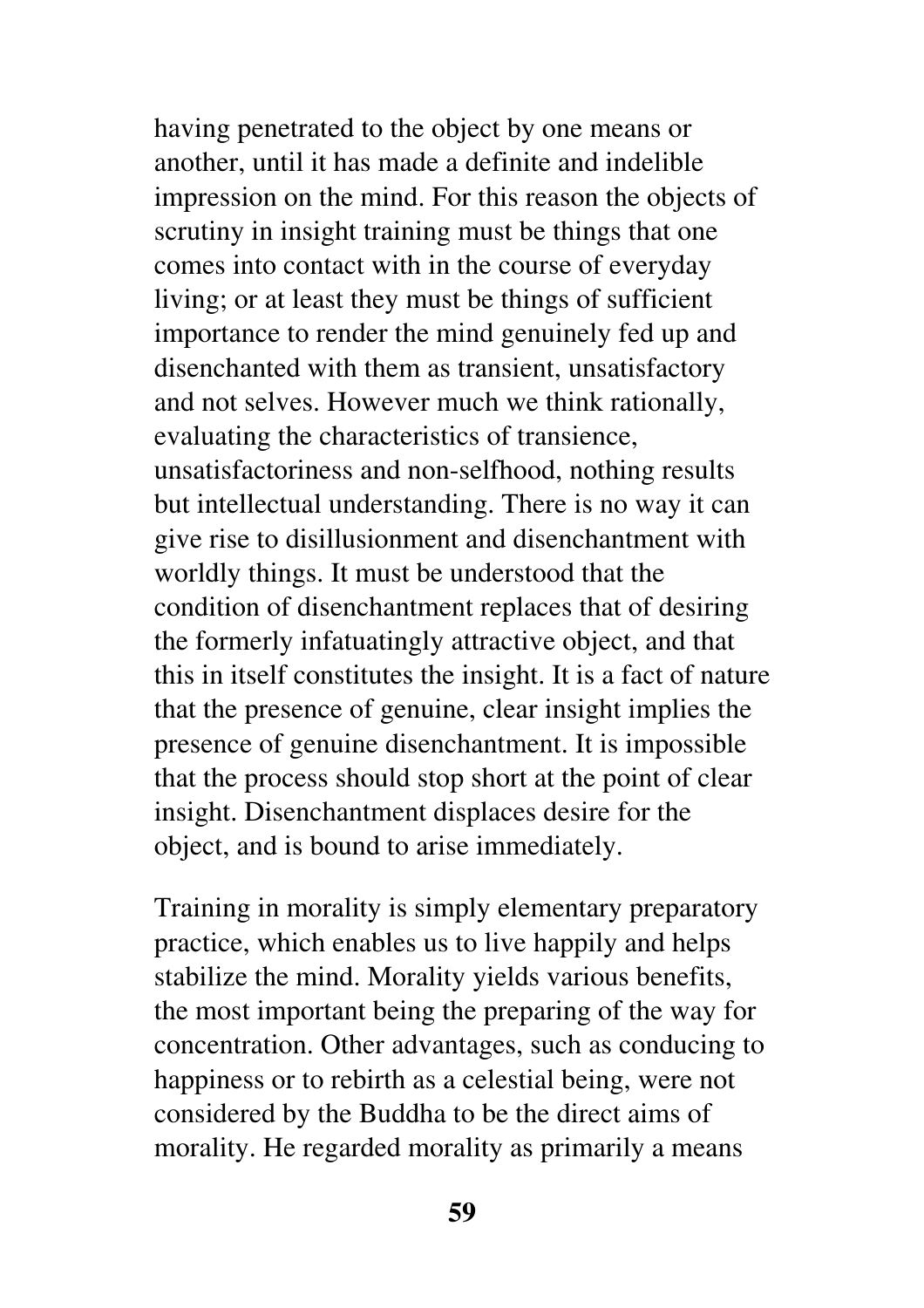of inducing and developing concentration. As long as things continue to disturb the mind, it can never become concentrated.

Training in concentration consists in developing the ability to control this mind of ours, to make use of it, to make it do its job to the best advantage. Morality is good behavior in respect of body and speech; concentration amounts to good behavior in respect of the mind, and is the fruit of thorough mental training and discipline. The concentrated mind is devoid of all bad, defiling thoughts and does not wander off the object. It is in a fit condition to do its job. Even in ordinary worldly situations, concentration is always a necessity. No matter what we are engaged in, we can hardly do it successfully unless the mind is concentrated. For this reason the Buddha counted concentration as one of the marks of a great man. Regardless of whether a man is to be successful in worldly or in spiritual things, the faculty of concentration is absolutely indispensable. Take even a schoolboy. If he lacks concentration, how can he do arithmetic? The sort of concentration involved in doing arithmetic is natural concentration and is only poorly developed. Concentration as a basic element in Buddhist practice, which is what we are discussing here, is concentration that has been trained and raised to a higher pitch than can develop naturally. Consequently, when the mind has been trained successfully, it comes to have a great many very special abilities, powers and attributes. A person who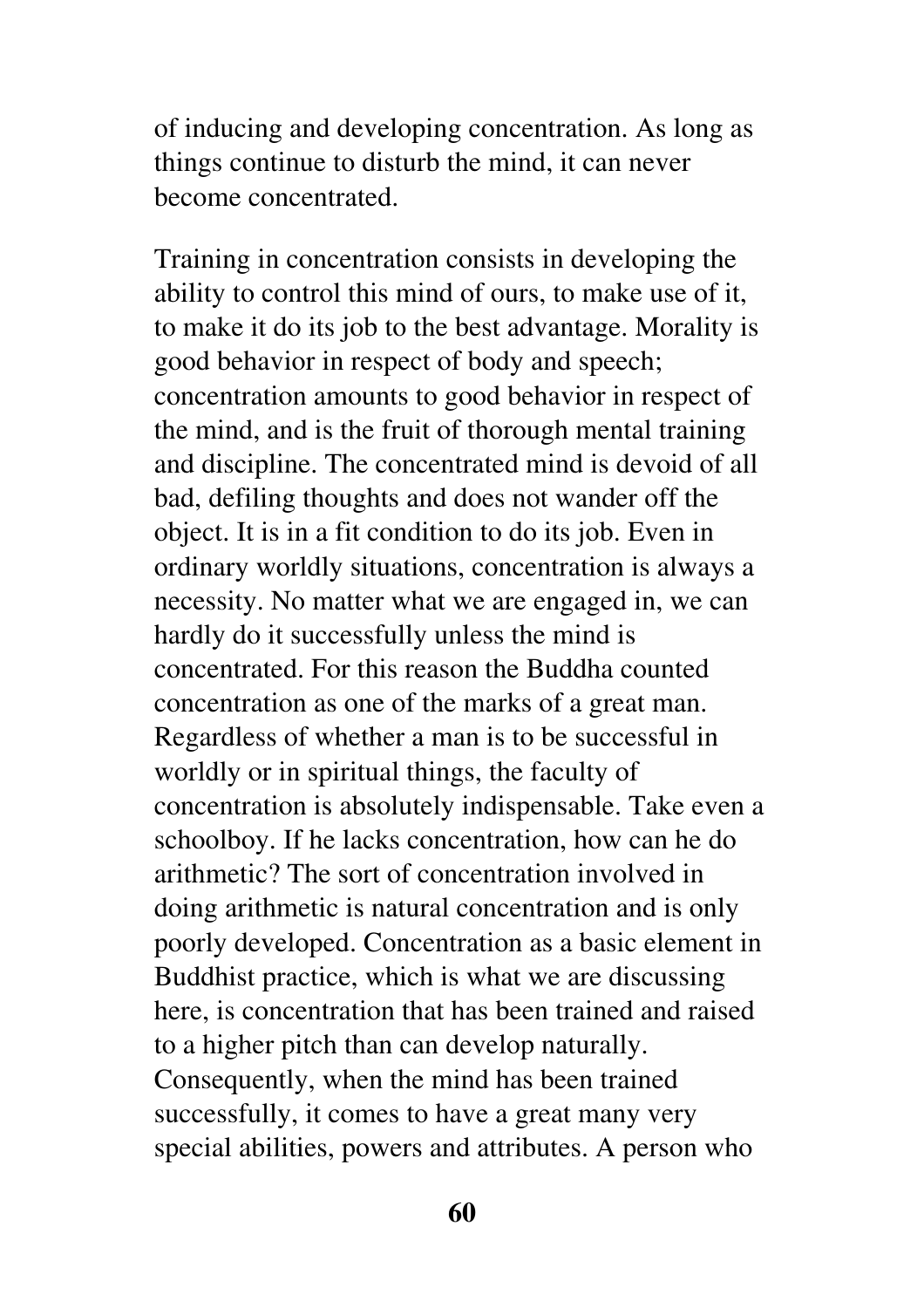has managed to derive these benefits from concentration can be said to have moved up a step towards knowing the secrets of nature. He knows how to control the mind, and thus has abilities not possessed by the average person. The perfection of morality is an ordinary human ability. Even if someone makes a display of morality, it is never a superhuman display. On the other hand the attainment of deep concentration was classed by the Buddha as a superhuman ability, which the bhikkhus were never to make a display of. Anyone who did show off this ability was considered no longer a good bhikkhu, or even no longer a bhikkhu at all.

To attain concentration necessitates making sacrifices. We have to put up with varying degrees of hardship, to train and practice, until we have the degree of concentration appropriate to our abilities. Ultimately we shall gain much better results in our work than can the average man, simply because we have better tools at our disposal. So do take an interest in this matter of concentration and don't go regarding it as something foolish and old-fashioned. It is definitely something of the greatest importance, something worth making use of at all times, especially nowadays when the world seems to be spinning too fast and on the point of going up in flames. There is far more need for concentration now than there was in the time of the Buddha. Don't get the idea that it is just something for the people in temples, or for cranks.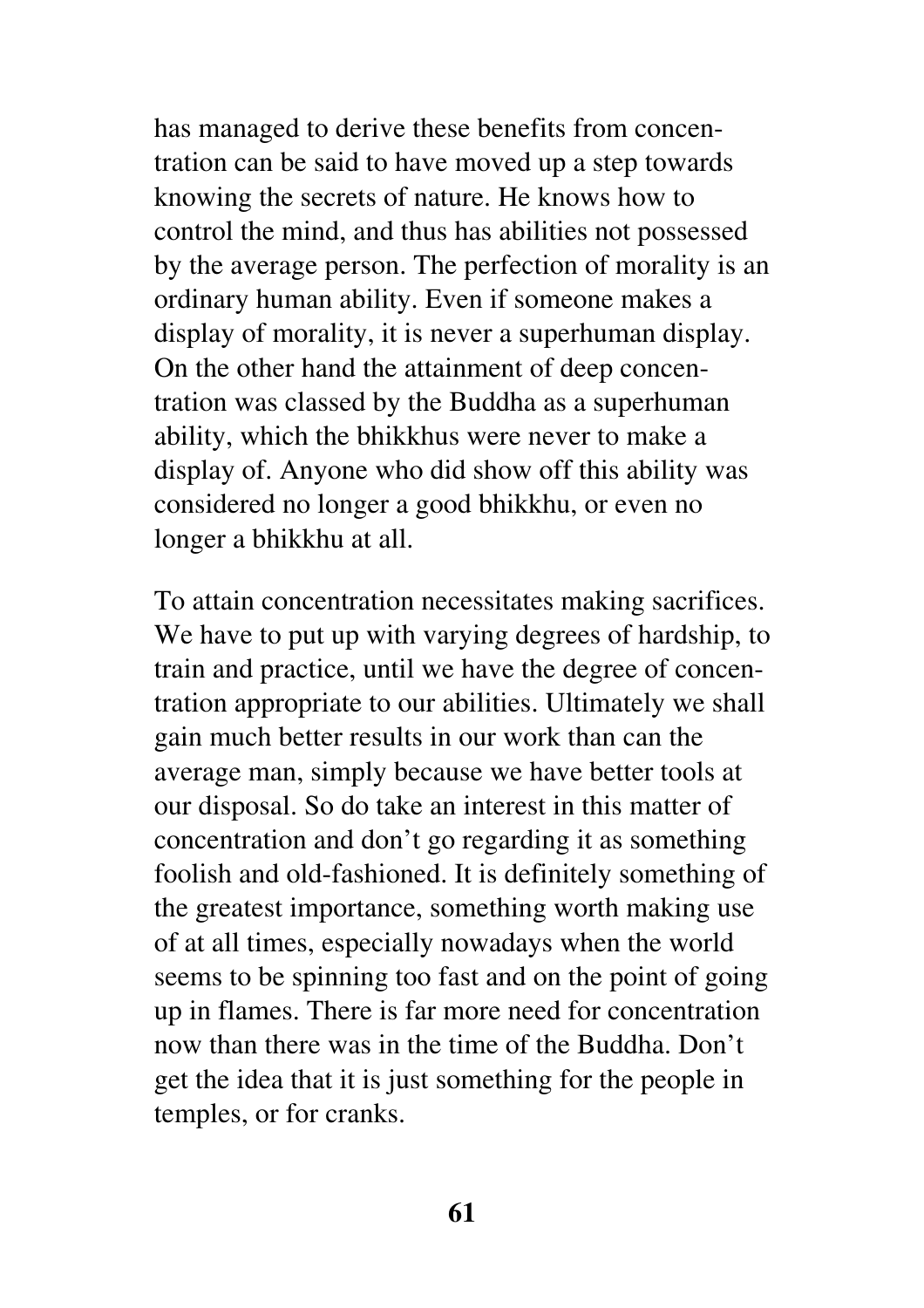Now we come to the connection between the training in concentration and the training in insight. The Buddha once said that when the mind is concentrated, it is in a position to see all things as they really are. When the mind is concentrated and fit for work, it will know all things in their true nature. lt is a strange thing that the answer to any problem a person is trying to solve is usually already present, though concealed, in his very own mind. He is not aware of it, because it is still only subconscious; and as long as he is set on solving the problem, the solution will not come, simply because his mind at that time is not in a fit condition for solving problems. If, when setting about any mental work, a person develops right concentration, that is, if he renders his mind fit for work, the solution to his problem will come to light of its own accord. The moment the mind has become concentrated, the answer will just fall into place. But should the solution still fail to come, there exists another method for directing the mind to the examination of the problem, namely the practice of concentrated introspection referred to as the training in insight. On the day of his enlightenment the Buddha attained insight into the Law of Conditioned Origination, that is, he came to perceive the true nature of things or the "what is what" and the sequence in which they arise, as a result of being concentrated in the way we have just described. The Buddha has related the story in detail, but essentially it amounts to this: as soon as his mind was well concentrated, it was in a position to examine the problem.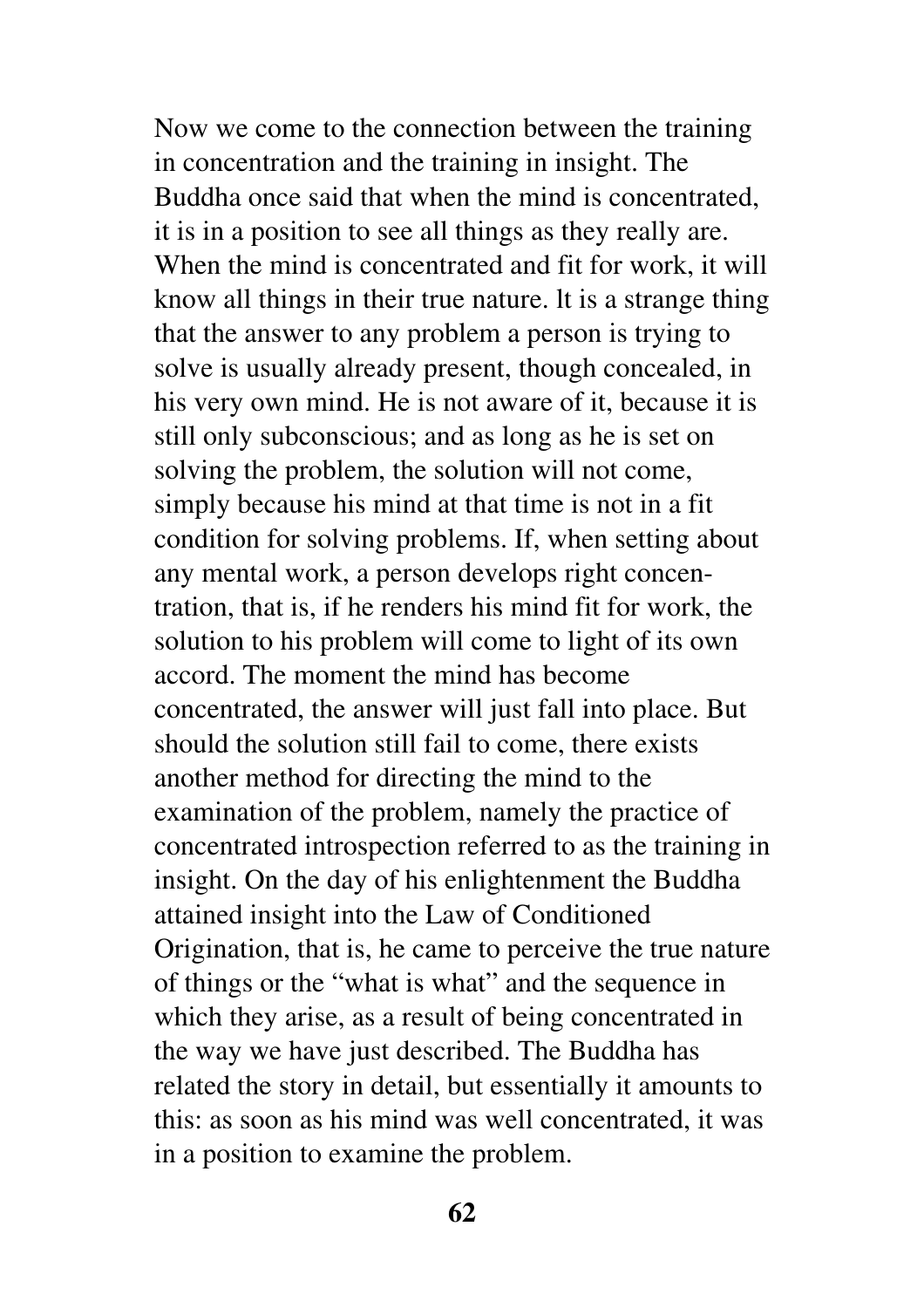It is just when the mind is quiet and cool, in a state of well-being, undisturbed, well concentrated and fresh, that some solution to a persistent problem is arrived at. Insight is always dependent on concentration though we may perhaps never have noticed the fact. Actually the Buddha demonstrated an association even more intimate than this between concentration and insight. He pointed out that concentration is indispensable for insight, and insight, indispensable for concentration at a higher intensity than occurs naturally, requires the presence of understanding of certain characteristics of the mind. One must know in just which way the mind has to be controlled in order that concentration may be induced. So the more insight a person has, the higher degree of concentration he will capable of. Likewise an increase in concentration results in a corresponding increase in insight. Either one of the two factors promotes the other.

Insight implies unobscured vision and consequently disenchantment and boredom. It results in a backing away from all the things one has formerly been madly infatuated with. If one has insight, yet still goes rushing after things, madly craving for them, grasping at and clinging on to them, being infatuated with them; then it cannot be insight in the Buddhist sense. This stopping short and backing away is, of course, not a physical action. One doesn't actually pick things up and hurl them away or smash them to pieces, nor does one go running off to live in the forest. This is not what is meant. Here we are referring specifically to a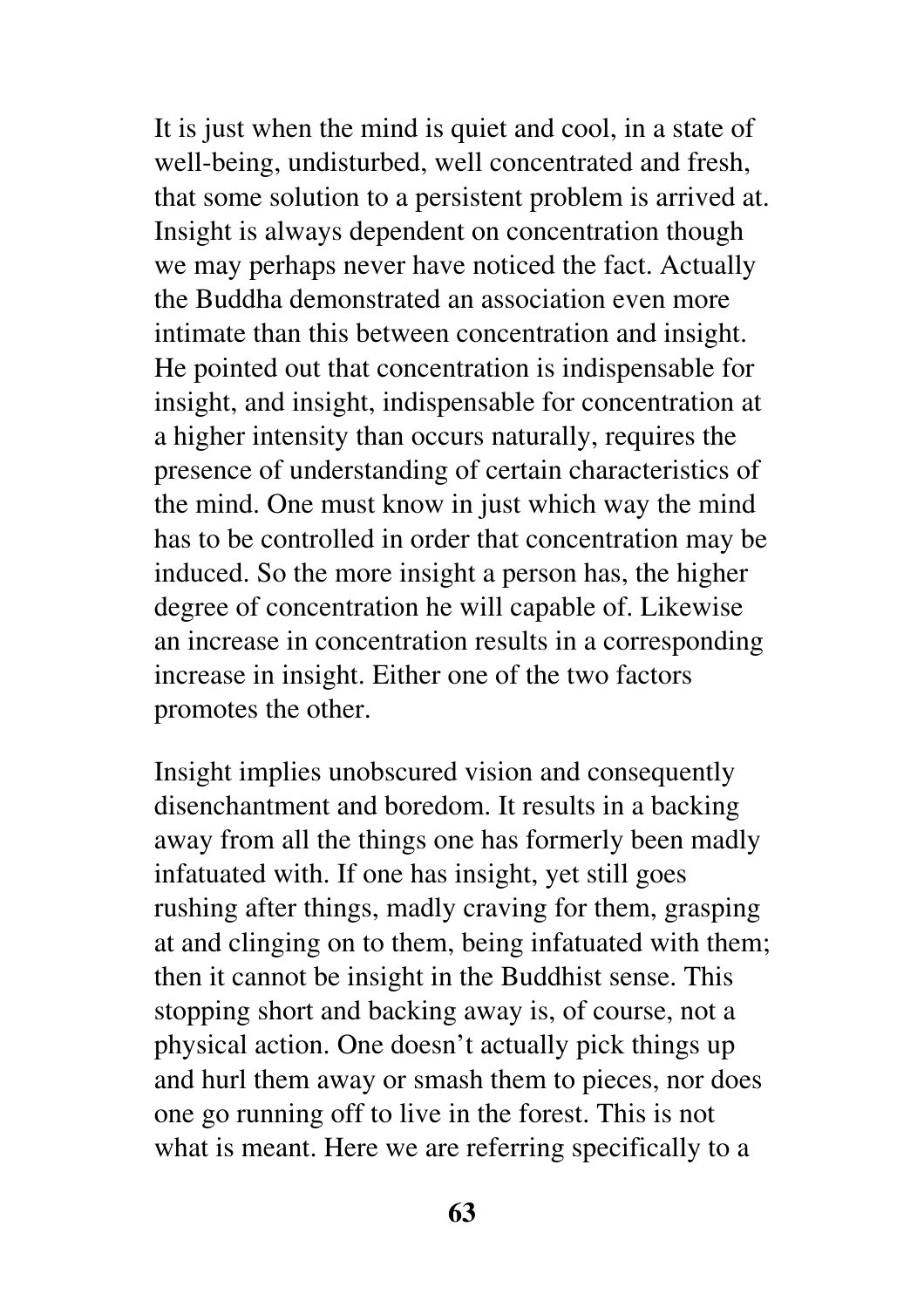mental stopping short and backing away, as a result of which the mind ceases to be a slave to things and becomes a free mind instead. This is what it is like when desire for things has given way to disenchantment. It isn't a matter of going and committing suicide, or going off to live as a hermit in the forest, or setting fire to everything. Outwardly one is as usual, behaving quite normally with respect to things. Inwardly, however, there is a difference. The mind is independent, free, no longer a slave to things. This is the virtue of insight. The Buddha called this effect Deliverance, escape from slavery to things, in particular the things we like. Actually we are enslaved by the things we dislike too. We are enslaved insofar as we cannot help disliking them and are unable to remain unmoved by them. In disliking things, we are being active, we are becoming emotional about them. They manage to control us just as do the things we like, affecting each of us in a different way. So the expression "slavery to things" refers to the reactions of liking and disliking. All this shows that we can escape from slavery to things and become free by means of insight. The Buddha summed up this principle very briefly by saying: "Insight is the means by which we can purify ourselves." He did not specify morality or concentration as the means by which we could purify ourselves, but insight, which enables us to escape, which liberates us from things. Not freed from things, one is impure, tainted, infatuated, passionate. Once free, one is pure, spotless, enlightened, tranquil. This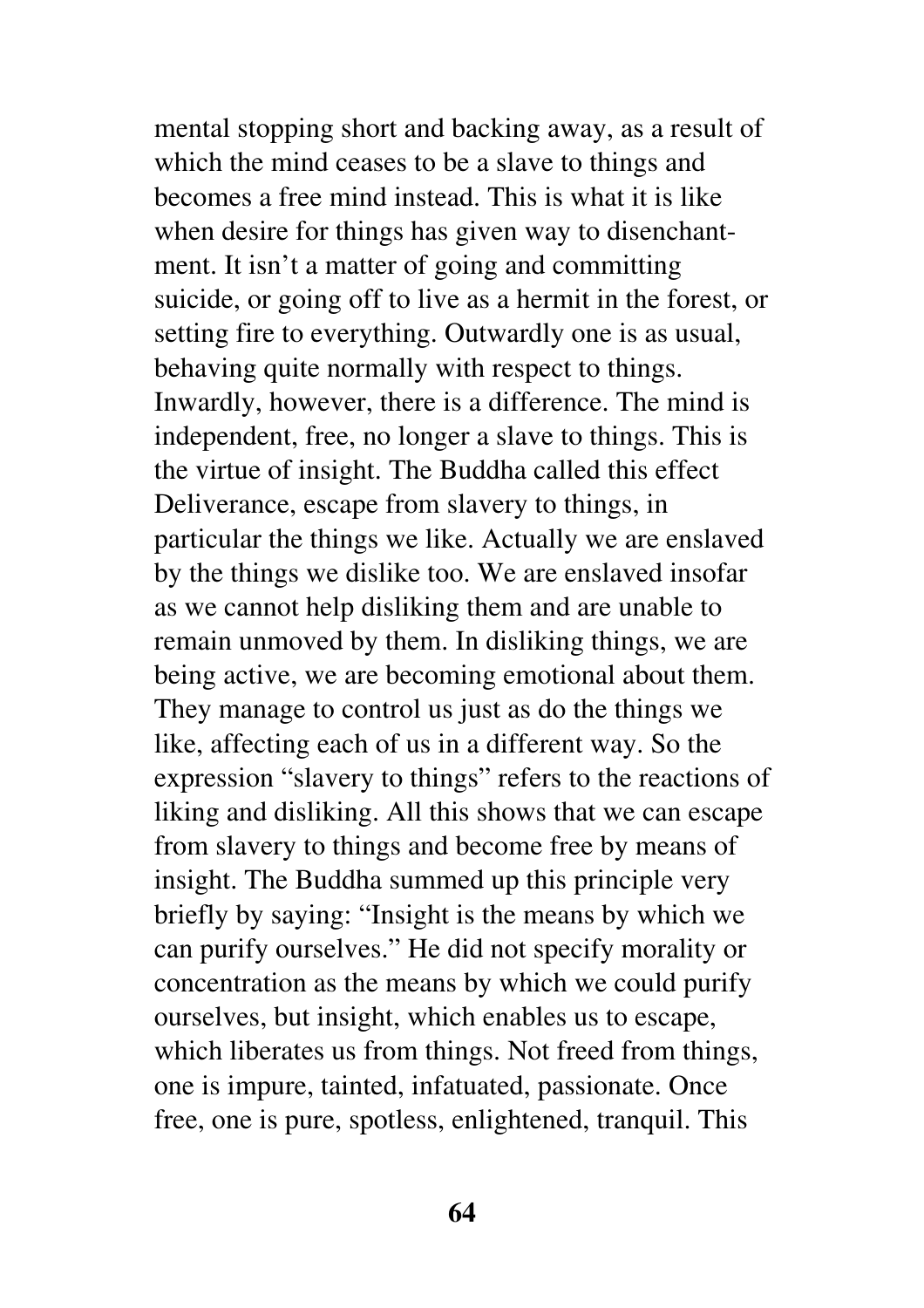is the fruit of insight, the condition that results when insight has done its job completely.

Have a good look at this factor, insight, the third aspect of the threefold training. Get to know it, and you will come to regard it as the highest virtue. Buddhist insight is insight that results in backing away from things by completely destroying the four kinds of attachment. Those four attachments are ropes holding us fast; insight is the knife that can cut those bonds and set us free. With the four attachments gone, there is nothing left to bind us fast to things. Will these three modes of practice stand the test? Are they soundly based and suitable for all in practice? Do examine them. When you have another look at them you will see that these three factors do not conflict with any religious doctrine at all, assuming that the religion in question really aims at remedying the problem of human suffering. The Buddhist teaching does not conflict with any other religion, yet it has some things that no other religion has. In particular it has the practice of insight, which is the superlative technique for eliminating the four attachments. It liberates the mind, rendering it independent and incapable of becoming bound, enslaved, overpowered by anything whatsoever, including God in heaven, spirits, or celestial beings. No other religion is prepared to let the individual free himself completely, or be entirely self reliant. We must be fully aware of this principle of self-reliance, which is a key feature of Buddhism.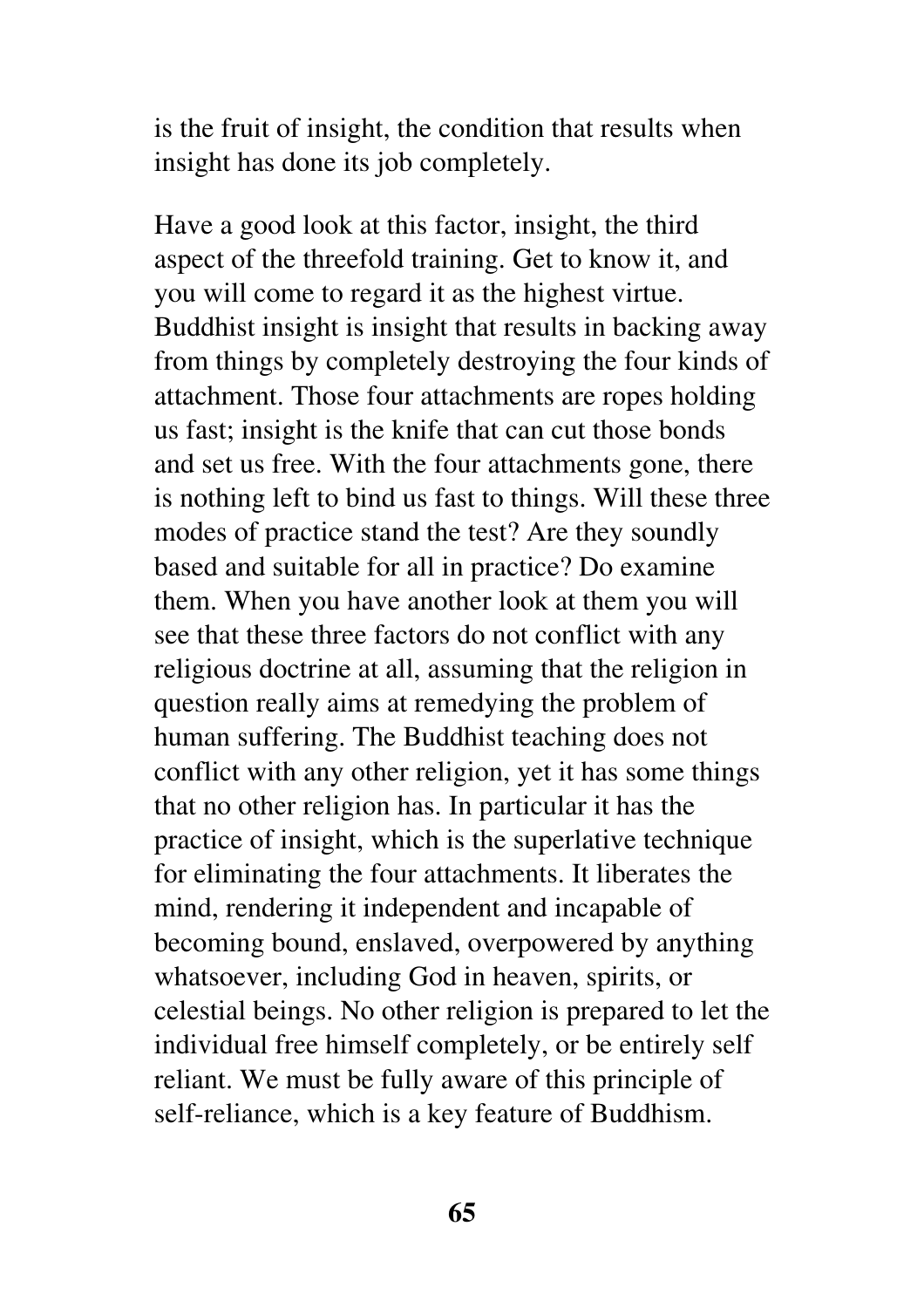As soon as we see that Buddhism has everything that any other religion has and also several things that none of them have, we realize that Buddhism is for everyone. Buddhism is the universal religion. It can be put into practice by everyone, in every age and era. People everywhere have the same problem: to free themselves from suffering – suffering which is inherent in birth, aging, pain and death, suffering which stems from desire, from grasping. Everyone without exception, celestial being, human being, or beast, has this same problem, and everyone has the same job to do, namely to eliminate completely the desire, the unskillful grasping which is the root cause of that suffering. Thus Buddhism is the universal religion.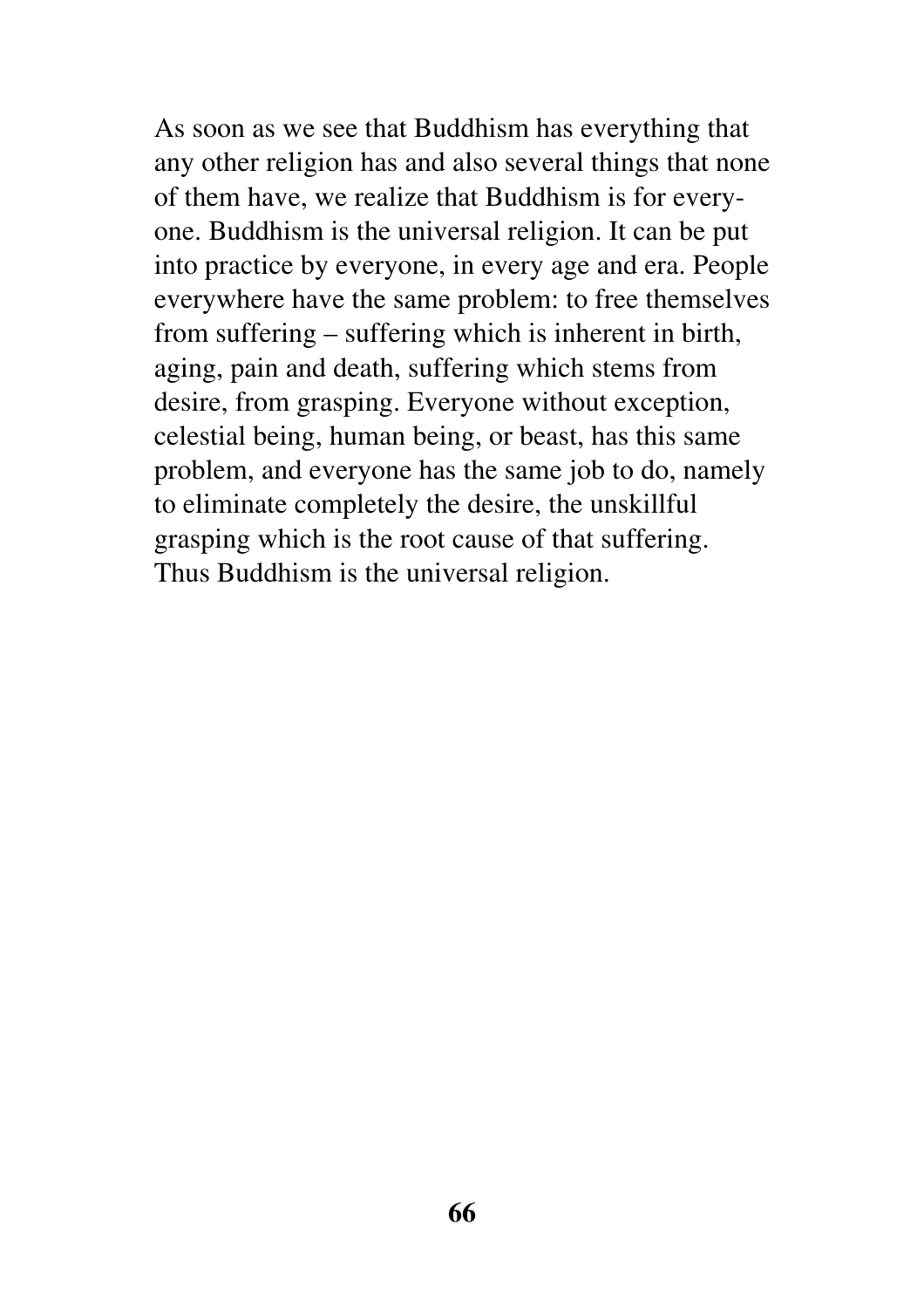## The Things We Cling To VI.

What are we clinging to? What is our handhold? What we are clinging to is the world itself. In Buddhism the word "world" has a broader connotation than it has in ordinary usage. It refers to all things, to the totality. It does not refer just to human beings, or celestial beings, or gods, or beasts, or the denizens of hell, or demons, or hungry ghosts, or titans, or any particular realm of existence at all. What the word "world" refers to here is the whole lot taken together. To know the world is difficult because certain levels of the world are concealed. Most of us are familiar with only the outermost layer or level, the level of relative truth, the level corresponding to the intellect of the average man. For this reason Buddhism teaches us about the world at various levels.

The Buddha had a method of instruction based on a division of the world into a material or physical aspect and non-material or mental aspect. He further divided up the mental world or mind into four parts. Counting the physical and the mental together makes a total of five components, called by the Buddha the Five Aggregates, which together go to make up the world, in particular living creatures and man himself. In looking at the world we shall concentrate on the world of living creatures, in particular man, because it is man that happens to be the problem. In man these five components are all present together: his physical body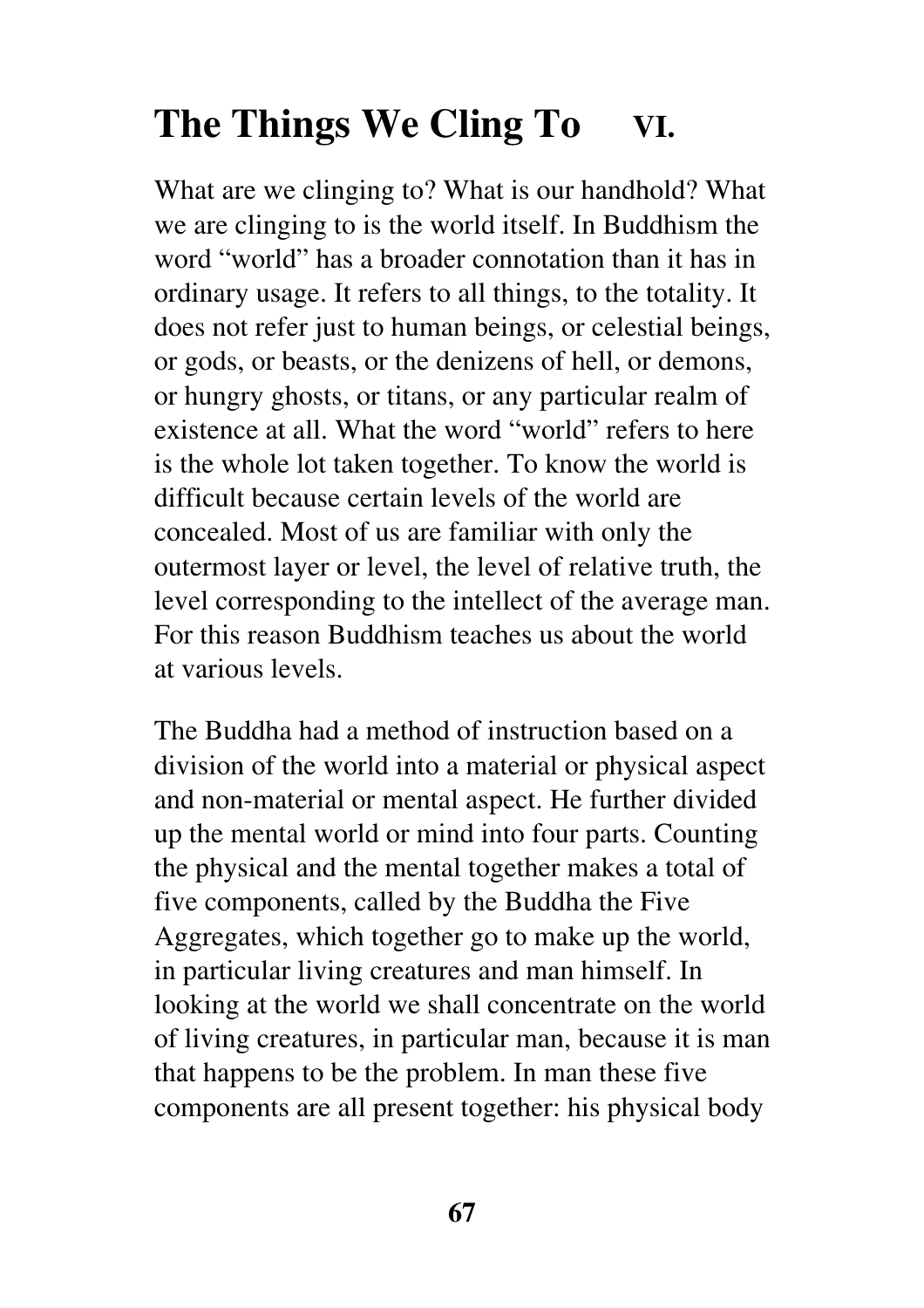is the material aggregate; his mental aspect is divisible into four aggregates, which we shall now describe.

The first of the mental aggregates is feeling (vedanā), which is of three kinds, namely pleasure or gratification, displeasure or suffering, and a neutral kind, which is neither pleasure nor displeasure, but which is a kind of feeling nevertheless. Under normal conditions feelings are always present in us. Every day we are filled with feelings. The Buddha, then, pointed out feeling as one of the components which together go to make up the man.

The second component of mind is perception (Sañña). This is the process of becoming aware, similar to waking up as opposed to being sound asleep or unconscious, or dead. It refers to memory as well as awareness of sense impressions, covering both the primary sensation resulting from contact with an object by way of eye, ear, nose, tongue, or body, and the recall of previous impressions. Thus one may be directly aware of an object as black or white, long or short, man or beast, and so on, or one may be similarly aware in retrospect by way of memory.

The third mental aggregate is the actively thinking component (sankhārā) in an individual – thinking of doing some thing, thinking of saying something, good thought and bad thought, willed thinking, active thinking – this is the third mental aggregate.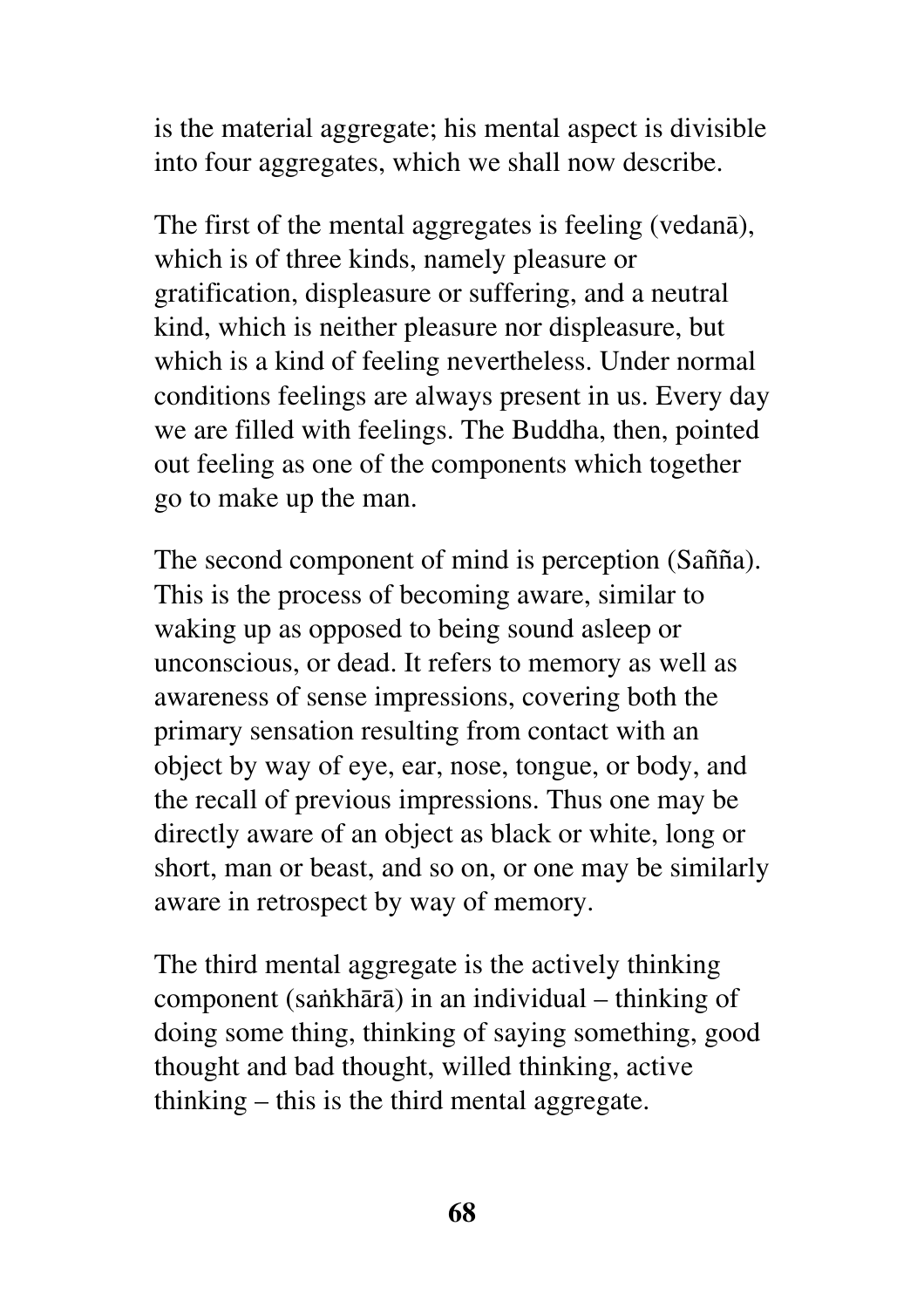The fourth component of mind is consciousness (viññana). It is the function of knowing the objects perceived by way of eye, ear, nose, tongue and the general body sense, and also by way of the mind itself.

These five aggregates constitute the site of the four kinds of clinging explained in the fourth chapter. Turn back and read it again, and think it over so that you understand it properly. You will then realize that it is these five aggregates that are the object and handhold for our grasping and clinging. A person may grasp at any one of these groups as being a self according to the extent of his ignorance. For instance, a boy who carelessly bumps into a door and hurts himself feels he has to give the door a kick in order to relieve his anger and pain. In other words, he is grasping at a purely material object, namely the door, which is nothing but wood, as being a self. This is attachment at the lowest level of all. A man who becomes angry with his body to the point of striking it or hitting himself on the head is grasping and clinging in the same way. He is taking those body parts to be selves. If he is rather more intelligent than that, he may seize on feeling, or perception or active thinking, or consciousness, at any one of these groups as being a self. If he is unable to distinguish them individually, he may grasp at the whole lot collectively as being a self, that is, take all five groups together to be "his self".

After the physical body, the group next most likely to be clung to as being a self is feeling pleasurable,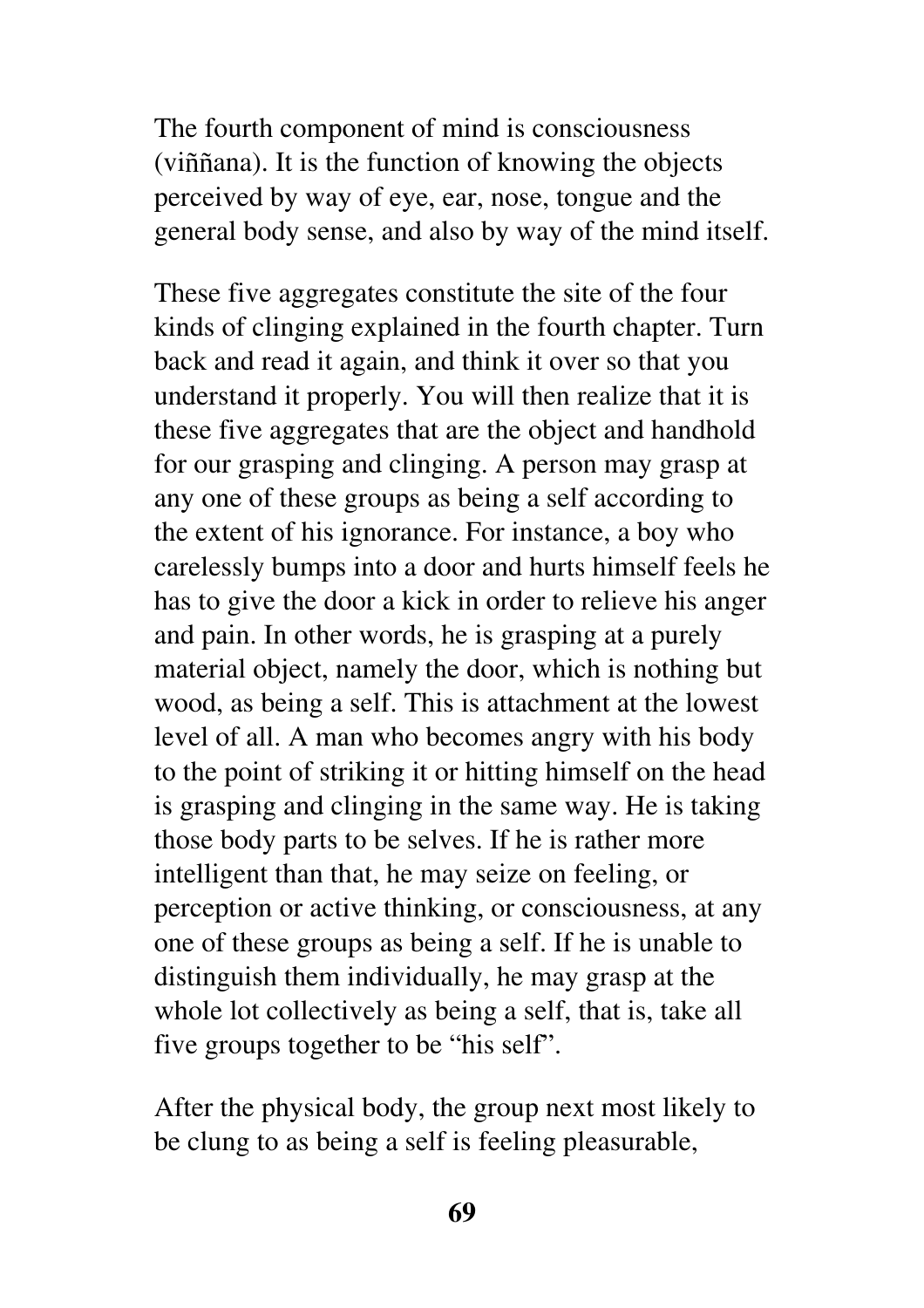painful, or neutral. Let us consider the situation in which we find ourselves, entranced with sensual pleasures, in particular delectable sensations, caught up heart and soul in the various colors and shapes, sound, scents, tastes and tactile objects that we perceive. Here feeling is the pleasure and delight experienced, and it is to that very feeling of pleasure and delight that we cling. Almost everyone clings to feeling as being a self, because there is no one who does not like delightful sensations, especially tactile sensations by way of the skin. Ignorance or delusion blinds a person to all else. He sees only the delightful object and grasps at it as being a self; he regards that object as "mine". Feeling, whether of pleasure or displeasure, is truly a site of suffering. Spiritually speaking, these feelings of pleasure and displeasure may be considered as synonymous with suffering, because they give rise to nothing but mental torment. Pleasure renders the mind buoyant; displeasure deflates it. Gain and loss, happiness and sorrow, amount in effect to mental restlessness or instability; they set the mind spinning. This is what is meant by grasping at feeling as being a self. We should all do well to have a closer look at this process of grasping at feeling as being a self, as being "ours", and try to gain a proper understanding of it. Understanding feeling as an object of clinging, the mind will be rendered independent of it. Feeling normally has control over the mind, luring us into situations that we regret later on. In his practical path to perfection or arahantship, the Buddha teaches us repeatedly to give particular attention to the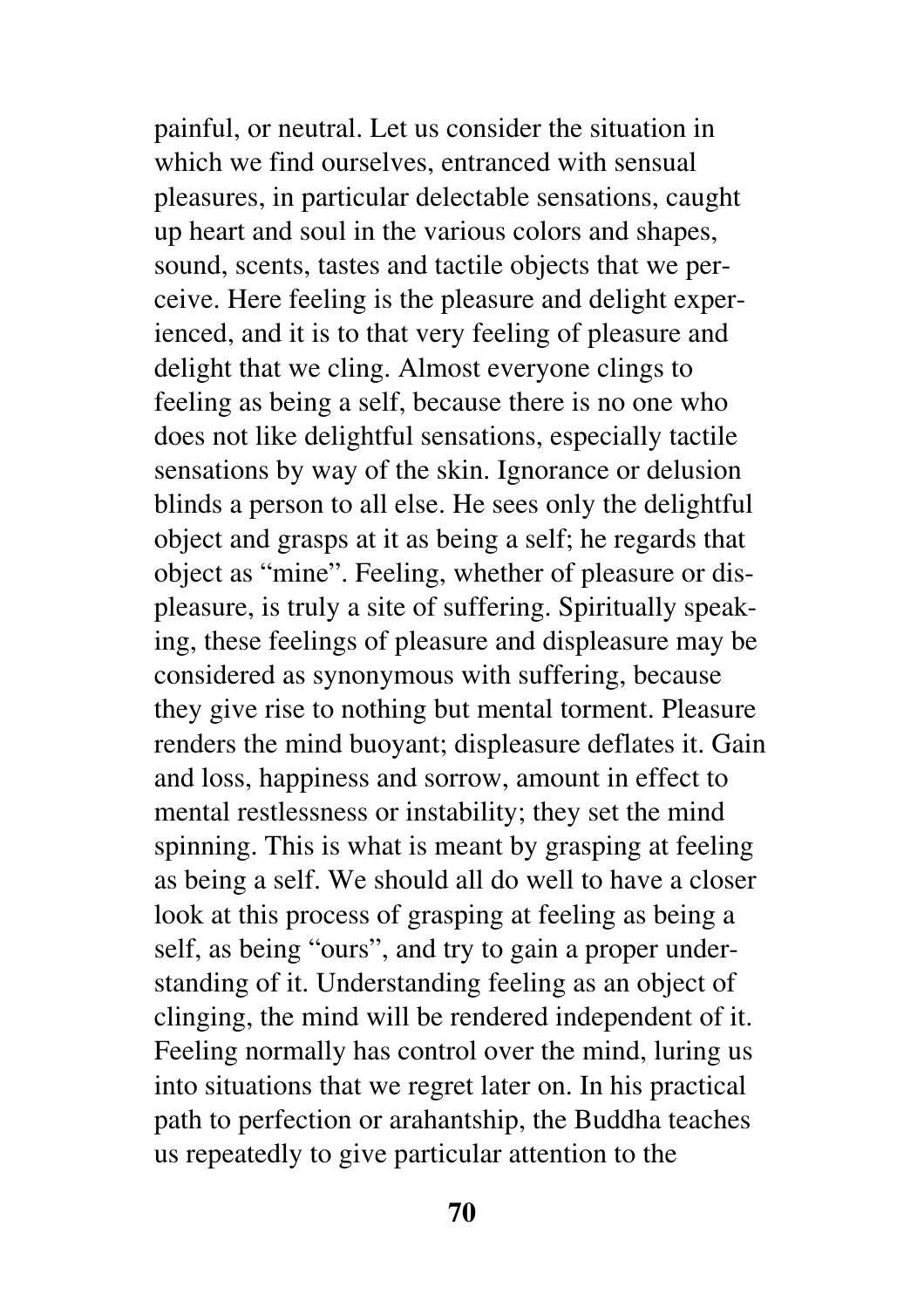examination of feeling. Many have become arahants and broken free from suffering by means of restricting feeling to simply an object of study.

Feeling is more likely than any of the other aggregates to serve as a handhold for us to cling to because feeling is the primary objective of all our striving and activity. We study industriously and work at our jobs in order to get money. Then we go and buy things: utensils, food, amusements, things covering the whole range from gastronomy to sex. And then we partake of these things with one single objective, namely pleasurable feeling, in other words delightful stimulation of eye, ear, nose, tongue and body. We invest all our resources, monetary, physical, mental, simply in the expectation of pleasurable feeling. And everyone knows well enough in his own mind that if it weren't for the lure of pleasurable feeling, he would never invest study, work and physical energy in the search for money. We can see, then, that feeling is no small matter. A knowledge and understanding of it puts us in a position to keep it under control, makes us sufficiently high-minded to remain above feelings, and enables us to carry out all our activities far better than we otherwise could. In similar fashion even the problems that arise in a social group have their origins in pleasurable feeling. And when we analyze closely the clashes between nations, or between opposing blocs, we discover that there too, both sides are just slaves to pleasurable feeling. A war is not fought because of adherence to a doctrine or an ideal or anything of the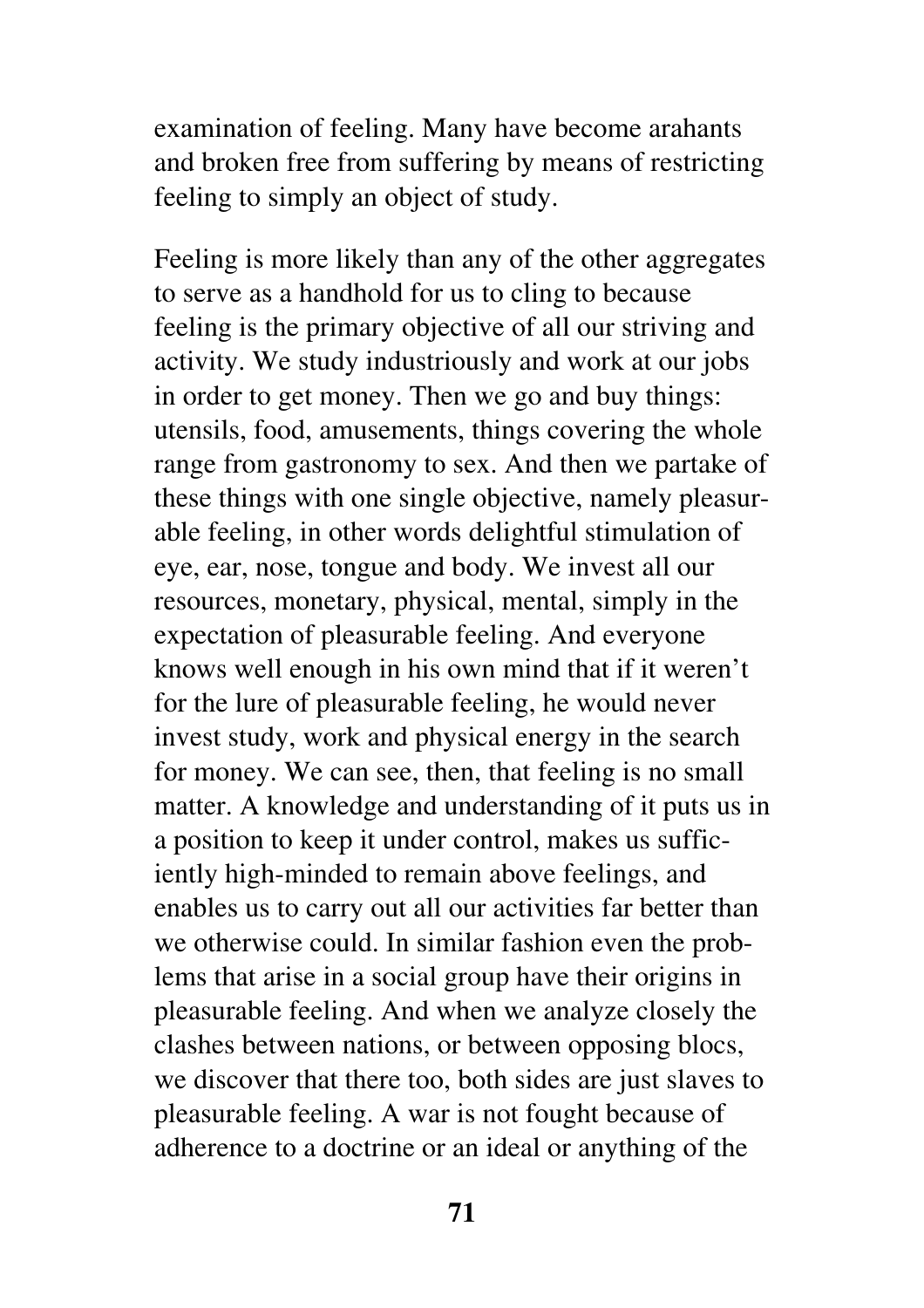sort. In point of fact, the motivation is the anticipation of pleasurable feeling. Each side sees itself making all sorts of gains, scooping up benefits for itself. The doctrine is just camouflage, or at best a purely secondary motive. The most deep-seated cause of all strife is really subservience to pleasurable feeling. To know feeling is, then, to know an important root cause responsible for our falling slaves to the mental defilements, to evil, to suffering. If this is how things are in the case of human beings, the celestial beings are no better off. They are subservient to pleasurable feeling just as are humans, and more so, though they may suppose it to be something better and finer, more subject to free will than is the human variety. But even they are not free from craving and attachment, from the fascination of delectable sensations received by way of eye, ear, nose, tongue, body and mind. Still higher up at the level of the gods, sensual delights necessarily have been discarded completely; but even this does not bring liberation from another kind of delight, the pleasure associated with deep concentration practice. When the mind is deeply concentrated, it experiences pleasure, a delightful sensation to which it then becomes attached. Although this has nothing to do with sensuality, it is pleasurable feeling nevertheless. Animals lower down the scale than human beings are bound to fall under the power of pleasurable feeling in much cruder ways than we do. To know the nature of feeling, in particular to know that feeling is not a self at all and not something to be clung to, is, then, of very great use in life.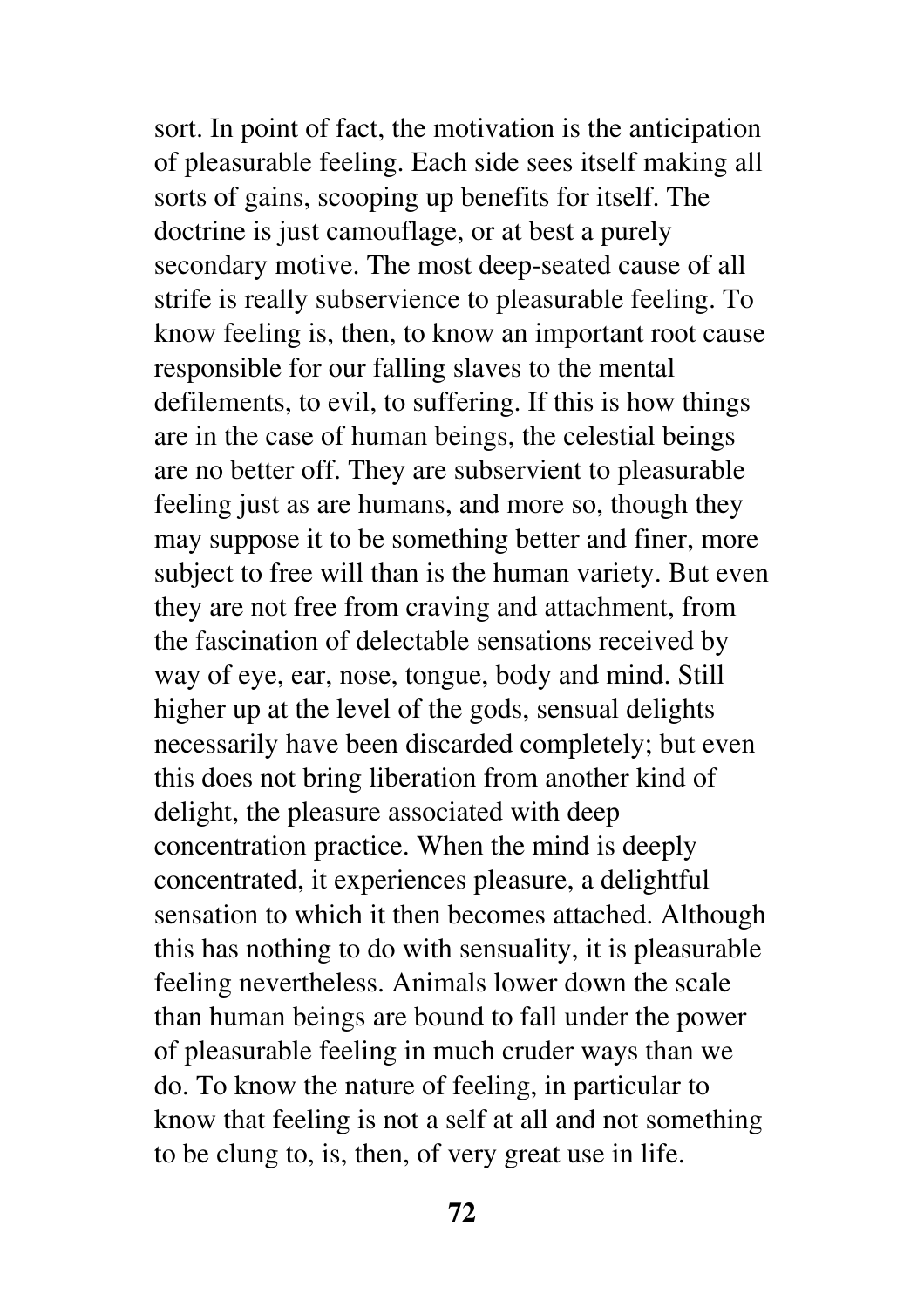Consciousness too, can easily be seized on as being a self or "one's self". The average villager likes to say that when we fall asleep, something, which he calls the "soul", departs from the body. The body is then like a log of wood, receiving no sensation by way of eye, ear, nose, tongue or body. As soon as that something has returned to the body, awareness and wakefulness are restored. A great many people have this naive belief that consciousness is "the self". But, as the Buddha taught, consciousness is not a self. Consciousness is simply sensation and memory, that is, knowing, and is bound to be present as long as the body continues to function normally. As soon as the bodily functions become disrupted, that thing we call consciousness changes or ceases to function. For this reason true Buddhists refuse to accept consciousness as a self, though the average person does choose to accept it as such, clinging to it as "myself". Close examination along Buddhist lines reveals that quite the opposite is the case. Consciousness is nobody's self at all; it is simply a result of natural processes and nothing more.

The next possible point of attachment is active thinking, intending to do this or that, intending to get this or that, mental action good or bad. This is once again a manifestation of the arising of strong ideas of selfhood. Everyone feels that if any thing at all is to be identified as his self, then it is more likely to be this thinking element than any other. For instance, one philosopher in recent centuries had a naive philosophy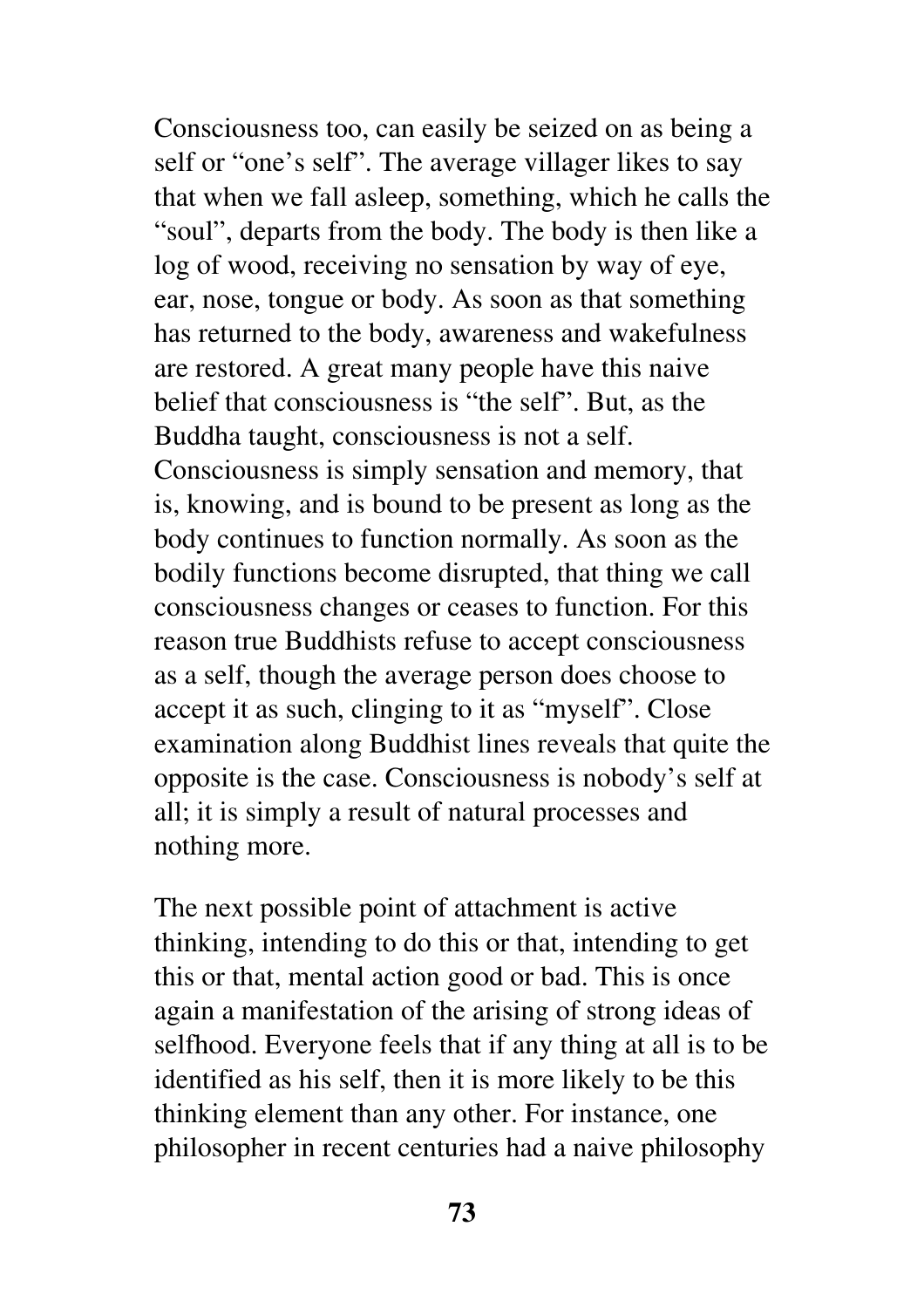on the basis of which he proclaimed: "I think, therefore I am". Even philosophers in this scientific age have the same ideas about "the self" as people have had for thousands of years, maintaining that the thinking element is the self. They regard as the self that which they understand to be "the thinker". We have said that the Buddha denied that either feeling or consciousness might be a self. He also rejected thinking, the thinking aspect of the mind as a self, because the activity which manifests as thought is a purely natural event. Thought arises as a result of the interaction of a variety of prior events. It is just one of the aggregation of assorted components that makes up "the individual", and no "I" or "self" entity is involved. Hence we maintain that this thinking component is devoid of selfhood, just as are the other aggregates we have mentioned.

The difficulty in understanding this lies in our inadequate knowledge of the mental element or mind. We are familiar only with the body, the material element, and know almost nothing about the other, the mental, nonmaterial element. As a result, we have difficulty understanding it. Here it can only be said that the Buddha taught that "the individual" is a combination of the five aggregates, physical and mental. Now, when the event we call thinking takes place, we jump to the conclusion that there is "someone" there who is "the thinker". We believe there is a thinker, a soul, which is master of the body or something of the sort. But the Buddha rejected such entities completely.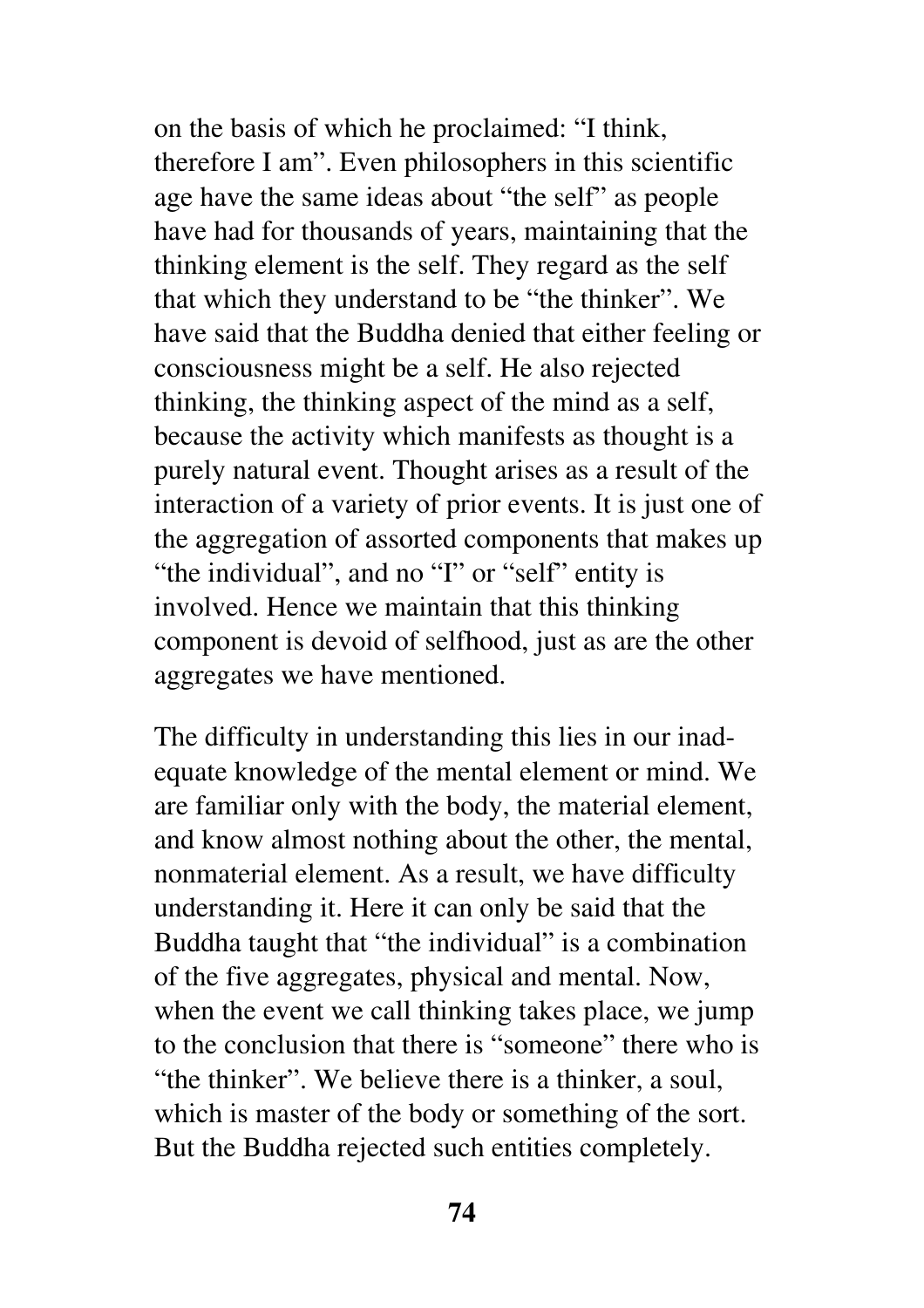When we analyze "the individual" into these five components, there is nothing left over, proving that he consists of just these components and that there is nothing that might be "his self". Not even thinking is a self as the average man commonly supposes.

Now the last group, consciousness (viññana) is simply the function of becoming fully aware of objects perceived by way of eye, ear, nose, tongue and body. It is no self either. The organs simply take in the color and shapes, sounds, odors, tastes and tactile objects that impinge on them, and as a result consciousness of those objects arises in three stages. In the case of the eye there arises clear consciousness of the shape of the visual object, whether it is man or beast, long or short, black or white. The arising of clear consciousness in this way is a mechanical process which happens of its own accord, automatically. There are some who maintain that this is the "soul", the "spirit", which moves into and out of the mind and receives stimuli by way of the eye, ear, nose, tongue and body, and consider it to be "the self". Buddhists recognize it as just nature. If a visual object and an eye complete with optic nerve make contact, seeing will take place and there will arise visual consciousness. And there is once again no need for any self whatsoever. When we have analyzed the "being" into its components, namely body, feeling, perception, thinking and consciousness, we find no part which might be a self or belong to a self. Thus we can completely reject the false self idea and conclude that nobody is or has a self at all. When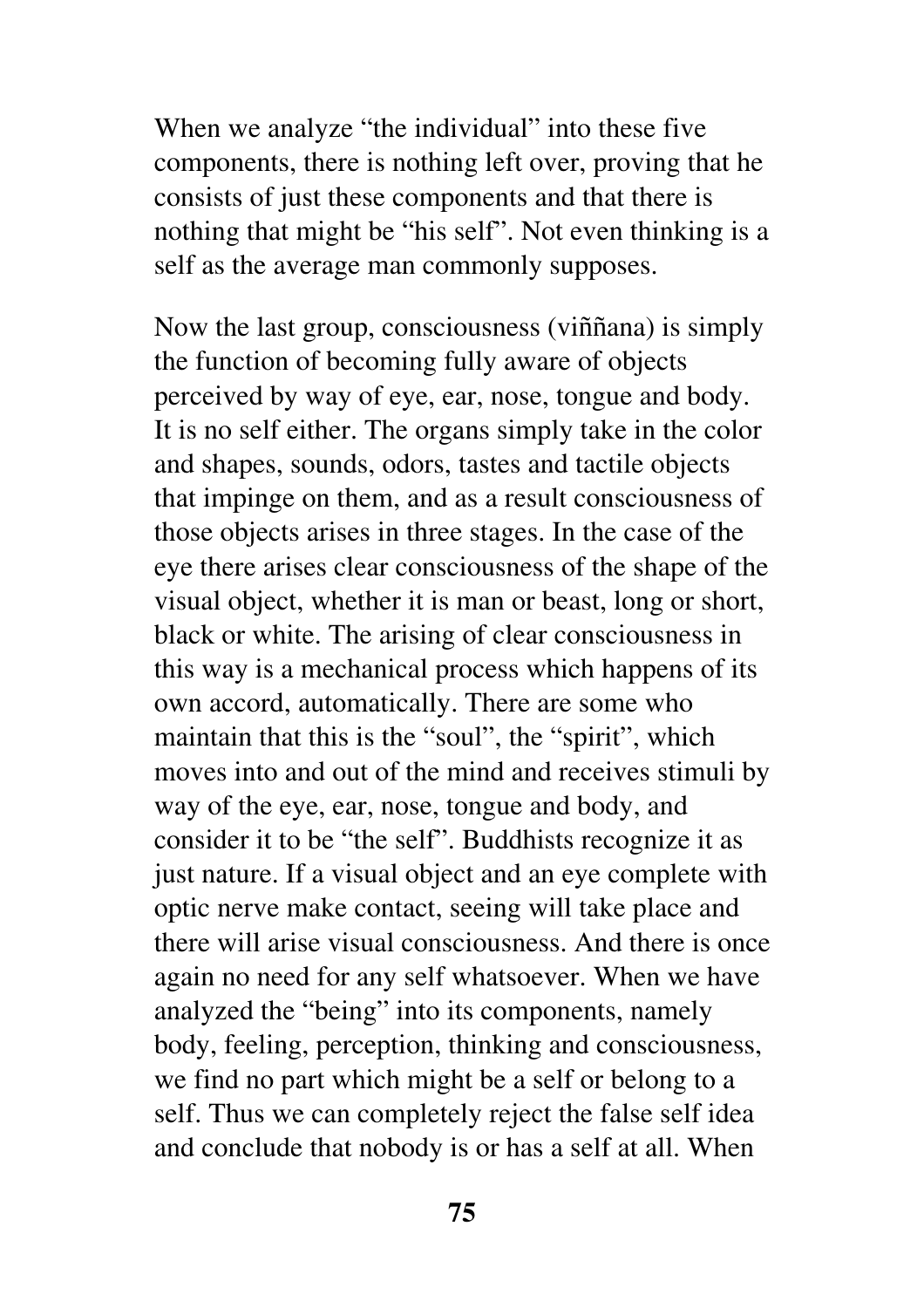one ceases to cling to things, no longer liking or disliking them, this indicates that one has perceived that those things are not selves. Rational thinking is sufficient to convince one that they cannot be selves; but the result is only belief, not clear insight of the sort that can completely cut out clinging to them as selves. For this very reason we have to study and examine the five aggregates on the basis of the threefold training and develop sufficient insight to be able to give up clinging to this self idea. This practice with respect to the five aggregates serves to develop clear insight and eliminate ignorance. When we have completely eliminated ignorance, we shall be able to see for ourselves that none of the aggregates is a self, none is worth clinging to. All clinging, even the kind that has existed since birth, will then cease completely. It is essential, then, that we study thoroughly the five aggregates, which are the objects of the self conceit. The Buddha stressed this aspect of his teaching more than any other. It may be summed up very briefly by saying: "None of the five aggregates is a self". This should be considered a key point in Buddhism, whether one looks at it as philosophy, as science, or as religion. When we know this truth, ignorance-based grasping and clinging vanish, desire of any sort has no means of arising, and suffering ceases.

Why is it, then, that we normally don't see these five aggregates as they really are? When we were born, we had no understanding of things. We acquired knowledge on the basis of what people taught us. The way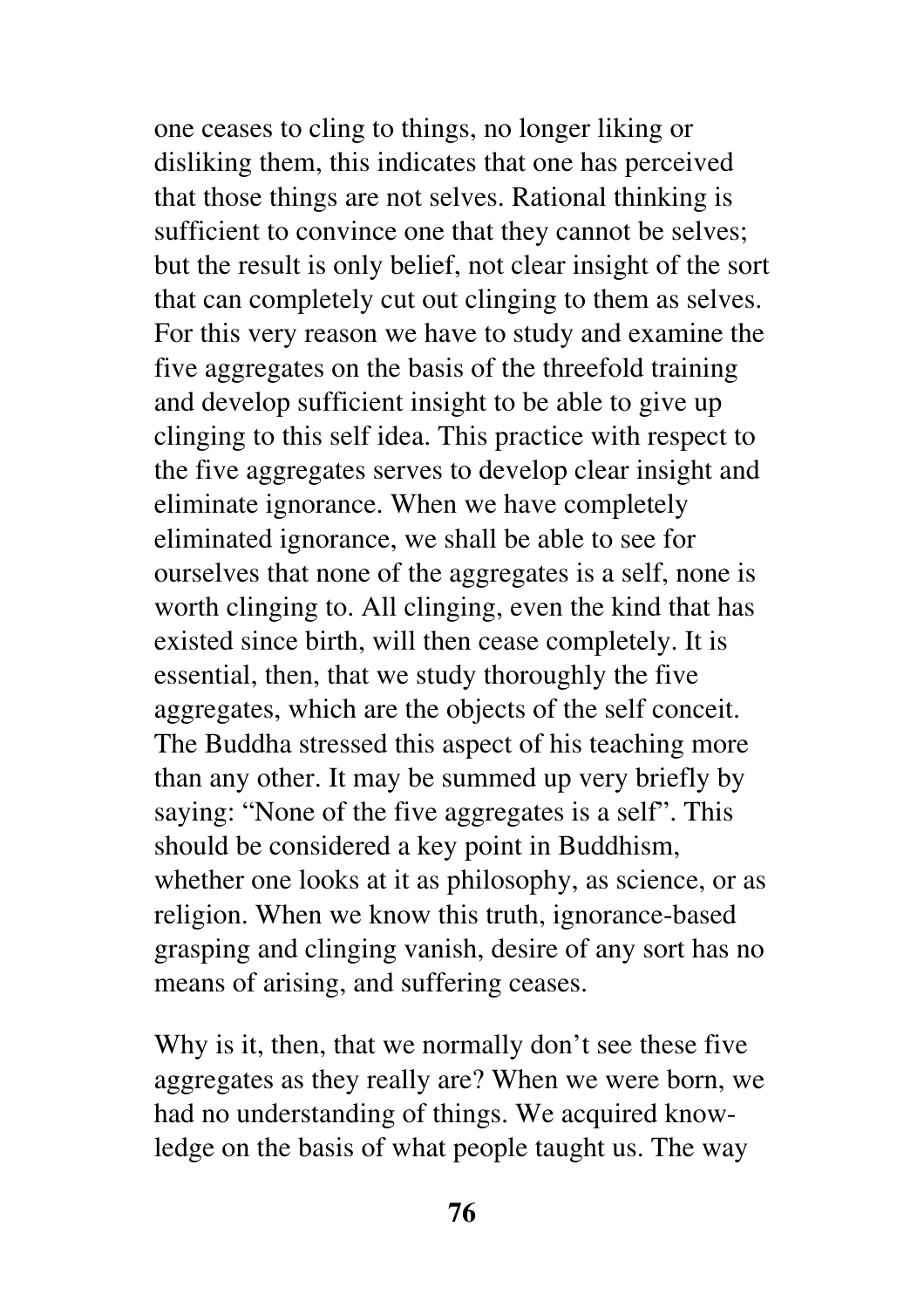they taught us led us to understand that all things are selves. The power of the primal instinctive belief in selfhood, which is present right from birth, becomes very strong in the course of time. In speaking we use the words "I, you, he, she", which only serve to consolidate the self idea. We say: "This is Mr. X; that is Mr. Y. He is Mr. A's son and Mr. B's grandson. This is So-and-so's husband; that is So-and-so's wife". This way of speaking serves simply to identify people as selves. The result is that we are, none of us, conscious of our clinging to selfhood, which increases daily. When we cling to something as being a self, the result is selfishness, and our actions are biased accordingly. If we were to develop sufficient insight to see this idea as a deception, we would stop clinging to the ideas of "Mr. A and Mr. B, high class and low class, beast and human being", and would see that these are nothing more than terms which man has devised for use in social intercourse. When we have come to understand this, we can be said to have dispensed with one sort of social deception. When we examine the whole of what goes to make up Mr. A, we find that Mr. A is simply an aggregation of body, feeling, perception, thinking and consciousness. This is a rather more intelligent way of looking at things. Doing this, one is not deluded by worldly relative truth.

It is possible to carry the process of analysis further than this. For instance the physical body can be divided up rather crudely into the elements of earth, water, wind and fire; or it can be analyzed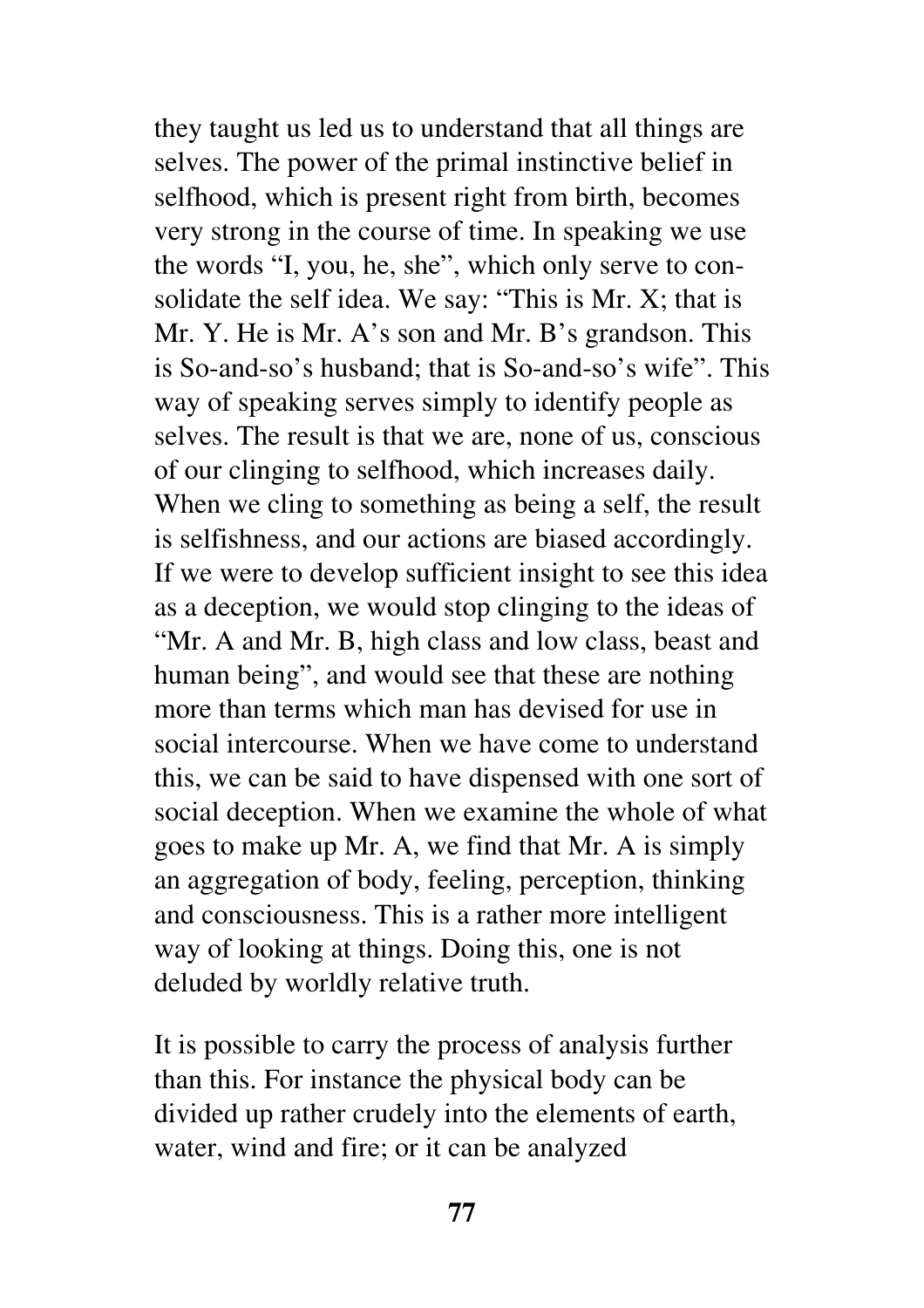scientifically into carbon, hydrogen, oxygen and so on. The deeper we look, the less we are deceived. Penetrating below the surface, we find that in fact there is no person; there are only elements, physical and mental. Looked at in this light, the "person" disappears. The idea of "Mr. A and Mr. B, high-class and low-class" dissolves. The idea of "my child, my husband, my wife" vanishes away. When we look at things in the light of absolute truth, we find only elements: earth, water, wind and fire; oxygen, hydrogen and so on; body, feeling, perception, thinking and consciousness. On examining these closely we find they all have one property in common, namely emptiness. Each is empty of what we refer to as "its self". Earth, water, wind and fire, looked at properly, are seen to be empty of selfhood. It is possible for each one of us to see anything and everything as empty in this sense. This done, grasping and clinging will have no means of arising and any already arisen will have no means of remaining. They will dissolve, pass away, vanish entirely, not a trace remaining. So there are no animals, no people, no elements, no aggregates. There are no things at all; there is only emptiness, emptiness of selfhood. When we don't grasp and cling, there is no way suffering can arise. One who sees all things as empty is quite unmoved when people call him good or bad, happy or miserable, or anything. This is the fruit of knowledge, understanding, and clear insight into the true nature of the five aggregates which makes it possible to give up completely those four kinds of unskillful clinging. In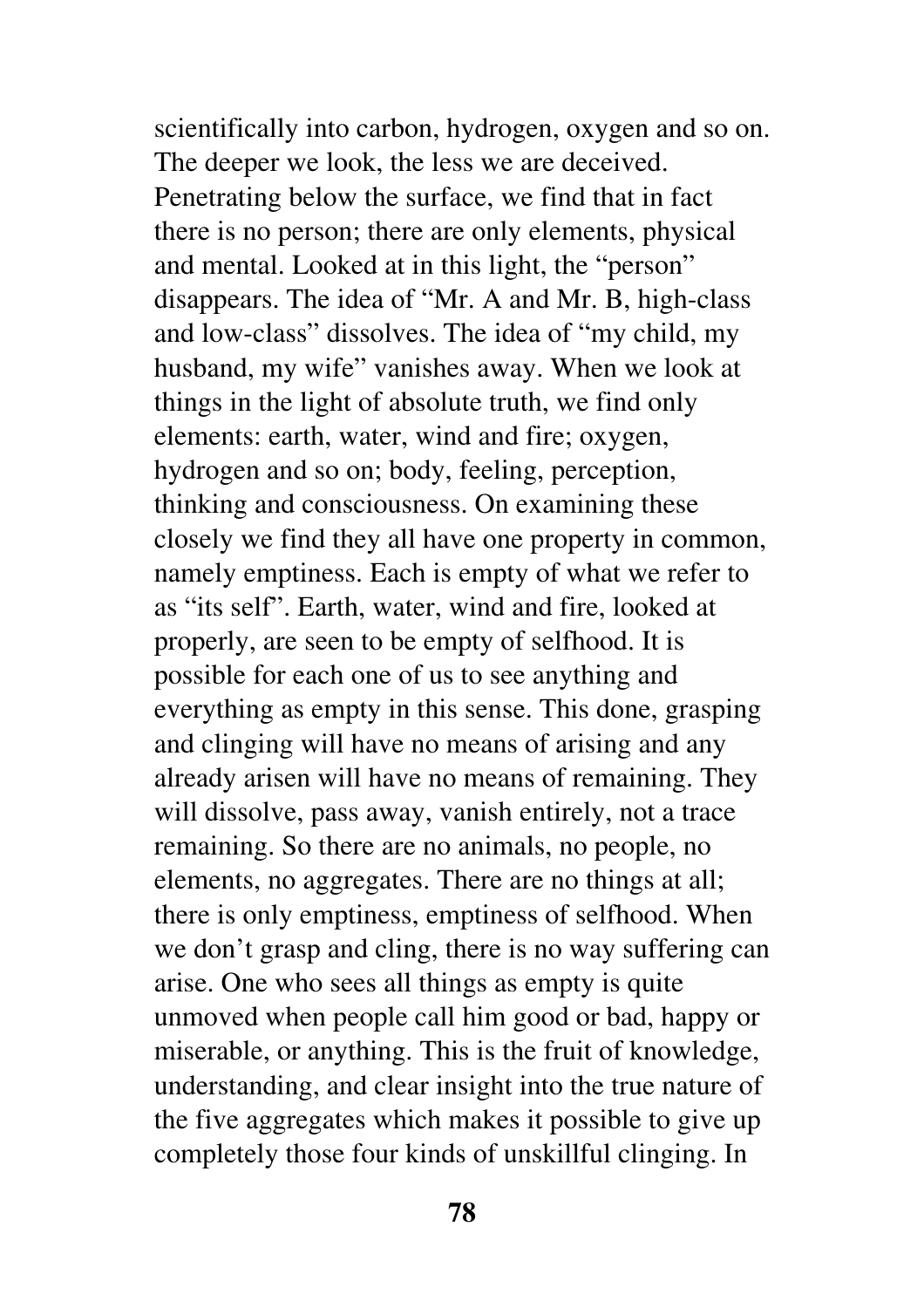summary, everything in the whole world is included within the five aggregates, namely matter, feeling, perception, thinking and consciousness. Each of these groups is a deception, each is quite devoid of selfhood, but has the seductive power to induce grasping and clinging. As a result, the ordinary person desires to possess, desires to be, desires not to possess, desires not to be, all of which only serves to produce suffering, suffering which is not obvious, but concealed. It behoves every one to utilize the threefold training in morality, concentration and insight, and eliminate delusion with respect to the five aggregates completely and utterly. A person who has done this will not fall under the power of the five aggregates and will be free of suffering. For him life will be unblemished bliss. His mind will be above all things for as long as he lives. This is the fruit of clear and perfect insight into the five aggregates.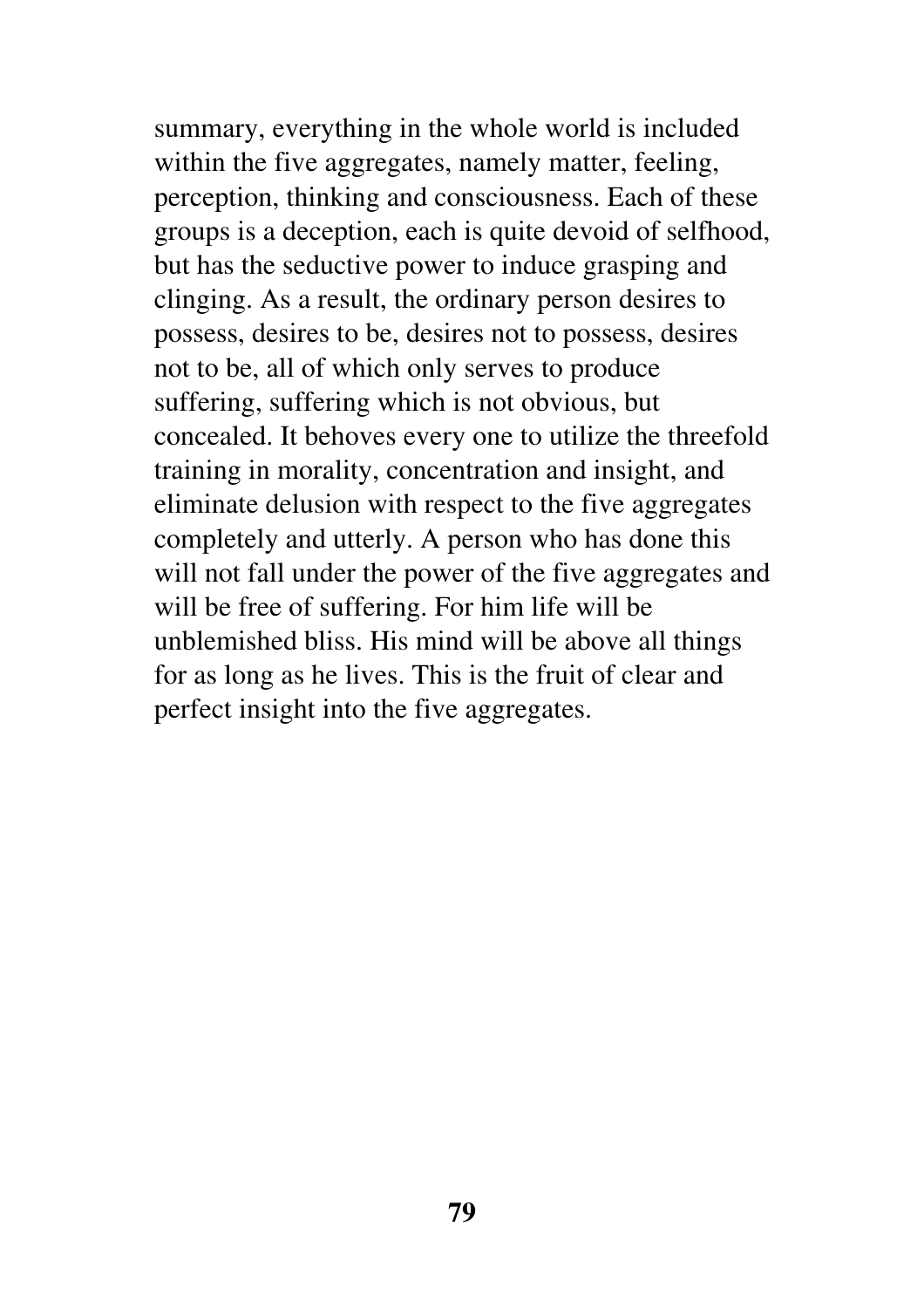## **Insight, by the Nature Method VII.**

In this chapter we shall see how concentration may come about naturally on the one hand, and as a result of organized practice on the other. The end result is identical in the two cases: the mind is concentrated and fit to be used for carrying out close introspection. One thing must be noticed, however: the intensity of concentration that comes about naturally is usually sufficient and appropriate for introspection and insight, whereas the concentration resulting from organized training is usually excessive, more than can be made use of. Furthermore, misguided satisfaction with that highly developed concentration may result. While the mind is fully concentrated, it is likely to be experiencing such a satisfying kind of bliss and wellbeing that the meditator may become attached to it, or imagine it to be the Fruit of the Path. Naturally occurring concentration, which is sufficient and suitable for use in introspection, is harmless, having none of the disadvantages inherent in concentration developed by means of intensive training.

In the Tipitaka, there are numerous references to people attaining naturally all states of Path and Fruit. This generally came about in the presence of the Buddha himself but also happened later with other teachers. These people did not go into the forest and sit, assiduously practicing concentration on certain objects in the way described in later manuals.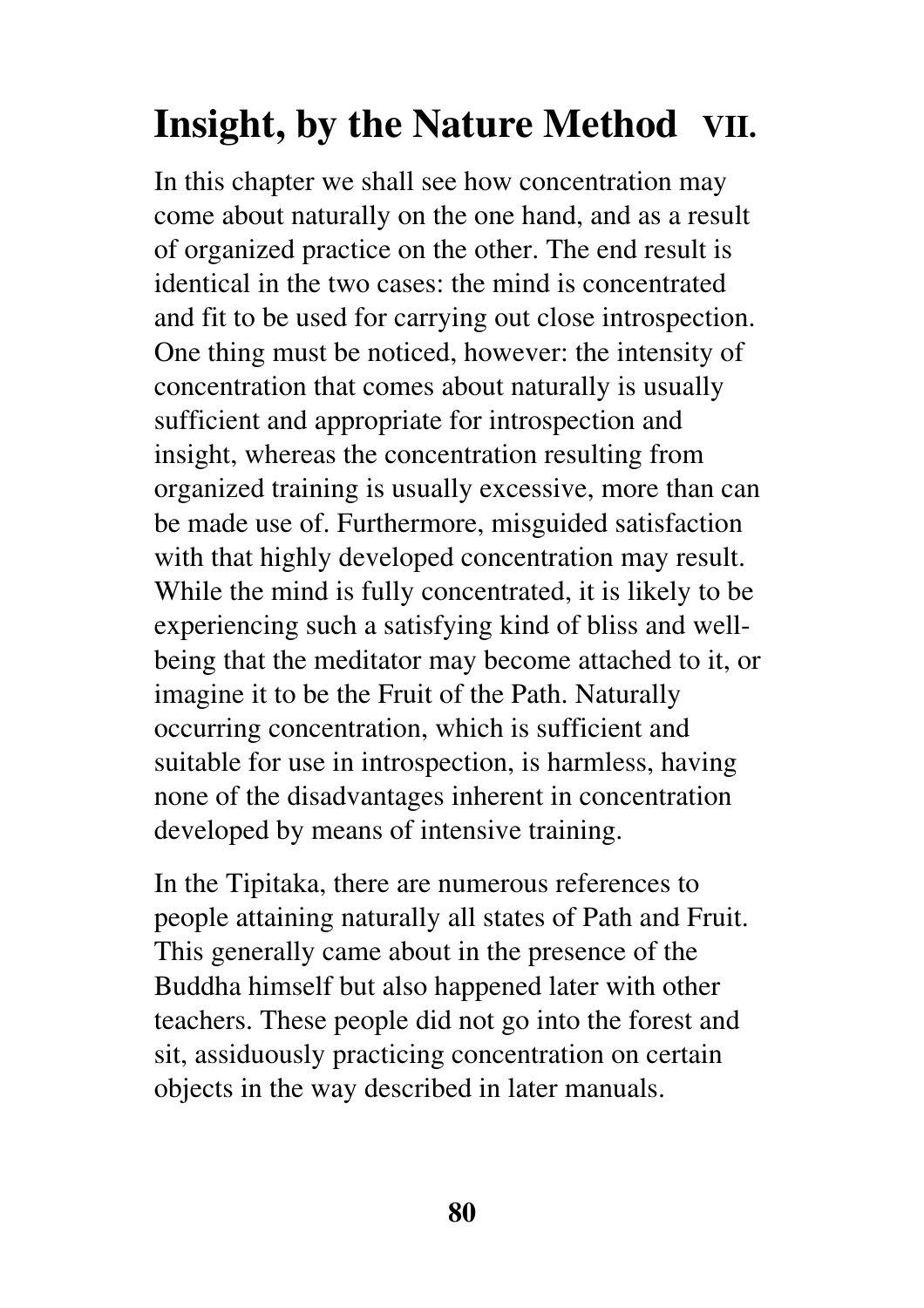Clearly no organized effort was involved when arahantship was attained by the first five disciples of the Buddha on hearing the Discourse on Nonselfhood, or by the one thousand hermits on hearing the Fire Sermon. In these cases, keen, penetrating insight came about quite naturally. These examples clearly show that natural concentration is liable to develop of its own accord while one is attempting to understand clearly some question, and that the resulting insight, as long as it is firmly established must be quite intense and stable. It happens naturally, automatically in just the same way as the mind becomes concentrated the moment we set about doing arithmetic. Likewise in firing a gun, when we take aim, the mind automatically becomes concentrated and steady. This is how naturally occurring concentration comes about. We normally overlook it completely because it does not appear the least bit magical, miraculous, or awe inspiring. But through the power of just this naturally occurring concentration, most of us could actually attain liberation. We could attain the Fruit of the Path, Nirvāna, arahantship, just by means of natural concentration.

So don't overlook this naturally occurring concentration. It is something most of us either already have, or can readily develop. We have to do everything we can to cultivate and develop it, to make it function perfectly and yield the appropriate results, just as did most of the people who succeeded in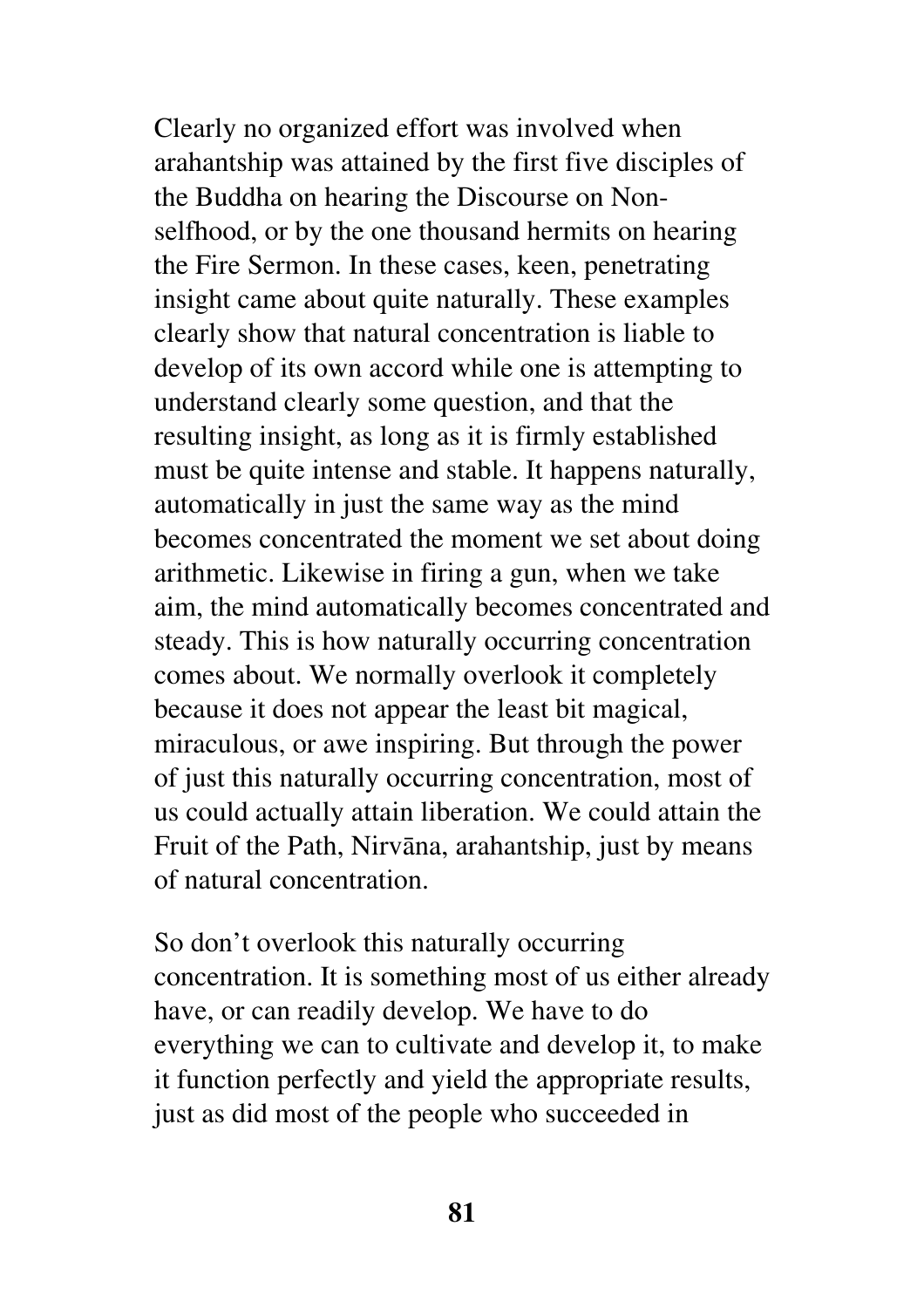becoming arahants, none of whom knew anything of modern concentration techniques.

Now let us have a look at the nature of the states of inner awareness leading up to full insight into "the world", that is, into the five aggregates. The first stage is joy (piti), mental happiness or spiritual well being. Doing good in some way, even giving alms, considered the most basic form of merit-making, can be a source of joy. Higher up, at the level of morality, completely blameless conduct by way of word and action brings an increase in joy. Then in the case of concentration, we discover that there is a definite kind of delight associated with the lower stages of concentration.

This rapture has in itself the power to induce tranquillity. Normally the mind is quite unrestrained, continually falling slave to all sorts of thoughts and feelings associated with enticing things outside. It is normally restless, not calm. But as spiritual joy becomes established, calm and steadiness are bound to increase in proportion. When steadiness has been perfected, the result is full concentration. The mind becomes tranquil, steady, flexible, manageable, light and at ease, ready to be used for any desired purpose, in particular for the elimination of the defilements.

It is not a case of the mind's being rendered silent, hard and rocklike. Nothing like that happens at all. The body feels normal, but the mind is especially calm and suitable for use in thinking and introspection. It is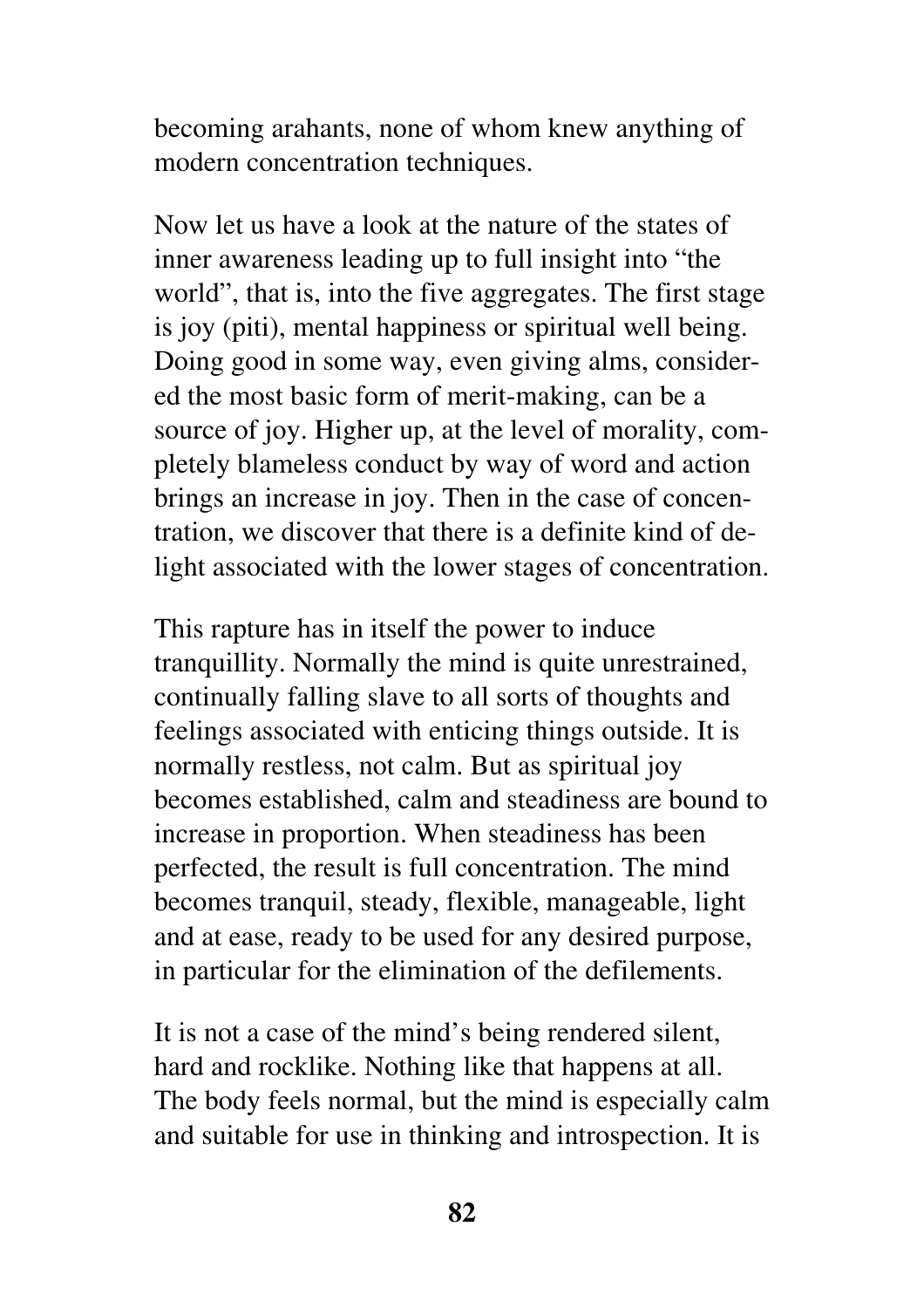perfectly clear, perfectly cool, perfectly still and restrained. In other words, it is fit for work, ready to know. This is the degree of concentration to be aimed for, not the very deep concentration where one sits rigidly like a stone image, quite devoid of awareness. Sitting in deep concentration like that, one is in no position to investigate anything. A deeply concentrated mind cannot practice introspection at all. It is in a state of unawareness and is of no use for insight. *Deep concentration is a major obstacle to insight practice*. To practice introspection one must first return to the shallower levels of concentration; then one can make use of the power the mind has acquired. Highly developed concentration is just a tool. In this developing of insight by the nature method, we don't have to attain deep concentration and sit with the body rigid. Rather, we aim at a calm, steady mind, one so fit for work that when it is applied to insight practice, it gains right understanding with regard to the entire world. Insight so developed is natural insight, the same sort as was gained by some individuals while sitting listening to the Buddha expounding Dhamma. It is conducive to thought and introspection of the right kind, the kind that brings understanding. And it involves neither ceremonial procedures nor miracles.

This doesn't mean, however, that insight will arise instantaneously. One can't be an arahant straight off. The first step in knowledge may come about at any time, depending once again on the intensity of the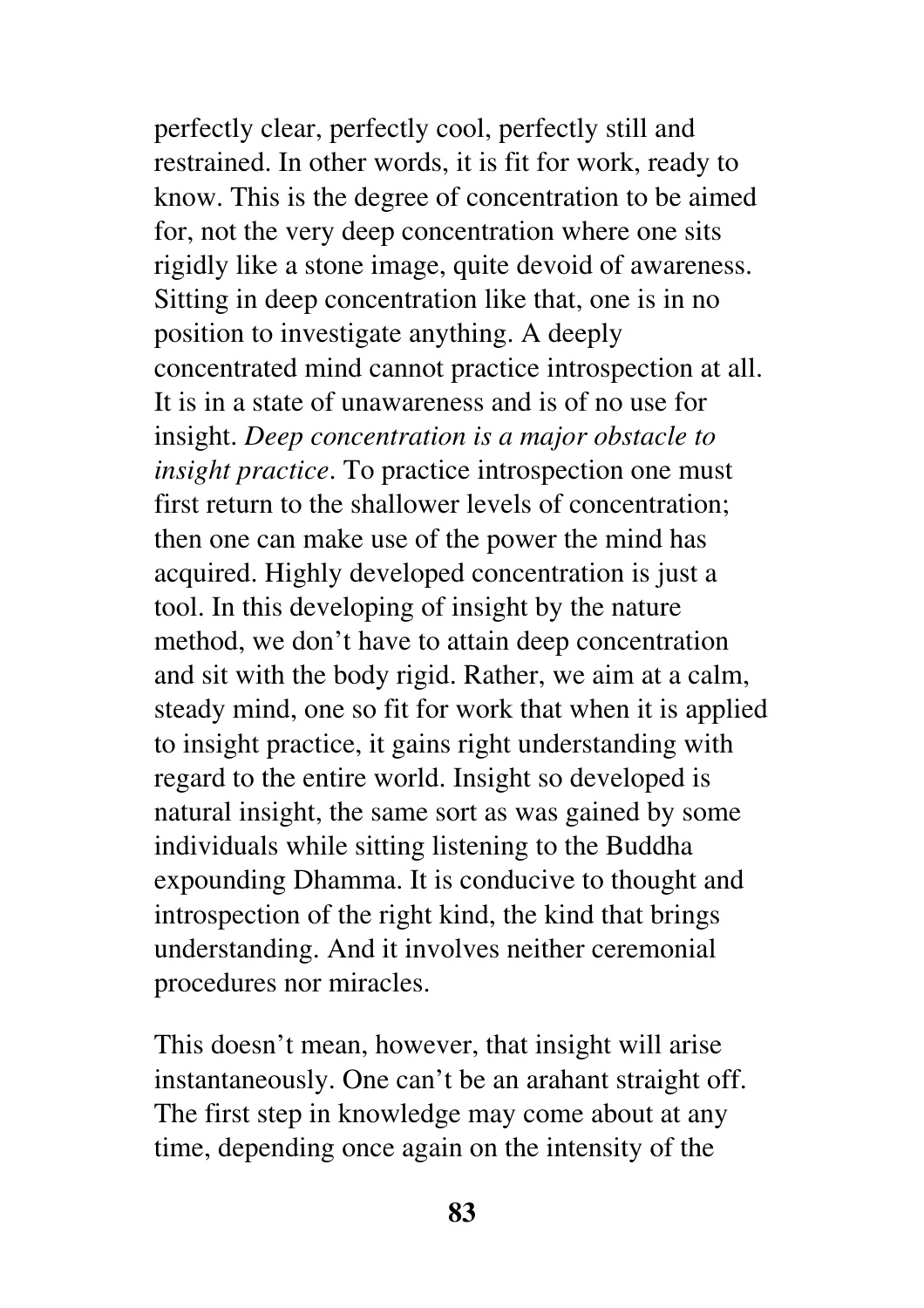concentration. It may happen that what arises is not true insight, because one has been practicing wrongly or has been surrounded by too many false views. But however it turns out, the insight that does arise is bound to be something quite special, for instance extraordinarily clear and profound. If the knowledge gained is right knowledge, corresponding with reality, corresponding with Dhamma, then it will progress, developing ultimately into right and true knowledge of all phenomena. If insight develops in only small measure, it may convert a person into an Ariyan at the lowest stage; or if it is not sufficient to do that, it will just make him a high-minded individual, an ordinary person of good qualities. If the environment is suitable and good qualities have been properly and adequately established, it is possible to become an arahant. It all depends on the circumstances. But however far things go, as long as the mind has natural concentration, this factor called insight is bound to arise and to correspond more or less closely with reality. Because we, being Buddhists, have heard about, thought about and studied the world, the five aggregates and phenomena, in the hope of coming to under stand their true nature, it follows that the knowledge we acquire while in a calm and concentrated state will not be in any way misleading. It is bound to be always beneficial.

The expression "insight into the true nature of things" refers to seeing transience, unsatisfactoriness and nonselfhood, seeing that nothing is worth getting, nothing is worth being, seeing that no object whatsoever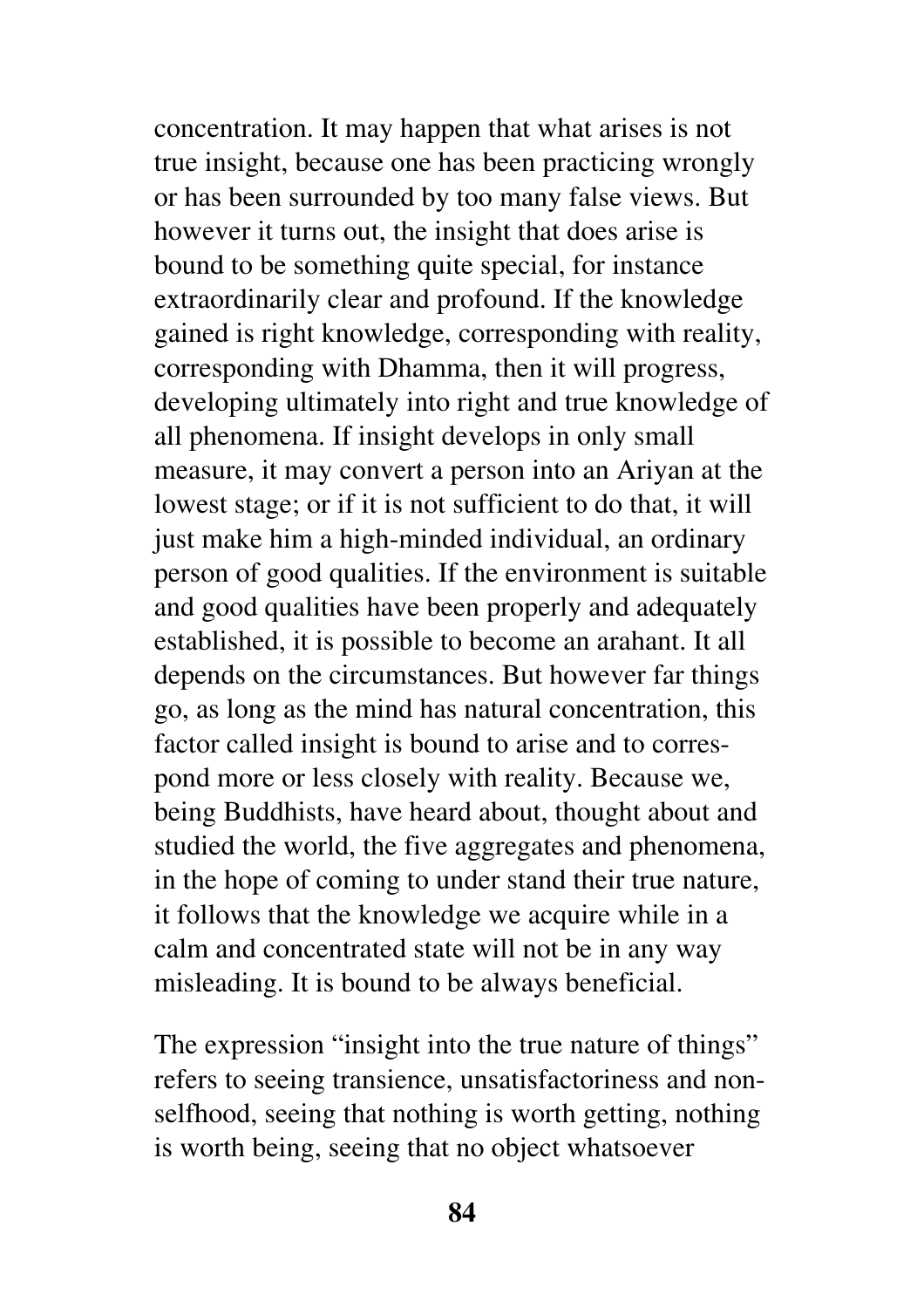should be grasped at and clung to as being a self or as belonging to a self, as being good or bad, attractive or repulsive. Liking or disliking anything, even if it is only an idea or a memory, is clinging. To say that nothing is worth getting or being is the same as to say that nothing is worth clinging to. "Getting" refers to setting one's heart on property, position, wealth, or any pleasing object. "Being" refers to the awareness of one's status as husband, wife, rich man, poor man, winner, loser, or human being, or even the awareness of being oneself. If we really look deeply at it, even being oneself is no fun, is wearisome, because it is a source of suffering. If one can completely give up clinging to the idea of being oneself, then being oneself will no longer be suffering. This is what it is to see the worthlessness of being anything, and is the gist of the statement that being anything, no matter what, is bound to be suffering in a way appropriate to that particular state of being. Any state of being, if it is to continue as such, has to be made to last, to endure. At the very least, it must endure in one's mind in the form of a belief in that particular state of being. When there exists "oneself", there are bound to exist things which are other than that self and belong to it. Thus one has one's children, one's wife, one's this, that and the other. Then one has one's duty as husband or wife, master or servant, and so on. All this points to the truth of the statement that there is no state of being such that to maintain it will not involve struggle. The trouble and struggle necessary to maintain one's state of being are simply the result of blind infatuation with things,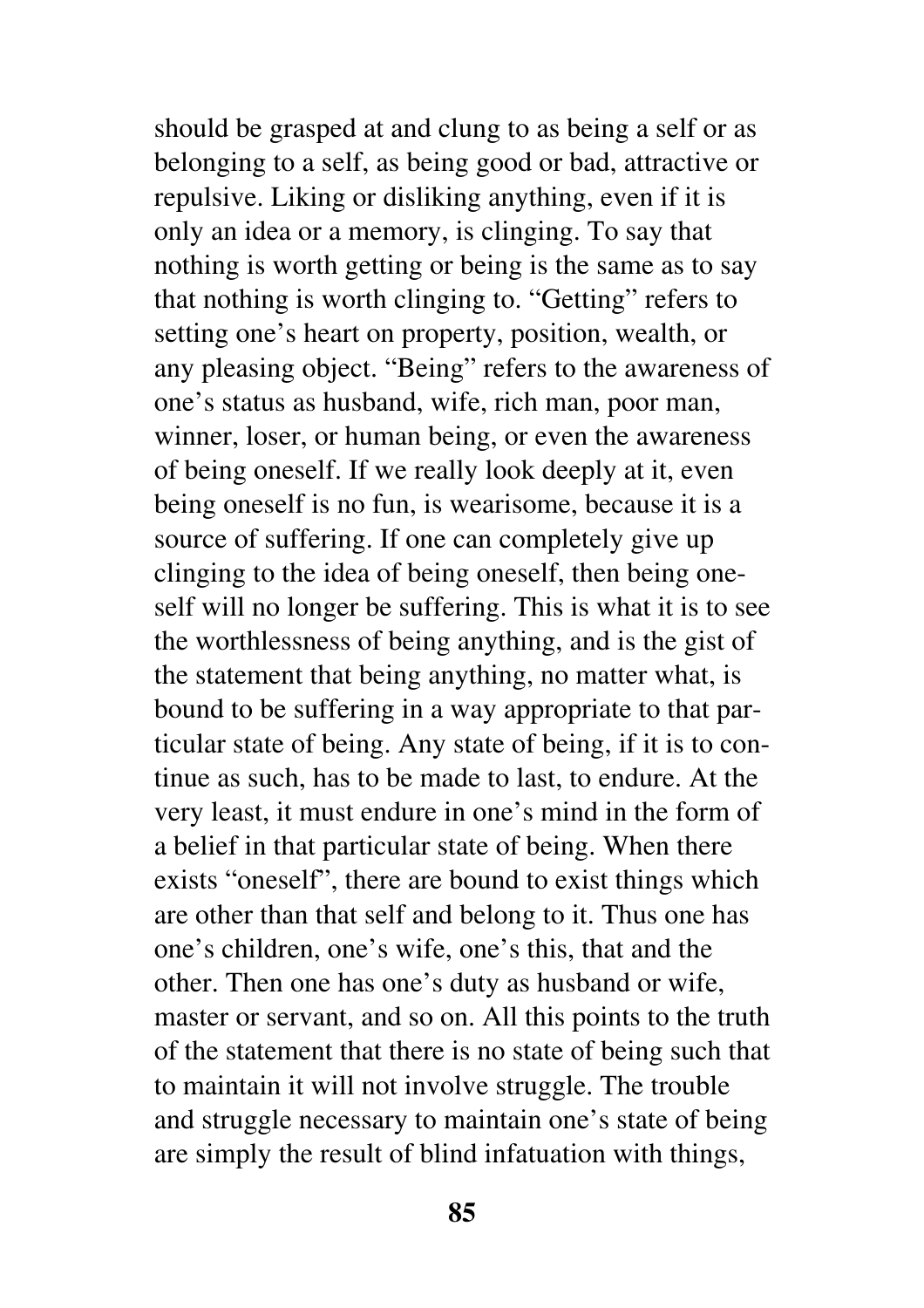of clinging to things. If we were to give up trying to get or to be anything, how could we continue to exist? This is bound to be a major source of skepticism for anyone who has not given much thought to the matter. The words "getting" and "being" as used here refer to getting and being based on mental defilements, on craving, on the idea of "worth getting, worth being", so that the mind does get and be in real earnest. This is bound to lead to depression, anxiety, distress and upset, or at least a heavy burden on the mind, right from beginning to end. Knowing this truth, we shall be constantly on the alert, keeping watch over the mind to see that it doesn't fall slave to getting & being through the influence of grasping and clinging. Aware that in reality things are just not worth getting or being, we shall be smart enough to stay aloof from them.

If, however, we are not yet in a position to withdraw completely from having and being, we must be mindful and wide awake, so that when we do get or become something, we do so without emotional upset. We must not be like those people who, turning a blind eye and a deaf ear, go ahead brainlessly and inexpertly getting or becoming, with the result that they fall right into the pit of their own stupidity and attachment, and end up having to commit suicide.

The world and all things have the property of impermanence, of worthlessness and of not belonging to anyone. Any individual who grasps at and clings to anything will be hurt by it, in the very beginning when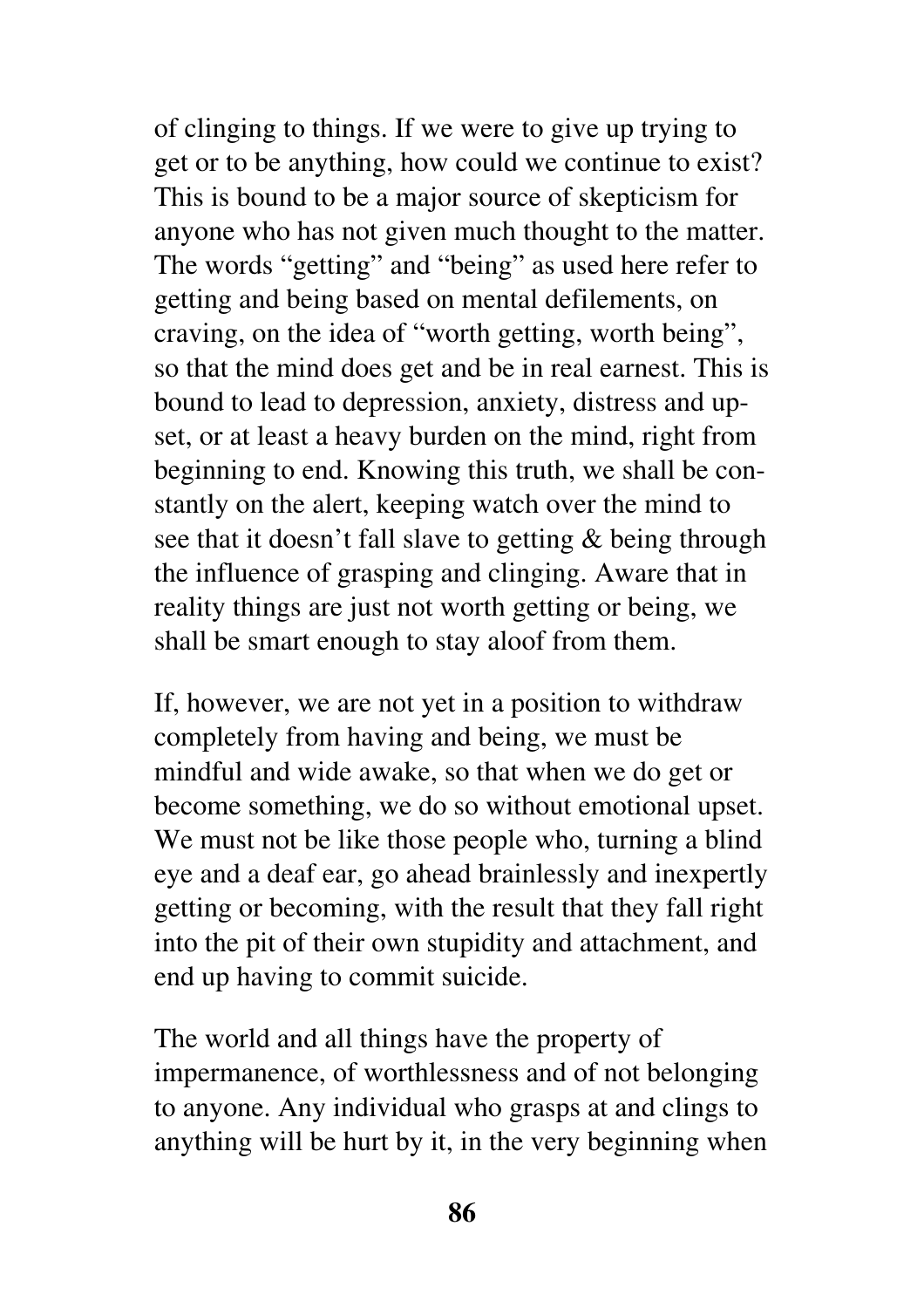he first desires to get it or to be it, later while he is in the process of getting it and being it, and then again after he has got it or been it. All the time, before, during and after, when anyone grasps and clings with deaf ear and blind eye, he will receive his full measure of suffering, just as can be seen happening to all deluded worldlings. It is the same even with goodness, which everyone values highly. If anyone becomes involved with goodness in the wrong way and clings to it too much, he will derive just as much suffering from goodness as he would from evil. In becoming involved with goodness, we have to bear in mind that it possesses this property.

A skeptic may ask: "If nothing at all is worth getting or being, does it follow that nobody ought to do any work or build up wealth, position and property?" Anyone who comprehends this subject can see that a person equipped with right knowledge and understanding is actually in a far better position to carry out any task than one who is subject to strong desires, foolish, and lacking in understanding. Very briefly, in becoming involved in things, we must do so mindfully; our actions must not be motivated by craving. The result will follow accordingly.

The Buddha and all the other arahants were completely free of desire, yet succeeded in doing many things far more useful than what any of us are capable of. If we look at accounts of how the Buddha spent his day, we find that he slept for only four hours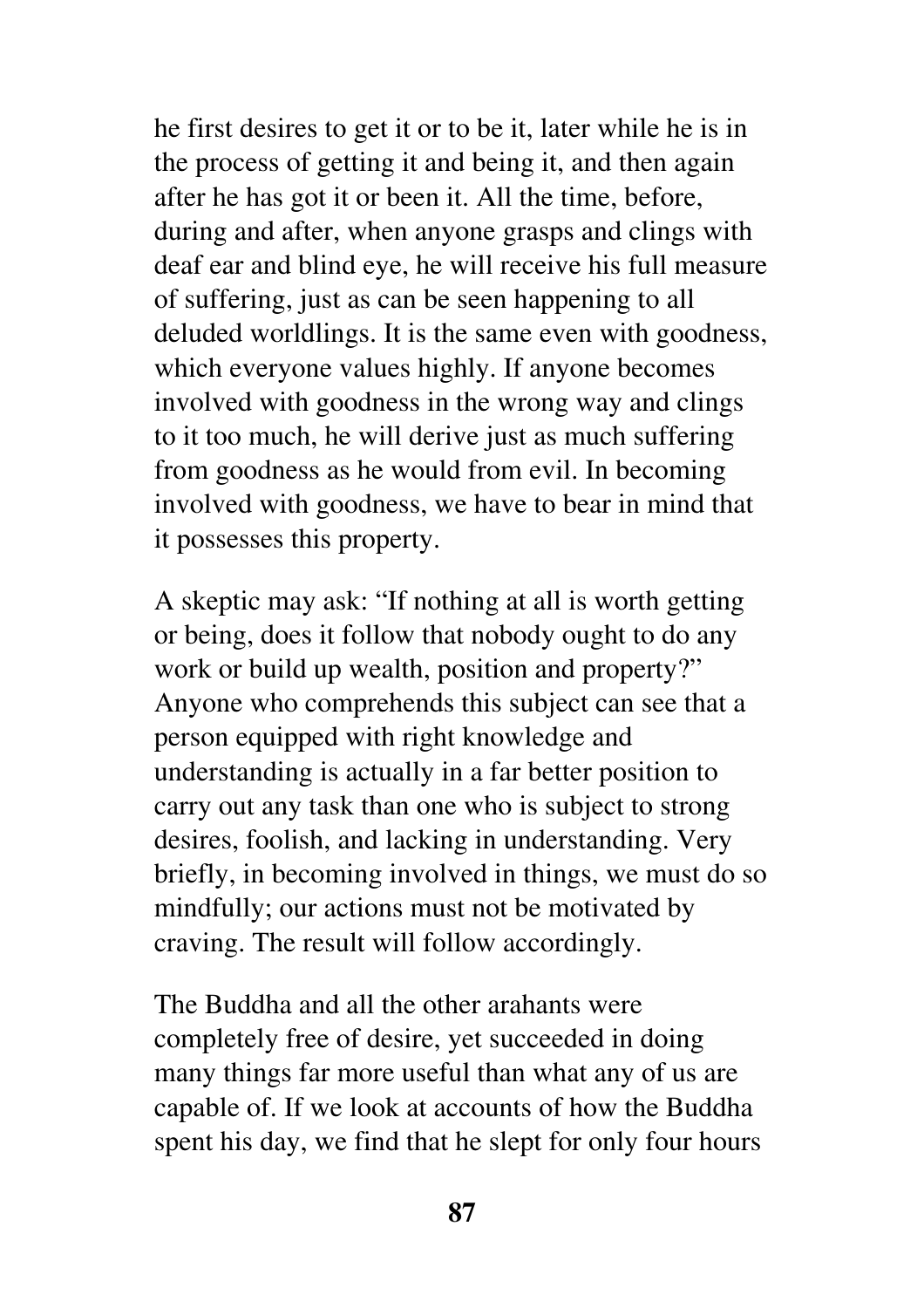and spent all the rest of the time working. We spend more than four hours a day just amusing ourselves. If the defilements responsible for the desire to be and get things had been completely eliminated, what was the force that motivated the Buddha and all Arahants to do all this? They were motivated by discrimination coupled with goodwill (metta). Even actions based on natural bodily wants such as receiving and eating alms food were motivated by discrimination. They were free of defilements, free of all desire to keep on living in order to be this or to get that, but they did have the ability to discriminate between what was worthwhile and what was not as the motivating force that sent their bodies out to find food. If they found food, well and good; if not, never mind. When they were suffering with fever, they knew how to treat it and did so as well as possible on the basis of this knowledge. If the fever was quite overpowering and they were not strong, they recalled that to die is natural. Whether they lived or died was of no significance to them; they were of equal value in their eyes

If one is to be completely free of suffering, this is the very best attitude to have. There need not be any self as master of the body. Discrimination alone enables the body to carry on by its natural power. The example of the Buddha shows that the power of pure discrimination and pure goodwill alone is sufficient to keep an arahant living in the world, and, what is more, doing far more good for others than people still subject to craving. Defiled people are likely to do only what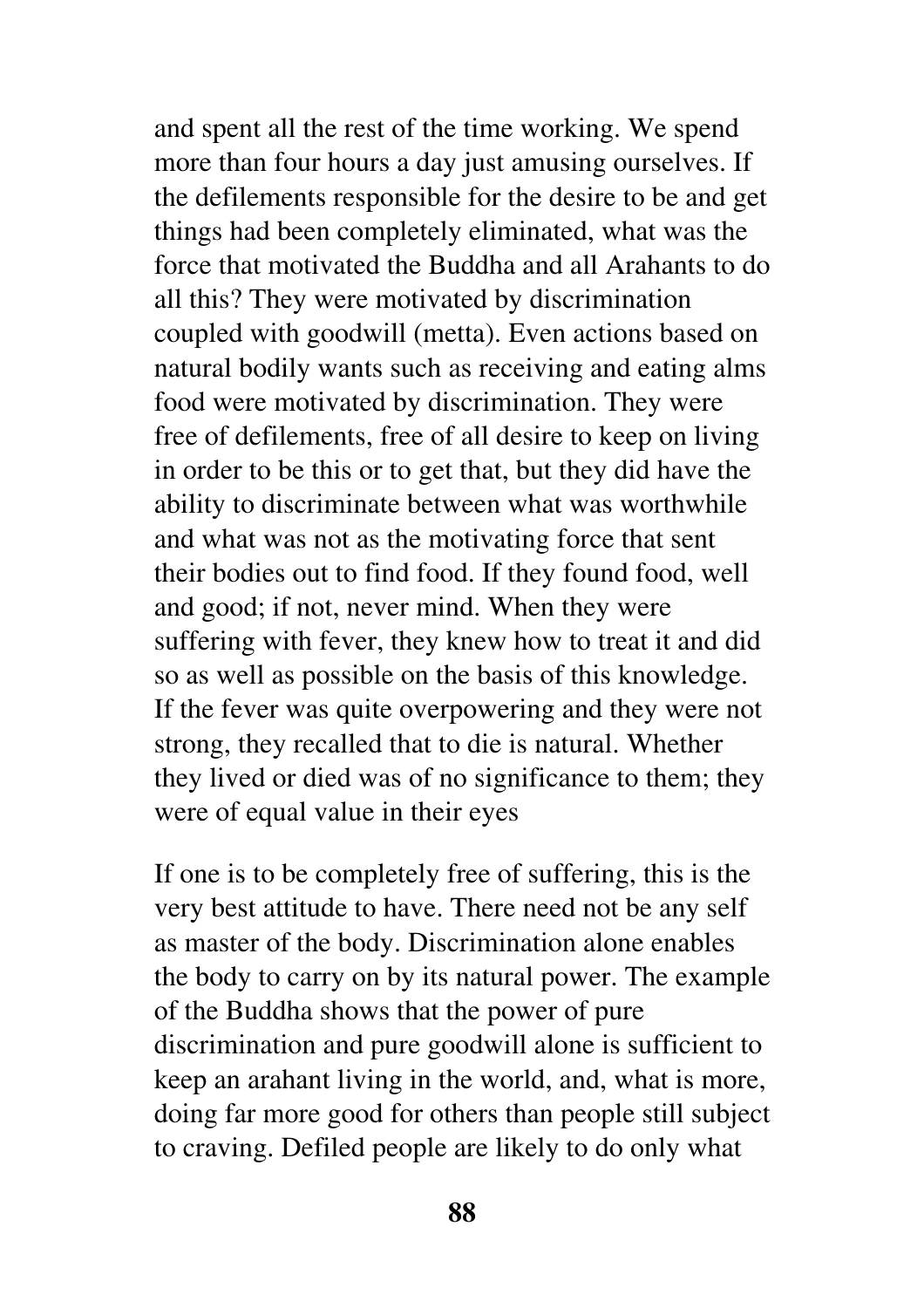benefits themselves since they act out of selfishness. By contrast, the deeds of arahants are entirely selfless and so are perfectly pure. In desiring to get and be, one is acting quite inappropriately, one is mistaking evil for good, not knowing what is what. Let us all, then, go about things intelligently, always bearing in mind that, in reality, nothing is worth getting or being, nothing is worth becoming infatuated with, nothing is worth clinging to. Let us act in a manner in keeping with the knowledge that things are by their very nature not worth getting or being. If we do have to become involved in things, then let us go about it the right way, acting appropriately. This is the way to keep the mind always pure, unobscured, tranquil and cool. It allows us to become involved in the world, in things, without doing ourselves any harm in the process. When the ordinary worldly man hears that nothing is worth getting or being, he is not convinced, he doesn't believe it. But anyone who understands the real meaning of this statement becomes emboldened and cheered by it. His mind becomes master of things and independent of them. He becomes capable of going after things sure in the knowledge that he will not become enslaved by them. His actions are not motivated by desire and he is not so blind with passion that he comes to be a slave to things. In getting anything or being anything, let us always be aware that we are getting or being something which, in terms of absolute truth, we cannot get or be at all, because there is nothing that we can really get or be as we might wish. All things are transient and unsatisfactory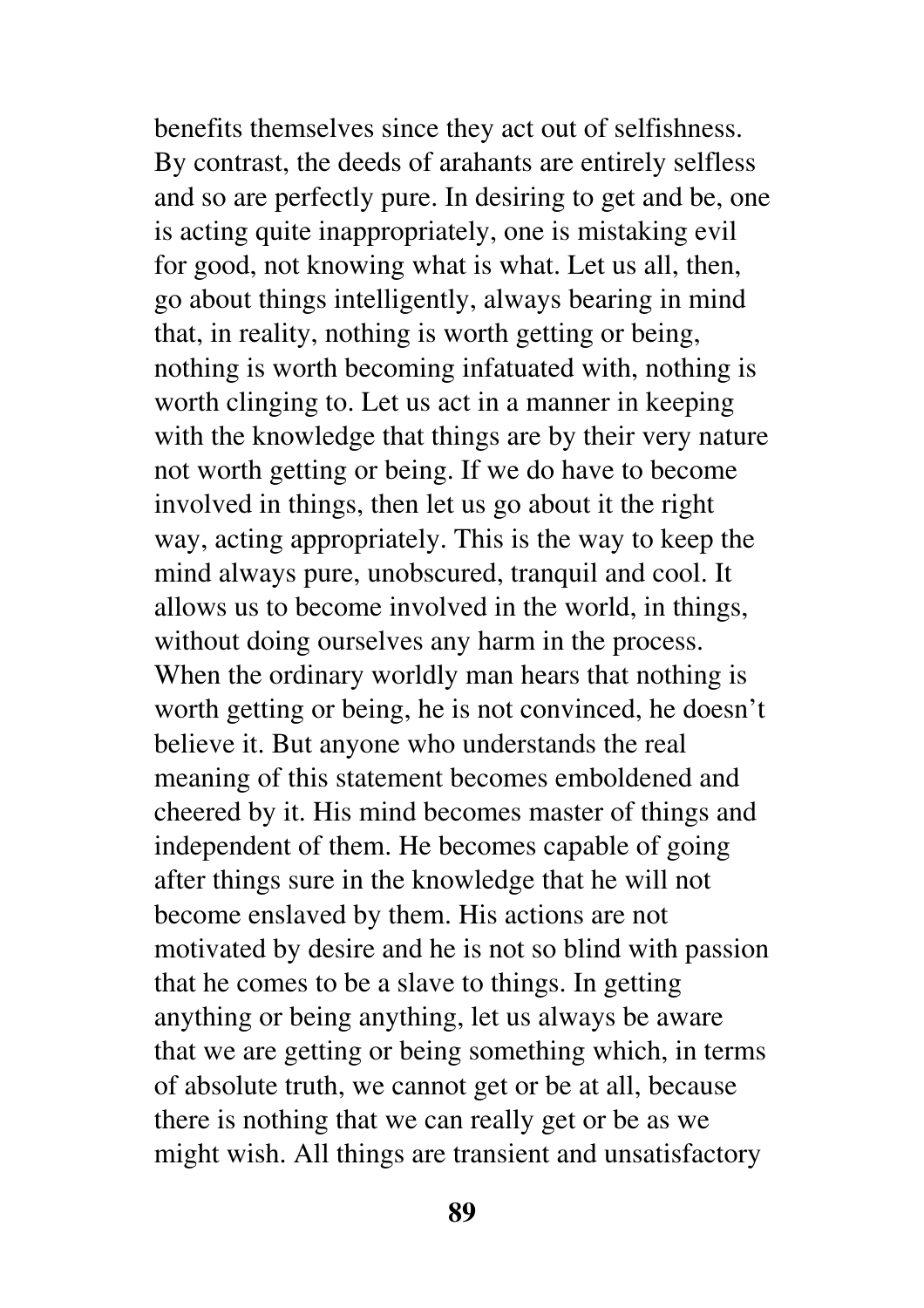and can never belong to us; and yet we go foolishly ahead, grasping at them and craving for them. In other words, we act inappropriately, or in a way which does not accord with the true nature of things, simply because we become involved in them while ignorant of their true nature. The result is bound to be all manner of suffering and trouble. The reason a person is incapable of doing his job perfectly, faultlessly, is that he is always far too concerned with getting something and being something, always motivated entirely by his own desires. As a result, he is not master of himself and cannot be consistently good, honest and fair. In every case of failure and ruin, the root cause is slavery to desire. To come to know the true nature of things is the true objective of every Buddhist. It is the means by which we can liberate ourselves. Regardless of whether we are hoping for worldly benefits, such as wealth, position and fame; or for benefits in the next world, such as heaven; or for the supra-mundane benefit, the Fruit of the Path, Nirvāna – whatever we are hoping for, the only way to achieve it is by means of this right knowledge and insight. We thrive on insight. In the Texts it is said that we may become purified through insight and not by any other means. Our path to freedom lies in having the insight, the clear vision, that in all things there neither is nor has ever been anything at all that is worth grasping at or clinging to, worth getting or being, worth risking life and limb for. We have things and are things only in terms of worldly, relative truth. In worldly language, we say we are this or that, just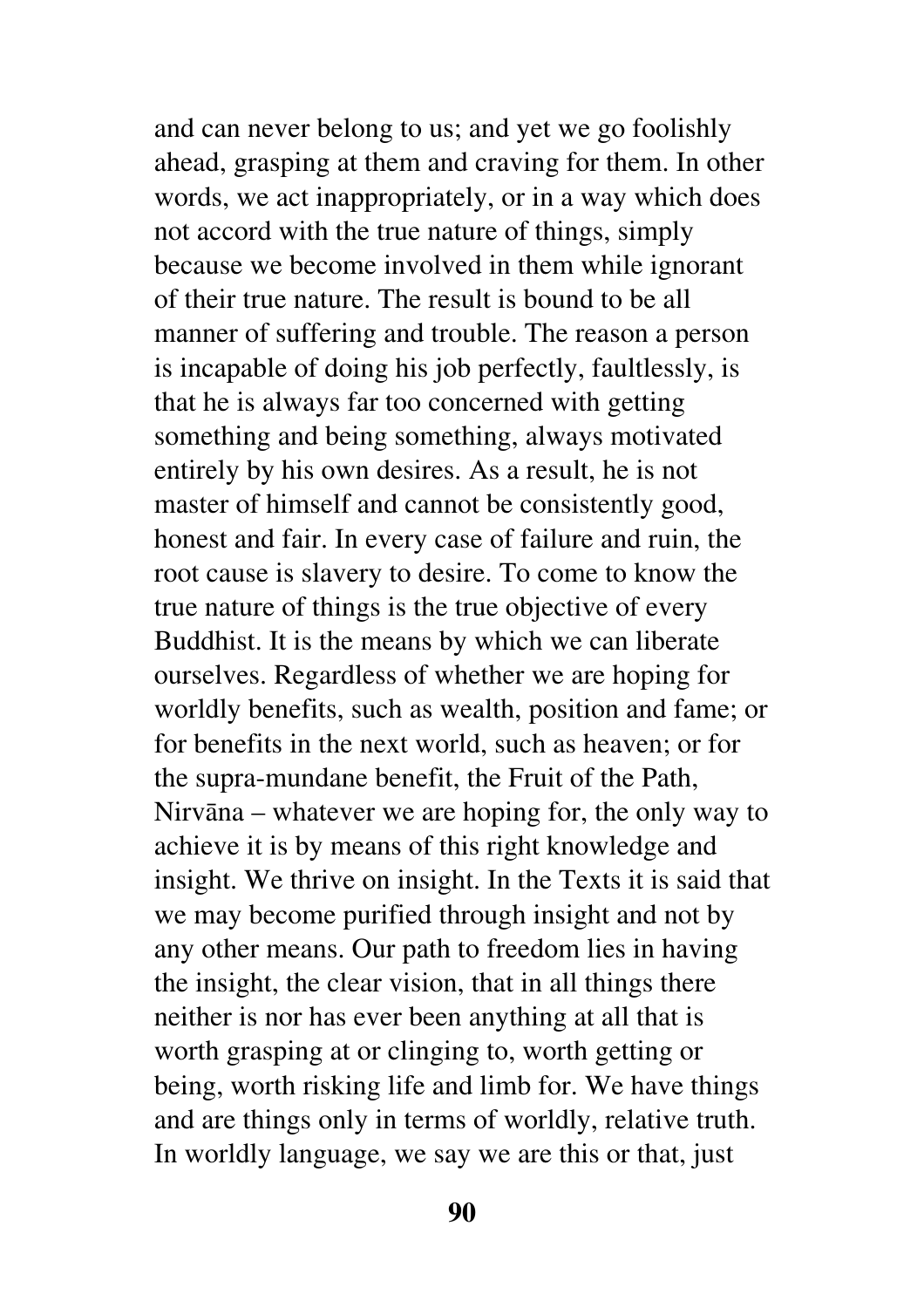because in any society it is expedient to recognize by names and occupations. But we mustn't go believing that we really are this or that, as is assumed at the level of relative truth. To do so is to behave like the crickets, which, when their faces become covered with dirt, become disoriented and muddled, and proceed to bite each other until they die. We humans, when our faces become covered in dirt, when we are subject to all sorts of delusions, become so bewildered and disoriented that we do things no human being could ever do under ordinary circumstances – killing for instance. So let us not go blindly clinging to relative truths; rather let us be aware that they are just relative truths, essential in a society but nothing more. We have to be aware of what this body and mind really is, what its true nature is. In particular, we have to be aware of its impermanence, unsatisfactoriness, and non-selfhood, and make sure we always remain independent of it.

As for the wealth, position and so on, which we can't do without, let us regard these too as relative truths so that we can break free from the existing custom of saying, for instance: "This belongs to So-and-so. That belongs to Such-and-such". The law watches over ownership rights for us; there is no need for us to cling to the idea of "mine". We ought to possess things purely and simply for the sake of convenience and ease, and not so that they can be master over our minds. When we have this clear knowledge, things will become our servants and slaves and we shall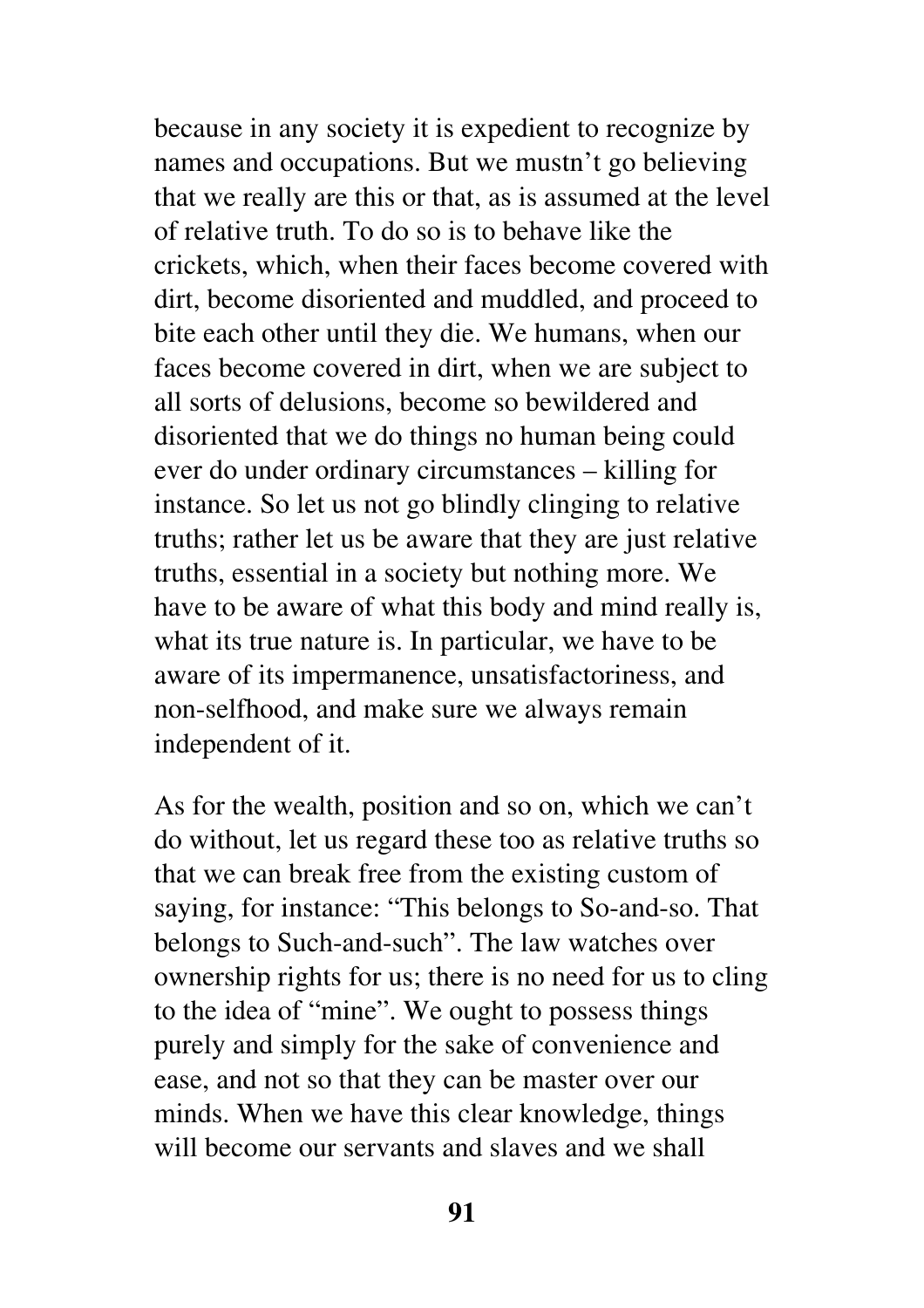remain on top of them. If our thoughts go the way of craving and attachment, so that we become conscious of having such-and-such and being so-and-so, clinging firmly to these ideas, things will get on top of us, and we shall be the servants and slaves, under their control instead. The tables can quite easily be turned in this way, so we have to be careful. We have to arrange things in such a way that we are sure of staying independent and on top of things. If we don't, we may find ourselves in a most pitiable position and feel very sorry for ourselves indeed. When we have really come to perceive clearly that nothing is worth getting or being, disenchantment (nibbida) develops in proportion to the intensity of the insight. It is a sign that the clinging has become less firm and is starting to give way. It is a sign that we have been slaves for so long that the idea of trying to escape has at last occurred to us. This is the onset of disenchantment and disillusionment, when one becomes fed up with one's own stupidity in grasping at and clinging to things, believing things to be worth having and being. As soon as disenchantment has set in, there is bound to come about a natural, automatic process of disentanglement (virāga), as if a rope with which one had been tightly bound were being untied; or a rinsing out, as when the dye that had been firmly fixed in a piece of cloth is washed out by soaking it in the appropriate substances. This process whereby clinging gives way to a breaking free from, or a dissolving out from the world, or from the objects of that clinging, was called by the Buddha, emancipation (vimutti).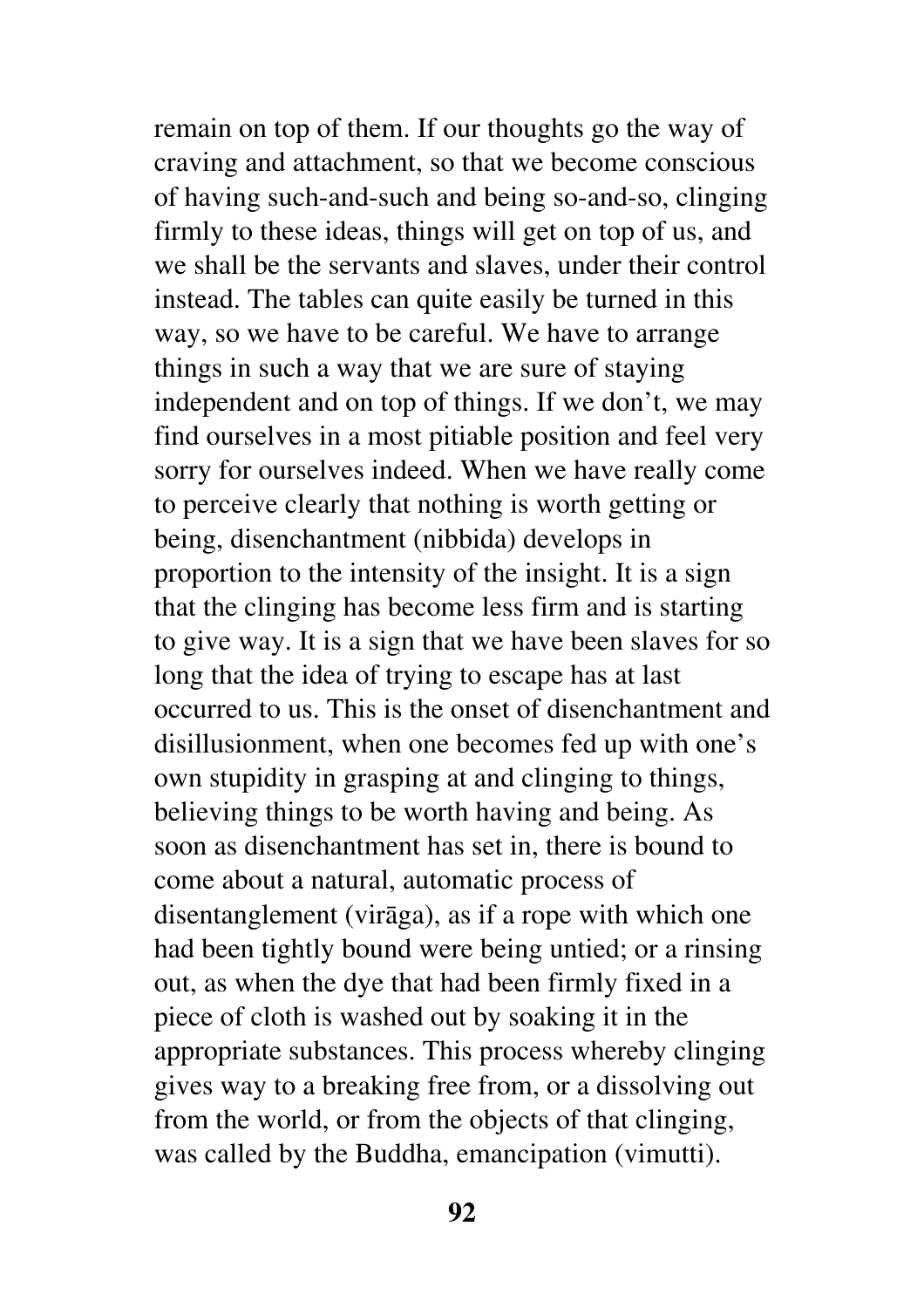This state is most important. Though not the final stage, it is a most important step towards complete liberation. When one has broken free to this extent, complete liberation from suffering is assured.

Once broken free from slavery, one need never again be a slave to the world. One becomes pure and uncontaminated whereas previously one was defiled in every way. To be enslaved to things is to be defiled in body, speech and thought. To break free from slavery to the delightful tastes of the world is to achieve the pure condition and never be defiled again. This real purity (Visuddhi), once it has been attained, will give rise to a genuine calm and coolness free from all turbulence, strife and torment. This state of freedom from oppression and turbulence was called by the Buddha simply peace (Santi), that is, stillness, coolness in all situations, which is virtually the same thing as Nirvāna.

"Nirvāna" has been translated as "absence of any instrument of torture". Taken another way, it means "extinction without remainder". So the word "Nirvāna" has two very important meanings; firstly, absence of any source of torment and burning, freedom from all forms of bondage and constraint and secondly, extinction, with no fuel for the further arising of suffering. The combination of these meanings indicates a condition of complete freedom from suffering. There are several other useful meanings for the word "Nirvāna". It can be taken to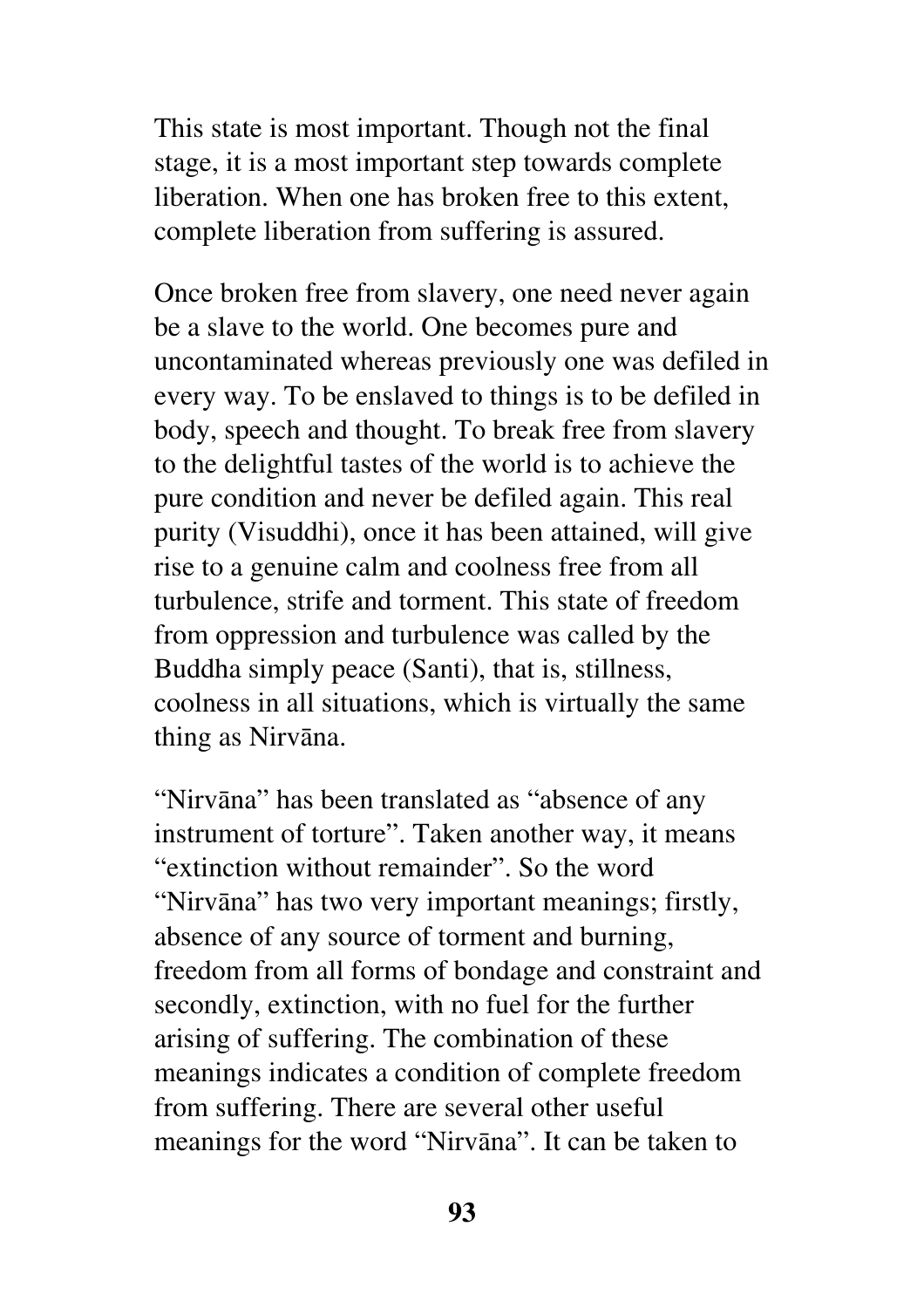mean the extinction of suffering, or the complete elimination of defilements, or the state, realm, or condition that is the cessation of all suffering, all defilements and all karmic activity. Though the word "Nirvāna" is used by numerous different sects, the sense in which they use it is often not the same at all. For instance, one group takes it to mean simply calm and coolness, because they identify Nirvāna with deep concentration. Other groups even consider total absorption in sensuality as Nirvāna.

The Buddha defined Nirvāna as simply that condition of freedom from bondage, torment and suffering which results from seeing the true nature of the worldly condition and all things, and so being able to give up all clinging to them. It is essential, then, that we recognize the very great value of insight into the true nature of things and endeavor to cultivate this insight by one means or another. Using one method, we simply encourage it to come about of its own accord, naturally, by developing, day and night, the joy that results from mental purity, until the qualities we have described gradually come about. The other method consists in developing mental power by following an organized system of concentration and insight practice. This latter technique is appropriate for people with a certain kind of disposition, who may make rapid progress with it if conditions are right. But we can practice the development of insight by the nature method in all circumstances and at all times just by making our own way of daily living so pure and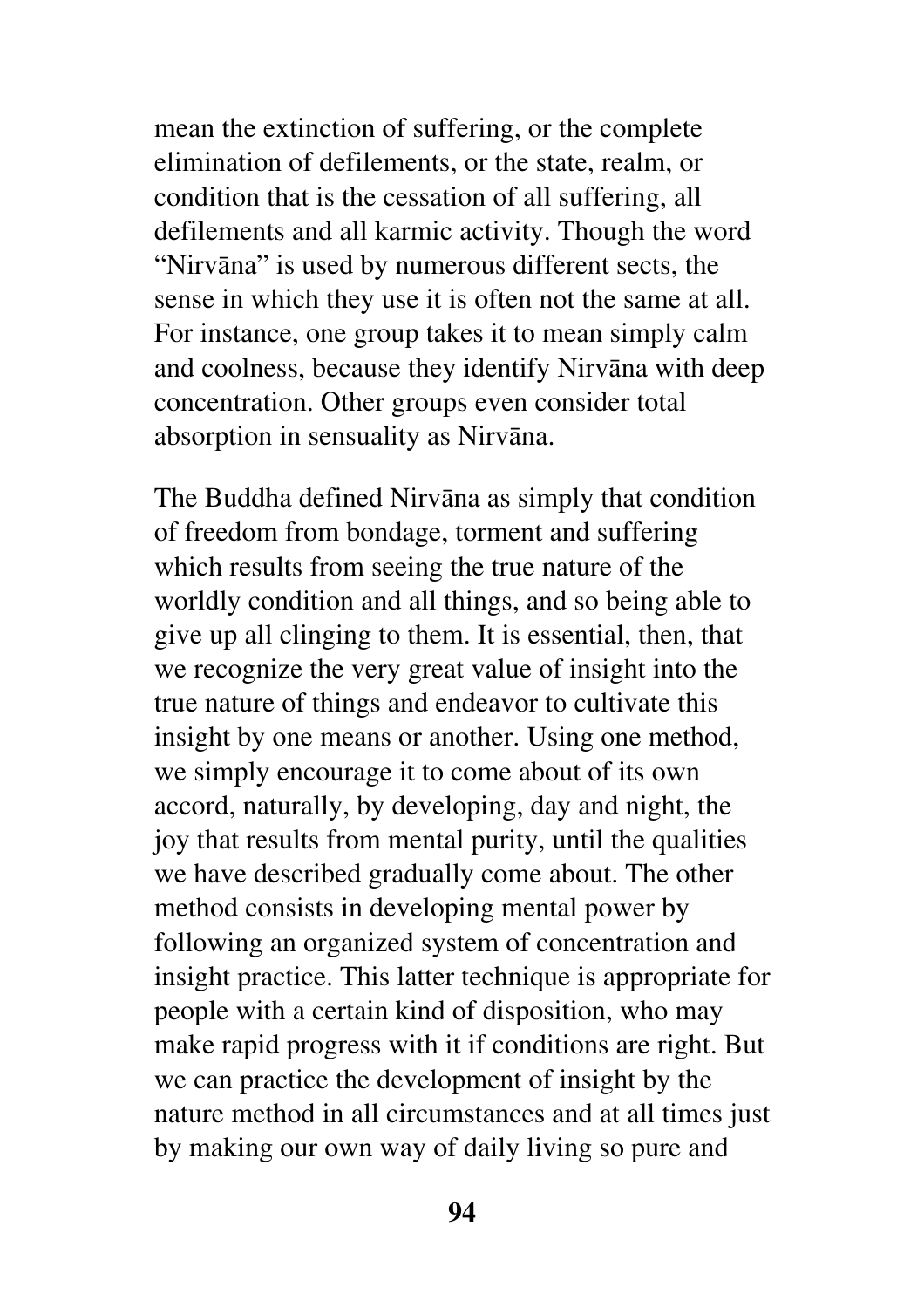honest that there arise in succession spiritual joy (piti and pamoda), calm (passaddhi), insight into the true nature of things (yathābhūtañānadassana), disenchantment (nibbidā), withdrawal (virāga), escape (vimutti), purification from defilements (visuddhi), and then peace or nirvāna (nibbāna) and coolness (santi), so that we come to get a taste of freedom from suffering (nibbāna) – steadily, naturally, day by day, month by month, year by year, gradually approaching closer and closer to Nirvāna.

Summing up, natural concentration and insight, which enable a person to attain the Path and the Fruit, consist in verifying all day and every day the truth of the statement that nothing is worth getting or being. Anyone who wishes to get this result must strive to purify himself and to develop exemplary personal qualities, so that he can find perpetual spiritual joy in work and leisure. That very joy induces clarity and freshness, mental calm and stillness, and serves, naturally and automatically, to give the mind ability to think and introspect. With the insight that nothing is worth getting or being constantly present, the mind loses all desire for the things it once used to grasp at and cling to. It is able to break free from the things it used to regard as "me and mine", and all blind craving for things ceases. Suffering, which no longer has anywhere to lodge, dwindles right away, and the job of eliminating suffering is done. This is the reward, and it can be gained by anyone of us.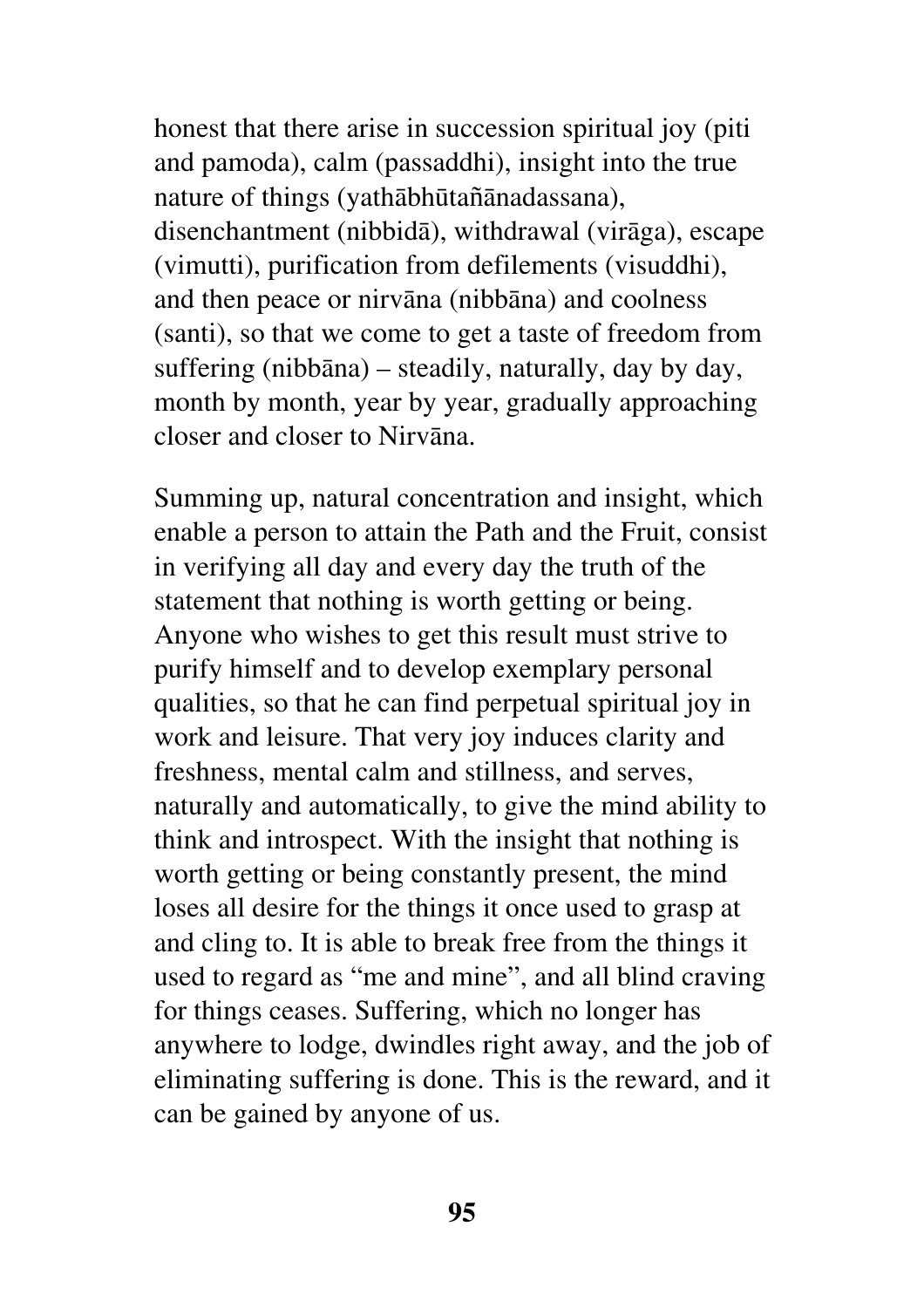## **Insight, by Organized Training VIII.**

Now we shall deal with the organized systems of insight training, which were not taught by the Buddha but were developed by later teachers. This kind of practice is suitable for people at a fairly undeveloped stage, who still cannot perceive the unsatisfactoriness of worldly existence with their own eyes, naturally. This doesn't mean, however, that the results obtained by these systems have any special qualities not obtainable by the nature method, because when we examine the Tipitaka closely, we find the nature method is the only one mentioned. Some people consider, however, that natural insight can be developed only by someone who has become so remarkably virtuous, or has such a suitable disposition, that for him to come to a full understanding of things is just child's play. What is a person to do who lacks transcendent virtues and the appropriate disposition? For such people, teachers laid down ordered systems of practice, concise courses which start from scratch and have to be followed through thoroughly and systematically.

These systems of practice for developing insight are now known by the technical term "Vipassana-dhura". Vipassanā-dhura is contrasted with Study (Ganthadhura), the two being considered nowadays complementary aspects of training. Vipassanā-dhura is study done within; it is strictly mental training, having nothing to do with textbooks. Neither the term Study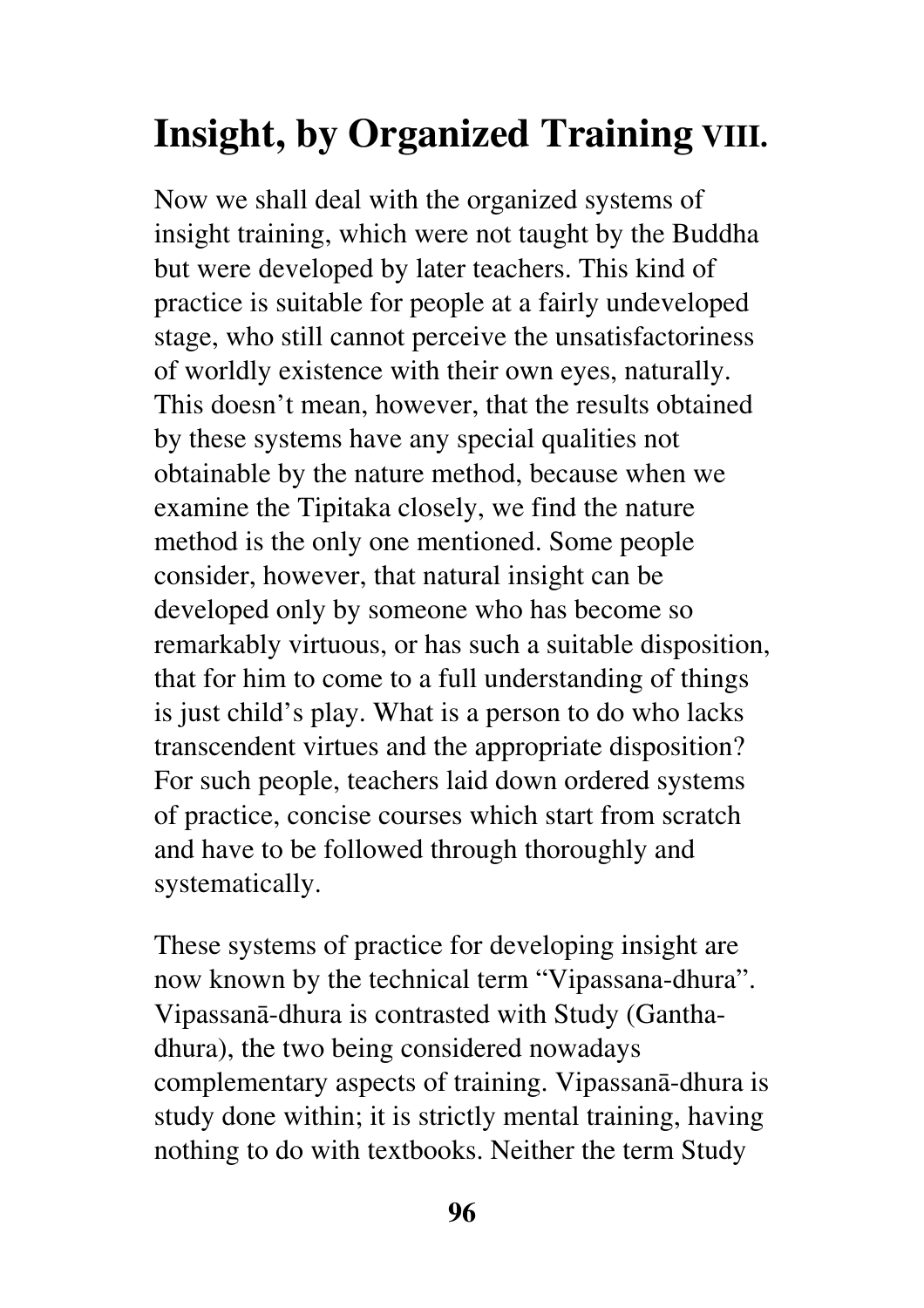(Gantha-dhura) nor Vipassanā-dhura is mentioned in the Tipitaka, both appearing only in later books; but Vipassanā-dhura is nevertheless a genuine Buddhist practice, designed for people intent on eliminating suffering. It is based directly on sustained, concentrated introspection. In order to explain Vipassanā to people, teachers in former ages considered it in terms of the following questions: What is the basis, the foundation of Vipassanā? What are the characteristics by which we may know that this is Vipassanā? Just what is the activity called Vipassanā? What should be the ultimate result of Vipassanā?

Asked what is the basis, the foundation of Vipassanā, we answer: morality and concentration. "Vipassana" means "clear insight", and refers to the unobscured vision that may arise when a person's mind is full of joy and devoid of any defilement. Joy develops when there is Moral Purity (Sīla visuddhi); morality is a prerequisite. This is stated in the texts (Rathavinītasutta, Majjhima-nikāya, 24), where the practice is described as proceeding in a series of stages called the Seven Purifications, and culminating in the Path and the Fruit. Teachers regard the attainment of Moral Purity as the first of the Seven Purifications. It consists of faultless behavior and is prerequisite to purification of the mind (Citta-visuddhi). Purification of the mind, achieved when the mind has been rendered free of any contamination, is conducive to Purification of Views (Ditthi-visuddhi) or freedom from misunderstanding. Freedom from misunder-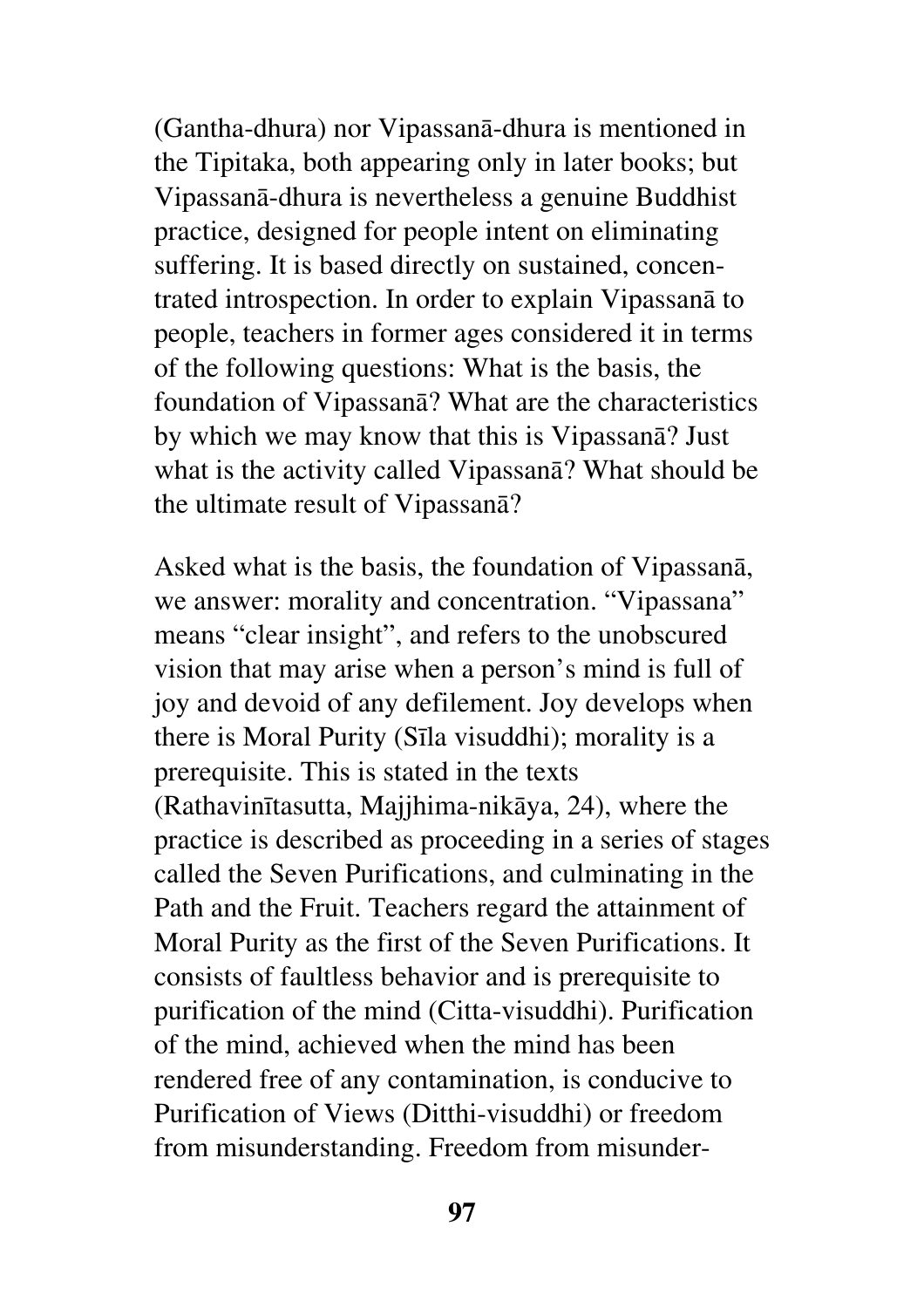standing leads to purity by freedom from doubt  $(Ka\nu)$  is a know  $(Ka\nu)$  is  $(Ka\nu)$  is a known  $(Ka\nu)$  is  $(Ka\nu)$  is a known  $(Ka\nu)$  is a known  $(Ka\nu)$  is a known  $(Ka\nu)$  is a known  $(Ka\nu)$  is a known  $(Ka\nu)$  is a known  $(Ka\nu)$  is a known  $(Ka\nu)$  is a known  $(Ka\nu)$  is turn to the arising of purity by knowledge and vision of what is the true path to be followed and what is not the path (Maggā-magga-Ñāṇadassana-visuddhi). This knowledge of the path to be followed leads to the purity by knowledge and vision of the progress along the path (Patipadā-Ñanadassana visuddhi). This finally leads to the last stage of full intuitive insight or purity of knowledge and vision (Ñānadassana-visuddhi), which is the perfection of the very Noble Path. Because the Fruit of the Path arises automatically once the Path is established, the attainment of the Path is regarded as the culmination of the practice.

Moral purity is faultless behavior by way of body and speech. As long as any imperfection in body or speech remains, morality in the true sense is lacking. When it has been perfected, that is, when tranquillity of bodily activities and speech has been achieved, the result is bound to be mental tranquillity, conducive in its turn to the further stages of purification: freedom from misunderstanding, freedom from doubt, knowledge as to what is the Path to be followed and what is not, knowledge and vision of the progress along the Path and finally full intuitive insight. These last five stages constitute vipassanā proper. Purification of conduct and mind are merely the entrance into the path of vipassanā.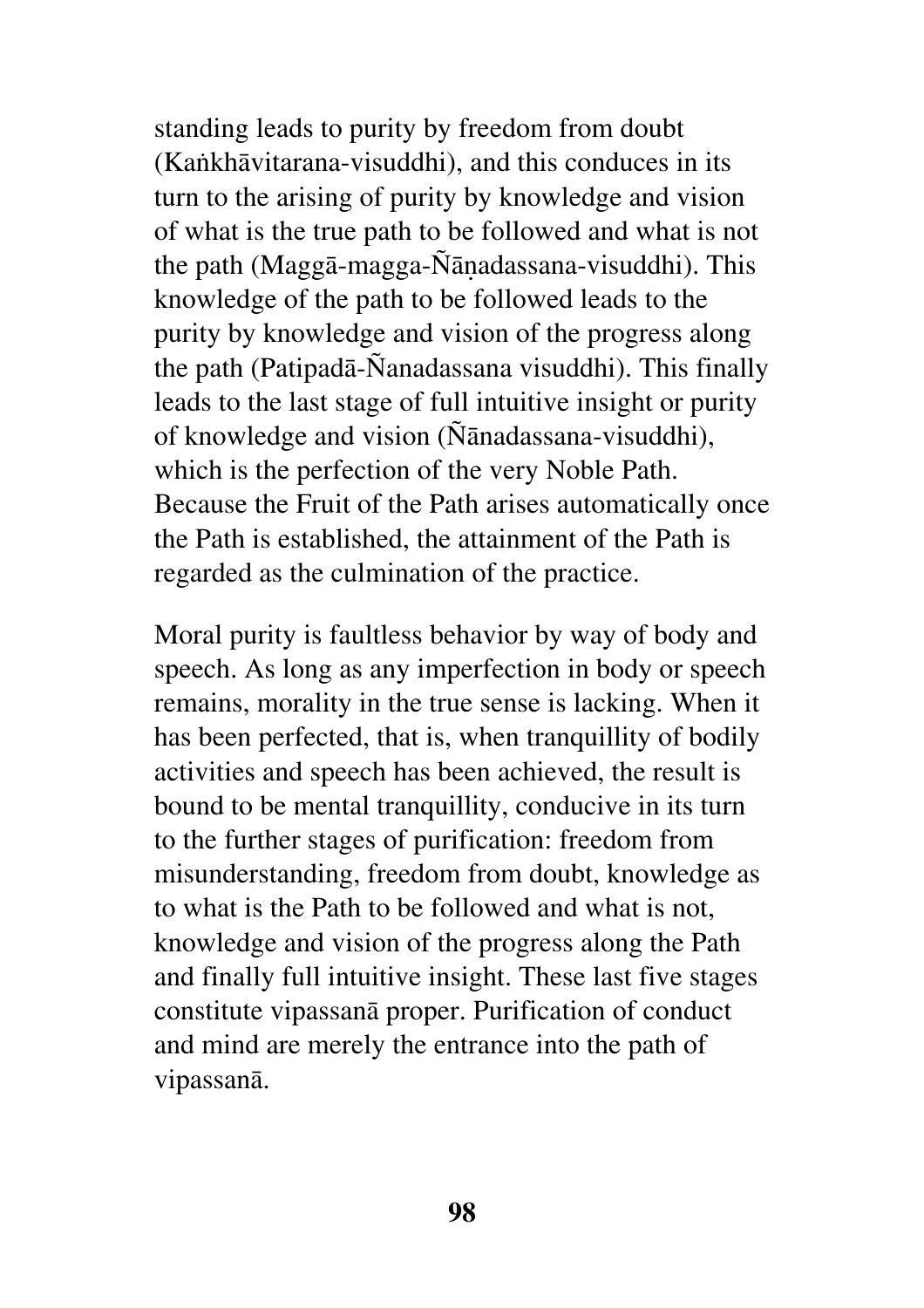## **The Seven Purifications, The Five Stages in Vipassanā, and The Nine Steps in the Perfection of Knowledge**

- I Moral purity
- II Mental purity
- III (1) Freedom from false views
- IV (2) Freedom from doubt
- V (3) Knowledge and vision of what is the true Path
- VI (4) Knowledge and vision of the progress along the Path
	- (a) Knowledge of arising and passing away
	- (b) Knowledge of passing away
	- (c) Awareness of fearsomeness
	- (d) Awareness of danger
	- (e) Disenchantment
	- (f) Desire for freedom
	- (g) Struggle to escape
	- (h) Imperturbability
	- (i) Readiness to perceive the Four Noble **Truths**
- VII (5) Full Intuitive Insight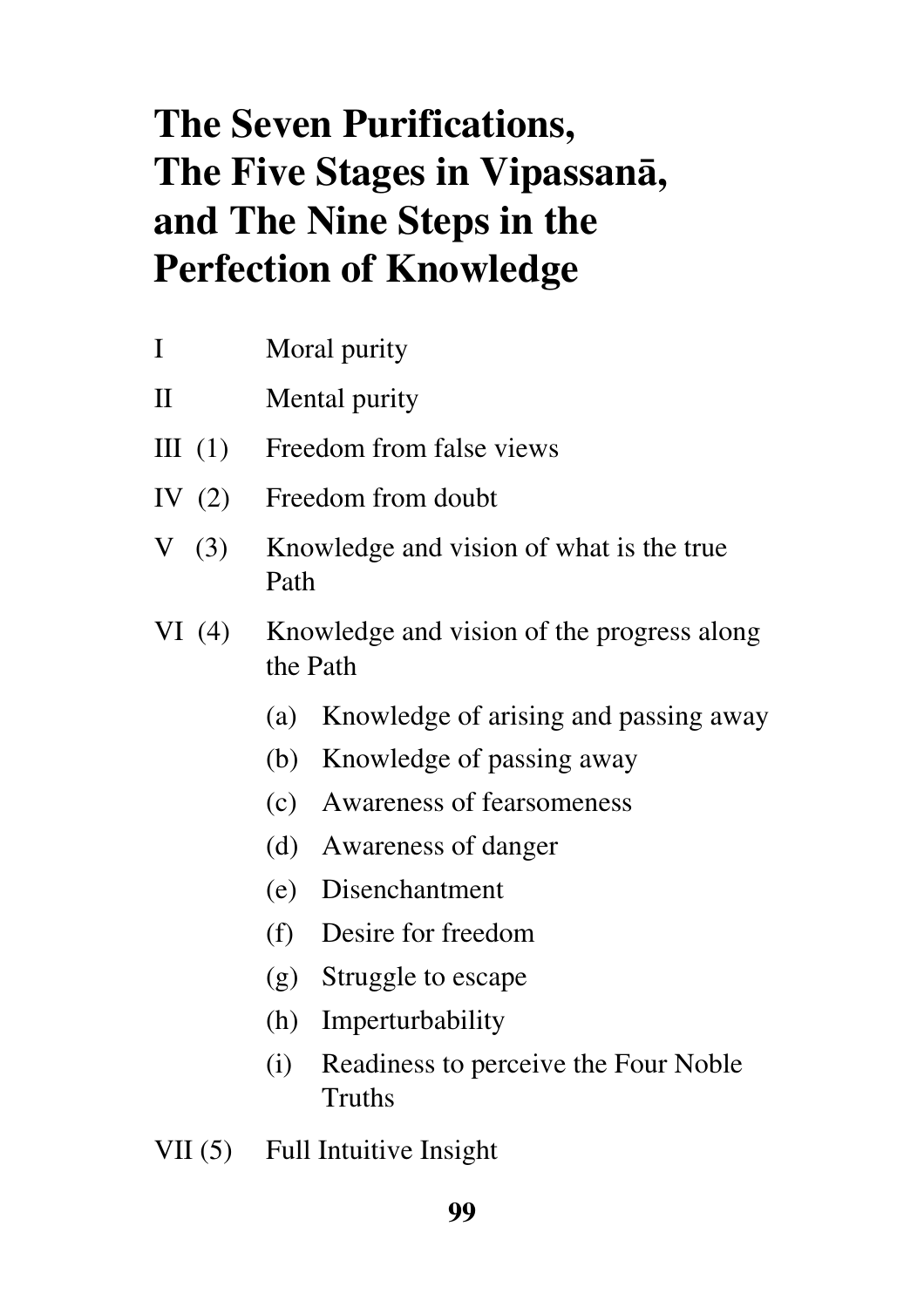The Purification consisting of freedom from misunderstanding implies the elimination of all false views, both inborn and acquired. It covers the whole range from irrational belief in magic to false ideas as to the true nature of things – for instance, regarding this body and mind as something enduring, something worthwhile, a self; seeing it as animal, human being, celestial being, or god, or as something magical or sacred; failing to perceive that it consists of just the four elements, or of just body plus mind, and regarding it instead as a self, as possessing a soul or spirit, which enters and leaves it; failing to see it as consisting of the five aggregates: body, feeling, perception, active thinking and consciousness; failing to see it as just a mass of perceptions received by way of the eye, ear, nose, tongue, body and mind. False views lead to belief in magic and sacred objects, and so give rise to fear. Rites and rituals are then performed to neutralize the fear, and the end result is firm attachment to rites and rituals – all on account of false views. Such a situation indicates views that are not as yet faultless. To have given up false views is to have attained what was originally called the third Purification, and what later teachers classed the first stage in vipassanā.

The Purification consisting of freedom from doubt is brought about by introspection into causes. With freedom from false views, one sees oneself as just body plus mind. Freedom from doubt consists in perceiving the nature of the causes responsible for the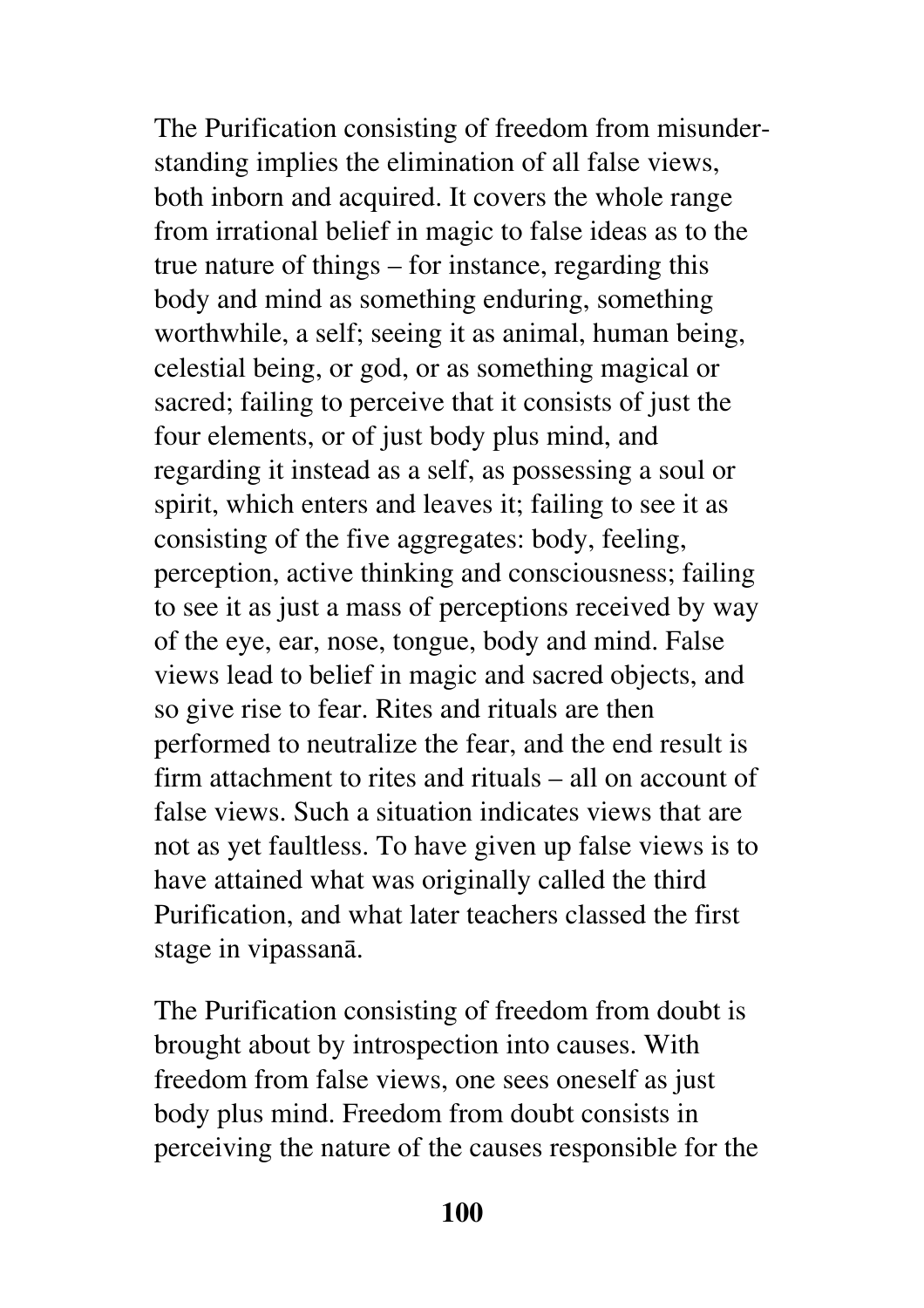coming into existence of the body-mind complex. One sees penetratingly and in fine detail the coming into existence and the interaction of ignorance, desire, grasping and clinging karma, "nutriment", and so on, to form body and mind. Freedom from doubt results simply from this clear knowledge of the causes and effects of all things. In the vipassanā system, teachers recognize twenty or thirty kinds of doubt, but summed up they all amount to doubt as to whether or not "one's self" exists, whether or not "one's self" existed previously, whether or not "one's self" will continue to exist in the future and, if so, in what form. The only way doubt can be completely dispelled is to realize that there is no "I", but only elements, aggregates, a nervous system together with such causes as ignorance, craving and attachment, karma, "nutriment", and so on. Because no real "I" is involved at all, one starts giving up the foolish idea: "I am, I have been, I shall be". With the complete eradication of doubt, the second stage in vipassanā has been achieved. This does not mean that the "I" conceit has been given up for good and all; fine vestiges are still present. Adequate understanding of the mode of interaction of causes has resulted in the dispelling of doubt and has made it possible to give up the idea of "I" in its grossest forms.

When doubt has been transcended, it becomes possible to bring about the Purification consisting of perfect knowledge as to what is the right path to follow and what is not. There exist several obstacles to this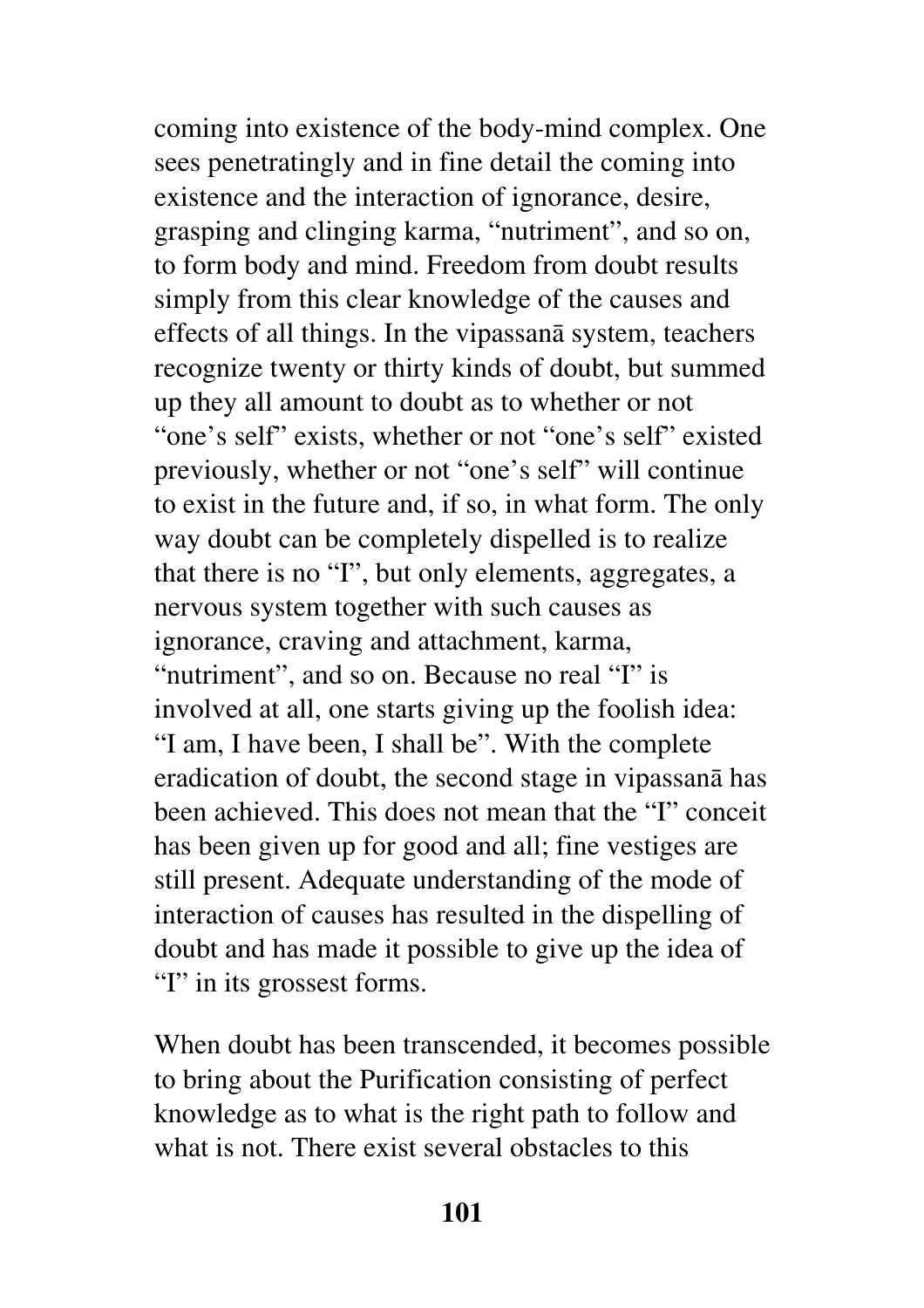further progress, which usually arise in the course of vipassanā practice. While the mind is in a concentrated state, there are likely to arise various strange phenomena with which the meditator may become overawed, such as wonderful impressive auras seen in the mind's eye (the physical eyes being shut). If these effects are purposely encouraged, they can become highly developed; and if the meditator jumps to the conclusion that "this is the Fruit of vipassanā practice", or congratulates himself saying, "This is something supernatural; this will do me!" and the like, the arising of these phenomena is liable to bar the way to the true Path and Fruit. Consequently, teachers consider it a side track, a blind alley. Another example is the arising of feelings of joy and contentment which continually overflow the mind to such an extent that it becomes incapable of any further introspection, or jumps to the conclusion that "this is Nirvāna, right here and now", so that the way becomes blocked and further progress is impossible. This is another obstruction to insight. Teachers say, furthermore, that even insight into the nature of body and mind may sometimes lead to self satisfaction and the delusion that the meditator has a remarkable degree of spiritual insight, so that he becomes overconfident. This too is an obstacle to progress in vipassanā. Occasionally the meditator may make use of the mental power he has developed to make his body go rigid, with the result that he loses the awareness necessary for further introspection. This is a stubborn obstacle in the path to further progress, yet meditators usually approve of it,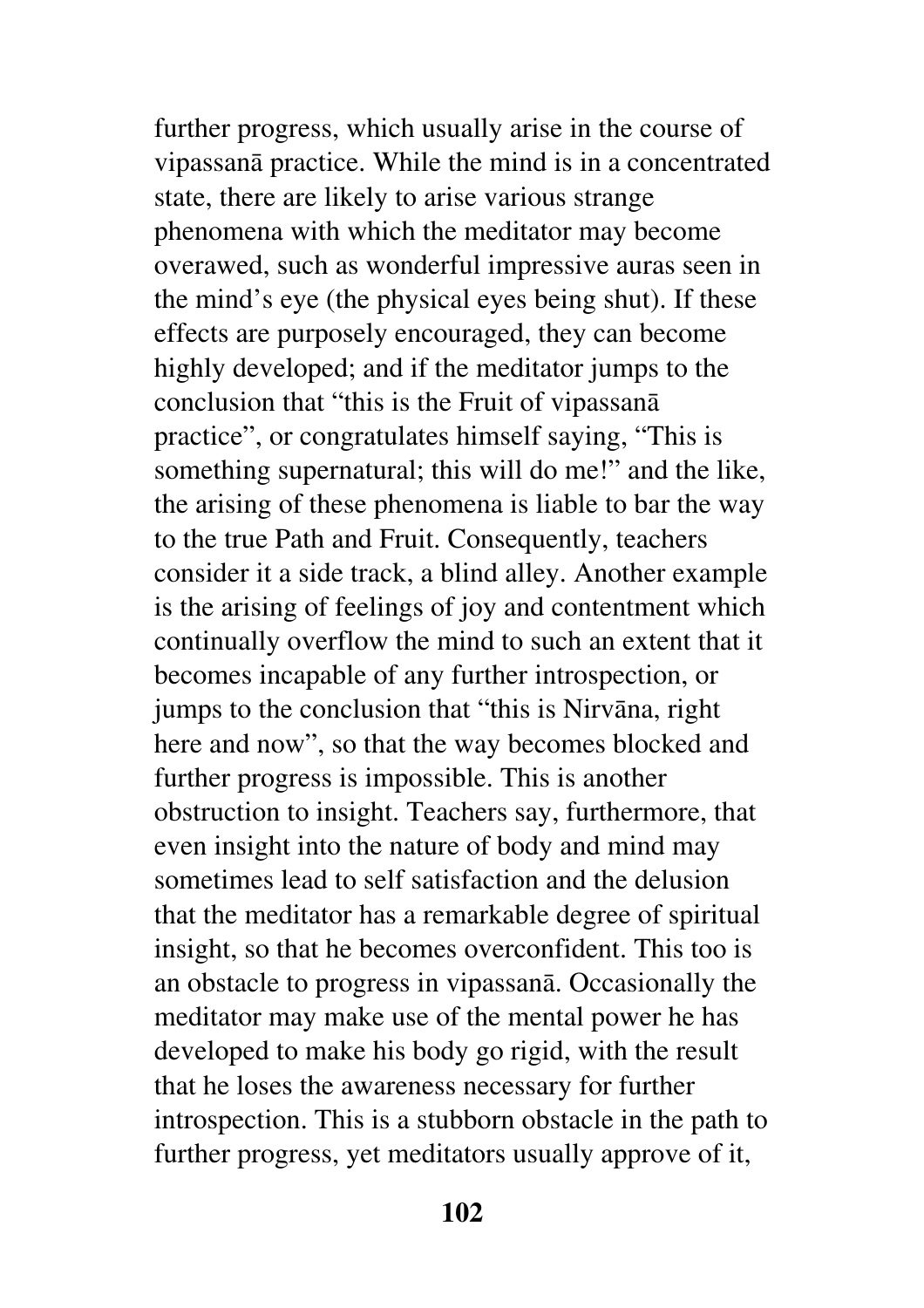regarding it as a supernatural faculty, or even as the Fruit of the Path. Anyone who becomes so pleased with and infatuated by the attainment of deep concentration, this sitting with body rigid and devoid of all sensation, that he is unable to progress further in vipassanā, is in a most pitiable position.

Another condition that may very easily come about is a blissful rapture the like of which the meditator has never encountered before. Once arisen it induces wonder and amazement and unjustified self satisfaction. While the rapture lasts, he body and the mind experience extreme bliss and all problems vanish. Things that formerly were liked or disliked are liked or disliked no longer when recalled to mind. Things the meditator had formerly feared and dreaded or worried and fretted over no longer induce those reactions, so that he gets the false idea that he has already attained liberation, freedom from all defilements; because for as long as he is in that condition he has all the characteristics of a genuinely perfected individual. Should satisfaction arise with respect to this condition, it acts as an obstacle to further progress in vipassanā. And in time the condition will fade away so that things formerly liked or disliked will be liked or disliked again just as before, or even more so.

Yet another kind of obstacle involves faith. Faith or confidence never felt before becomes firmly established, for example confidence in the Threefold Gem,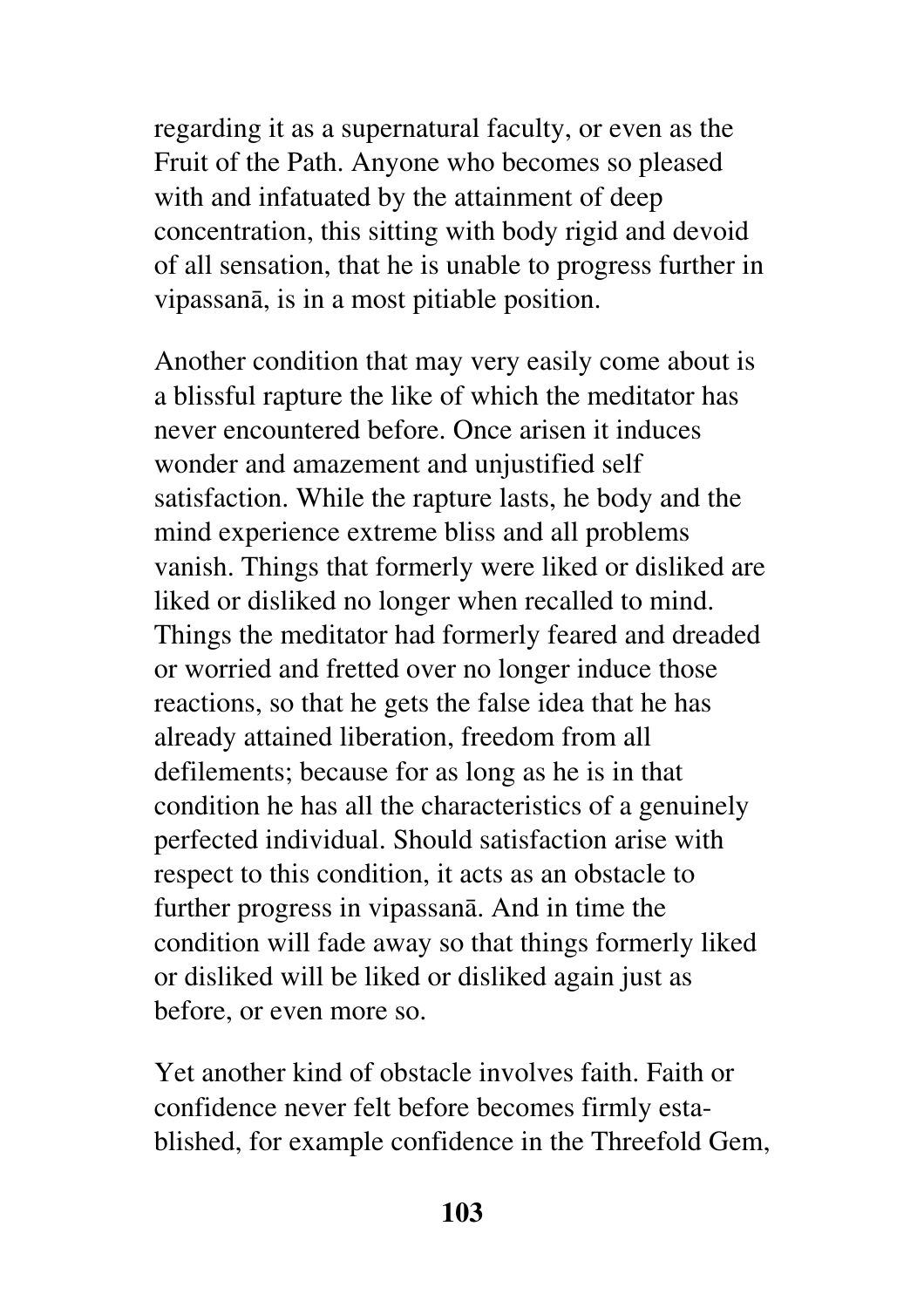Buddha, Dhamma and Sangha, or in theories the meditator thinks out for himself. There may even come about a most intense satisfaction in Dhamma. The ability to remain unmoved by anything becomes so strongly developed that it may even delude the meditator into believing he has already attained the Fruit of the Path and Nirvāna itself. These things are a great difficulty for anyone encountering them for the first time. As you can see they constitute a barrier in the way of vipassanā. The meditator, however, is likely to regard them as highly desirable until such time as he develops the unobscured knowledge that these things are in fact obstacles and succeeds in cutting out these finer defilements completely. This knowledge of what is the right path and what is not constitutes the third stage in vipassanā and the fifth Purification.

Until such time as the aspirant has developed this knowledge of what really constitutes the right path, he has to be always steering himself away from the various side tracks. Once this knowledge of the path to be followed has become fully established, however, any further knowledge will automatically develop along the right line. It will progress step by step, bringing perfectly clear understanding of the true nature of things and ultimately perfect freedom from, and non-involvement in things. The mind, equipped with this right understanding, is all set to attain insight into the Four Noble Truths, and is said to have attained the Purity by Knowledge and Vision of the progress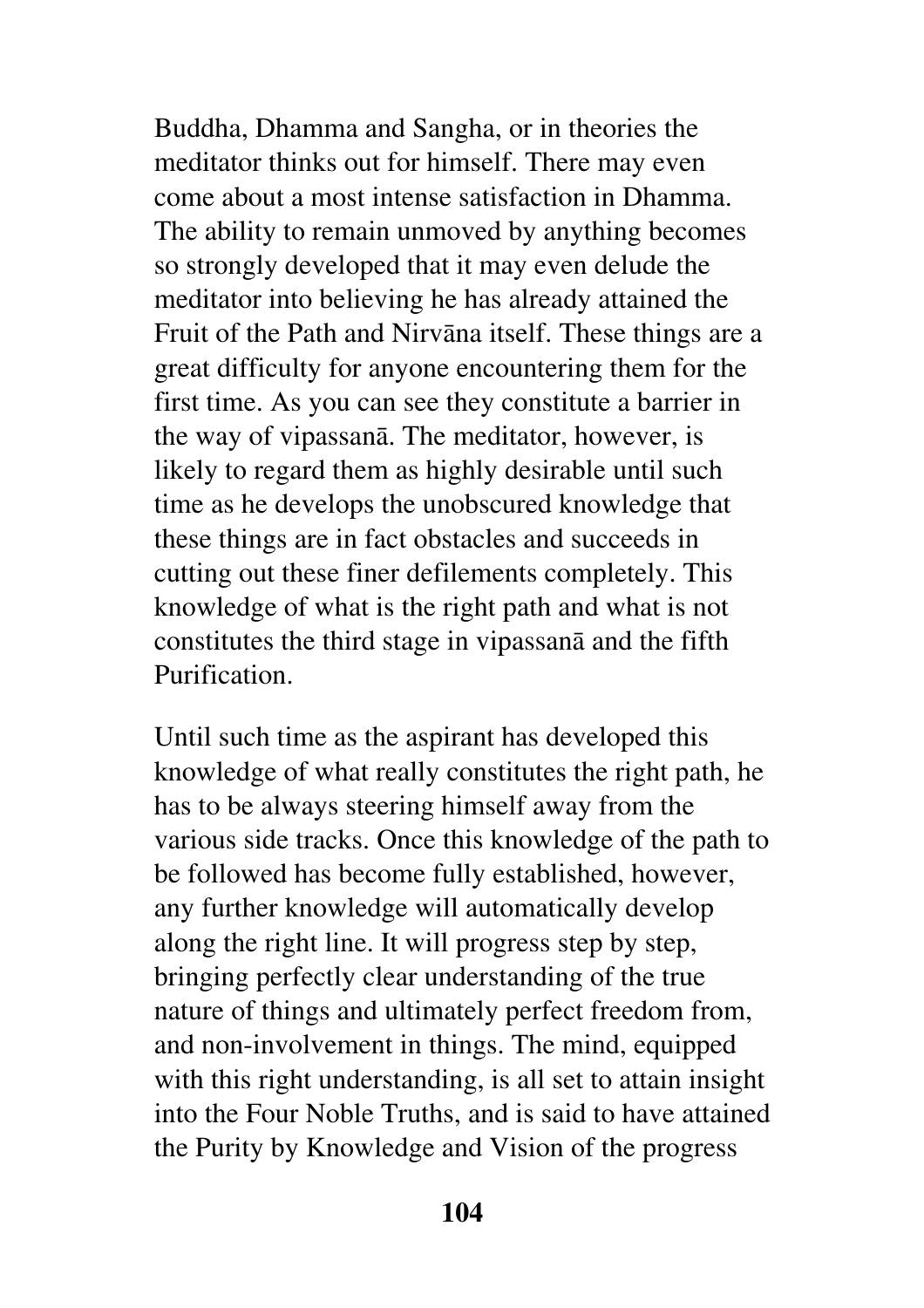along the Path. This is counted as the fourth stage in vipassanā and the sixth Purification. The Tipitaka contains no detailed explanation of the stages in this Knowledge and Vision of the progress along the Path, but later teachers recognized in it nine steps, as follows:

a) Vipassanā has progressed properly, and the birth, aging, pain and death of phenomena have been thoroughly scrutinized. The arising and passing away of phenomena has been perceived in all clarity. All phenomenal existence is seen to consist of just an endless process of arising and ceasing like the glittering dazzle on the surface of the sea, or like the forming and bursting of the foamy crests of waves. This is known as knowledge of arising and passing away (Udayabbayānupassanā-ñāna). It is brought about by concentrated introspection so clear, and sustained for so long a time that the knowledge becomes firmly established, like a dye absorbed by the mind, powerful enough to make the meditator become disenchanted with things and give up clinging to them. This is the first step in the Knowledge and Vision of the Progress along the Path.

b) Arising and passing away, if observed simultaneously, cannot be perceived with such clarity as they can if either one is concentrated on separately. At this stage, the meditator gives up watching one of the two, namely arising, and concentrates exclusively on the passing away. This permits him to see the process of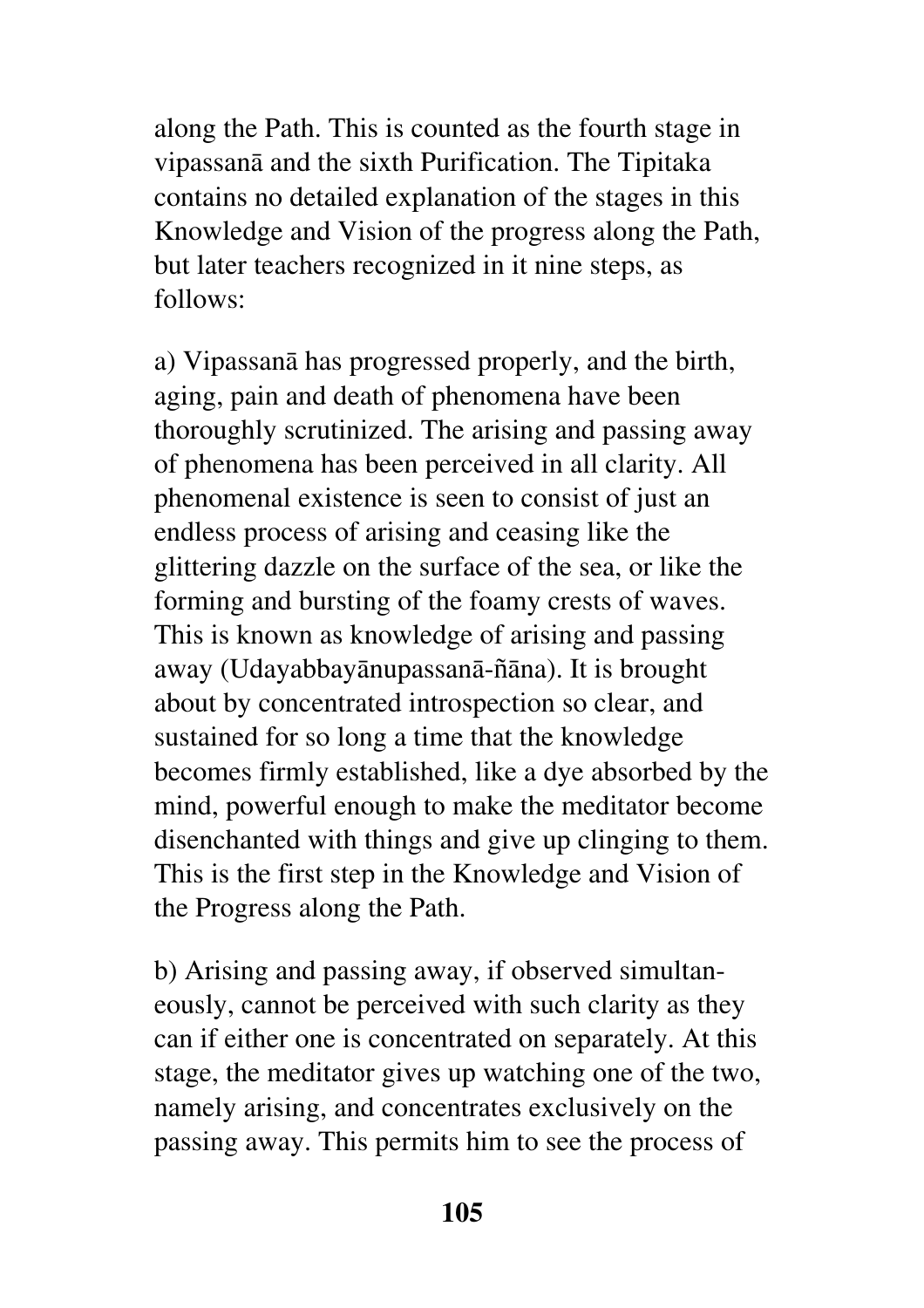disintegration and decay in such depth and intensity that he comes to realize that decay and perishing are universally evident no matter where in the world one looks. A mind dwelling in this knowledge is said to be equipped with knowledge of decay and dissolution  $(Bhaiqānupassanā-ñāna)$ . This is the second step in the developing of knowledge.

c) Knowledge of decay and dissolution, when sufficiently well developed, gives rise next to the awareness that all things are to be feared. All phenomenal existence, whether in the sensual realm, in the form realm, or in the formless realm, is seen as inherently fearsome. All spheres of existence are seen as thoroughly fearsome because the decay and dissolution of all phenomena is perceived in every conscious moment. Thus an intense apprehension arises in the mind of one possessing this awareness and becomes established as a genuine fear. This awareness sees nothing but fearsomeness, like poison, or deadly weapons, or vicious armed bandits, completely filling the three spheres of phenomenal existence – nothing but fearsomeness. This awareness of the fearsomeness (Bhayatupatthāna-ñāna) of all phenomenal existence is reckoned as the third step.

d) When awareness of the completely fearsome nature of all phenomenal existence has been fully developed, there will arise in its turn awareness that all things are inherently dangerous. To become involved in things is not safe. They are like a forest full of dangerous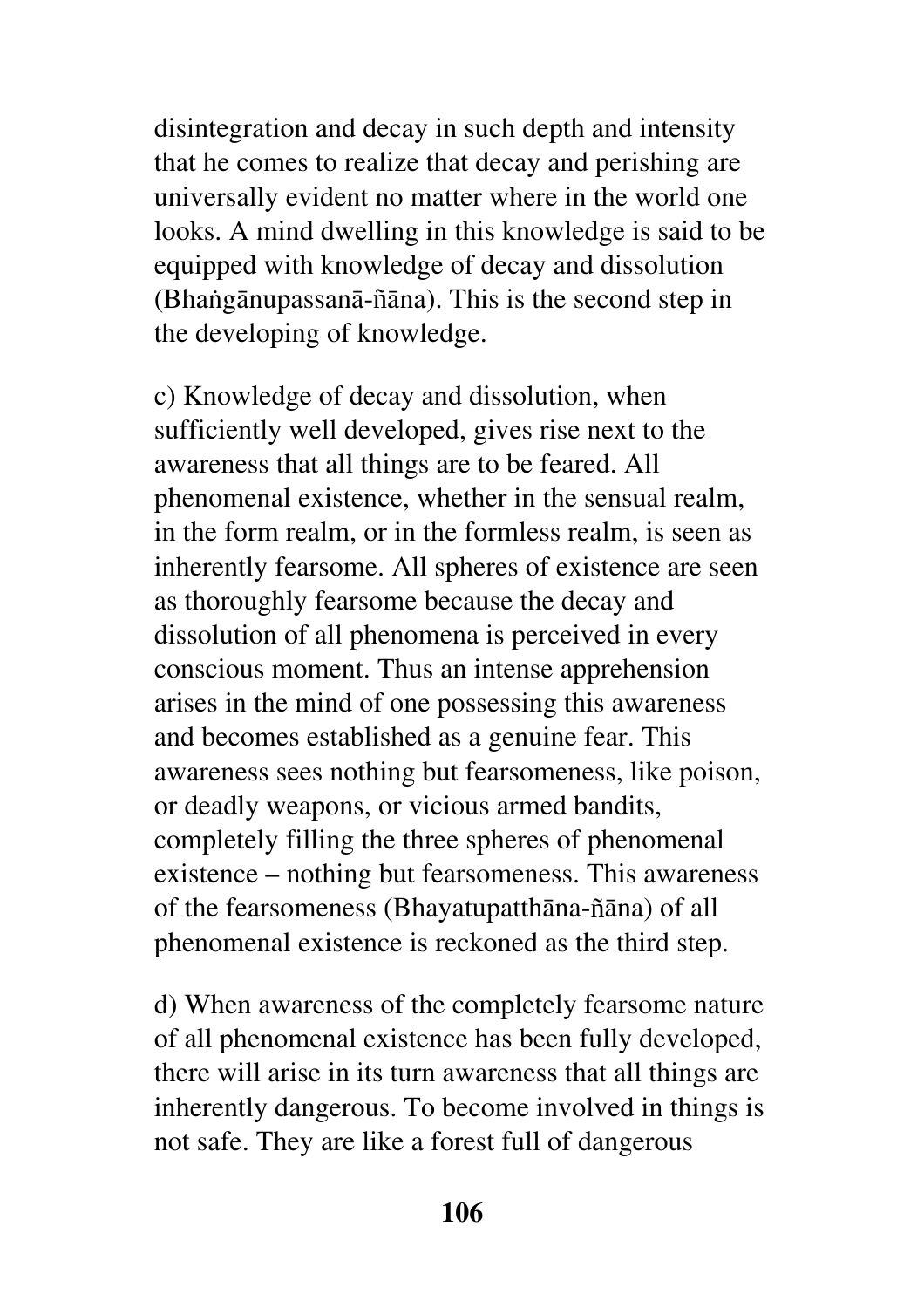beasts, and anyone seeking diversion in the forest finds nothing pleasing there. This awareness of the danger (Adinavān-upassanā-ñāna) inherent in all phenomenal existence is the fourth step.

e) When all things are seen to be in every way full of danger this gives rise to disenchantment. Things are seen as resembling a burnt-out house of which nothing remains but ashes and a skeleton, utterly unattractive. This disenchantment (Nibbidānupassanaā-ñāna) with having to be associated with conditioned things is the fifth step in the developing of knowledge.

f) When genuine disenchantment has become established, there arises a desire to become really free from those things. This is quite unlike our ordinary desire for freedom, which, lacking the power of concentration or insight to boost it up, is not real desire for freedom. The disenchantment arising out of vipassanā insight involves the entire mind; and the desire for freedom is as great as the disenchantment, so is very real and genuine. This desire to escape from the unsatisfactoriness of phenomenal existence is as great as the desire for freedom of a frog struggling to escape from a snake's jaws, or the desire for freedom of a deer or bird struggling to break loose from a snare. This real desire to escape (Muñcitukamyatā-ñāna) from unsatisfactoriness is the sixth step.

g) Now with the full development of the desire to escape, there arises a feeling of an intense struggling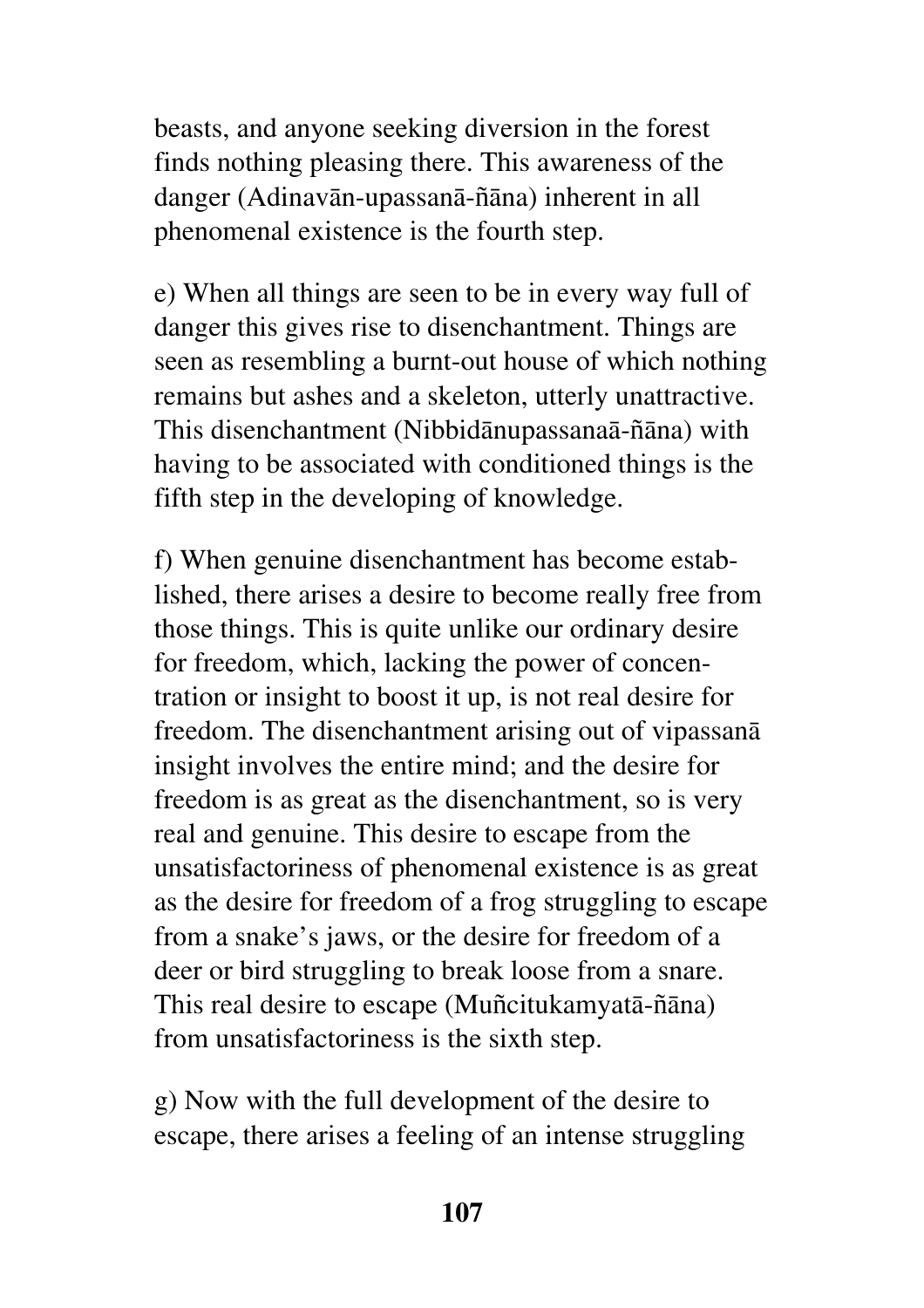to find a way out, an ever-present feeling that, phenomenal existence being as it is, one has to escape from it. Introspecting, one perceives the clinging and one perceives the defilements that are the cause of the mind's bondage, the fetters binding it securely to that condition. Consequently one seeks for ways of weakening the defilements. Then seeing the defilements weakened, one sets about destroying them completely.

This weakening of the defilements is illustrated by means of a simile. A man goes to his fish trap and pulls out a snake thinking it to be a fish. When told it is a snake, he doesn't believe it, at least not until he meets a wise, benevolent and sympathetic teacher, who guides and instructs him so that he comes to realize that it is in fact a snake. He then becomes afraid and searches about for a means of killing it. He grabs the snake by the neck and, lifting it above his head, swings it in a circle until it is worn out and falls down dead. This simile illustrates the arising of the knowledge that the defilements are the cause of people's bondage to a condition much to be feared and dreaded.

If one has no technique for reducing the force of the defilements day-by-day, eradicating them is bound to be impossible. The power of the defilements far exceeds that of the still meager knowledge to be used in destroying them; hence knowledge must be developed and increased, and the suffering produced by the defilements will simultaneously diminish. Always maintaining and developing the knowledge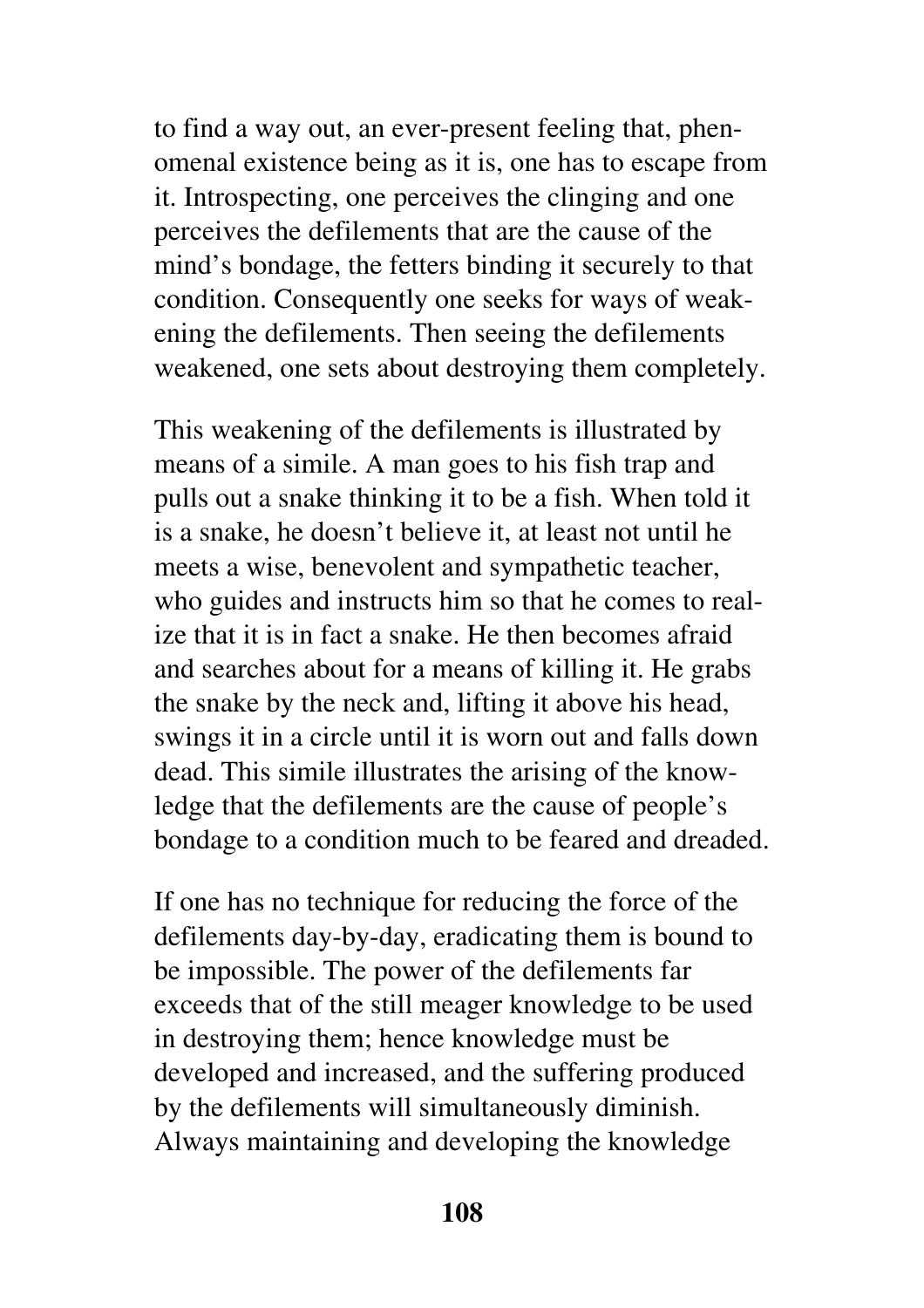that all things are transient, worthless and devoid of selfhood, that they are not worth getting or being, serves to cut off the food supply to the defilements, weakening them day-by-day. It behoves us to build ourselves up, develop, become more skillful and ingenious. By this means, we can conquer defilements the size of mountains, small though we may be. Our situation can be compared to that of a small mouse faced with the job of killing several tigers. We have to be really steadfast and always on the lookout for means appropriate to a small mouse. If we get nowhere, we must use all sorts of devices and techniques to weaken those tigers day-by-day rather than trying to kill them outright. This intense search for a way of escape (Patisankhānupassanā-ñāna) constitutes the seventh step in the Knowledge and Vision of the Progress along the Path.

h) This weakening of the defilements serves to make us progressively more and more independent of and oblivious to things. So this next step in the developing of right understanding, which results in imperturbability with respect to all things, consists in seeing all phenomena as empty, as devoid of essence, as devoid of status such as "animal" or "person", devoid of substance or real permanence, devoid of worth because they are thoroughly unsatisfactory, and devoid of all attraction because they are thoroughly disenchanting. Ultimately the mind becomes independent of and unperturbed by anything in any realm of ex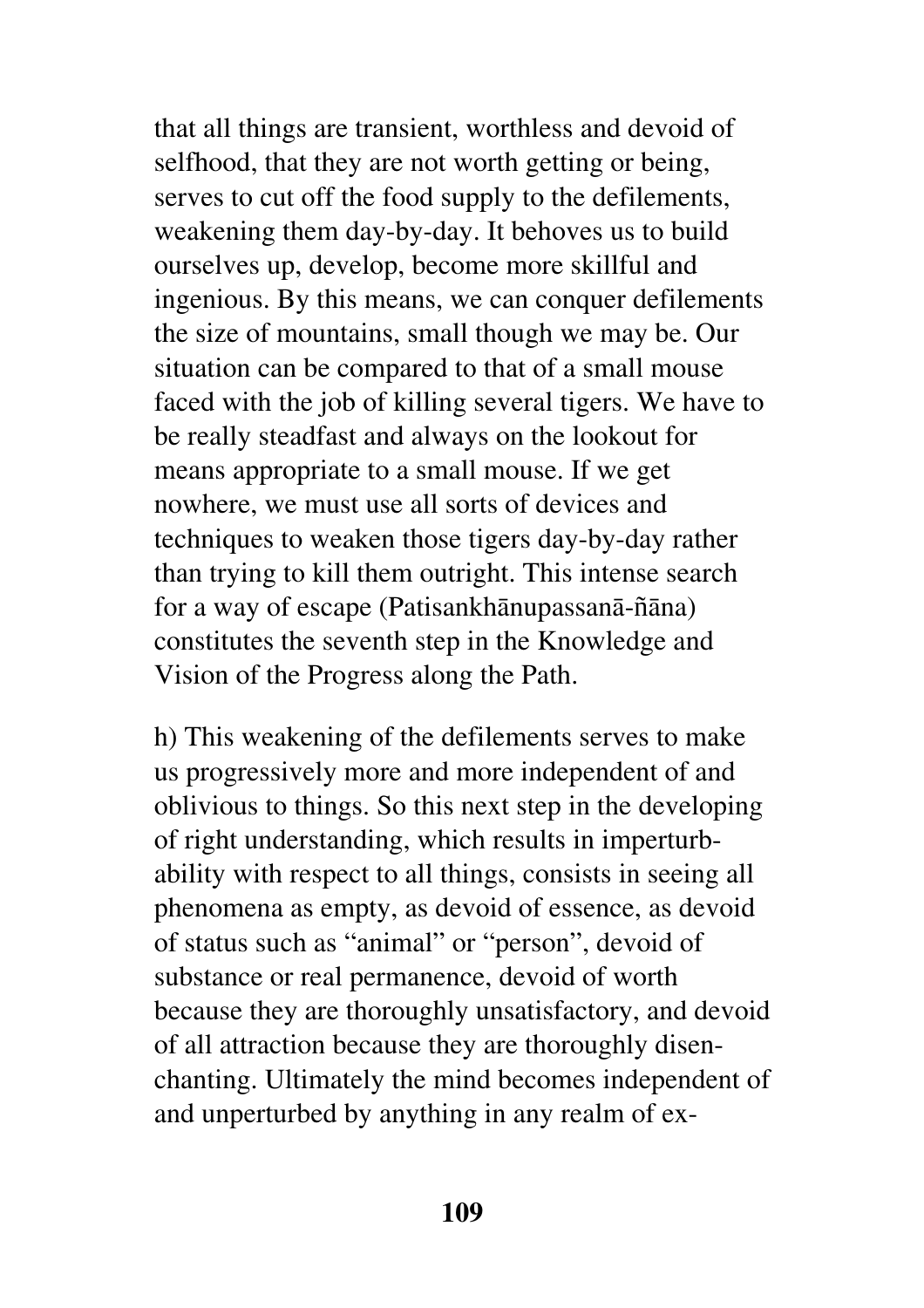istence. Things formerly likable, desirable and infatuating, come to be seen as lumps of rock and earth.

This too has been explained by means of a simile. A man who has always loved a certain woman may one day experience a change of heart and stop loving her. For instance, he will stop loving his wife if she is unfaithful. Once divorced, however, he is free to go ahead and do as he pleases; his mind can be unperturbed. And at this level of knowledge, conditions hitherto delightful, each in its own way, are recognized as devoid of substance, so that one can be independent of them and unperturbed by them in all circumstances, just like the man who becomes independent on divorcing his wife. This indifference to all phenomena (Sankhārupekkhā-ñāna) is the eighth step.

i) The mind thus independent of and unmoved by all phenomenal existence is ready to perfect the Path and know the Four Noble Truths (Saccanulomika-nana). At this stage one is all set to overcome the defilements, to break the fetters binding one to the world, and become an Ariyan of one degree or another. This is the ninth step in the process of Knowledge and Vision of the Progress along the Path.

When this stepwise developing of knowledge, from knowledge of arising and passing away up to the state of readiness to perceive the Four Noble Truths, has been carried through to completion, one is said to have achieved the fourth state in vipassanā, or the sixth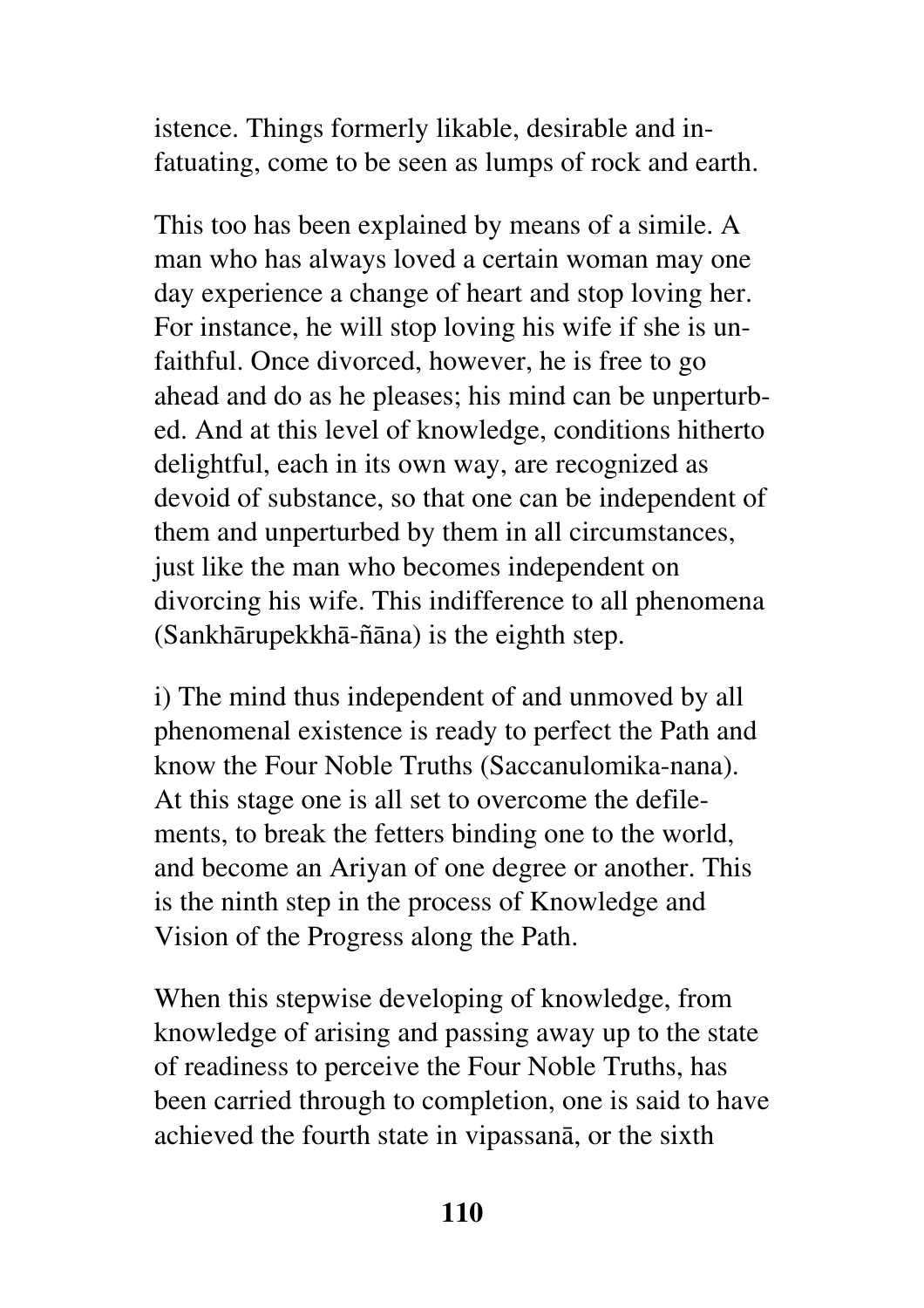Purification. The pure and perfect knowledge it yields is an instrument that reveals to the meditator the path by which he has come, and can lead on to the perfect intuitive insight that will destroy the defilements.

This perfect intuitive insight, or Purity of Knowledge and Vision, the seventh Purification, is the insight that arises out of the perfected Path. It is the goal, the Fruit of vipassanā practice. This insight that arises out of the perfected Path is the fifth and final stage in vipassanā. In between the state of readiness to perceive the Noble Truths and this perfect intuitive insight comes "qualifying" knowledge (Gotrabhū-ñāna), which marks the point of transition from the ordinary defiled individual to the Ariyan. But this qualifying knowledge lasts only an instant. It is the culmination of the progressive perfection of knowledge and is still at the level of good karma, still in the sensual realm.

To sum up, then, vipassanā has as its foundation morality and concentration. What do we examine? The answer is: We examine all things, or to use other terms, the world, or phenomenal existence, or conditioned things, or the five aggregates, since all phenomenal existence consists of nothing apart from the five aggregates. What do we aim at seeing as a result of this scrutiny? We aim at seeing the transience, the unsatisfactoriness, the non-selfhood inherent in all things in the world. We observe them arising, persisting and ceasing until we come to perceive them as absolutely fearsome and disen-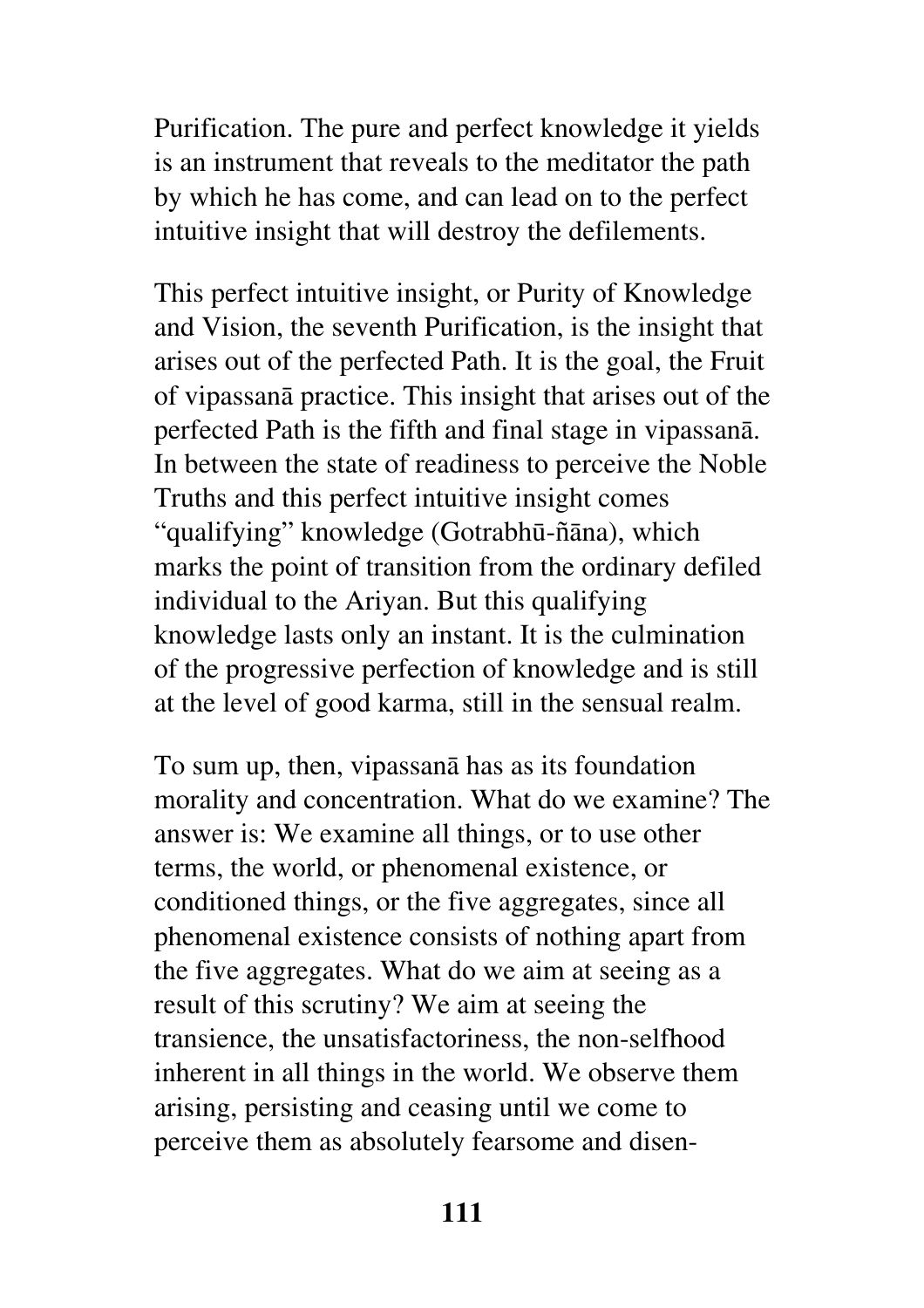chanting, and realize that nothing is worth getting or being. These are the conditions that ought to arise in vipassanā practice. What is the objective of vipassanā? The immediate objective of vipassanā is to reduce delusion, the meaning of "vipassanā" being "clear vision". What is the fruit of vipassanā? The fruit is the arising of clear intuitive insight, clear and enduring insight into the nature of all things, which ultimately will reduce the defilements to nothing. With the defilements gone, there is just perfection, enlightenment, peace. Nothing remains to bind the mind to any worldly condition. As a result, there comes about a slipping free from the world, this place of slavery to sensuality. The mind is freed of suffering because it's freed for good of all craving or desire. The Buddha called this the attainment of the cessation of suffering, the attainment of the Fruit of the Path, Nirvāna. To have achieved this is to have carried out to completion the task Buddhism has set for us.

This shows us the path of insight that has to be walked. There are seven stages of Purification which must be integrated in this way, and nine steps in the process of developing knowledge of the world. These taken together are known as vipassanā. In the Texts it is set out as an ordered system. The finer details can be found in the books written by later teachers. There is one important thing that must be realized, however, in order to avoid misunderstanding. It so happens that even in the field of Dhamma practice, the highest aspect of Buddhism, there are misguided people. At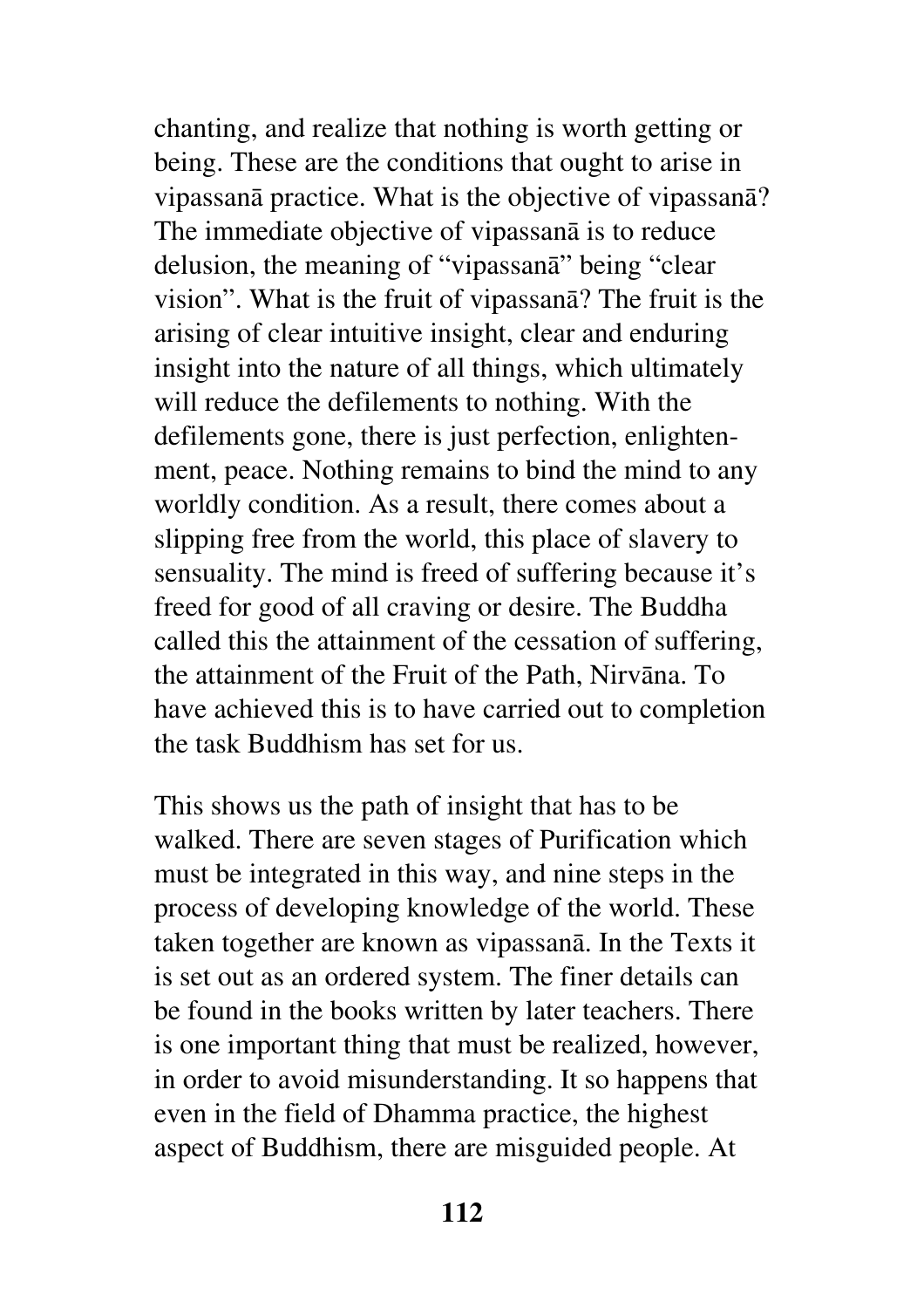the present time there are many who have got hold of things that are not vipassanā at all and are presenting them as being the real thing. They have made vipassanā practice their means of livelihood. They win people over in order to get classes together, then proceed to certify them as noble ones (Ariyapuggala), modern style, all of which is most despicable and regrettable.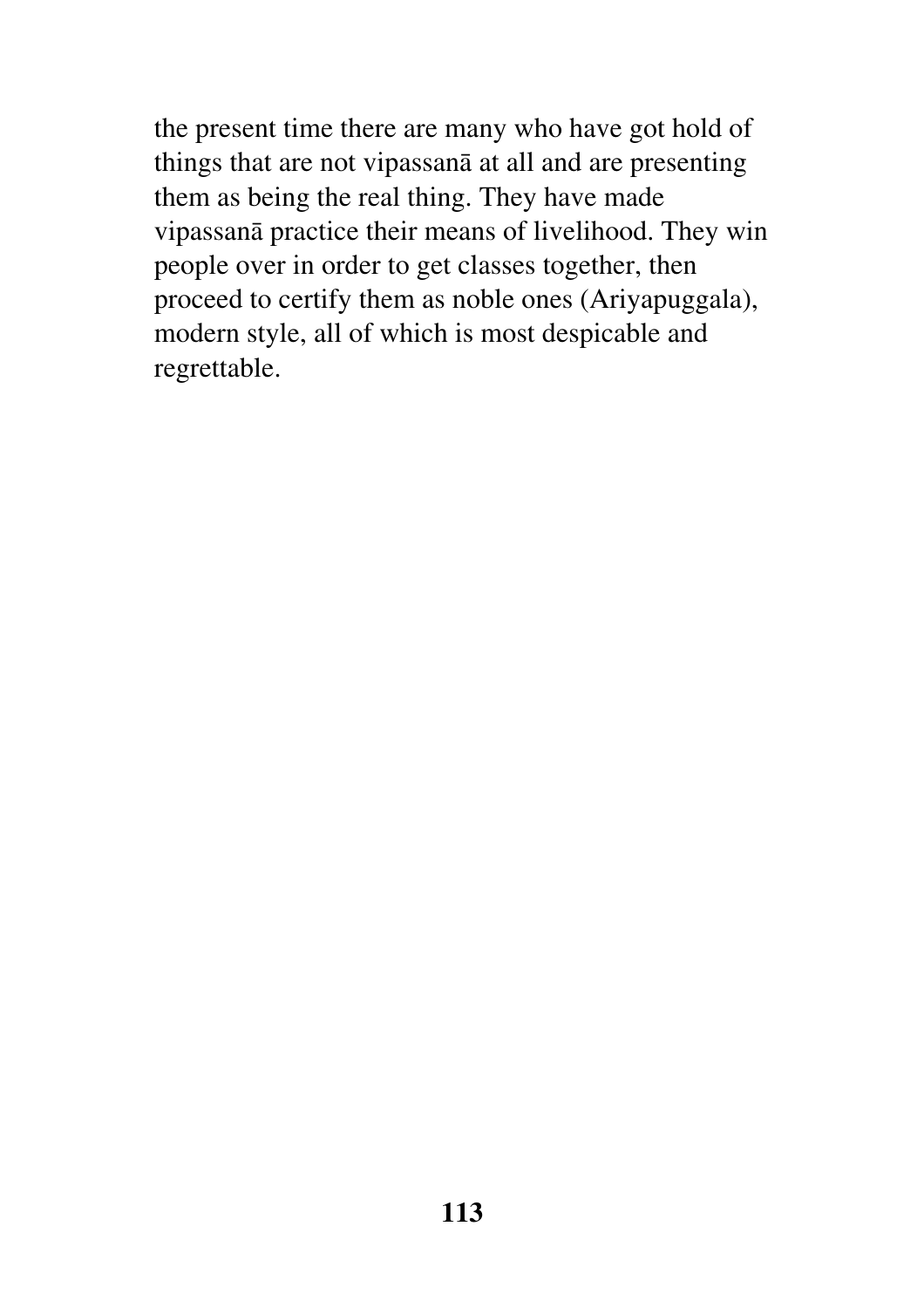# **Emancipation from the World IX.**

Vipassanā meditation is mental training aimed at raising the mind to such a level that it is no longer subject to suffering. The mind breaks free from suffering by virtue of the clear knowledge that nothing is worth grasping at or clinging to. This knowledge deprives worldly things of their ability to lead the mind into further thoughtless liking or disliking. Having this knowledge, the mind transcends the worldly condition and attains the level known as the Supramundane Plane (Lokuttara-bhūmi).

In order to comprehend clearly the supramundane plane, we have to know first about its opposite, the mundane plane (Lokiya-bhūmi). The mundane plane comprises those levels at which the things of the world have control over the mind. Very briefly, three levels are recognized in the mundane plane, namely: the sensual level (Kāmāvacara-bhūmi), or the level of a mind still content with pleasures of every kind; the level of forms (Rūpāvacara-bhūmi), the condition of a mind uninterested in sensual objects, but finding satisfaction in the various stages of concentration on forms as objects; and lastly the formless level (Arūpāvacara-bhūmi), the yet higher level of a mind finding satisfaction in the bliss and peace of concentration on objects other than forms. These three levels in the worldly plane are the mental levels of beings in general. Regardless of whether we presume to call them human beings, celestial beings, gods,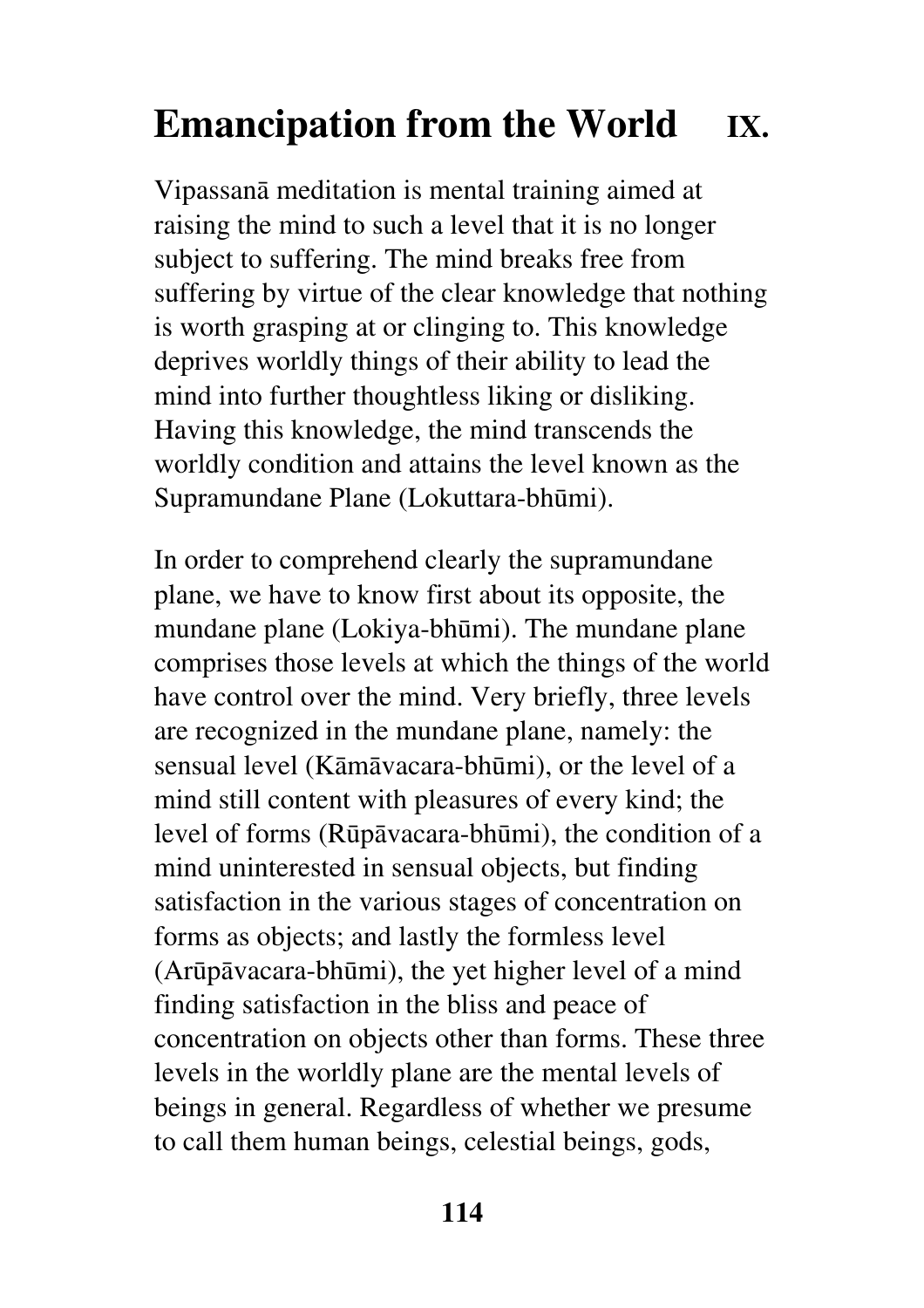beasts, or denizens of hell, they are all included within the three worldly levels. The mind of a worldling can at any particular time exist in any one of these three. It is not impossible. It is quite normal. As a rule, though, it will tend to fall back naturally to the unconcentrated sensual level; the human mind normally falls under the influence of the delightful in colors and shapes, sounds, odors, tastes and tactile objects. Only on certain occasions is it able to escape from the influence of these seductive things and experience the tranquillity and bliss which comes from practicing concentration on forms or other objects. It all depends on concentration. At certain times, then, a person's mind may be located in any of these levels of concentration. In India at the time of the Buddha this must have been fairly common, because people who had gone in search of the tranquillity and bliss associated with the various levels of concentration were to be found living in forests all over the country. At the present time such people are few, but it is nevertheless possible for the ordinary man to attain these levels. If someone in this world is in the process of experiencing the bliss of full concentration on a form, then for him "the world" consists of just that form, because he is aware of nothing else. At that time and for that person, "the world" is equivalent to just that one form, and it remains so until such time as his mental condition changes.

Even though a person dwelling in any of these three levels may have gained such bliss and calm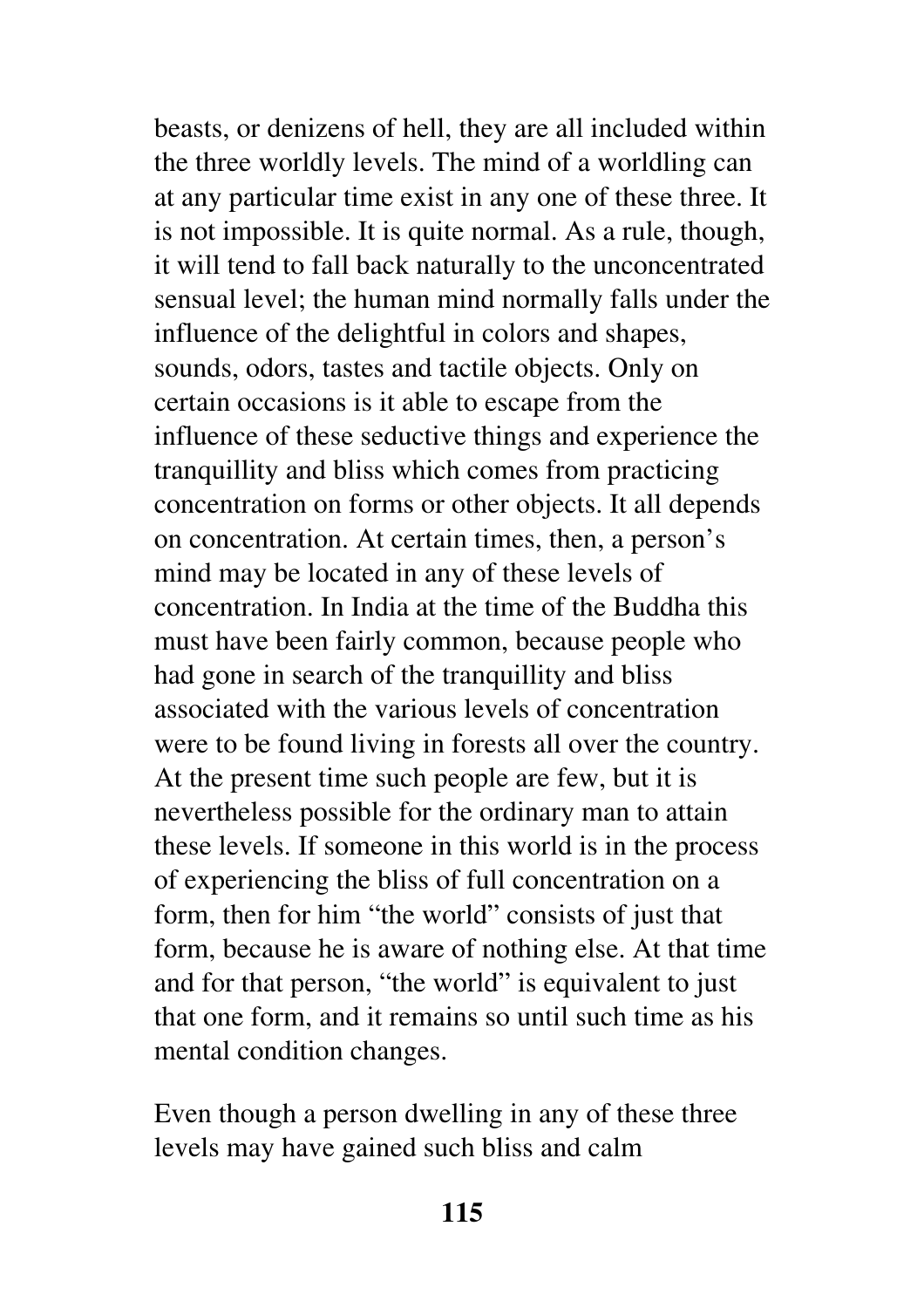tranquillity that he has come to resemble a rock, a lump of earth, or a log of wood, yet grasping and clinging to selfhood are still present. Also present are various kinds of desire, albeit of the finest and most tenuous sort, such as dissatisfaction with the state in which he finds himself, which prompts him to go in search of a new state. That desire for change constitutes karma, so such a person has not yet transcended the worldly state. He is not yet in the supramundane plane. A mind dwelling in the supramundane plane has transcended the world. It views the worldly state as devoid of essence, self, or substance, and will have nothing of it. Dwellers in this supramundane plane can be further classified into grades. There are four levels of Path and Fruit, namely the levels of the Stream-enterer (Sotāpanna), the Once-returner (Sakadāgāmi), the Never-returner (Anāgāmi), and the completely Perfected individual or Arahant. The condition of these four kinds of noble individuals or Ariyans is the supramundane condition. "Supramundane" means "above the world", and refers to the mind, not the body. The body can be anywhere at all as long as living conditions are adequate. "Supramundane" simply describes a mind dwelling above the world. As for the nether worlds such as hell, purgatory, or the places of suffering, torment and bondage, these are out of the question for the Ariyans.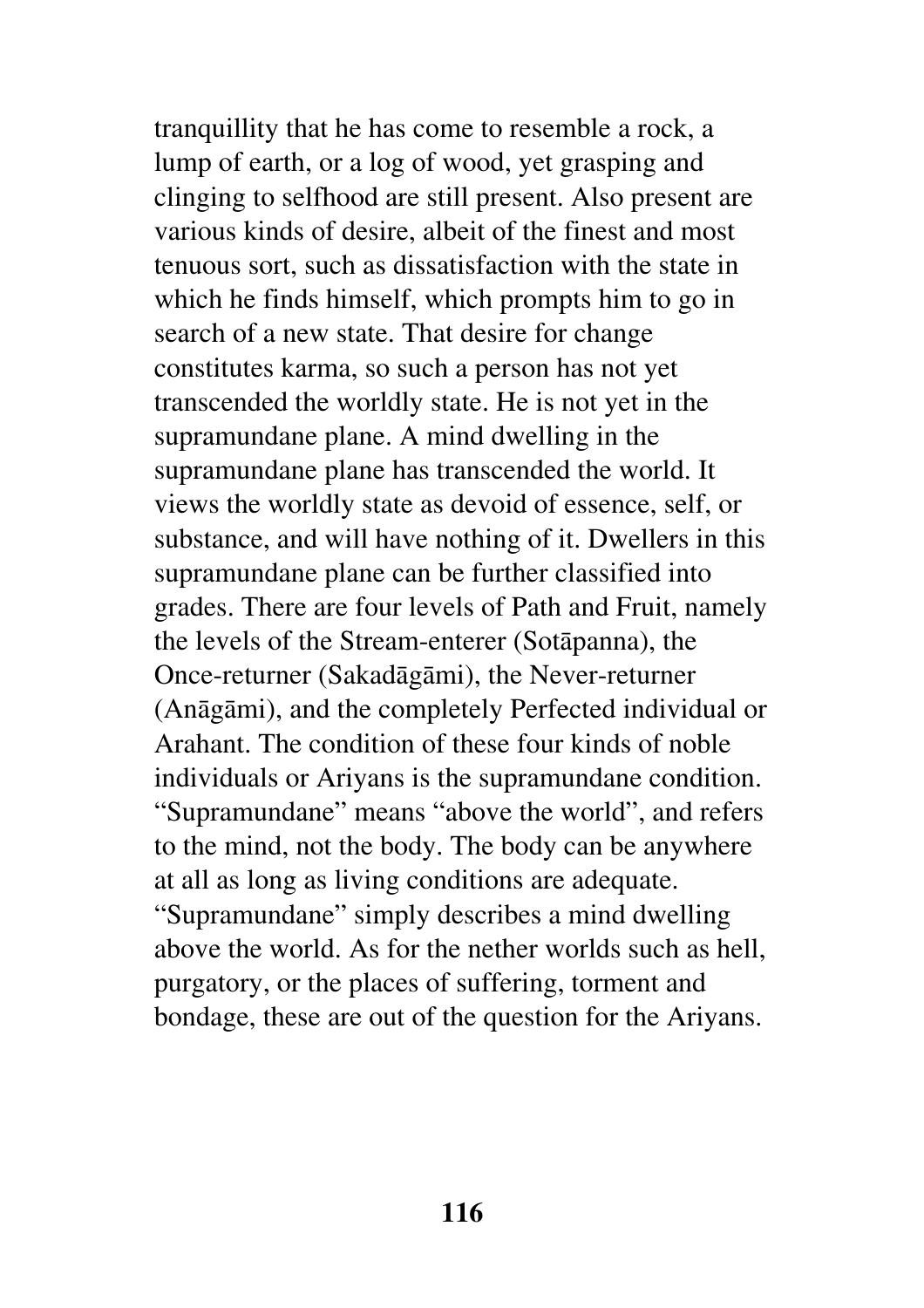The criteria for recognizing these four levels in the supramundane plane are the various mental impurities which are in the course of being eliminated. The Buddha divided the impurities in this group into ten kinds. He called them the Fetters (Samyojana). These ten fetters bind man and all beings to the world, keeping people in the mundane plane. If a person starts to cut through these fetters and break loose, his mind gradually and progressively becomes freed from the worldly condition; and when he manages to cut through them completely, his mind becomes completely free, transcends the world for good and comes to dwell permanently in the supramundane plane.

Of these ten kinds of subtle mental impurities that bind us, the first is the Self belief (Sakkāya-ditthi), the view that the body and mind is "my self". It is a misunderstanding or misconception based on clinging to the idea "I am". Because the average person is not aware of the true nature of the body and the mind, he unthinkingly regards these two as his "self". He assumes that body and mind is his "self", his "I". This instinctive idea that there is an "I" and a "mine" is so firmly ingrained that normally nobody ever doubts their existence. True, the self instinct is what makes life possible, being the basis of self preservation, the search for food and propagation of the species, but in this case, what we are calling the self belief is to be taken only in its most basic sense as the root cause of selfishness. This is considered to be the first of the fetters, to be done away with before anything else.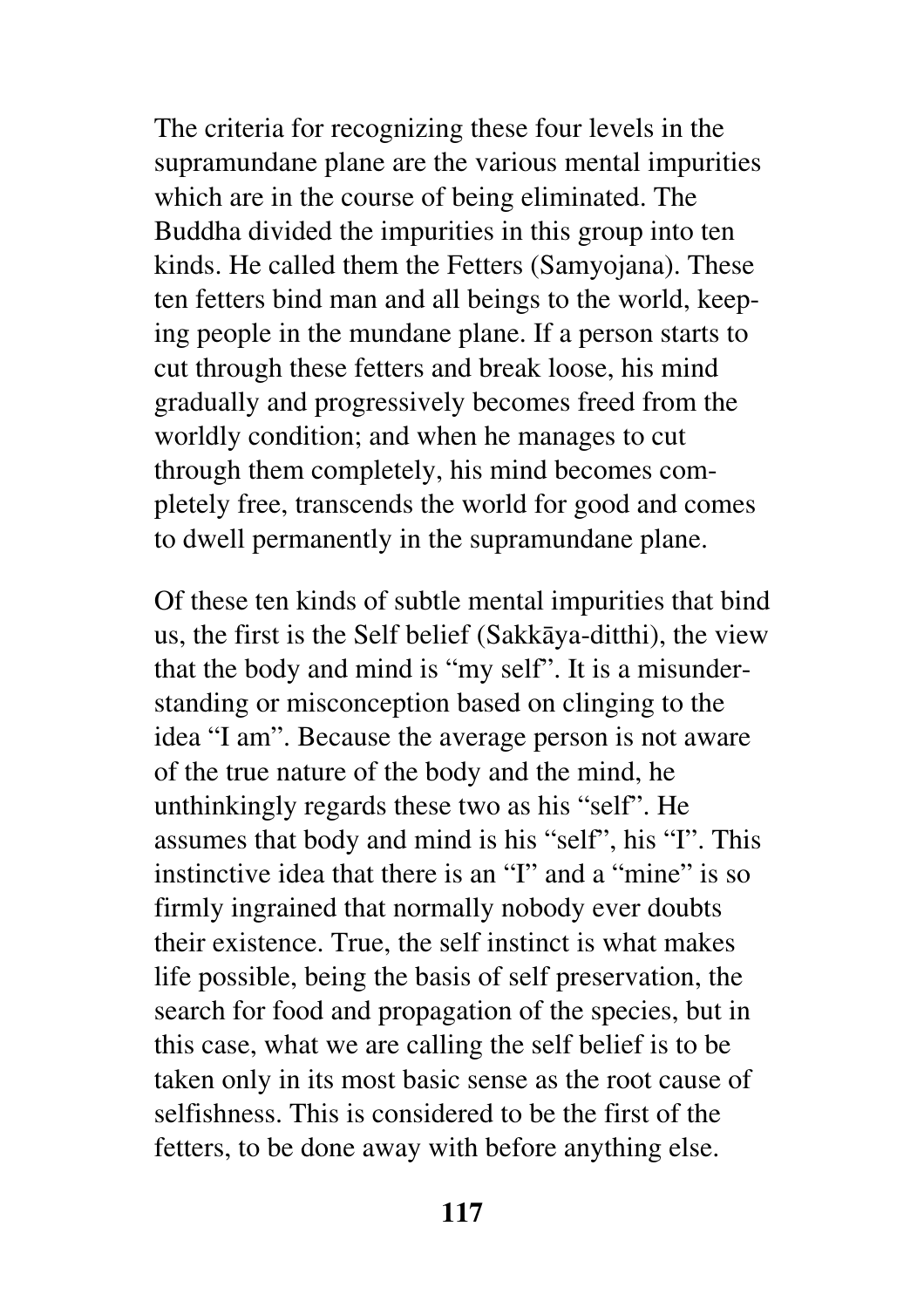The second fetter is Doubt (Vicikicchā), the cause of wavering and uncertainty. Most importantly it is doubt concerning the practice leading to liberation from suffering – doubt due to inadequate knowledge, doubt as to what this subject is really all about, doubt as to whether this practice for breaking free from suffering is really the right thing for one, whether one is really capable of carrying it through, whether it is really better than other things, whether or not it really does any good, whether the Buddha really did attain enlightenment, whether he really did achieve liberation from suffering, whether the Buddha's teaching and the practical method based on his teaching really do lead to liberation from suffering, whether it is really possible for a bhikkhu in the Sangha to attain liberation from suffering.

The root cause of hesitancy is ignorance. A fish that has always lived in the water, if told about life on dry land, would be sure to believe none of it, or at most only half of it. We, immersed as we are in sensuality, are as habituated to sensuality as is the fish to water, so that when someone speaks of transcending sensuality, transcending the world, we can't understand. And that which we can understand to some extent we are hesitant about. It is natural for us to think on this lower level; to think on the high level produces a new picture. The conflict between the high level thinking and the low level thinking is what constitutes wavering. If mental energy is insufficient, the low level thinking will triumph. Doubt and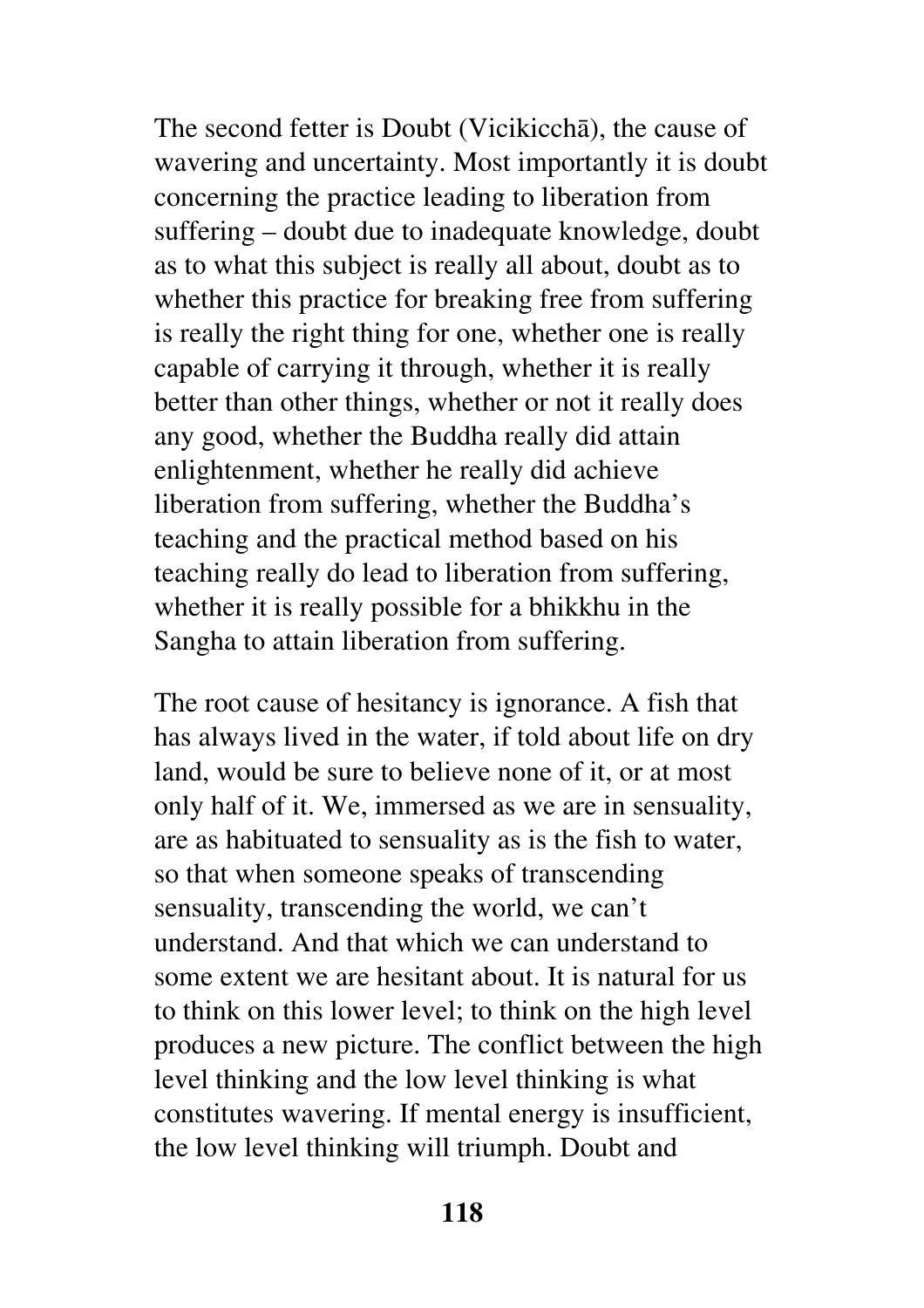wavering with regard to goodness is something chronically present in everyone right from birth. In a person who has been brought up wrongly, it may be a very common complaint. We have to introspect and note the bad consequences of this wavering, which is present to such an extent in our work and our everyday living that we become skeptical about goodness, truth and liberation from suffering.

The third fetter is Superstition (Silabbataprarāmāsa) or attachment to rules and rituals based on a misunderstanding of their real purpose. Essentially it is a misguided attachment to certain things one does. Usually it has to do with doctrines and ceremonies. An example of this is belief in magic and magical practices, which is blatantly just superstition and occurs even among Buddhists. Practice based on the belief that it will produce magical abilities, psychic powers and protective forces is founded on false hopes and is irrational. Another example is the undertaking of moral precepts (Five Precepts, etc.) or virtuous conduct. The real purpose of this is to eliminate mental defilements; but if we believe that it will give rise to miraculous powers which we shall then be able to use to eradicate the defilements, we are in fact grasping and clinging, and so defeating our original purpose. The practice is quite correct in itself, but if we misunderstand it and cling to it irrationally, regarding it as something magical or sacred, then it becomes pure superstition. Even taking upon oneself the moral precepts, if done in the belief that it will lead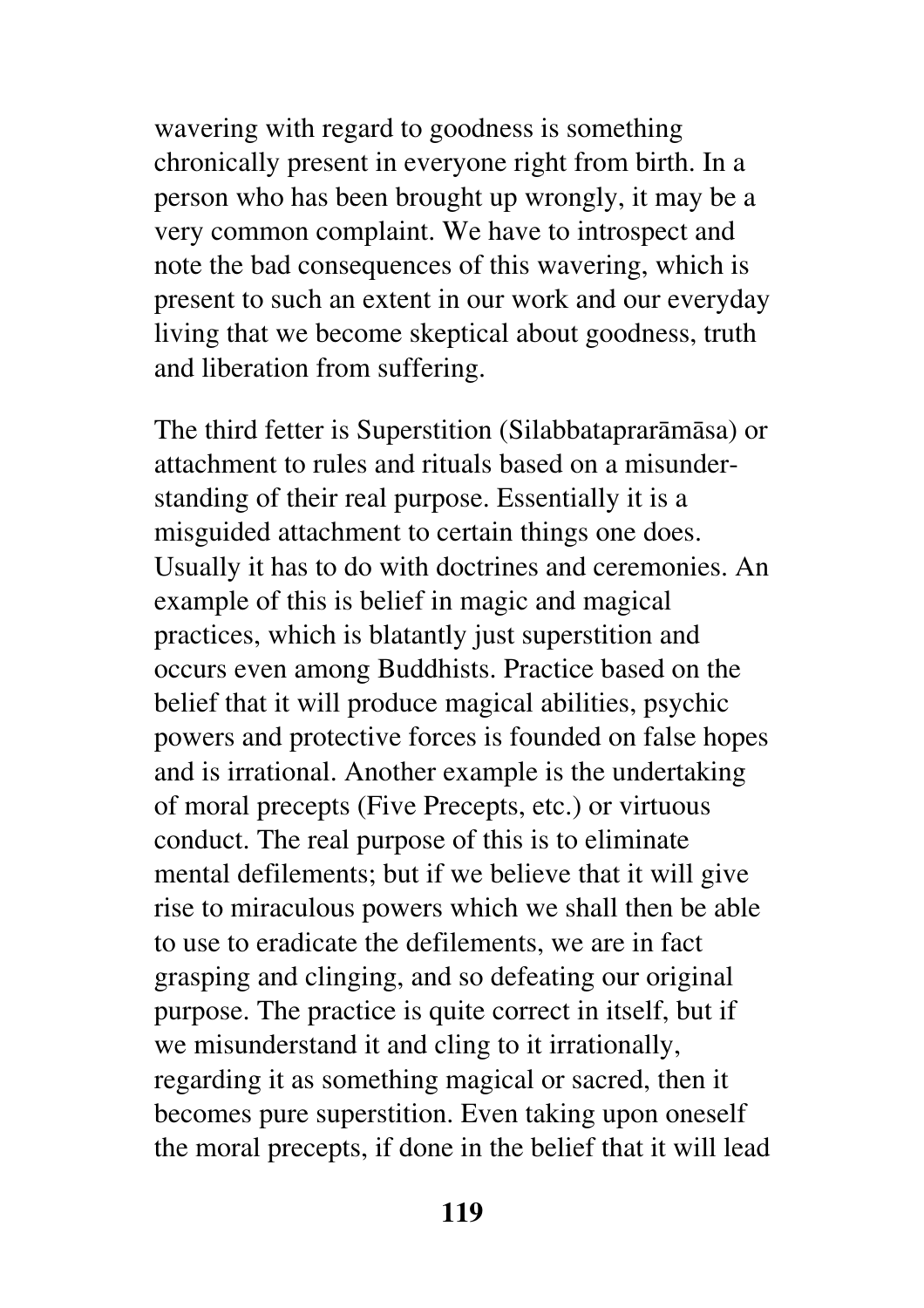to rebirth as a celestial being, is without a doubt an example of attachment to rules and rituals and goes contrary to Buddhist aims. Such beliefs contaminate otherwise virtuous conduct. The objective of the Buddhist discipline is the elimination of the cruder defilements of body and speech as a foundation for the progressive development of concentration and insight. The objective is not rebirth in heaven. To have such false motives is to soil and contaminate one's own morals with grasping and clinging, with false ideas. Charity, or adherence to moral precepts, or meditation practice, if carried out with a mistaken idea of their true objective. inevitably will stray from the Buddhist path. Do understand that even Buddhist practice associated with misunderstanding because craving has come in and taken over, bringing the expectation of mystical powers, becomes superstition instead. This applies to even the very small and trivial things that most of us like to indulge in, such as ritual chanting, merit making and the like. The ceremony of placing rice and trays of sweets before the Buddha's image, if performed in the belief that it is an offering to the Buddha's "spirit" and that he will be able to partake of it, is 100 percent certain to produce effects precisely the opposite of what the devotee is hoping for. Behavior that defeats its own true purpose is generally quite common in Buddhist circles. It is foolish and irrational and results in practices originally worthwhile and attractive becoming contaminated with the stupidity and ignorance of the people performing them. This is what is meant by superstition. As we can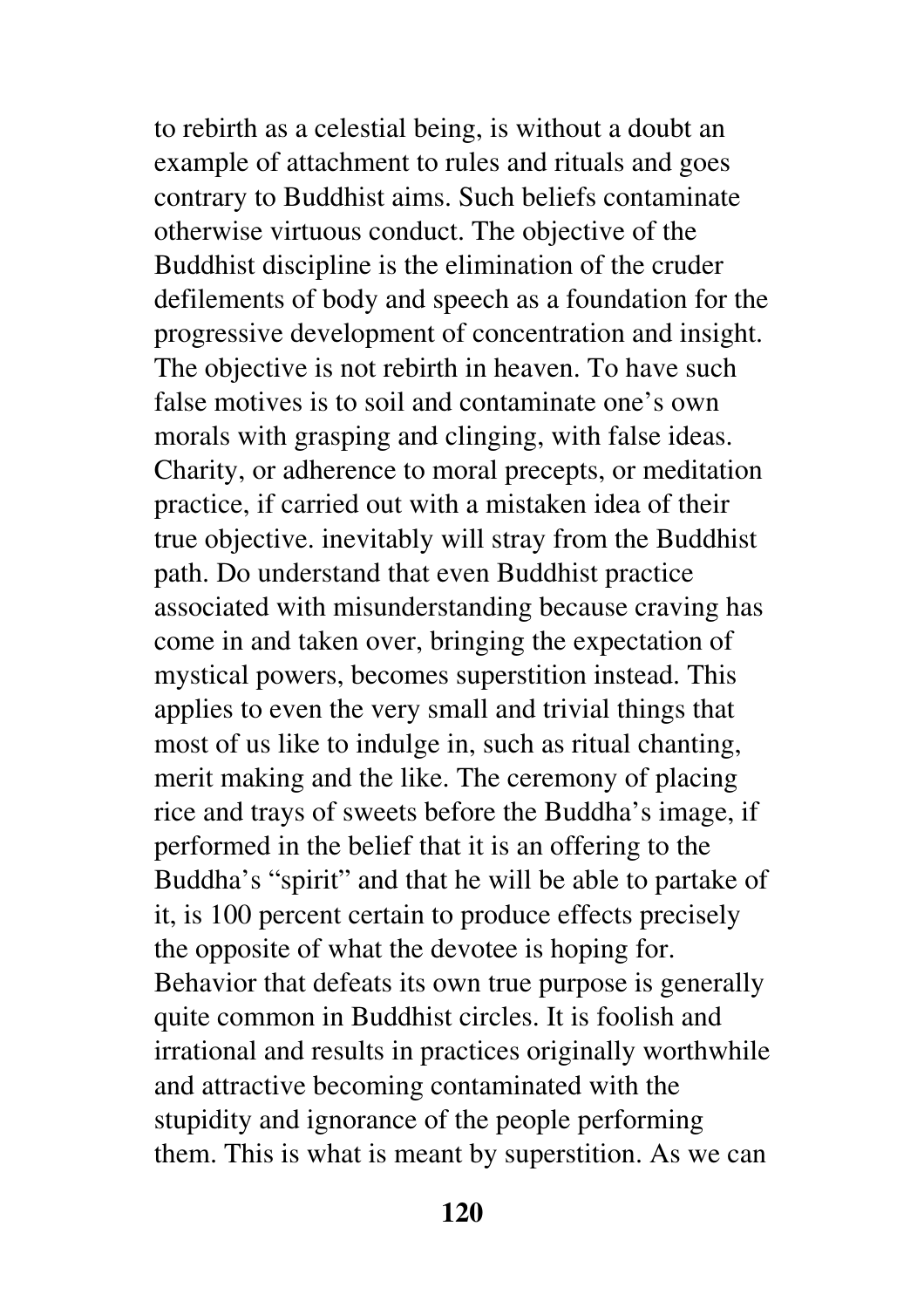see, this defilement has its origins in delusion and misunderstanding. Most of us have our own ingrown beliefs in mystical powers as a result of having been misinformed and led astray by others. We need not go into any more detail here; but though it may be rather disturbing, everyone ought to do some critical selfexamination along these lines.

When these first three defilements, namely self belief, doubt and superstition, have been completely given up, one is said to have attained the lowest level in the supramundane plane, that is, to have become a Stream-enterer. To give up completely these three defilements is not difficult at all, because they are just primitive qualities possessed by primitive, underdeveloped people. In anyone who has studied well and made progress, these three elements should not be present; and if they are, then that person's mind should be considered still primitive. Anyone ought to be able to give up these three defilements and become an Ariyan. If he can't he is still a foolish and deluded person, or, to use the best term, a worldling (Puthujjana), someone with a thick blindfold covering the eye of insight. When any individual has managed to give up these defilements, his mind is freed from bondage to the world. These three are ignorance and delusion obscuring the truth and are fetters binding the mind to the world. Giving them up is like rendering ineffective three kinds of bondage or three blindfolds, then slipping free and rising above and beyond the world, into the first supramundane level. This is what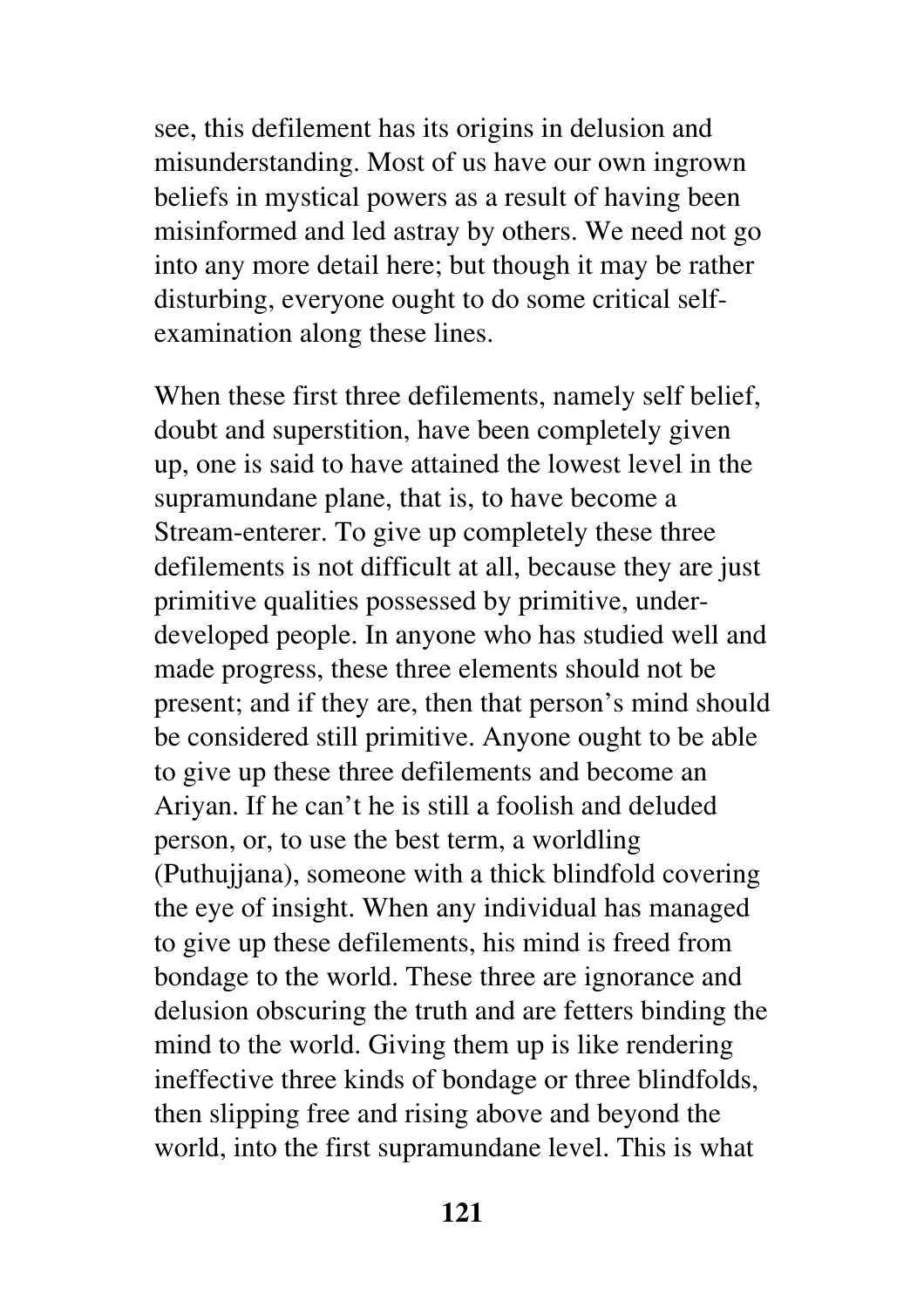it is to become an Ariyan of the first degree, to attain the first level in the supramundane plane. Such an individual is called a "Stream-enterer", one who has attained for the first time the Stream that flows on to Nirvāna. In other words an individual at this stage is certain to attain Nirvāna at some time in the future. What he has attained is only the Stream of Nirvāna, not Nirvāna itself. This Stream is a course that flows right on to Nirvāna, inclining towards Nirvāna just as the water-course of a river slopes down towards the sea. Though it may still take some time, a mind which has once entered the Stream is certain to achieve Nirvāna eventually. Attaining the second level in the supramundane plane implies giving up the three fetters just mentioned, and further, being able to attenuate certain types of craving, aversion and delusion to such a degree that the mind becomes elevated and only very feebly attached to sensuality. It is traditionally held that an individual who achieves this level will return to this world at most only once more, hence he is known as a "Once-returner". A Once-returner is closer to Nirvāna than a Stream-enterer, there remaining in him no more than a trace of worldliness. Should he return to the sensual human world, he will do so not more than once, because craving, aversion and delusion, though not completely eliminated, have become exceedingly attenuated.

The third stage is that of the Never-returner. This grade of Ariyan, besides having succeeded in giving up the defilements to the extent necessary for becom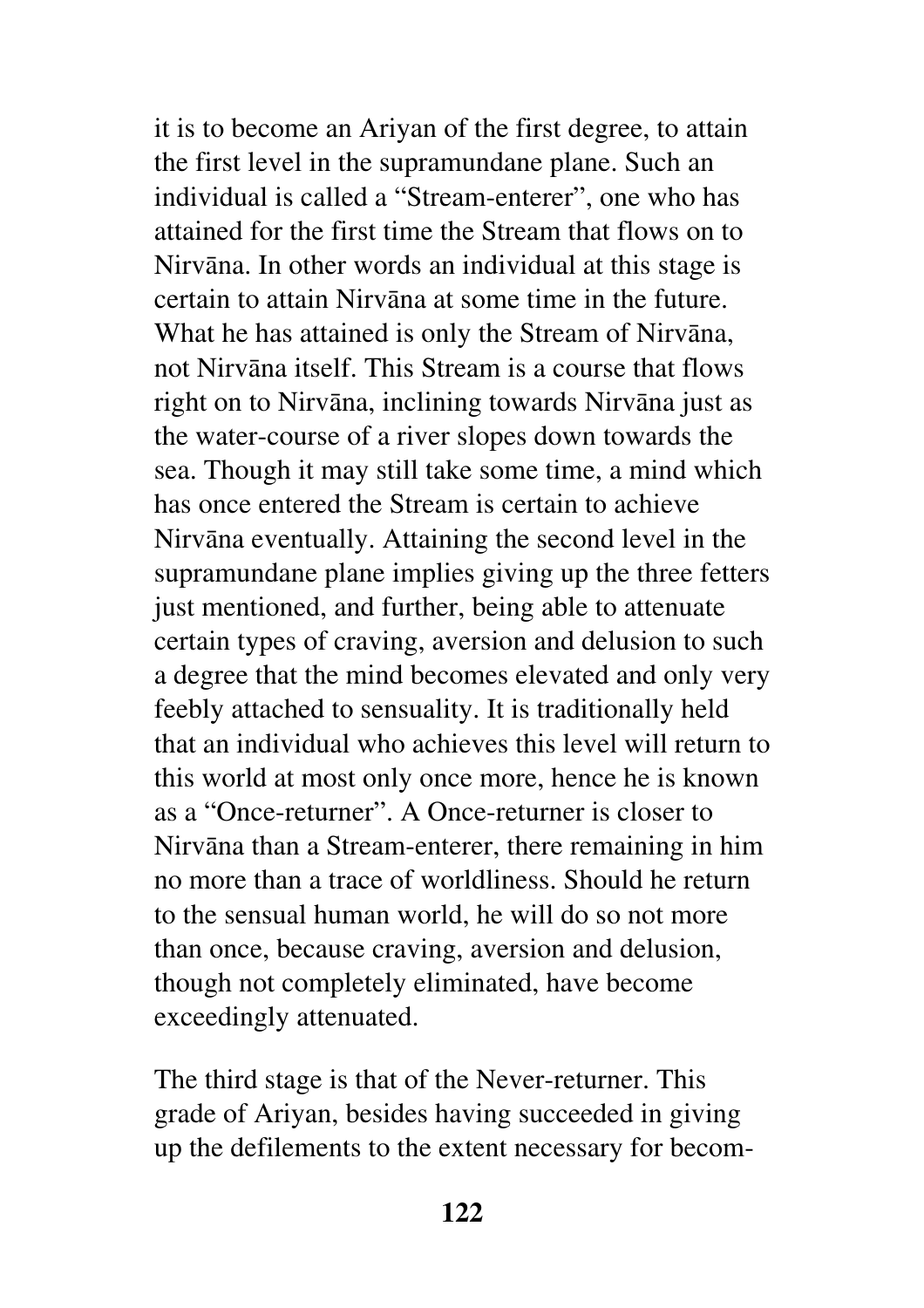ing a Once-returner, has also managed to give up the fourth and fifth fetters. The fourth fetter is sensual desire and the fifth is ill will. Neither the Streamenterer nor the Once-returner has completely given up sensual desire. In both of them there is still a remnant of satisfaction in alluring and desirable objects. Even though they have managed to give up self belief, doubt and superstition, they are still unable to relinquish completely their attachment to sensuality of which some traces remain. But an Ariyan at the third stage, a Never-returner, has succeeded in giving it up completely, so that not a trace remains. The defilement called ill will, which includes all feelings of anger or resentment, has been washed out to a large extent by the Once-returner so that there remains only a trace of ill humor to obstruct his mind; but the Never-returner has got rid of it altogether. Thus the Never-returner has thrown off both sensual desire and ill will.

This sensual desire or attachment to and satisfaction in sensuality was explained adequately in the section on sensual attachment. It is a chronic defilement, firmly fixed in the mind as if it were a very part of it, of the same substance. For the ordinary man, it is hard to understand and hard to eradicate. Anything at all can serve as an object for desire: colors and shapes, sounds, odors, tastes and tactile objects of any sort, kind and description. These are sensual objects (Kāma), and the state of mental attachment which takes the form of satisfaction in these desirable objects is sensual desire (Kāma-rāga). What we call ill will is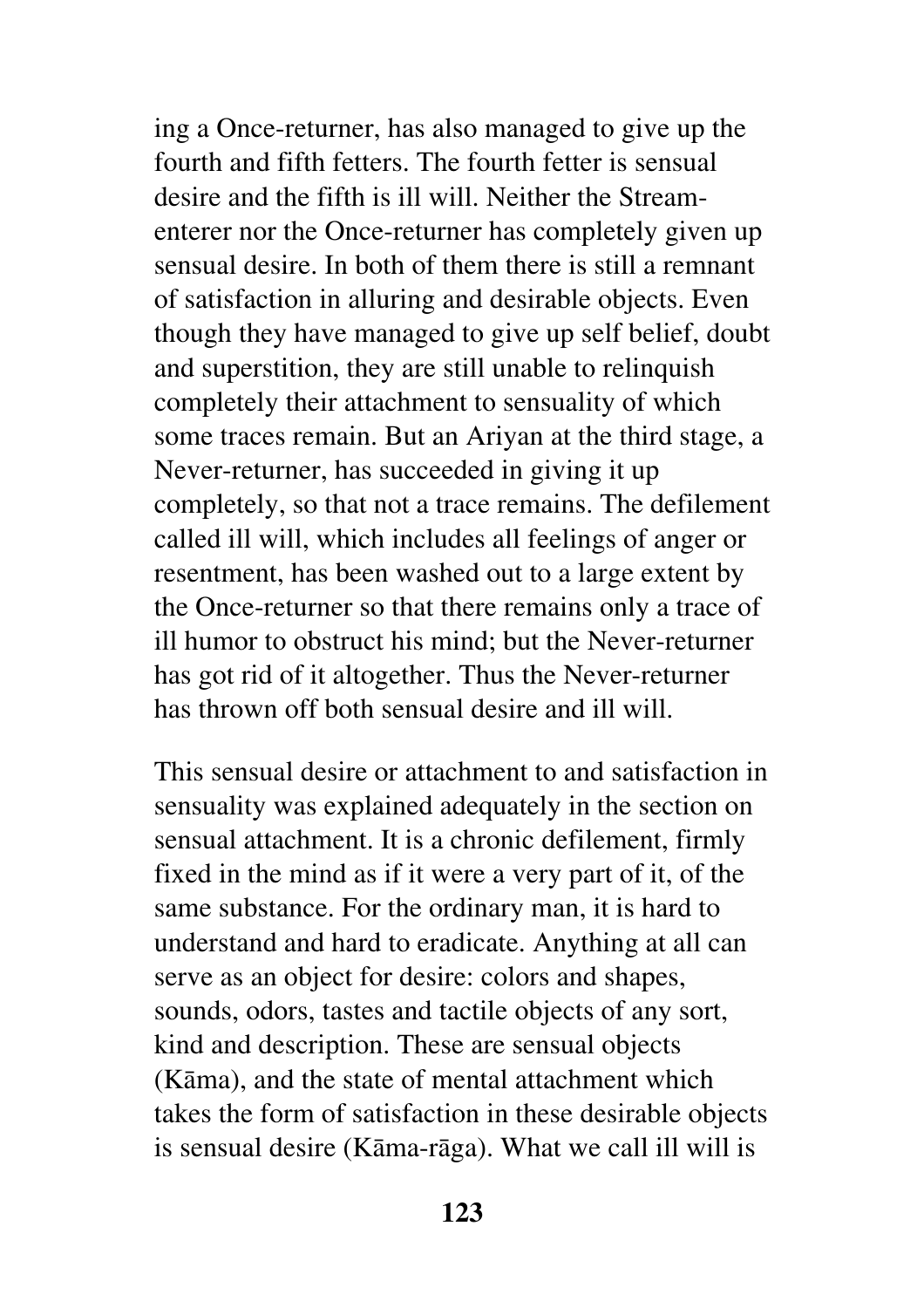the reaction of a mind that feels dissatisfaction. If there is satisfaction, there is sensual desire; if dissatisfaction, ill will. Most people's minds are subject to these two states. There may arise ill will towards even inanimate objects, and what is more, one can even be dissatisfied with the things one has produced oneself, the things that arise in one's own mind. Where there is actual hatred and anger towards an object, ill will has become too fierce. An Ariyan at a stage below the Non-returnee has given it up to a degree appropriate to his station. The ill will that remains for the third grade of Ariyan to relinquish is just a mental reaction so subtle that possibly no outward evidence of it appears. It is an inner perturbation not revealed by any facial expression, yet present inwardly as dissatisfaction, as irritation or annoyance at some person or thing that does not conform to expectation. Imagine a person completely devoid of every form of ill will: consider what a very exceptional individual he would be, and how worthy of respect. The five defilements we have just been discussing were grouped together by the Buddha as the first to be given up. Self belief, doubt, superstition, sensual desire and ill will have all been given up by an Ariyan at the third level. Because there remains no sensual desire, this grade of Ariyan never again returns to the sensual state of existence. This is why he gets the name "Never-returner", one who will never come back. For him there is only movement forward and upward to Arahantship and Nirvāna, in a state having nothing to do with sensuality, a supreme, divine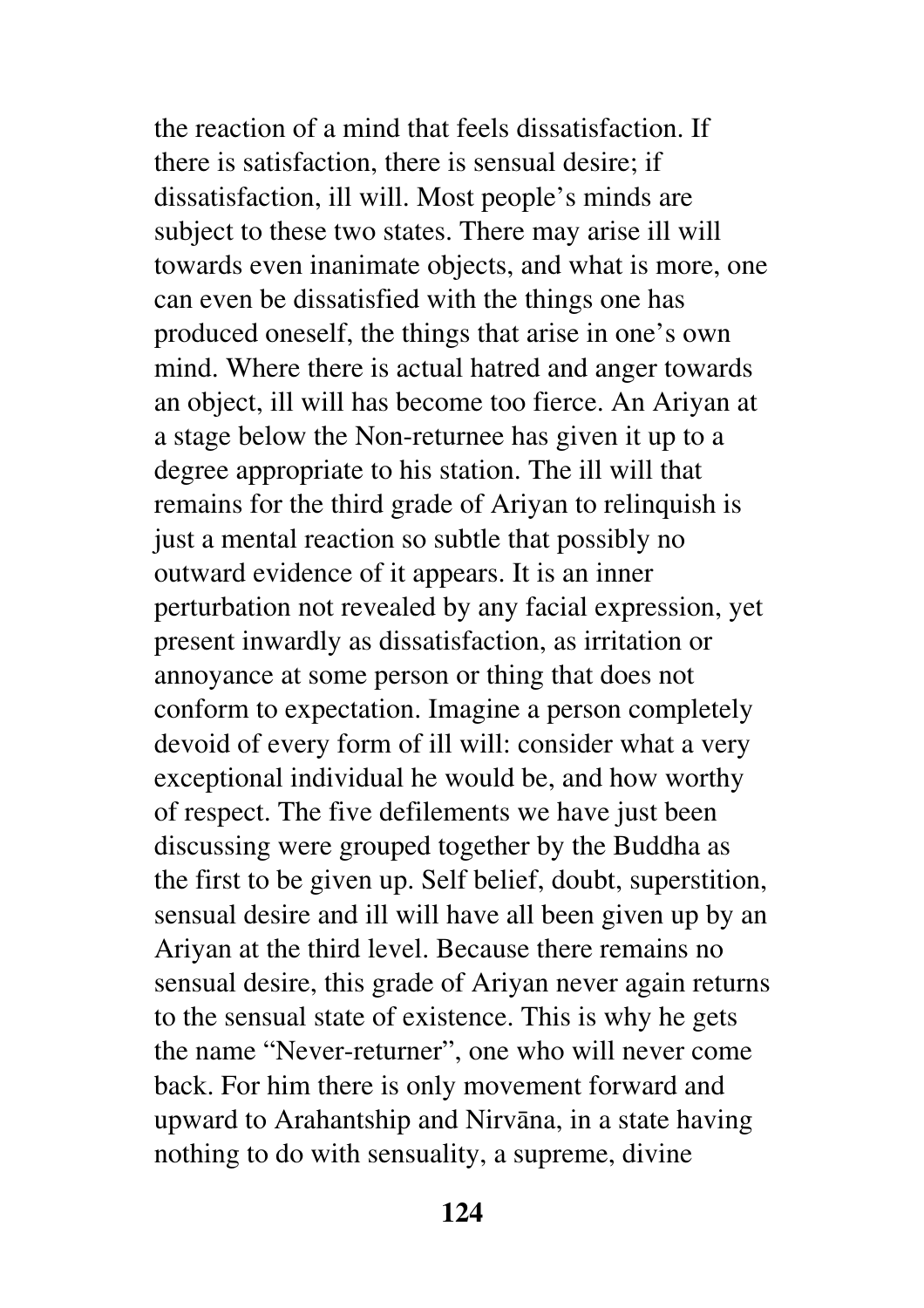condition. As for the five remaining defilements, these only the Arahant, the fourth grade of Ariyan, succeeds in relinquishing completely.

The next defilement, the sixth of the fetters, is desire for the bliss associated with the various stages of concentration on forms (rūpa-rāga). The first three grades of Ariyan are still not capable of giving up attachment to the bliss and tranquillity obtainable by concentrating deeply on forms, but they will succeed in doing so when they move up to the last stage, that of the Arahant. The fully concentrated state has a captivating flavor, which can be described as a foretaste of Nirvāna. Though it differs from real Nirvāna, it has more or less the same flavor. While one is fully concentrated, the defilements are dormant; but they have not evaporated away entirely, and will reappear as soon as concentration is lost. As long as they are dormant, however, the mind is empty, clear, free, and knows the flavor of real Nirvāna. Consequently this state can also become a cause of attachment.

The seventh subtle defilement is desire for the bliss associated with full concentration on objects other than forms (arūpa-rāga). It resembles the sixth fetter, but is one degree more subtle and attenuated. Concentration on an object such as space or emptiness yields a tranquillity and quiescence more profound than concentration on a form, with the result that one becomes attached to that state. No Arahant could ever become fascinated by any state of pleasant feeling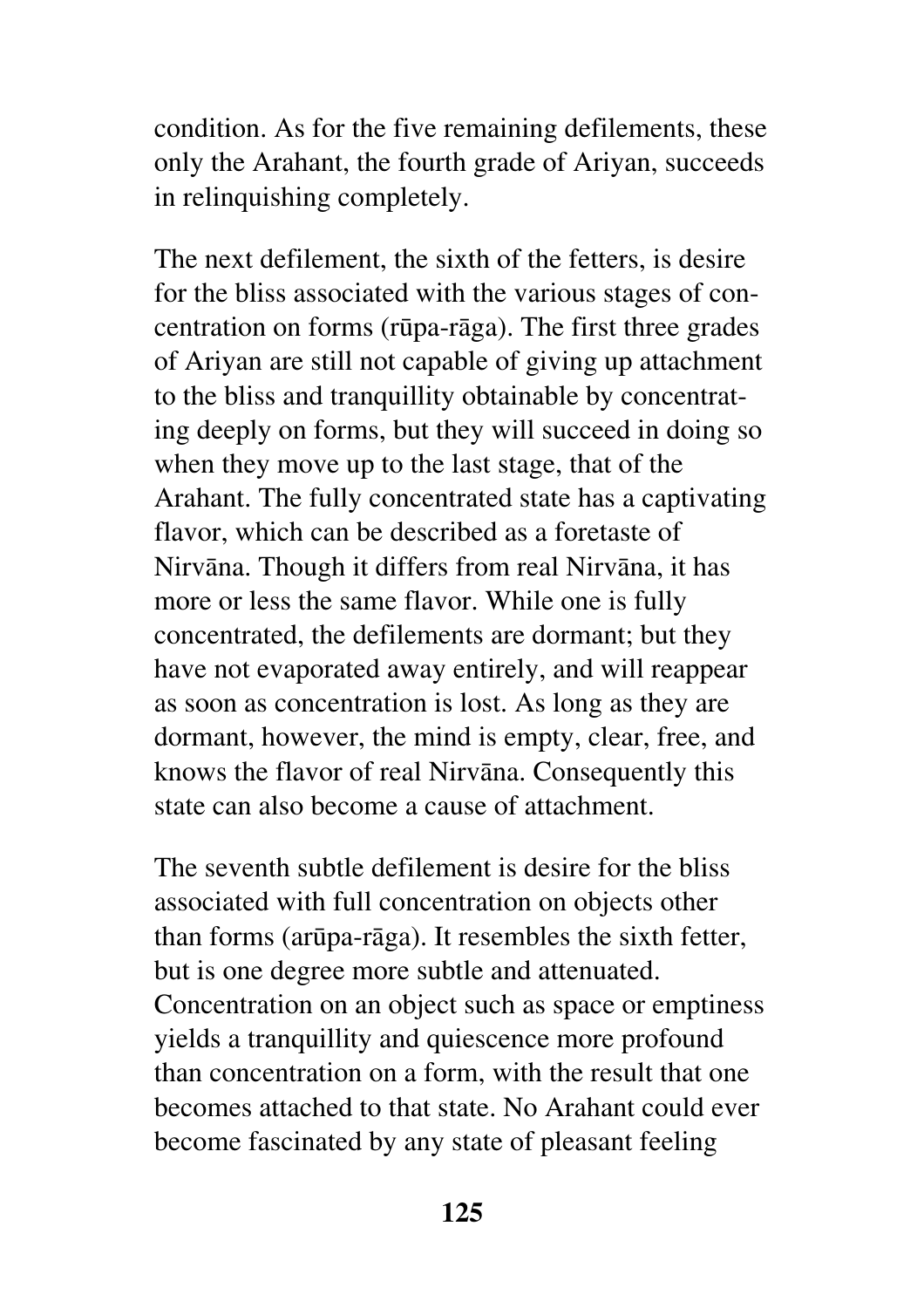whatsoever, regardless of where it originated, because an Arahant is automatically aware of the impermanence, unsatisfactoriness and nonselfhood of every state of feeling. Other hermits and mystics practicing concentration in the forest do not perceive the hidden danger in these blissful states and so become fascinated by and attached to the flavor of them just as immature people become attached to the flavor of sensual objects. For this reason the Buddha used the same word "desire" for both cases. If you think this subject over and really come to understand it, you will be full of admiration and respect for these individuals called Ariyans.

The eighth fetter binding a man to the world is awareness of superiority or inferiority (māna). It is the delusion of having this or that status relative to another. It consists in the thought: "I am not as good as he is. I am just as good as he is. I am better or higher than he is". Thinking "I am not as good as...", one feels inferior; thinking "I am better than...", one feels puffed up; and thinking "I am just as good as...", one thinks along competitive lines or in terms of getting ahead of the other fellow. It is not pride or conceit. Not to think automatically of oneself as better or worse than the other fellow in this fashion is bound to be very difficult. The placing of this defilement as number eight is probably meant to indicate that it is hard to give up and so belongs near the end of the list. Only the highest grade of Ariyan can relinquish it. The likes of us naturally can't give it up. This idea that one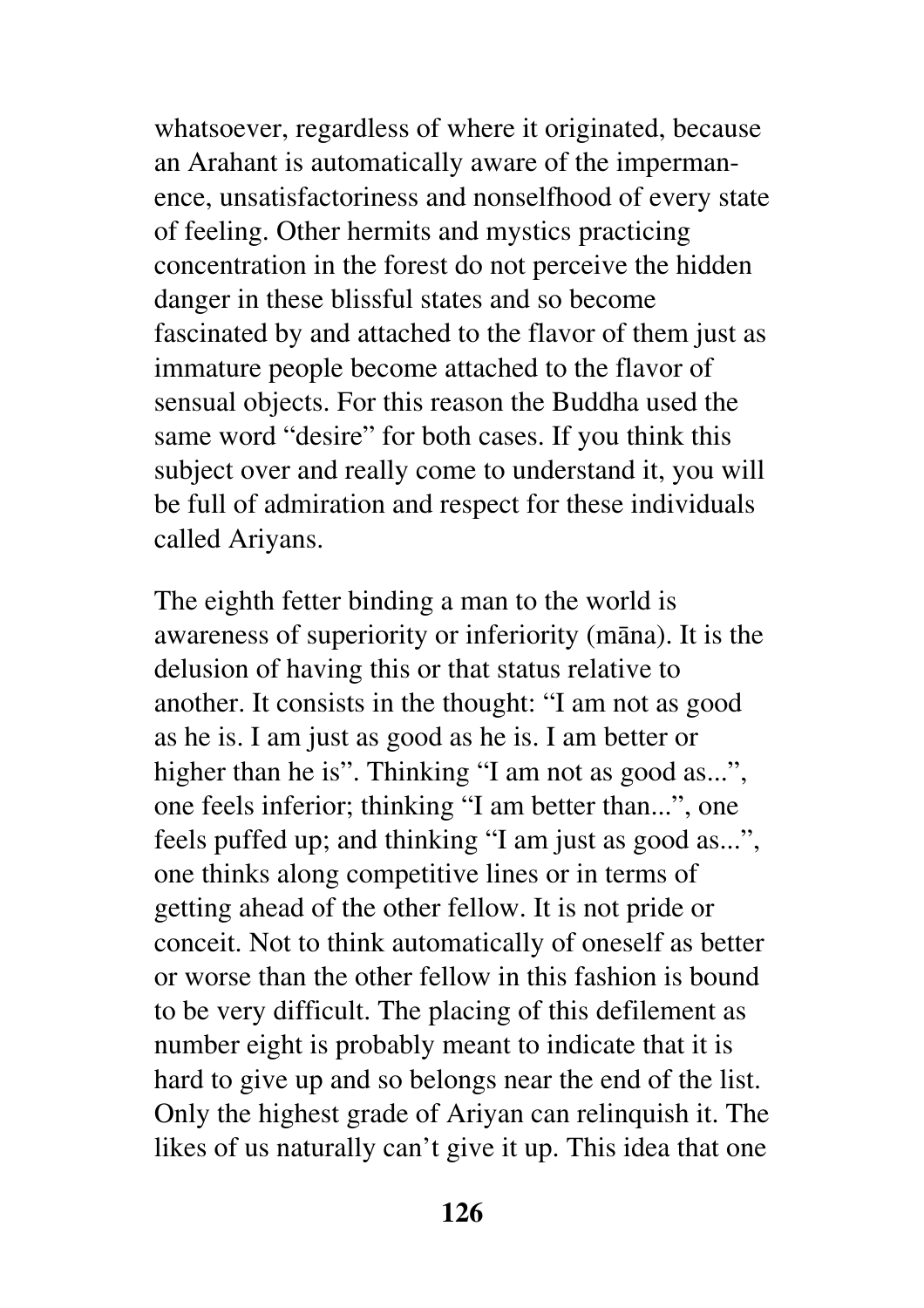is better than, or on a par with, or not as good as the other fellow, comes from a certain kind of attachment. As long as the mind is still involved in good and bad, the awareness of inferiority, superiority, or equality with respect to others remains to disturb it; but when it has completely transcended good and bad, such ideas cannot exist. As long as such ideas do remain, real bliss and tranquillity are lacking.

The ninth fetter is Agitation (Uddhacca), that is, mental unrest, distraction, lack of peace and quiet. This is the feeling of agitation that arises when something interesting comes by. We all have certain chronic wishes, particularly a desire to get, to be, not to get, or not to be, one thing or another. When something comes by, via the eye, ear, nose, tongue, or body, which fits in with one of our tendencies, there is likely to come about the mental reaction, pro or con, which we call interest. If we see something new and strange, wavering and curiosity are bound to arise, because there are still things that we want and things that we fear and mistrust. So the mind cannot resist, it has to be interested in the various things that come by – at least that is how it is with an ordinary person. If the object in question happens to coincide with a desire of his, he finds it hard to resist. He is likely to become interested to the point of becoming involved, pleased to the point of forgetting himself. If it is an undesirable object, the mind becomes depressed so that his gratification comes to an end. This is the nature of Agitation.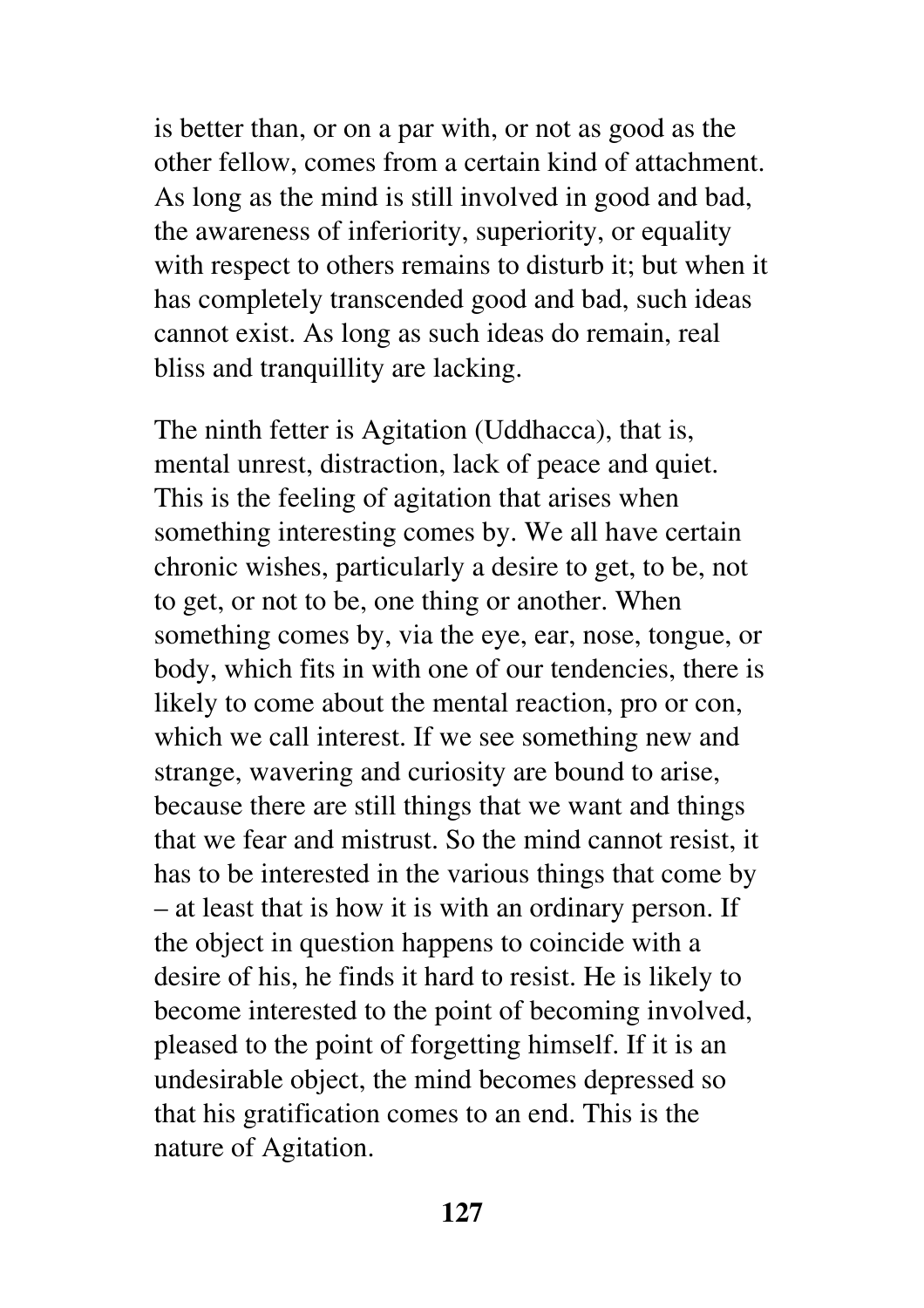The first three grades of Ariyan still have curiosity and inquisitiveness about things, but the Arahant has none at all. His mind has abolished all desire for anything whatsoever: it has abolished fear and hatred, worry and anxiety, mistrust and doubt, and all desire to know about and see things. His mind is free. Nothing can provoke or lure him, and arouse inquisitiveness or curiosity, simply because he has abolished partiality. It should be realized that the existence or arising of agitation in any situation is a consequence of some form of desire, even including the desire for knowledge. When desire has been done away with through realizing the impermanence, worthlessness and nonselfhood of all things, nothing is any longer seen as worth getting or being, and so there is no curiosity about anything. If a bolt of lightning were to strike right beside an Arahant, he would not be interested, because he has no fear of death, or craving for continued existence, or anything of that sort. Even if something dangerous came along, or if something brand new were discovered in the world, he would know no inquisitiveness or curiosity, because such things have no significance for him. He has no wish to know about anything from the point of view of what it may have to offer him. Because there is nothing that he longs for, he has no curiosity of any kind, and his mind has a purity, a tranquillity such as we ordinary folk have never attained.

The tenth and last defilement is Ignorance. This covers every kind of defilement not yet mentioned. The word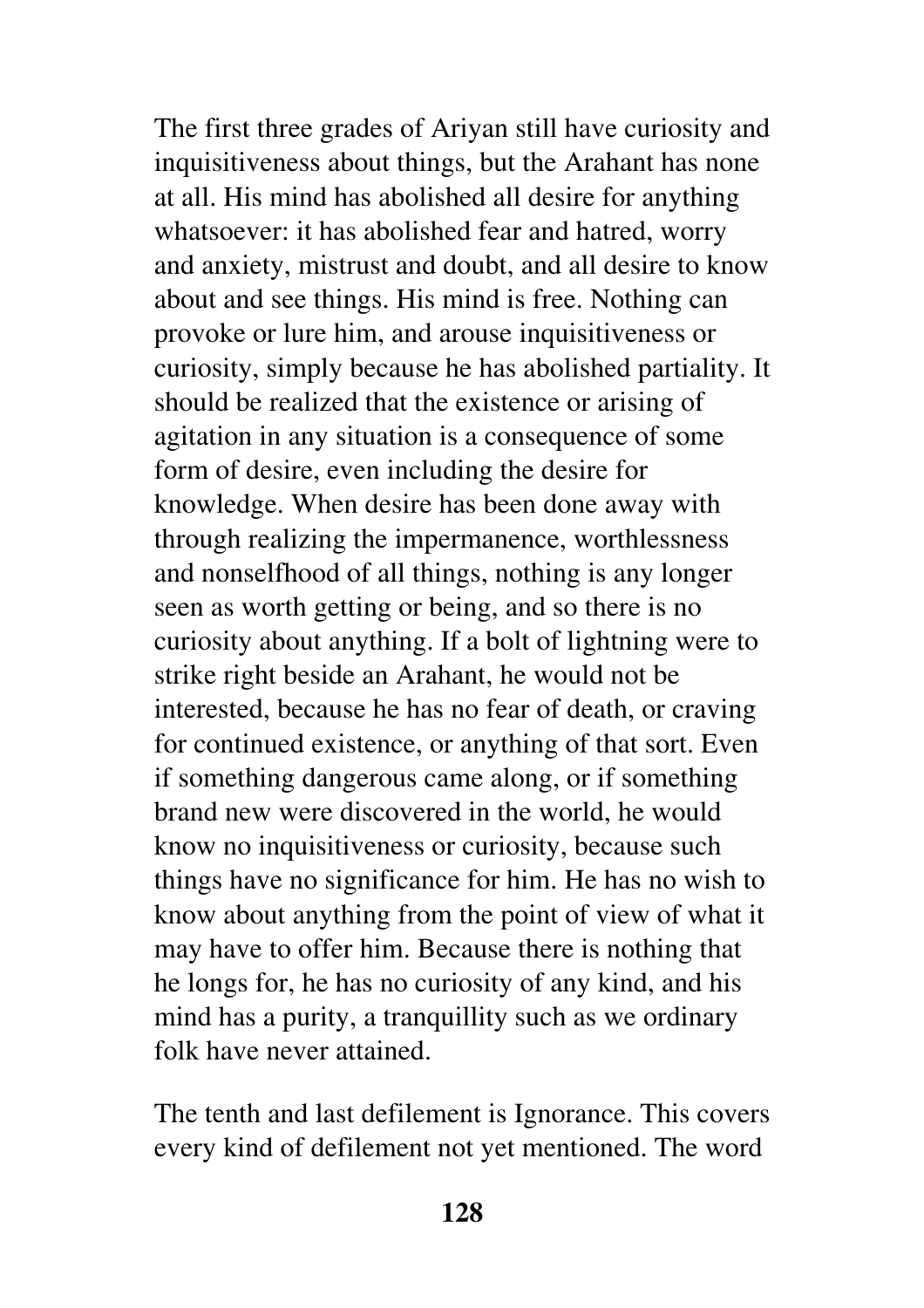"ignorance" refers to a condition of lack of knowledge, and in this case "knowledge" means real knowledge, correct knowledge. Naturally no creature can exist without having some knowledge, but if that knowledge is false, it has the same value as no knowledge. Most people suffer from chronic ignorance or false knowledge; most of us are benighted. The most important questions for human beings are those that ask: "What is suffering, really?", "What is the real cause of the arising of suffering?", "What is real freedom from suffering?" and "What is the real way to attain freedom from suffering?" If some individual has real knowledge, if he is free of ignorance, he is reckoned as enlightened. The totality of human knowledge is of untold extent, but the Buddha classed most of it as not essential. The Buddha's enlightenment encompassed only what need be known. The Buddha knew all that need be known. The word "omniscient" or "all-knowing" means knowing just as much as need be known: it does not include anything non-essential.

Ignorance causes people to misidentify suffering as pleasure, to such an extent that they just swim around in circles in a sea of suffering. It also causes them to misidentify the cause of suffering, so that they go blaming the wrong things, spirits, celestial beings, or anything at all as the cause of their pain and misfortune, instead of rectifying the situation by the right means. The making of vows to these spirits and celestial beings is a manifestation of the lowest level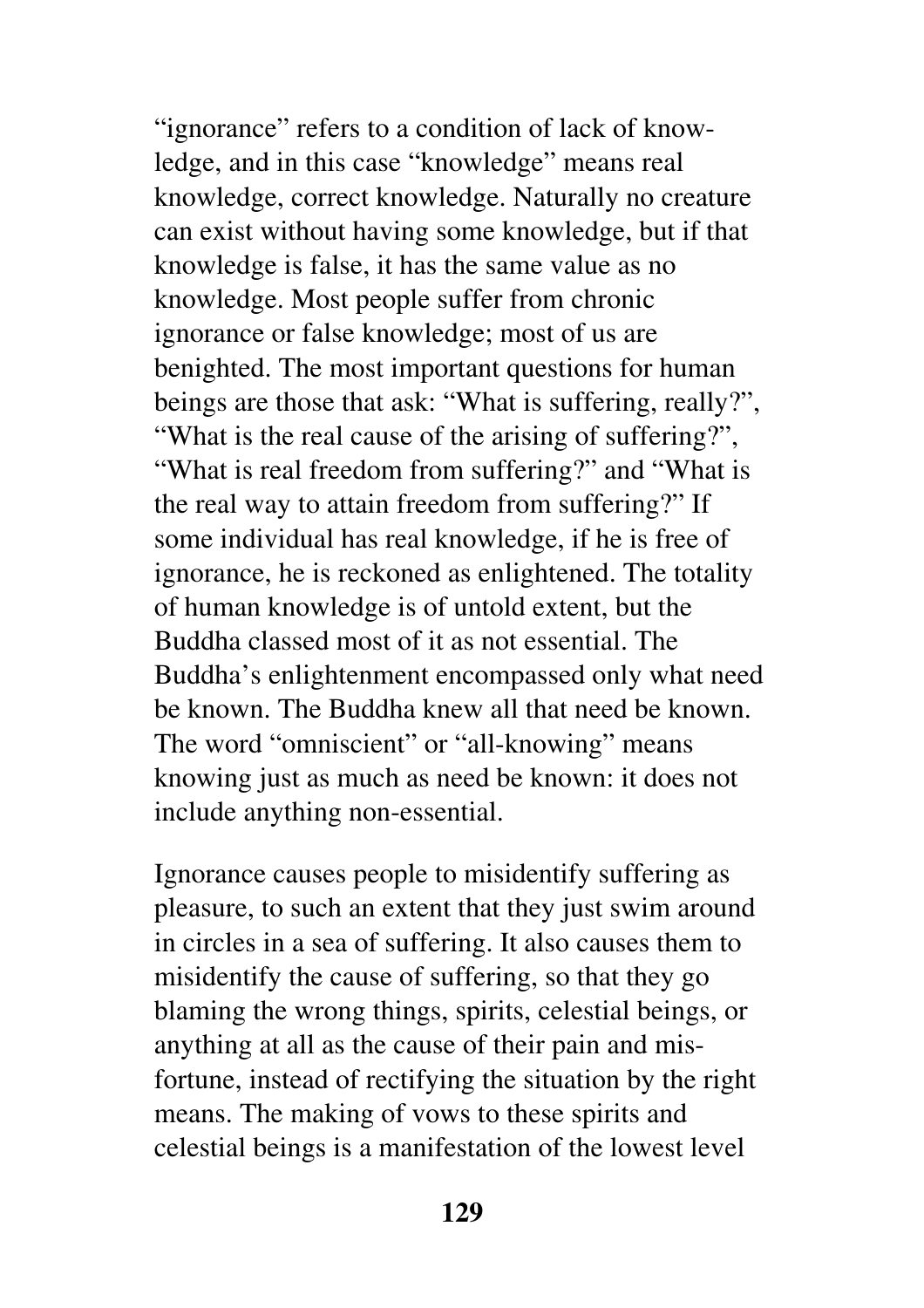of ignorance regarding the complete elimination of suffering by means of eliminating the craving which is its direct cause. The mistaken assumption that the bliss and tranquillity or unawareness brought about by deep concentration is the complete extinction of suffering was common in the Buddha's time, and is still promoted in the present day. Certain schools of thought have even come to regard sensuality as an instrument for extinguishing suffering, so that sects with shameful, obscene practices have arisen right in the temples. They firmly believe that sensuality is something quite essential, a kind of vital nourishment. Not content with just the four necessities of life, namely food, clothing, shelter and medicine, they add an extra one, sensuality, making five necessities. A person ignorant about the Path that leads to the extinction of suffering is liable to act foolishly and be motivated by his own desires, for instance naively relying on physical things, or on spirits and celestial beings, just as if he had no religion at all. Such a person, though he may be a Buddhist by birth, is able to go to such foolish lengths simply because the power of ignorance prevents his being content with extinguishing suffering by way of the Noble Eightfold Path. Instead he goes about extinguishing suffering by lighting incense and candles, and making pledges to supposedly supernatural things.

Every normal person wishes to gain knowledge; but if the "knowledge" he gains is false, then the more he "knows",ë the more deluded he becomes. Thus more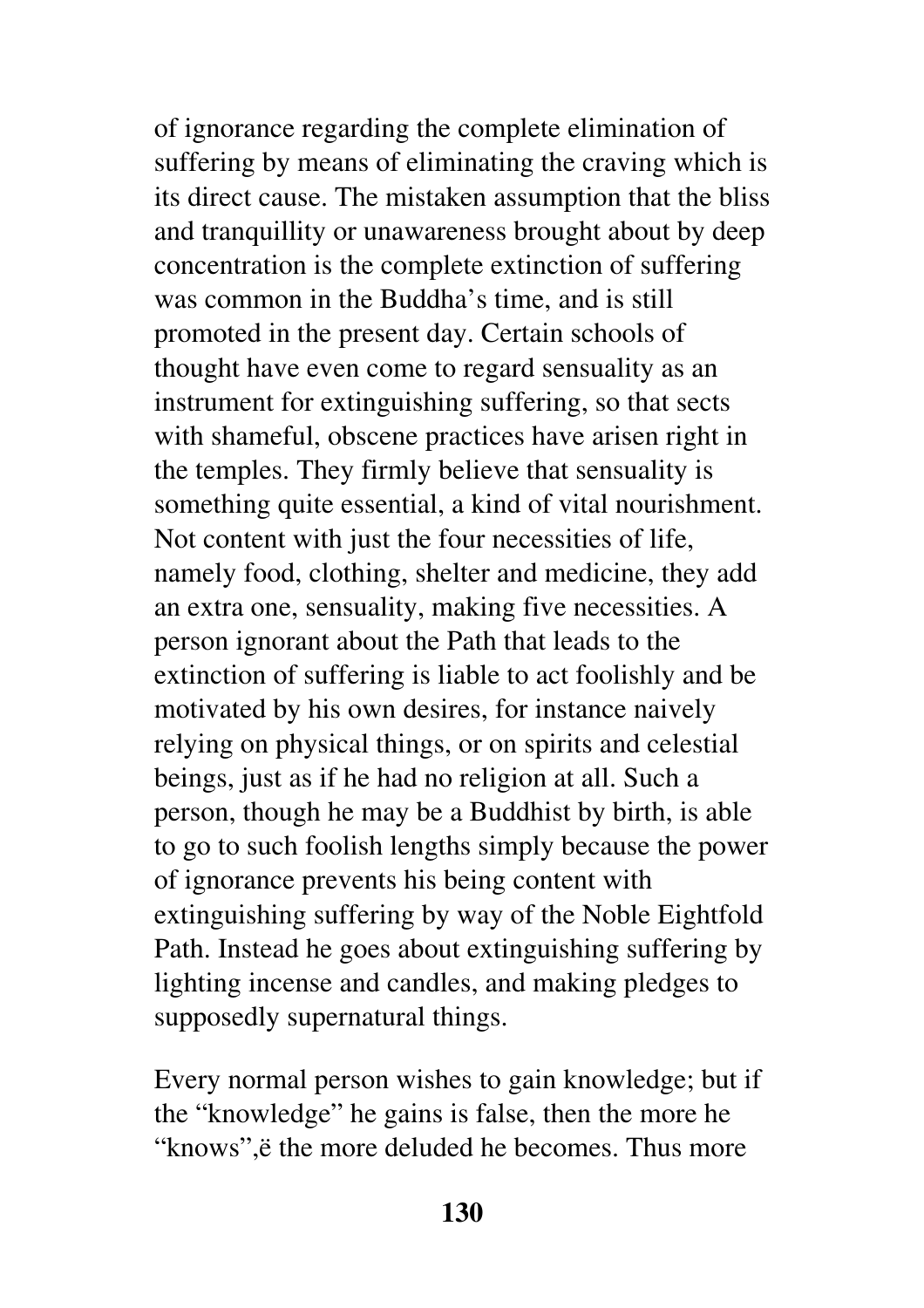kinds of knowledge can blind the eyes. We have to be careful with this word "enlightenment". The "Light" may be the glare of ignorance, which blinds and deludes the eye and gives rise to overconfidence. Blinded by the glare of ignorance, we are unable to think straight and so are in no position to defeat suffering. We waste our time with trivialities, nonessential things unworthy of our respect. We become infatuated with sensuality, taking it to be something excellent and essential for human beings, something which every man ought to get his share of before he dies, and making the excuse that we are doing it for the sake of some quite different ideal. The hope for rebirth in heaven is founded on sensuality. Attachment to anything whatsoever, particularly sensuality, comes about because ignorance has enveloped the mind cutting off all means of escape. At several places in the Texts, ignorance is compared to a thick shell covering the whole world and preventing people from seeing the real light.

The Buddha placed ignorance last in the list of the ten fetters. When a person becomes an Arahant, the highest grade of Ariyan, he completely eliminates the five remaining fetters or defilements. He eliminates desire for forms, desire for objects other than forms, status consciousness, agitation and ignorance. The four kinds of Ariyan, Stream-enterer, Once-returner, Neverreturner and Arahant, dwell in the Supra mundane plane. The Supramundane can be recognized as having nine aspects. The condition of the Stream-enterer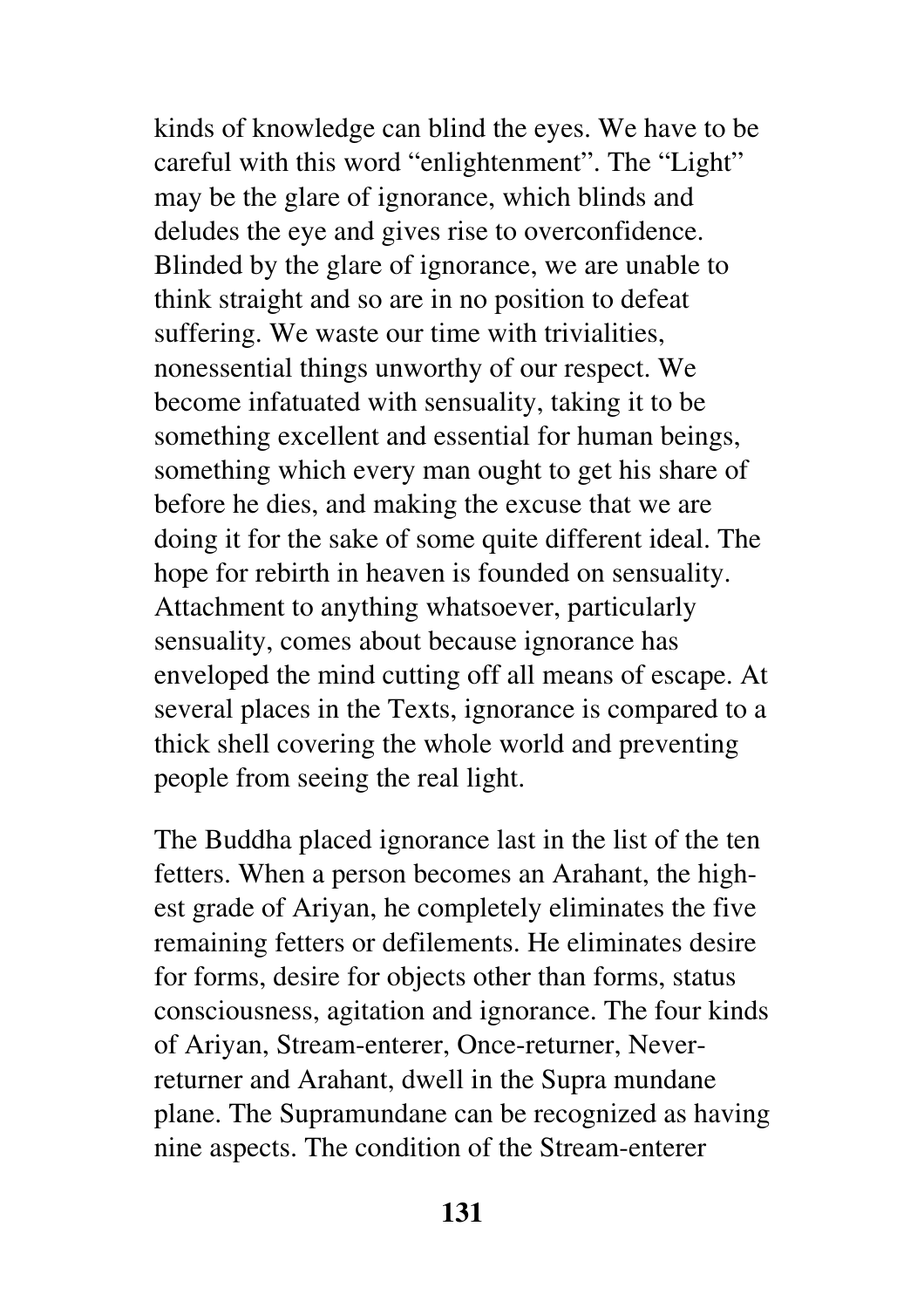while he is in the process of cutting out the defilements is called the Path of Stream entry, and that when he has succeeded in cutting them out is called the Fruit of Stream entry. Likewise there are the following pairs: Path and Fruit of Once returning, Path and Fruit of Never returning and Path and Fruit of Arahantship, in all four pairs. These together with Nirvāna make up the nine aspects of the Supramundane. For an individual in the supramundane plane, suffering is diminished in accordance with his status until ultimately he is completely free of it. When a person once succeeds in attaining unobscured and perfect insight into the true nature of things so that he is able to stop desiring anything whatsoever, he has attained the supramundane plane, his mind has transcended the worldly condition. And when he has completely and utterly relinquished all the mental defilements, his mind is rendered permanently free of all those worldly things which formerly it liked and disliked.

Nirvāna is a condition not in any way comparable to any other. It is unlike any worldly condition. In fact, it is the very negation of the worldly condition. Given all the characteristics of the worldly condition, of phenomenal existence, the result of completely canceling out all those characteristics is Nirvāna. That is to say, Nirvāna is that which is in every respect precisely the opposite of the worldly condition. Nirvāna neither creates nor is created, being the cessation of all creating. Speaking in terms of benefits, Nirvāna is complete freedom from hellfire, scourging,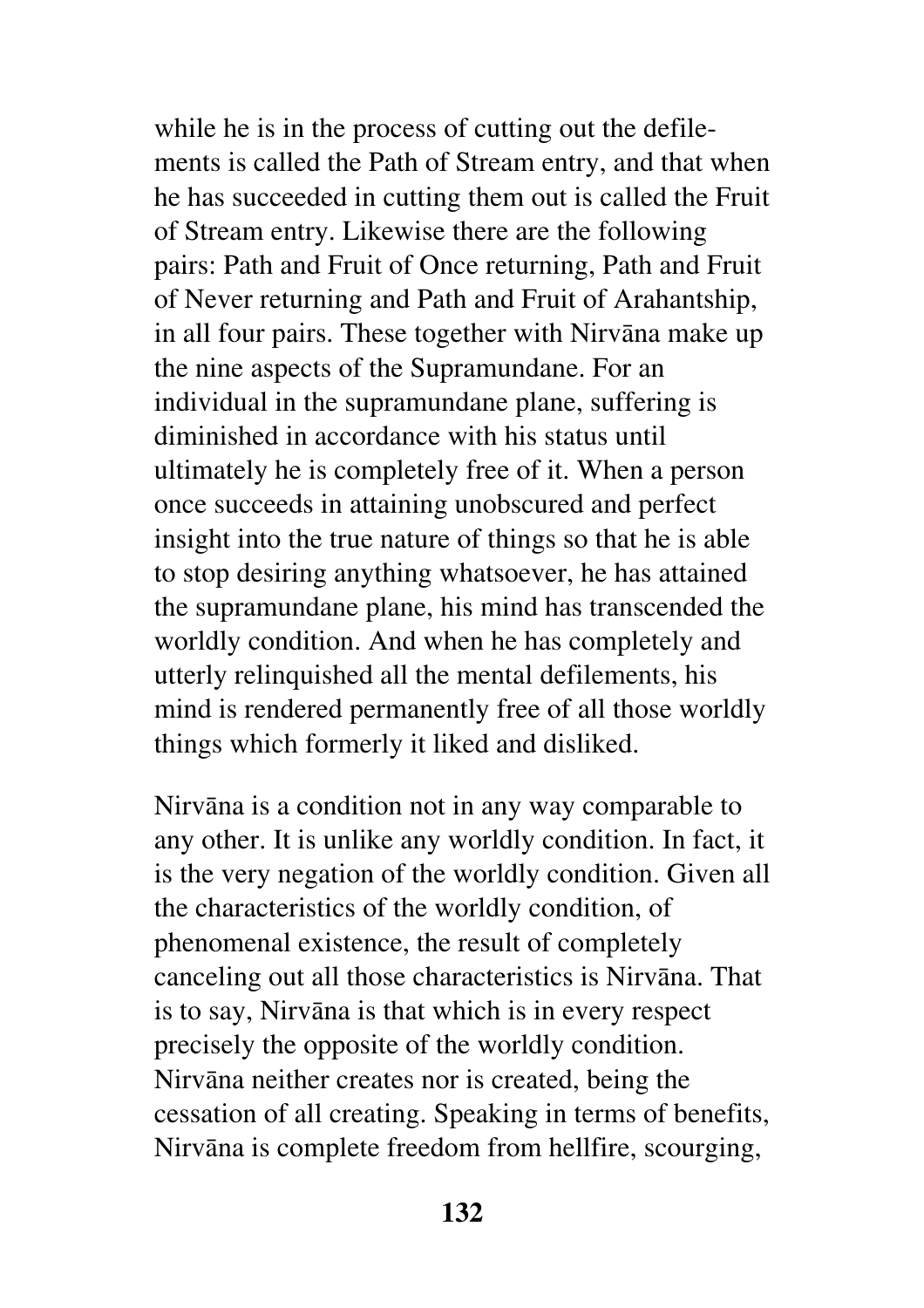torture, bondage, subjection and thralldom, because the attainment of Nirvāna presupposes the complete elimination of the defilements, which are the cause of all unsatisfactory mental states. Nirvāna lies beyond the limitations of space and time. It is unique, unlike anything in the world. Rather it is the extinction of the worldly condition. Speaking metaphorically, the Buddha called it the realm where all conditional things cease to be (Sankhāra-samatho). Hence it is the condition of freedom, of freedom from fetters. It is the end of torment and buffeting, stabbing and chafing, from any source whatsoever. This is the nature of the Supramundane, the ultimate. It is the Buddhist goal and destination. It is the final fruit of Buddhist practice. In the foregoing pages we have explained systematically the principles of Buddhism. We have presented it as an organized practical system designed to bring knowledge of the true nature of things. In reality things are impermanent, unsatisfactory and not selves; but all creatures are attracted by things and become attached to them simply through misunderstanding. The Buddhist practice, based on Morality (Sīla), Concentration (Samādhi), and Insight (Pañña), is a tool to be used for completely cutting out grasping and clinging. The objects of our clinging are the five aggregates: body, feeling, perception, active thinking and consciousness. When we have come to know the true nature of the five aggregates, we understand all things so well that desire gives way to disenchantment, and we no longer cling to any of them.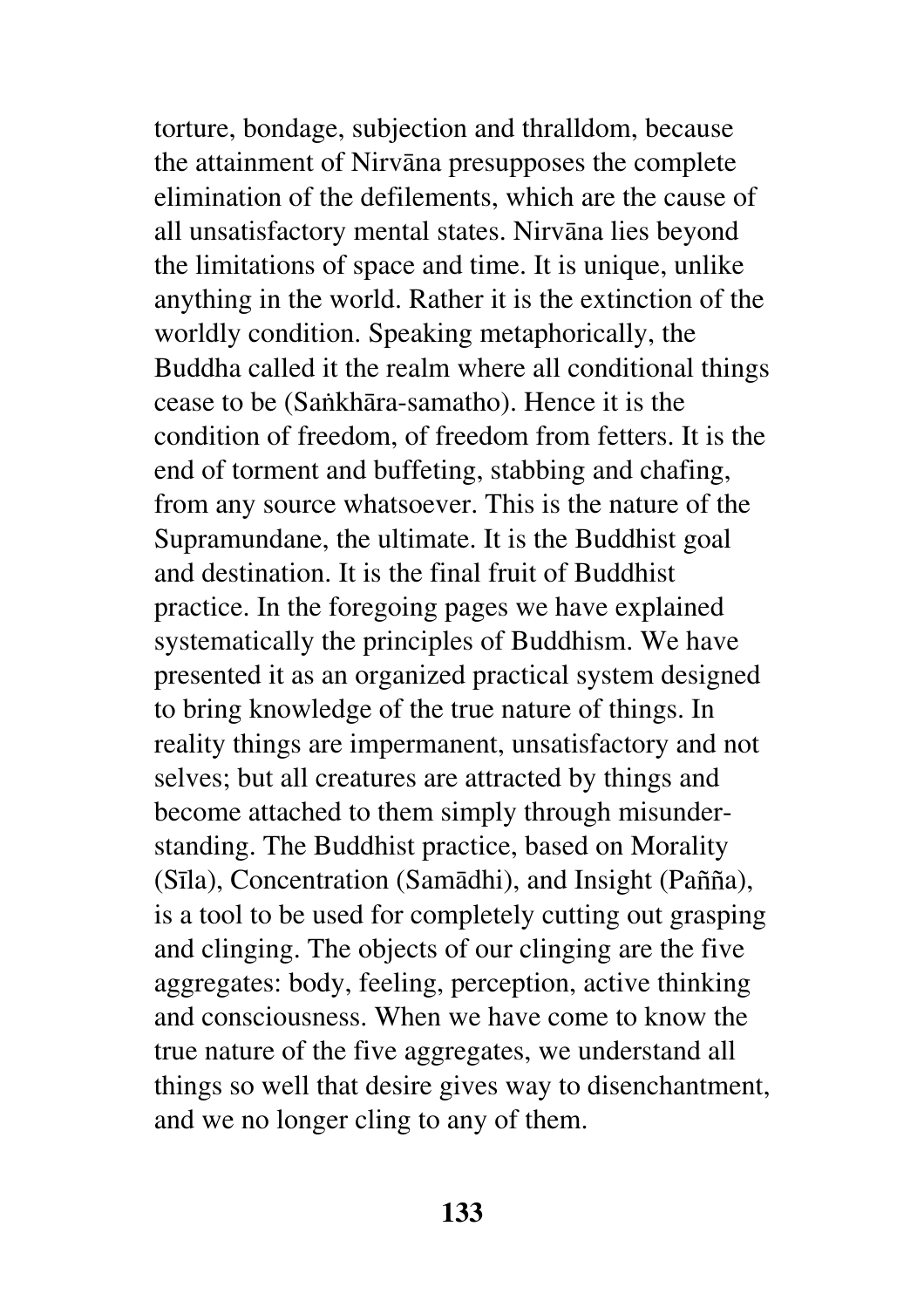What we have to do is lead the kind of life described as Right Living (Sammā Vihareyyum), and be full day and night with the joy that arises out of conduct that is consistently good, beautiful and right. This limits aimless wandering of the thoughts and makes it possible to concentrate and to have clear insight at all times. Then if conditions are right, the result is disenchantment, struggle to break loose, slipping free, or even complete Nirvāna. If we wish to hurry and gain quick results, then there is the line of practice called Vipassanā, which begins with moral purity and mental purity and carries right through to perfect and unobscured intuitive insight. By this means we can completely cut through the fetters that bind us fast to this world, and attain the final Fruit of the Path. This is a brief account of the whole of Buddha Dhamma from beginning to end, including both theoretical and practical principles, and covering the entire subject right from the first steps to the final Fruit. The whole story ends with Nirvāna. As the Buddha said: "All Buddhas recognize Nirvāna as the highest good". So it behoves us to practice in order to realize and attain that which should be realized and attained. Doing this, we shall deserve to be called Buddhists; we shall gain insight and penetrate to the real essence of Buddha Dhamma. If we don't practice Buddha Dhamma, we shall only know about it and shall lack any true insight. It rests with each of us to practice introspection, observe and understand his own imperfections, and then try to root them out completely. Even if one is only half successful, some clear understanding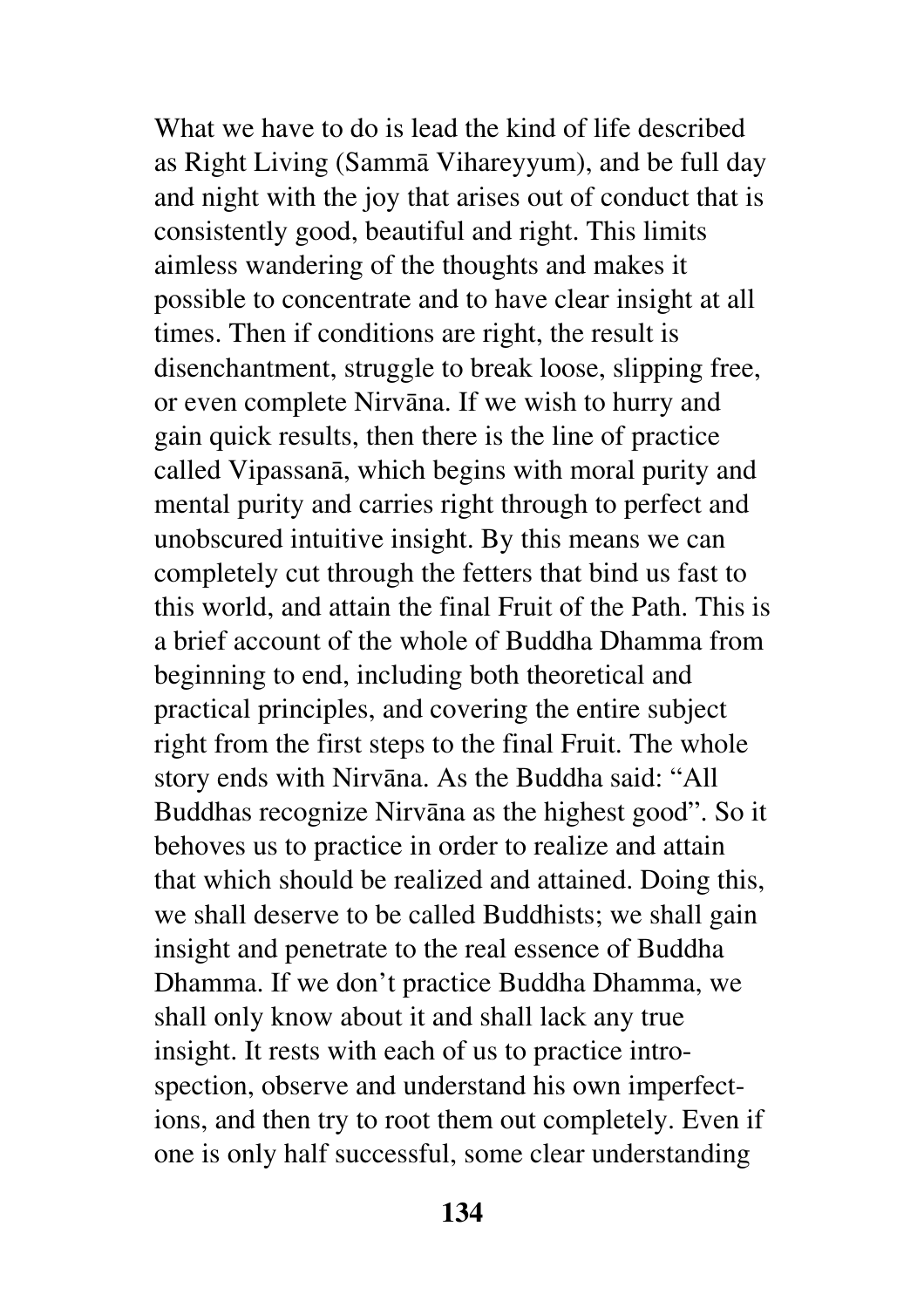will result. As the defilements are progressively eliminated, their place is taken by purity, insight and peace. So I advise and beseech you to approach the subject in this fashion. You may then succeed in penetrating to the real Buddha Dhamma. Don't waste the advantages of having been born a human being and having encountered the Buddha's teaching. Don't miss this chance to be a perfect human being.